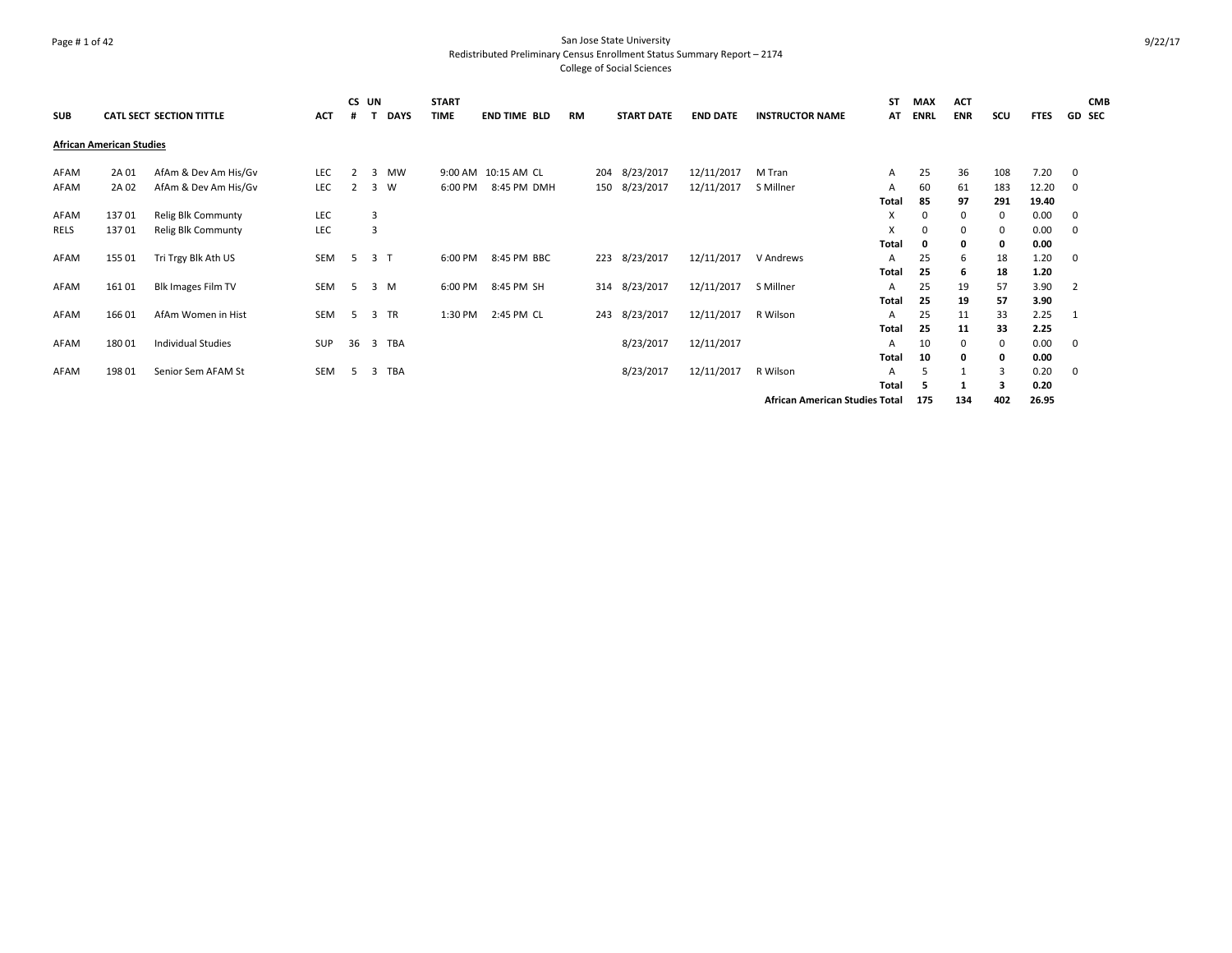# Page # 2 of 42 San Jose State University Redistributed Preliminary Census Enrollment Status Summary Report – 2174 College of Social Sciences

|              |        |                                 |            |                | CS UN                   |                | <b>START</b> |                       |           |                   |                 |                        | ST           | <b>MAX</b>  | <b>ACT</b>     |              |             |              | <b>CMB</b>    |         |
|--------------|--------|---------------------------------|------------|----------------|-------------------------|----------------|--------------|-----------------------|-----------|-------------------|-----------------|------------------------|--------------|-------------|----------------|--------------|-------------|--------------|---------------|---------|
| <b>SUB</b>   |        | <b>CATL SECT SECTION TITTLE</b> | ACT        | #              |                         | T DAYS         | <b>TIME</b>  | <b>END TIME BLD</b>   | <b>RM</b> | <b>START DATE</b> | <b>END DATE</b> | <b>INSTRUCTOR NAME</b> | AT           | <b>ENRL</b> | <b>ENR</b>     | SCU          | <b>FTES</b> |              | <b>GD SEC</b> |         |
| Anthropology |        |                                 |            |                |                         |                |              |                       |           |                   |                 |                        |              |             |                |              |             |              |               |         |
| ANTH         | 1101   | <b>Cultural Anthro</b>          | <b>LEC</b> | $\overline{2}$ |                         | 3 MW           |              | 10:30 AM 11:45 AM CL  | 204       | 8/23/2017         | 12/11/2017      | A Faas                 | Α            | 40          | 40             | 120          | 8.00        | 0            |               |         |
| <b>ANTH</b>  | 1102   | Cultural Anthro                 | <b>LEC</b> | $\overline{2}$ | 3                       | MW             | 1:30 PM      | 2:45 PM CL            | 204       | 8/23/2017         | 12/11/2017      | A Faas                 | Α            | 40          | 37             | 111          | 7.40        | $\mathbf 0$  |               |         |
| ANTH         | 1103   | <b>Cultural Anthro</b>          | LEC        | $\overline{2}$ |                         | 3 TR           |              | 10:30 AM 11:45 AM WSQ |           | 4 8/23/2017       | 12/11/2017      | A Pitchon              | Α            | 40          | 38             | 114          | 7.60        | $\Omega$     |               |         |
| <b>ANTH</b>  | 1104   | <b>Cultural Anthro</b>          | <b>LEC</b> | $\overline{2}$ |                         | 3 TR           | 3:00 PM      | 4:15 PM CL            |           | 204 8/23/2017     | 12/11/2017      | A Pitchon              | Α            | 40          | 39             | 117          | 7.80        | $\mathbf 0$  |               |         |
| ANTH         | 11 05  | <b>Cultural Anthro</b>          | <b>LEC</b> | $\overline{2}$ | 3                       | MW             |              | 9:00 AM 10:15 AM DMH  |           | 348 8/23/2017     | 12/11/2017      | G Bousquet             | Α            | 40          | 33             | 99           | 6.60        | $\mathbf 0$  |               |         |
| ANTH         | 1106   | <b>Cultural Anthro</b>          | <b>LEC</b> | $\overline{2}$ | 3                       | <b>MW</b>      | 12:00 PM     | 1:15 PM CL            | 225       | 8/23/2017         | 12/11/2017      | G Bousquet             | Α            | 40          | 38             | 114          | 7.60        | 0            |               |         |
|              |        |                                 |            |                |                         |                |              |                       |           |                   |                 |                        | Total        | 240         | 225            | 675          | 45.00       |              |               |         |
| <b>ANTH</b>  | 1201   | Intro to Human Evol             | <b>LEC</b> | $\overline{2}$ |                         | 3 MW           | 3:00 PM      | 4:15 PM WSQ           |           | 4 8/23/2017       | 12/11/2017      | V Sanchez-Chopitea     | Α            | 40          | 40             | 120          | 8.00        | $\mathbf 0$  |               |         |
| <b>ANTH</b>  | 1202   | Intro to Human Evol             | LEC        | $\overline{2}$ | 3                       | TR             | 9:00 AM      | 10:15 AM CL           | 204       | 8/23/2017         | 12/11/2017      | V Sanchez-Chopitea     | Α            | 40          | 39             | 117          | 7.80        | $\mathbf 0$  |               |         |
| ANTH         | 1203   | Intro to Human Evol             | LEC        | $\overline{2}$ |                         | 3 TR           | 4:30 PM      | 5:45 PM CL            |           | 202 8/23/2017     | 12/11/2017      | V Sanchez-Chopitea     | Α            | 40          | 36             | 108          | 7.20        | $\mathbf 0$  |               |         |
| <b>ANTH</b>  | 1204   | Intro to Human Evol             | <b>LEC</b> | $\overline{2}$ | 3                       | <b>MW</b>      |              | 9:00 AM 10:15 AM WSQ  |           | 4 8/23/2017       | 12/11/2017      | E Weiss                | Α            | 40          | 39             | 117          | 7.80        | $\Omega$     |               |         |
| ANTH         | 1205   | Intro to Human Evol             | <b>LEC</b> | $\overline{2}$ | 3                       | MW             | 4:30 PM      | 5:45 PM CL            |           | 202 8/23/2017     | 12/11/2017      | A Feldman              | Α            | 40          | 39             | 117          | 7.80        | $\mathbf 0$  |               |         |
|              |        |                                 |            |                |                         |                |              |                       |           |                   |                 |                        | Total        | 200         | 193            | 579          | 38.60       |              |               |         |
| <b>ANTH</b>  | 1301   | Archaeology                     | <b>LEC</b> | $\overline{2}$ | 3                       | MW             | 12:00 PM     | 1:15 PM CL            |           | 202 8/23/2017     | 12/11/2017      | C Sunseri              | Α            | 40          | 26             | 78           | 5.20        | $\mathbf 0$  |               |         |
|              |        |                                 |            |                |                         |                |              |                       |           |                   |                 |                        | Total        | 40          | 26             | 78           | 5.20        |              |               |         |
| ANTH         | 25 01  | Human Life Context              | <b>LEC</b> |                |                         | 2 3 TR         | 1:30 PM      | 2:45 PM CL            |           | 202 8/23/2017     | 12/11/2017      | J Anderson             | Α            | 40          | 40             | 120          | 8.00        | 0            |               |         |
| ANTH         | 25 02  | Human Life Context              | <b>LEC</b> |                | $\overline{3}$          |                |              |                       |           |                   |                 |                        | X            | $\mathbf 0$ | 0              | $\mathbf 0$  | 0.00        | $\mathbf 0$  |               |         |
|              |        |                                 |            |                |                         |                |              |                       |           |                   |                 |                        | Total        | 40          | 40             | 120          | 8.00        |              |               |         |
| ANTH         |        | 100W 01 Writing Workshop        | SEM        | 5              |                         | 3 TR           |              | 9:00 AM 10:15 AM CL   |           | 202 8/23/2017     | 12/11/2017      | J Anderson             | Α            | 25          | 22             | 66           | 4.40        | $\mathbf 0$  |               |         |
|              |        |                                 |            |                |                         |                |              |                       |           |                   |                 |                        | Total        | 25          | 22             | 66           | 4.40        |              |               |         |
| <b>ANTH</b>  | 108 01 | <b>Medical Anthro</b>           | <b>LEC</b> |                |                         | 2 3 MW         | 1:30 PM      | 2:45 PM WSQ           |           | 4 8/23/2017       | 12/11/2017      | J English-Lueck        | Α            | 35          | 24             | 72           | 4.95        | 3            |               |         |
|              |        |                                 |            |                |                         |                |              |                       |           |                   |                 |                        | Total        | 35          | 24             | 72           | 4.95        |              |               |         |
| <b>ANTH</b>  | 115 01 | Global Culture                  | LEC        | $\overline{2}$ |                         | 3 TR           | 3:00 PM      | 4:15 PM CL            |           | 202 8/23/2017     | 12/11/2017      | J Anderson             | Α            | 40          | 26             | 78           | 5.20        | $\mathbf{0}$ | $\mathsf{C}$  |         |
| ASIA         | 115 01 | Global Culture                  | <b>LEC</b> | $\overline{2}$ |                         | 3 TR           | 3:00 PM      | 4:15 PM CL            | 202       | 8/23/2017         | 12/11/2017      | J Anderson             | Α            | 0           | $\mathbf 0$    | $\mathbf 0$  | 0.00        | $\mathbf 0$  | $\mathsf{C}$  | $\ast$  |
| ANTH         | 115 03 | Global Culture                  | <b>LEC</b> | $\overline{2}$ |                         | 3 MW           |              | 9:00 AM 10:15 AM CL   |           | 202 8/23/2017     | 12/11/2017      | J English-Lueck        | Α            | 40          | 27             | 81           | 5.45        | $\mathbf{1}$ | C             |         |
| ASIA         | 115 03 | <b>Global Culture</b>           | <b>LEC</b> | $\overline{2}$ | $\overline{\mathbf{3}}$ | <b>MW</b>      |              | 9:00 AM 10:15 AM CL   |           | 202 8/23/2017     | 12/11/2017      | J English-Lueck        | Α            | $\Omega$    | $\Omega$       | $\mathbf{0}$ | 0.00        | $\mathbf{0}$ | C             |         |
| <b>ANTH</b>  | 115 04 | Global Culture                  | LEC        |                | $\overline{3}$          |                |              |                       |           |                   |                 |                        | X            | $\Omega$    | $\Omega$       | $\mathbf 0$  | 0.00        | $\mathbf 0$  |               |         |
| ASIA         | 115 04 | Global Culture                  | LEC        |                | $\overline{3}$          |                |              |                       |           |                   |                 |                        | X            | $\Omega$    | $\Omega$       | $\mathbf 0$  | 0.00        | $\Omega$     |               |         |
| ANTH         | 115 05 | Global Culture                  | <b>LEC</b> | $2^{\circ}$    |                         | 3 TR           | 4:30 PM      | 5:45 PM CL            | 204       | 8/23/2017         | 12/11/2017      | J Marlovits            | A            | 40          | 15             | 45           | 3.00        | $\mathbf{0}$ | C             |         |
| ASIA         | 115 05 | Global Culture                  | <b>LEC</b> | $\overline{2}$ | 3                       | <b>TR</b>      | 4:30 PM      | 5:45 PM CL            | 204       | 8/23/2017         | 12/11/2017      | J Marlovits            | Α            | 0           | $\mathbf{0}$   | $\mathbf{0}$ | 0.00        | $\mathbf{0}$ | C             | $\star$ |
| <b>ANTH</b>  | 115 80 | Global Culture                  | <b>LEC</b> | $\overline{2}$ |                         | 3 TBA          |              |                       |           | 8/23/2017         | 12/11/2017      | J Anderson             | Α            | 35          | 31             | 93           | 6.20        | $\mathbf{0}$ | $\mathsf{C}$  |         |
| ASIA         | 115 80 | Global Culture                  | LEC.       | $\overline{2}$ |                         | 3 TBA          |              |                       |           | 8/23/2017         | 12/11/2017      | J Anderson             | A            | 0           | $\Omega$       | $\mathbf{0}$ | 0.00        | $\mathbf{0}$ | C             | $\ast$  |
|              |        |                                 |            |                |                         |                |              |                       |           |                   |                 |                        | <b>Total</b> | 155         | 99             | 297          | 19.85       |              |               |         |
| <b>ANTH</b>  | 13101  | Theories of Cult                | <b>SEM</b> | 5              |                         | 3 MW           | 12:00 PM     | 1:15 PM CL            |           | 204 8/23/2017     | 12/11/2017      | R Gonzalez             | Α            | 35          | 29             | 87           | 5.95        | 3            |               |         |
|              |        |                                 |            |                |                         |                |              |                       |           |                   |                 |                        | Total        | 35          | 29             | 87           | 5.95        |              |               |         |
| <b>ANTH</b>  | 140 01 | <b>Human Sexuality</b>          | <b>LEC</b> | 1              | 3 <sub>T</sub>          |                | 6:00 PM      | 8:45 PM CL            |           | 204 8/23/2017     | 12/11/2017      | J Karpf                | Α            | 40          | 24             | 72           | 4.80        | $\mathbf{0}$ | C             |         |
| <b>BIOL</b>  | 140 01 | <b>Human Sexuality</b>          | <b>LEC</b> | $\mathbf{1}$   | 3 <sub>T</sub>          |                | 6:00 PM      | 8:45 PM CL            | 204       | 8/23/2017         | 12/11/2017      | J Karpf                | Α            | $\mathbf 0$ | $\mathbf{0}$   | $\mathbf{0}$ | 0.00        | $\mathbf{0}$ | $\mathsf{C}$  |         |
| HS           | 140 01 | <b>Human Sexuality</b>          | LEC        | $\mathbf{1}$   |                         | 3 <sub>7</sub> | 6:00 PM      | 8:45 PM CL            | 204       | 8/23/2017         | 12/11/2017      | J Karpf                | Α            | 0           | $\Omega$       | $\mathbf 0$  | 0.00        | $\mathbf{0}$ | C             |         |
| ANTH         | 140 02 | <b>Human Sexuality</b>          | <b>LEC</b> | 1              |                         | 3 TR           |              | 10:30 AM 11:45 AM CL  | 204       | 8/23/2017         | 12/11/2017      | J Marlovits            | Α            | 40          | 38             | 114          | 7.60        | $\mathbf{0}$ | $\mathsf{C}$  |         |
| <b>BIOL</b>  | 140 02 | <b>Human Sexuality</b>          | <b>LEC</b> | 1              |                         | 3 TR           |              | 10:30 AM 11:45 AM CL  | 204       | 8/23/2017         | 12/11/2017      | J Marlovits            | Α            | 0           | $\Omega$       | $\mathbf{0}$ | 0.00        | $\mathbf 0$  | C             |         |
| нs           | 140 02 | <b>Human Sexuality</b>          | <b>LEC</b> | 1              |                         | 3 TR           |              | 10:30 AM 11:45 AM CL  |           | 204 8/23/2017     | 12/11/2017      | J Marlovits            | Α            | 0           | $\Omega$       | $\mathbf{0}$ | 0.00        | $\mathbf{0}$ | $\mathsf{C}$  |         |
| <b>ANTH</b>  | 140 03 | <b>Human Sexuality</b>          | LEC        | $\mathbf{1}$   |                         | 3 TR           | 12:00 PM     | 1:15 PM CL            | 204       | 8/23/2017         | 12/11/2017      | J Marlovits            | Α            | 40          | 41             | 123          | 8.20        | $\mathbf{0}$ | $\mathsf{C}$  |         |
| <b>BIOL</b>  | 140 03 | <b>Human Sexuality</b>          | <b>LEC</b> | $\mathbf{1}$   | 3                       | TR             | 12:00 PM     | 1:15 PM CL            | 204       | 8/23/2017         | 12/11/2017      | J Marlovits            | Α            | $\mathbf 0$ | $\overline{0}$ | $\mathbf 0$  | 0.00        | $\mathbf{0}$ | C             |         |
| НS           | 140 03 | <b>Human Sexuality</b>          | LEC        | 1              |                         | 3 TR           | 12:00 PM     | 1:15 PM CL            |           | 204 8/23/2017     | 12/11/2017      | J Marlovits            | Α            | 0           | $\mathbf{0}$   | $\mathbf 0$  | 0.00        | $\mathbf{0}$ | $\mathsf{C}$  |         |
| <b>ANTH</b>  | 140 04 | <b>Human Sexuality</b>          | <b>LEC</b> | 1              | $\overline{3}$          | <b>MW</b>      | 3:00 PM      | 4:15 PM DH            |           | 351 8/23/2017     | 12/11/2017      | J McDaniel             | Α            | 45          | $\Omega$       | $\mathbf{0}$ | 0.00        | $\mathbf{0}$ | C             | $\ast$  |
| HS           | 140 04 | <b>Human Sexuality</b>          | LEC        | 1              | $\overline{\mathbf{3}}$ | <b>MW</b>      | 3:00 PM      | 4:15 PM DH            |           | 351 8/23/2017     | 12/11/2017      | J McDaniel             | Α            | $\mathbf 0$ | $\Omega$       | $\mathbf{0}$ | 0.00        | $\mathbf{0}$ | C             | $\ast$  |
| <b>ANTH</b>  | 140 05 | <b>Human Sexuality</b>          | LEC        |                | $\overline{3}$          |                |              |                       |           |                   |                 |                        | X            | $\Omega$    | $\Omega$       | 0            | 0.00        | 0            |               |         |
| <b>BIOL</b>  | 140 05 | <b>Human Sexuality</b>          | <b>LEC</b> |                | $\overline{3}$          |                |              |                       |           |                   |                 |                        | X            | 0           | $\Omega$       | 0            | 0.00        | 0            |               |         |
| НS           | 140 05 | <b>Human Sexuality</b>          | <b>LEC</b> |                | $\overline{3}$          |                |              |                       |           |                   |                 |                        | X            | $\Omega$    | $\Omega$       | $\Omega$     | 0.00        | $\Omega$     |               |         |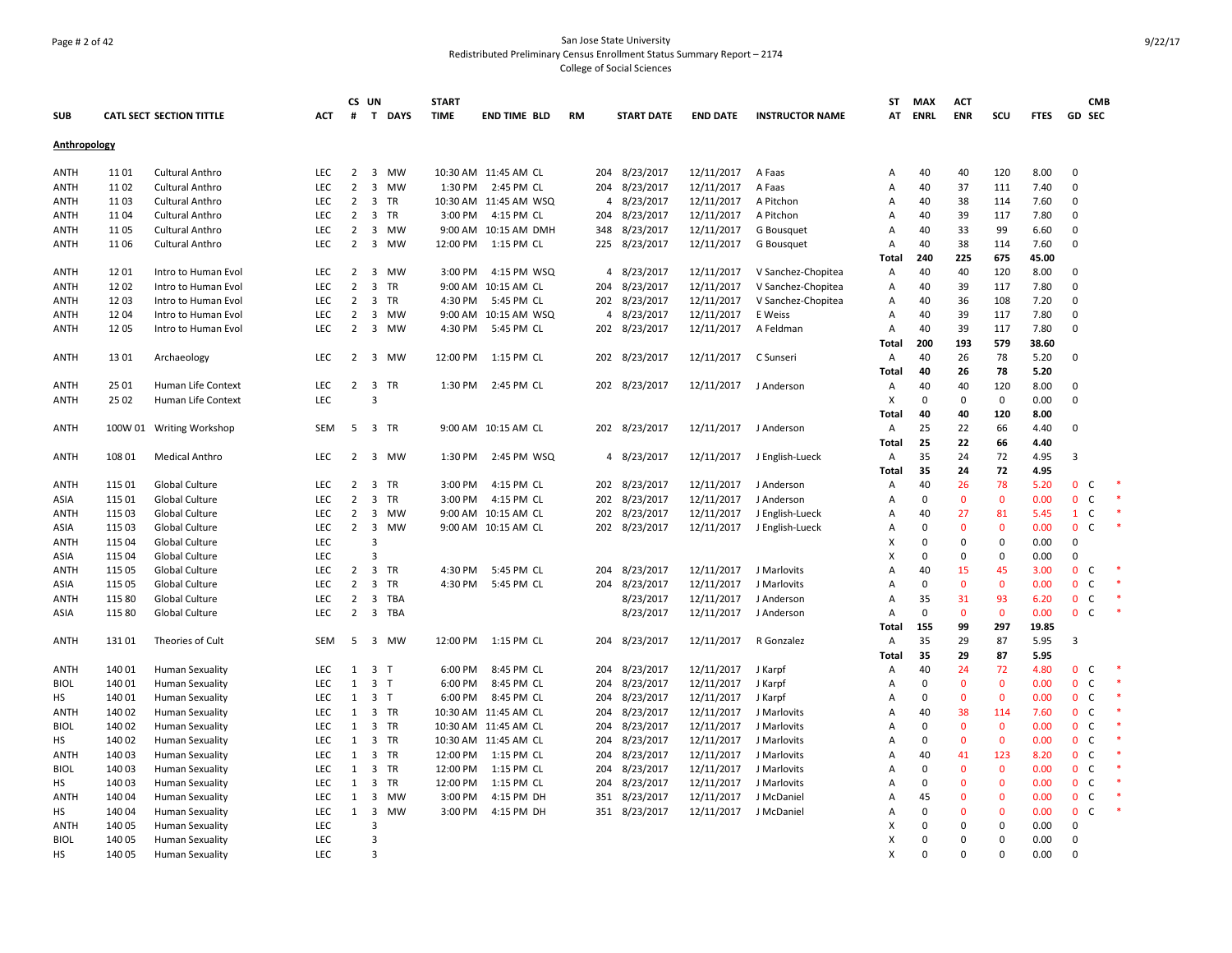# Page # 3 of 42 San Jose State University Redistributed Preliminary Census Enrollment Status Summary Report – 2174 College of Social Sciences

|             |        |                                 |            | CS UN          |                         |             | <b>START</b> |                       |           |                   |                 |                        | ST           | <b>MAX</b>     | <b>ACT</b>         |                              |              |                | <b>CMB</b>   |  |
|-------------|--------|---------------------------------|------------|----------------|-------------------------|-------------|--------------|-----------------------|-----------|-------------------|-----------------|------------------------|--------------|----------------|--------------------|------------------------------|--------------|----------------|--------------|--|
| <b>SUB</b>  |        | <b>CATL SECT SECTION TITTLE</b> | <b>ACT</b> | $\pmb{\sharp}$ | T                       | <b>DAYS</b> | <b>TIME</b>  | END TIME BLD          | <b>RM</b> | <b>START DATE</b> | <b>END DATE</b> | <b>INSTRUCTOR NAME</b> | AT           | <b>ENRL</b>    | <b>ENR</b>         | scu                          | <b>FTES</b>  | GD SEC         |              |  |
|             |        |                                 |            |                |                         |             |              |                       |           |                   |                 |                        | Total        | 165            | 103                | 309                          | 20.60        |                |              |  |
| <b>ANTH</b> | 142 01 | Culture in Mind                 | <b>LEC</b> | $\overline{2}$ | 3 TR                    |             | 1:30 PM      | 2:45 PM CL            |           | 204 8/23/2017     | 12/11/2017      | J Marlovits            | Α            | 20             | 16                 | 48                           | 3.25         | $\mathbf{1}$   |              |  |
|             |        |                                 |            |                |                         |             |              |                       |           |                   |                 |                        | Total        | 20             | 16                 | 48                           | 3.25         |                |              |  |
| ANTH        | 143 01 | Cult & Adaptation               | <b>LEC</b> | $\overline{2}$ | 3 TR                    |             |              | 9:00 AM 10:15 AM WSQ  |           | 4 8/23/2017       | 12/11/2017      | M Meniketti            | A            | 20             | 19                 | 57                           | 3.90         | $\overline{2}$ |              |  |
|             |        |                                 |            |                |                         |             |              |                       |           |                   |                 |                        | Total        | 20             | 19                 | 57                           | 3.90         |                |              |  |
| ANTH        | 146 01 | <b>Culture &amp; Conflict</b>   | <b>LEC</b> | $\overline{2}$ | 3                       | <b>MW</b>   | 4:30 PM      | 5:45 PM CL            | 204       | 8/23/2017         | 12/11/2017      | G Bousquet             | Α            | 40             | 21                 | 63                           | 4.20         | $\Omega$       |              |  |
| <b>ANTH</b> | 146 02 | Culture & Conflict              | LEC        | $\overline{2}$ | 3 R                     |             | 6:00 PM      | 8:45 PM CL            |           | 204 8/23/2017     | 12/11/2017      | Q McCrary              | Α            | 40             | 28                 | 84                           | 5.60         | $\Omega$       |              |  |
|             |        |                                 |            |                |                         |             |              |                       |           |                   |                 |                        | Total        | 80             | 49                 | 147                          | 9.80         |                |              |  |
| ANTH        | 148 01 | Religion & Anthro               | LEC        | 2              | 3 TR                    |             | 12:00 PM     | 1:15 PM CL            | 202       | 8/23/2017         | 12/11/2017      | J Anderson             | Α            | 20             | 15                 | 45                           | 3.10         | $\overline{2}$ | C            |  |
| RELS        | 148 01 | Religion & Anthro               | <b>LEC</b> | $\overline{2}$ | 3 TR                    |             | 12:00 PM     | 1:15 PM CL            |           | 202 8/23/2017     | 12/11/2017      | J Anderson             | Α            | $\mathbf 0$    | $\mathbf{0}$       | $\mathbf 0$                  | 0.00         | $\overline{0}$ | C            |  |
|             |        |                                 |            |                |                         |             |              |                       |           |                   |                 |                        | Total        | 20             | 15                 | 45                           | 3.10         |                |              |  |
| <b>ANTH</b> | 149 01 | <b>Ethnographic Meth</b>        | LEC        | $\overline{2}$ | 3 TR                    |             | 12:00 PM     | 1:15 PM WSQ           |           | 4 8/23/2017       | 12/11/2017      | A Pitchon              | Α            | 40             | 39                 | 117                          | 8.35         | 11             |              |  |
|             |        |                                 |            |                |                         |             |              |                       |           |                   |                 |                        | Total        | 40             | 39                 | 117                          | 8.35         |                |              |  |
| ANTH        | 152 01 | <b>Becoming Human</b>           | LEC        | $\overline{2}$ | $\overline{\mathbf{3}}$ | MW          | 12:00 PM     | 1:15 PM WSQ           |           | 4 8/23/2017       | 12/11/2017      | E Weiss                | Α            | 20             | 10                 | 30                           | 2.05         | 1              |              |  |
|             |        |                                 |            |                |                         |             |              |                       |           |                   |                 |                        | <b>Total</b> | 20             | 10                 | 30                           | 2.05         |                |              |  |
| <b>ANTH</b> | 154 01 | Monkeys Apes Human              | LEC        | $\overline{2}$ |                         | 3 MW        |              | 10:30 AM 11:45 AM WSQ |           | 4 8/23/2017       | 12/11/2017      | E Weiss                | Α            | 25             | 21                 | 63                           | 4.25         | 1              |              |  |
|             |        |                                 |            |                |                         |             |              |                       |           |                   |                 |                        | Total        | 25             | 21                 | 63                           | 4.25         |                |              |  |
| ANTH        | 16001  | Recon Lost Civs                 | LEC        | 2              | 3 TR                    |             | 1:30 PM      | 2:45 PM WSQ           |           | 4 8/23/2017       | 12/11/2017      | M Meniketti            | А            | 40             | 43                 | 129                          | 8.60         | 0              |              |  |
| ANTH        | 16002  | <b>Recon Lost Civs</b>          | LEC        | $\overline{2}$ | $\overline{3}$          | <b>MW</b>   | 4:30 PM      | 5:45 PM WSQ           |           | 4 8/23/2017       | 12/11/2017      | V Sanchez-Chopitea     | Α            | 40             | 40                 | 120                          | 8.00         | $\mathbf 0$    |              |  |
|             |        |                                 |            |                |                         |             |              |                       |           |                   |                 |                        | Total        | 80             | 83                 | 249                          | 16.60        |                |              |  |
| ANTH        | 162 01 | Inca/Aztc/Maya Civ              | LEC        | $\overline{2}$ | 3 TR                    |             | 3:00 PM      | 4:15 PM WSQ           |           | 4 8/23/2017       | 12/11/2017      | M Meniketti            | Α            | 35             | 24                 | 72                           | 4.80         | 0              |              |  |
|             |        |                                 |            |                |                         |             |              |                       |           |                   |                 |                        | Total        | 35             | 24                 | 72                           | 4.80         |                |              |  |
| <b>ANTH</b> | 165 01 | <b>Historical Archaeology</b>   | LEC        | $\overline{2}$ |                         | 3 MW        | 1:30 PM      | 2:45 PM CL            |           | 202 8/23/2017     | 12/11/2017      | C Sunseri              | Α            | 25             | 21                 | 63                           | 4.35         | $\overline{3}$ |              |  |
|             |        |                                 |            |                |                         |             |              |                       |           |                   |                 |                        | Total        | 25             | 21                 | 63                           | 4.35         |                |              |  |
| ANTH        | 175 01 | Anth Native America             | LEC        | 2              | 3                       | MW          |              | 10:30 AM 11:45 AM CL  |           | 202 8/23/2017     | 12/11/2017      | C Sunseri              | Α            | 20             | 18                 | 54                           | 3.70         | $\overline{2}$ |              |  |
|             |        |                                 |            |                |                         |             |              |                       |           |                   |                 |                        | Total        | 20             | 18                 | 54                           | 3.70         |                |              |  |
| <b>ANTH</b> | 180 01 | <b>Individual Studies</b>       | SUP        | 36             | $\overline{4}$          | TBA         |              |                       |           | 8/23/2017         | 12/11/2017      | J English-Lueck        | А            | 3              | 3                  | 12                           | 0.93         | $\overline{2}$ |              |  |
| <b>ANTH</b> | 18002  | <b>Individual Studies</b>       | <b>SUP</b> | 36             | 1                       | TBA         |              |                       |           | 8/23/2017         | 12/11/2017      | R Gonzalez             | А            | 3              | 1                  | $\mathbf{1}$                 | 0.07         | $\Omega$       |              |  |
| ANTH        | 18003  | Individual Studies              | SUP        | 36             |                         | 3 TBA       |              |                       |           | 8/23/2017         | 12/11/2017      | C Sunseri              | А            | $\mathbf{1}$   | $\mathbf{1}$       | 3                            | 0.25         | 1              |              |  |
| ANTH        | 18004  | <b>Individual Studies</b>       | SUP        | 36             |                         | 3 TBA       |              |                       |           | 8/23/2017         | 12/11/2017      | A Faas                 | А            | 3              | 1                  | 3                            | 0.20         | $\mathbf 0$    |              |  |
|             |        |                                 |            |                |                         |             |              |                       |           |                   |                 |                        | Total        | 10             | 6                  | 19                           | 1.45         |                |              |  |
| <b>ANTH</b> | 184 01 | <b>Directed Reading</b>         | <b>SUP</b> | 36             |                         | 3 TBA       |              |                       |           | 8/23/2017         | 12/11/2017      | R Gonzalez             | Α            | 5              | 1                  | 3<br>$\overline{\mathbf{3}}$ | 0.20         | $\mathbf 0$    |              |  |
|             |        |                                 |            |                |                         |             |              |                       |           |                   |                 |                        | Total        | 5              | 1                  |                              | 0.20         |                |              |  |
| ANTH        | 193 01 | Beh Science in Practice         | LEC        | $\overline{2}$ | 3 TR                    |             |              | 10:30 AM 11:45 AM CL  | 202       | 8/23/2017         | 12/11/2017      | R Gonzalez             | Α            | 40             | 28                 | 84                           | 5.60         | $\mathbf{0}$   | $\mathsf{C}$ |  |
| PSYC        | 193 01 | Beh Science in Practice         | LEC        | $\overline{2}$ | 3 TR                    |             |              | 10:30 AM 11:45 AM CL  | 202       | 8/23/2017         | 12/11/2017      | R Gonzalez             | А            | $\mathbf 0$    | $\mathbf{0}$       | $\mathbf 0$                  | 0.00         | $\mathbf{0}$   | C            |  |
| SOCI        | 193 01 | Beh Science in Practice         | <b>LEC</b> | $\overline{2}$ | 3 TR                    |             |              | 10:30 AM 11:45 AM CL  |           | 202 8/23/2017     | 12/11/2017      | R Gonzalez             | А            | 0<br>40        | $\mathbf{0}$<br>28 | $\mathbf 0$<br>84            | 0.00<br>5.60 | $0-$           |              |  |
|             |        |                                 |            |                |                         |             |              |                       |           |                   |                 |                        | Total        |                | $\overline{a}$     |                              |              |                |              |  |
| ANTH        | 195 02 | Anthro Practicum                | SUP        | 36<br>36       | $\overline{3}$          | TBA         |              |                       |           | 8/23/2017         | 12/11/2017      | V Sanchez-Chopitea     | Α            | 6<br>5         | 3                  | 12<br>9                      | 0.85         | $\mathbf{1}$   |              |  |
| ANTH        | 195 03 | Anthro Practicum                | SUP        |                |                         | 3 TBA       |              |                       |           | 8/23/2017         | 12/11/2017      | A Leventhal            | А<br>Total   | 11             | $\overline{7}$     | 21                           | 0.65<br>1.50 | 1              |              |  |
|             |        |                                 | <b>SEM</b> |                |                         |             | 6:00 PM      | 8:45 PM CL            |           |                   |                 |                        |              |                | 14                 | 42                           | 3.45         | 13             |              |  |
| ANTH        | 230 01 | Theory in Practice              |            | 5              | 3 M                     |             |              |                       |           | 204 8/23/2017     | 12/11/2017      | A Faas                 | Α            | 18<br>18       | 14                 | 42                           | 3.45         |                |              |  |
|             |        |                                 |            |                |                         |             |              |                       |           |                   | 12/11/2017      |                        | <b>Total</b> |                |                    | 45                           |              |                |              |  |
| ANTH        | 231 01 | <b>Applications Core</b>        | SEM        | 4              | 3 R                     |             | 6:00 PM      | 8:45 PM WSQ           |           | 4 8/23/2017       |                 | A Pitchon              | Α            | 18             | 15<br>15           | 45                           | 3.75<br>3.75 | 15             |              |  |
| <b>ANTH</b> | 233 01 |                                 | <b>SEM</b> | $\overline{4}$ | 3 <sub>T</sub>          |             | 6:00 PM      | 8:45 PM WSQ           |           |                   | 12/11/2017      |                        | Total        | 18<br>18       | 12                 | 36                           | 3.00         | 12             |              |  |
|             |        | <b>Fields Application</b>       |            |                |                         |             |              |                       |           | 4 8/23/2017       |                 | J English-Lueck        | A            | 18             | 12                 | 36                           | 3.00         |                |              |  |
| ANTH        | 28005  | <b>Individual Studies</b>       | SUP        | 25             |                         | 2 TBA       |              |                       |           | 8/23/2017         | 12/11/2017      | J English-Lueck        | Total<br>Α   | $\overline{2}$ | $\overline{2}$     | $\overline{4}$               | 0.33         | $\overline{2}$ |              |  |
| ANTH        | 28006  | Individual Studies              | SUP        | 25             | $\overline{\mathbf{3}}$ | TBA         |              |                       |           | 8/23/2017         | 12/11/2017      | C Sunseri              | А            | 3              | 1                  | 3                            | 0.25         | 1              |              |  |
| <b>ANTH</b> | 28007  | Individual Studies              | <b>SUP</b> | 25             | 3 TBA                   |             |              |                       |           | 8/23/2017         | 12/11/2017      | A Faas                 | A            | 5              | $\overline{2}$     | 6                            | 0.50         | $\overline{2}$ |              |  |
|             |        |                                 |            |                |                         |             |              |                       |           |                   |                 |                        | Total        | 10             | 5                  | 13                           | 1.08         |                |              |  |
| ANTH        | 298 01 | Anth Project                    | <b>SUP</b> | 25             | 3 TBA                   |             |              |                       |           | 8/23/2017         | 12/11/2017      | C Sunseri              | Α            | 10             | 1                  | $\overline{3}$               | 0.25         | 1              |              |  |
|             |        |                                 |            |                |                         |             |              |                       |           |                   |                 |                        |              |                |                    |                              |              |                |              |  |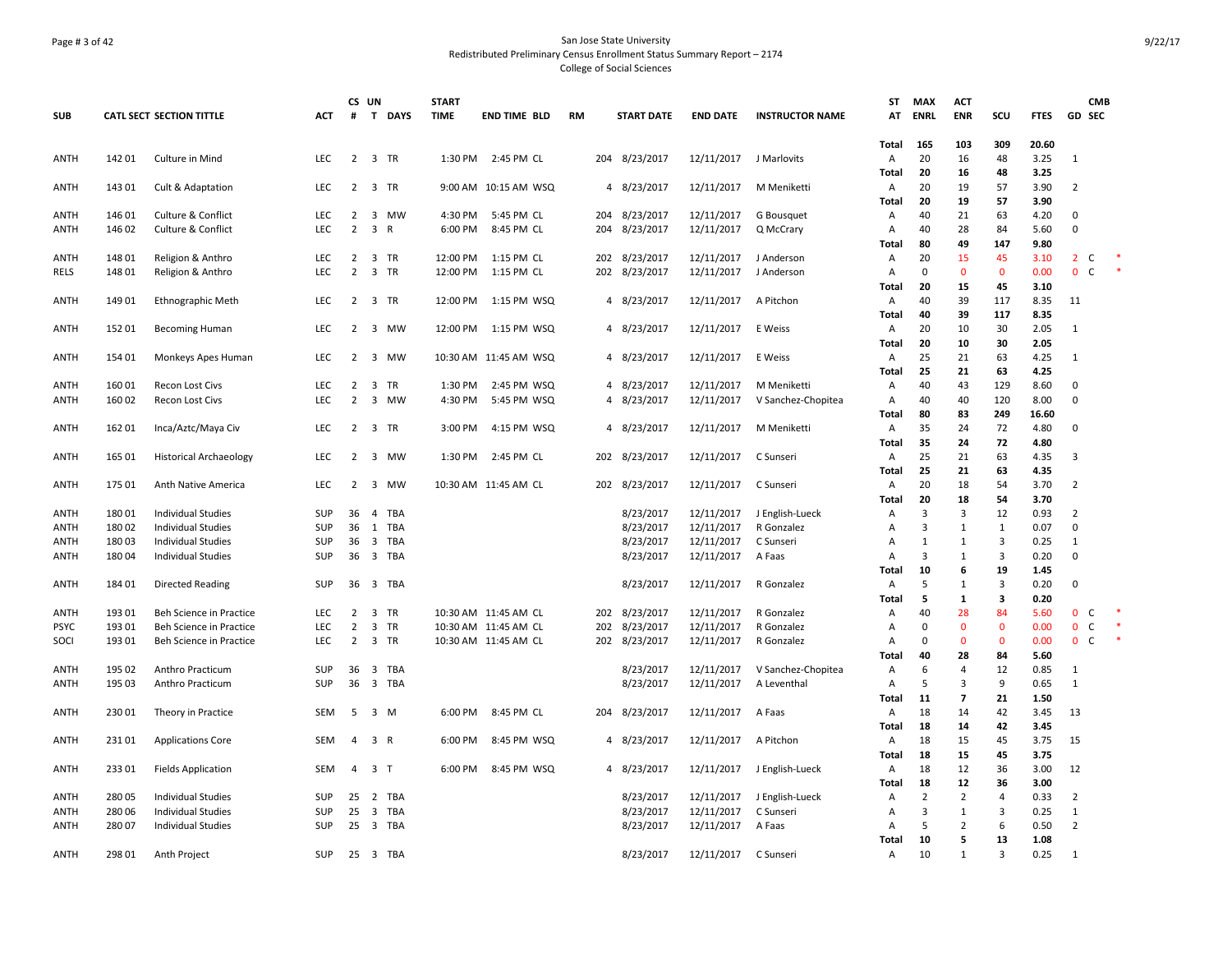# Page # 4 of 42 San Jose State University Redistributed Preliminary Census Enrollment Status Summary Report – 2174 College of Social Sciences

|            |        |                                 |            | CS UN |     |             | <b>START</b> |                     |    |                   |                 |                        | SΤ                        | <b>MAX</b>  | <b>ACT</b>   |              |             | <b>CMB</b>     |
|------------|--------|---------------------------------|------------|-------|-----|-------------|--------------|---------------------|----|-------------------|-----------------|------------------------|---------------------------|-------------|--------------|--------------|-------------|----------------|
| <b>SUB</b> |        | <b>CATL SECT SECTION TITTLE</b> | <b>ACT</b> | .#    |     | <b>DAYS</b> | <b>TIME</b>  | <b>END TIME BLD</b> | RM | <b>START DATE</b> | <b>END DATE</b> | <b>INSTRUCTOR NAME</b> | AT                        | <b>ENRL</b> | <b>ENR</b>   | scu          | <b>FTES</b> | <b>GD SEC</b>  |
| ANTH       | 298 02 | Anth Project                    | <b>SUP</b> | 25    | -3  | TBA         |              |                     |    | 8/23/2017         | 12/11/2017      | J English-Lueck        | A                         |             |              |              | 0.25        |                |
| ANTH       | 298 03 | Anth Project                    | SUP        | 25 3  |     | TBA         |              |                     |    | 8/23/2017         | 12/11/2017      | M Meniketti            | A                         |             |              | 6.           | 0.50        |                |
|            |        |                                 |            |       |     |             |              |                     |    |                   |                 |                        | Total                     | 16          | 4            | 12           | 1.00        |                |
| ANTH       | 299 01 | Master's Thesis                 | <b>SUP</b> | 25 3  |     | TBA         |              |                     |    | 8/23/2017         | 12/11/2017      | C Sunseri              | A                         |             |              | 6            | 0.50        |                |
| ANTH       | 299 02 | Master's Thesis                 | <b>SUP</b> | 25    | -3  | TBA         |              |                     |    | 8/23/2017         | 12/11/2017      | A Faas                 | A                         |             | $\mathbf{0}$ | $\mathbf{0}$ | 0.00        | $\mathbf 0$    |
|            |        |                                 |            |       |     |             |              |                     |    |                   |                 |                        | Total                     | -8          | $\mathbf{2}$ | 6            | 0.50        |                |
| ORGS       | 10101  | People/Organzation              | <b>LEC</b> |       | 4   | <b>MW</b>   | 3:00 PM      | 4:15 PM CL          |    | 204 8/23/2017     | 12/11/2017      | A Rogers               | A                         | 30          | 15           | 45           | 4.00        | $\overline{0}$ |
| ORGS       | 10102  | People/Organzation              | ACT        |       | 0 F |             | 3:00 PM      | 4:15 PM CL          |    | 204 8/23/2017     | 12/11/2017      | A Rogers               | A                         | 30          | 15           | 15           | 0.00        | 0              |
|            |        |                                 |            |       |     |             |              |                     |    |                   |                 |                        | Total                     | 60          | 30           | 60           | 4.00        |                |
|            |        |                                 |            |       |     |             |              |                     |    |                   |                 |                        | <b>Anthropology Total</b> | 1534        | 1200         | 3569         | 242.23      |                |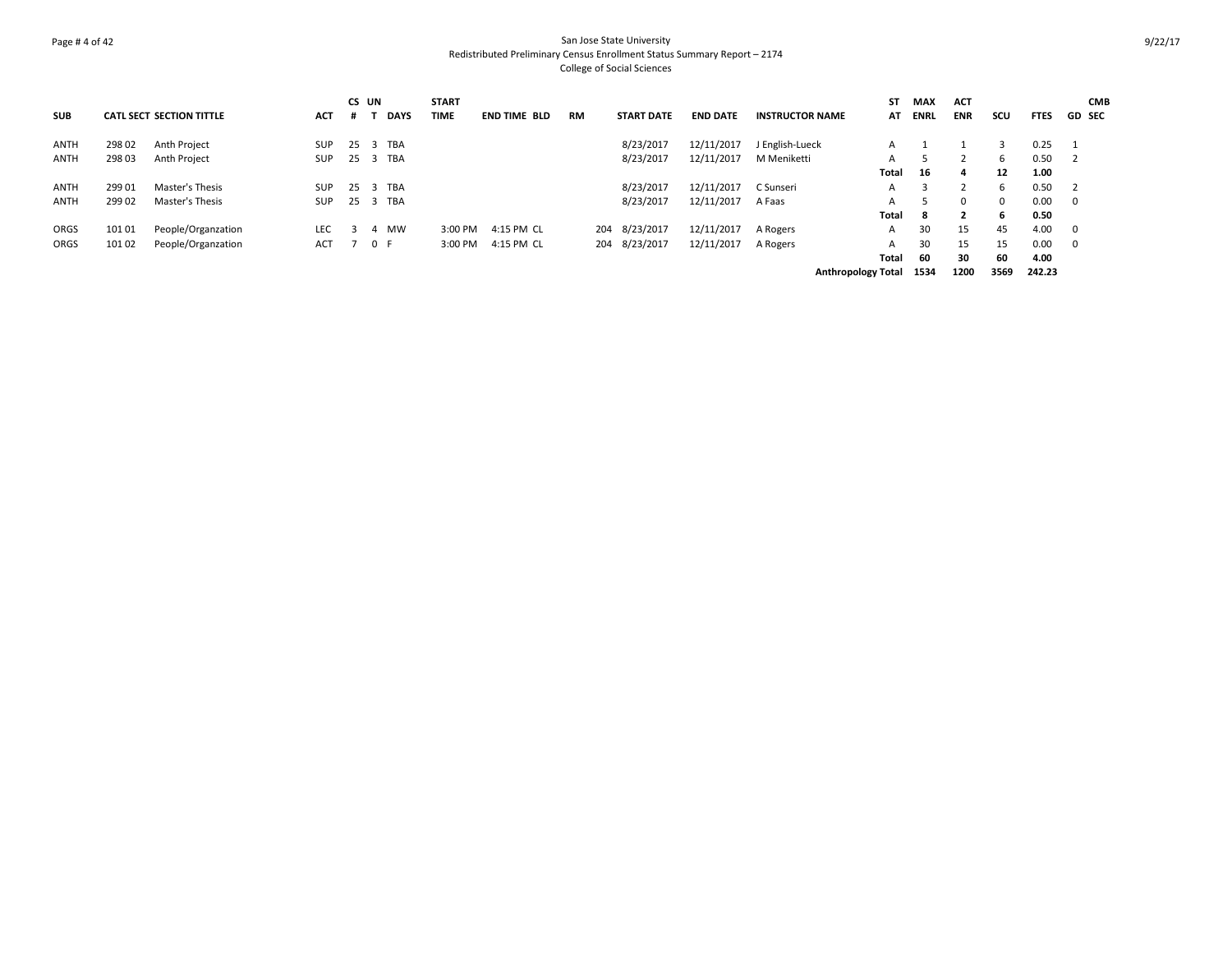# Page # 5 of 42 San Jose State University Redistributed Preliminary Census Enrollment Status Summary Report – 2174 College of Social Sciences

|             |                              |                                 |            |                         | CS UN          |              | <b>START</b> |                      |           |     |                   |                 |                        | <b>ST</b>      | <b>MAX</b>  | <b>ACT</b> |             |             | <b>CMB</b>  |
|-------------|------------------------------|---------------------------------|------------|-------------------------|----------------|--------------|--------------|----------------------|-----------|-----|-------------------|-----------------|------------------------|----------------|-------------|------------|-------------|-------------|-------------|
| <b>SUB</b>  |                              | <b>CATL SECT SECTION TITTLE</b> | <b>ACT</b> | #                       | T              | <b>DAYS</b>  | <b>TIME</b>  | <b>END TIME BLD</b>  | <b>RM</b> |     | <b>START DATE</b> | <b>END DATE</b> | <b>INSTRUCTOR NAME</b> | AT             | <b>ENRL</b> | <b>ENR</b> | scu         | <b>FTES</b> | GD SEC      |
|             | <b>Communication Studies</b> |                                 |            |                         |                |              |              |                      |           |     |                   |                 |                        |                |             |            |             |             |             |
| COMM        | 1001                         | Comm and Relations              | <b>LEC</b> | 1                       | 3              | TBA          |              |                      |           |     | 8/23/2017         | 12/11/2017      |                        | $\overline{A}$ | 27          | 27         | 81          | 5.40        | 0           |
| COMM        | 1002                         | Comm and Relations              | <b>LEC</b> | $\mathbf{1}$            | 3              | TR           | 7:30 AM      | 8:45 AM BBC          |           | 225 | 8/23/2017         | 12/11/2017      | <b>B</b> Garcia        | Α              | 26          | 22         | 66          | 4.40        | $\mathbf 0$ |
| COMM        | 1080                         | Comm and Relations              | <b>LEC</b> | 1                       |                | 3 TBA        |              |                      |           |     | 8/23/2017         | 12/11/2017      | C Perez                | $\overline{A}$ | 27          | 27         | 81          | 5.40        | 0           |
|             |                              |                                 |            |                         |                |              |              |                      |           |     |                   |                 |                        | Total          | 80          | 76         | 228         | 15.20       |             |
| COMM        | 2004                         | <b>Public Speaking</b>          | <b>LEC</b> | 4                       | 3              | <b>TBA</b>   |              |                      |           |     | 8/23/2017         | 12/11/2017      |                        | $\overline{A}$ | 26          | 26         | 78          | 5.20        | 0           |
| COMM        | 2005                         | <b>Public Speaking</b>          | <b>LEC</b> | $\overline{4}$          | 3              | <b>TBA</b>   |              |                      |           |     | 8/23/2017         | 12/11/2017      |                        | A              | 27          | 26         | 78          | 5.20        | 0           |
| COMM        | 20 06                        | <b>Public Speaking</b>          | LEC        | 4                       | 3              | TBA          |              |                      |           |     | 8/23/2017         | 12/11/2017      |                        | A              | 27          | 27         | 81          | 5.40        | 0           |
| <b>COMM</b> | 20 07                        | <b>Public Speaking</b>          | <b>LEC</b> | $\overline{4}$          | 3              | <b>TBA</b>   |              |                      |           |     | 8/23/2017         | 12/11/2017      |                        | A              | 27          | 29         | 87          | 5.80        | 0           |
| COMM        | 2008                         | <b>Public Speaking</b>          | <b>LEC</b> | $\overline{4}$          | 3              | TBA          |              |                      |           |     | 8/23/2017         | 12/11/2017      |                        | $\overline{A}$ | 27          | 27         | 81          | 5.40        | 0           |
| COMM        | 2009                         | <b>Public Speaking</b>          | <b>LEC</b> | $\overline{4}$          | 3              | TBA          |              |                      |           |     | 8/23/2017         | 12/11/2017      |                        | A              | 27          | 27         | 81          | 5.40        | 0           |
| COMM        | 20 12                        | <b>Public Speaking</b>          | <b>LEC</b> | $\overline{4}$          | 3              | M            | 6:00 PM      | 8:45 PM HGH          |           |     | 225 8/23/2017     | 12/11/2017      | M Mathias              | A              | 27          | 28         | 84          | 5.60        | 0           |
| COMM        | 20 13                        | <b>Public Speaking</b>          | <b>LEC</b> | $\overline{4}$          | 3              | TBA          |              |                      |           |     | 8/23/2017         | 12/11/2017      |                        | A              | 27          | 27         | 81          | 5.40        | 0           |
| COMM        | 20 14                        | <b>Public Speaking</b>          | <b>LEC</b> | 4                       | 3              | TBA          |              |                      |           |     | 8/23/2017         | 12/11/2017      |                        | A              | 27          | 28         | 84          | 5.60        | 0           |
| COMM        | 20 17                        | <b>Public Speaking</b>          | <b>LEC</b> | $\overline{4}$          | 3              | <b>MW</b>    | 7:30 AM      | 8:45 AM HGH          |           |     | 231 8/23/2017     | 12/11/2017      | K Yee                  | $\overline{A}$ | 26          | 27         | 81          | 5.40        | $\mathbf 0$ |
| COMM        | 20 18                        | <b>Public Speaking</b>          | <b>LEC</b> | $\overline{4}$          | $\overline{3}$ | $\mathsf{T}$ | 6:00 PM      | 8:45 PM HGH          |           | 231 | 8/23/2017         | 12/11/2017      | K Johnson              | $\overline{A}$ | 26          | 28         | 84          | 5.60        | 0           |
| COMM        | 20 19                        | <b>Public Speaking</b>          | LEC        | $\overline{4}$          | 3              | $\mathsf{R}$ | 6:00 PM      | 8:45 PM HGH          |           | 229 | 8/23/2017         | 12/11/2017      | S McGaffey             | $\overline{A}$ | 26          | 26         | 78          | 5.20        | 0           |
| COMM        | 20 20                        | <b>Public Speaking</b>          | <b>LEC</b> | 4                       | 3              | TBA          |              |                      |           |     | 8/23/2017         | 12/11/2017      |                        | A              | 27          | 25         | 75          | 5.00        | 0           |
| COMM        | 20 21                        | <b>Public Speaking</b>          | <b>LEC</b> | $\overline{4}$          | 3              | TBA          |              |                      |           |     | 8/23/2017         | 12/11/2017      |                        | $\overline{A}$ | 27          | 26         | 78          | 5.20        | 0           |
| COMM        | 20 22                        | <b>Public Speaking</b>          | <b>LEC</b> | $\overline{4}$          | 3              | TBA          |              |                      |           |     | 8/23/2017         | 12/11/2017      |                        | A              | 27          | 28         | 84          | 5.60        | 0           |
| COMM        | 20 23                        | <b>Public Speaking</b>          | <b>LEC</b> | 4                       | 3              | TBA          |              |                      |           |     | 8/23/2017         | 12/11/2017      |                        | $\overline{A}$ | 27          | 26         | 78          | 5.20        | 0           |
| COMM        | 20 24                        | <b>Public Speaking</b>          | <b>LEC</b> | $\overline{4}$          | 3              | <b>TBA</b>   |              |                      |           |     | 8/23/2017         | 12/11/2017      |                        | $\overline{A}$ | 27          | 29         | 87          | 5.80        | 0           |
| COMM        | 20 25                        | <b>Public Speaking</b>          | LEC        | 4                       | 3              | <b>TBA</b>   |              |                      |           |     | 8/23/2017         | 12/11/2017      |                        | A              | 27          | 28         | 84          | 5.60        | 0           |
| COMM        | 20 26                        | <b>Public Speaking</b>          | LEC        | $\overline{4}$          | 3              | TBA          |              |                      |           |     | 8/23/2017         | 12/11/2017      |                        | $\overline{A}$ | 27          | 30         | 90          | 6.00        | 0           |
| COMM        | 20 30                        | <b>Public Speaking</b>          | <b>LEC</b> | $\overline{4}$          | 3              | <b>TBA</b>   |              |                      |           |     | 8/23/2017         | 12/11/2017      |                        | A              | 25          | 25         | 75          | 5.00        | 0           |
| COMM        | 20 31                        | <b>Public Speaking</b>          | LEC        | 4                       | 3              | <b>TBA</b>   |              |                      |           |     | 8/23/2017         | 12/11/2017      |                        | $\overline{A}$ | 25          | 25         | 75          | 5.00        | 0           |
| COMM        | 2032                         | <b>Public Speaking</b>          | <b>LEC</b> | $\overline{4}$          | 3              | MW           |              | 12:00 PM 1:15 PM CL  |           |     | 318 8/23/2017     | 12/11/2017      | D Mejia Salinas        | A              | 25          | 24         | 72          | 4.80        | 0           |
| COMM        | 20 36                        | <b>Public Speaking</b>          | LEC        |                         | 3              |              |              |                      |           |     |                   |                 |                        | X              | $\mathbf 0$ | 0          | $\mathbf 0$ | 0.00        | 0           |
| <b>COMM</b> | 2037                         | <b>Public Speaking</b>          | <b>LEC</b> | $\overline{4}$          | 3              | TBA          |              |                      |           |     | 8/23/2017         | 12/11/2017      |                        | A              | 27          | 26         | 78          | 5.20        | 0           |
| COMM        | 2039                         | <b>Public Speaking</b>          | <b>LEC</b> | 4                       | 3              | <b>TBA</b>   |              |                      |           |     | 8/23/2017         | 12/11/2017      |                        | A              | 27          | 27         | 81          | 5.40        | $\mathbf 0$ |
| COMM        | 20 40                        | <b>Public Speaking</b>          | <b>LEC</b> | $\overline{4}$          | 3              | M            | 6:00 PM      | 8:45 PM HGH          |           | 223 | 8/23/2017         | 12/11/2017      | E McMurray             | A              | 27          | 27         | 81          | 5.40        | 0           |
| COMM        | 2041                         | <b>Public Speaking</b>          | LEC        | $\overline{4}$          | 3              | W            | 6:00 PM      | 8:45 PM HGH          |           | 223 | 8/23/2017         | 12/11/2017      | E McMurray             | A              | 27          | 26         | 78          | 5.20        | 0           |
| COMM        | 2042                         | <b>Public Speaking</b>          | <b>LEC</b> | $\overline{4}$          | 3              | <b>MW</b>    | 1:30 PM      | 2:45 PM DMH          |           | 357 | 8/23/2017         | 12/11/2017      | A Buxi                 | A              | 27          | 27         | 81          | 5.40        | $\mathbf 0$ |
| COMM        | 2043                         | <b>Public Speaking</b>          | <b>LEC</b> | $\overline{4}$          | 3              | <b>MW</b>    | 12:00 PM     | 1:15 PM DMH          |           | 357 | 8/23/2017         | 12/11/2017      | A Buxi                 | $\overline{A}$ | 27          | 27         | 81          | 5.40        | $\Omega$    |
| COMM        | 2044                         | <b>Public Speaking</b>          | LEC        | 4                       | 3              | TR           | 12:00 PM     | 1:15 PM HGH          |           | 223 | 8/23/2017         | 12/11/2017      | S Laczko               | $\overline{A}$ | 27          | 26         | 78          | 5.20        | 0           |
| <b>COMM</b> | 2045                         | <b>Public Speaking</b>          | <b>LEC</b> | 4                       | 3              | TBA          |              |                      |           |     | 8/23/2017         | 12/11/2017      |                        | $\overline{A}$ | 26          | 26         | 78          | 5.20        | 0           |
| COMM        | 2046                         | <b>Public Speaking</b>          | <b>LEC</b> | 4                       | 3              | MW           |              | 9:00 AM 10:15 AM BBC |           |     | 126 8/23/2017     | 12/11/2017      | K Ward                 | $\overline{A}$ | 27          | 27         | 81          | 5.40        | 0           |
| <b>COMM</b> | 2047                         | <b>Public Speaking</b>          | <b>LEC</b> | 4                       | 3              | <b>MW</b>    | 1:30 PM      | 2:45 PM DMH          |           | 358 | 8/23/2017         | 12/11/2017      | R Chelise              | A              | 27          | 25         | 75          | 5.00        | 0           |
| COMM        | 2048                         | <b>Public Speaking</b>          | LEC        | 4                       | 3              | MW           | 1:30 PM      | 2:45 PM ENG          |           |     | 301 8/23/2017     | 12/11/2017      | A Mathews              | $\overline{A}$ | 27          | 24         | 72          | 4.80        | 0           |
| COMM        | 2049                         | <b>Public Speaking</b>          | <b>LEC</b> | $\overline{4}$          | 3              | <b>MW</b>    | 3:00 PM      | 4:15 PM ENG          |           | 327 | 8/23/2017         | 12/11/2017      | A Mathews              | A              | 27          | 26         | 78          | 5.20        | 0           |
| COMM        | 20 50                        | <b>Public Speaking</b>          | LEC        | 4                       | 3              | <b>MW</b>    | 3:00 PM      | 4:15 PM ENG          |           | 401 | 8/23/2017         | 12/11/2017      | J Capurso              | A              | 27          | 26         | 78          | 5.20        | $\mathbf 0$ |
| COMM        | 2051                         | <b>Public Speaking</b>          | <b>LEC</b> | $\overline{4}$          | 3              | <b>MW</b>    | 4:30 PM      | 5:45 PM CL           |           | 218 | 8/23/2017         | 12/11/2017      | M Mathias              | $\overline{A}$ | 27          | 27         | 81          | 5.40        | 0           |
| COMM        | 2052                         | <b>Public Speaking</b>          | <b>LEC</b> | $\overline{4}$          | $\overline{3}$ | <b>MW</b>    | 4:30 PM      | 5:45 PM DMH          |           |     | 162 8/23/2017     | 12/11/2017      | L Rogers               | A              | 27          | 27         | 81          | 5.40        | $\Omega$    |
| COMM        | 2053                         | <b>Public Speaking</b>          | LEC        | $\overline{4}$          | 3              | <b>MW</b>    | 6:00 PM      | 7:15 PM BBC          |           |     | 121 8/23/2017     | 12/11/2017      | M Dalton               | $\overline{A}$ | 27          | 28         | 84          | 5.60        | 0           |
| <b>COMM</b> | 2054                         | <b>Public Speaking</b>          | LEC        | 4                       | 3              | TR           | 7:30 AM      | 8:45 AM CL           |           | 243 | 8/23/2017         | 12/11/2017      | S Sequeira             | $\overline{A}$ | 27          | 24         | 72          | 4.80        | 0           |
| COMM        | 2055                         | <b>Public Speaking</b>          | <b>LEC</b> | 4                       | 3              | F            | 10:00 AM     | 12:45 PM BBC         |           | 221 | 8/23/2017         | 12/11/2017      | L Mercer               | $\overline{A}$ | 27          | 26         | 78          | 5.20        | 0           |
| COMM        | 2056                         | <b>Public Speaking</b>          | <b>LEC</b> | 4                       | 3              | $\mathsf{R}$ | 6:00 PM      | 8:45 PM CL           |           |     | 216 8/23/2017     | 12/11/2017      | K Johnson              | A              | 27          | 24         | 72          | 4.80        | 0           |
| COMM        | 20 60                        | <b>Public Speaking</b>          | <b>LEC</b> | $\overline{\mathbf{4}}$ |                | 3 MW         | 1:30 PM      | 2:45 PM HGH          |           | 225 | 8/23/2017         | 12/11/2017      | P Daley-Harms          | A              | 27          | 26         | 78          | 5.20        | 0           |
| COMM        | 20 61                        | <b>Public Speaking</b>          | <b>LEC</b> | $\overline{4}$          |                | 3 MW         | 3:00 PM      | 4:15 PM HGH          |           | 219 | 8/23/2017         | 12/11/2017      | M Dalton               | A              | 26          | 26         | 78          | 5.20        | 0           |
| COMM        | 20 62                        | <b>Public Speaking</b>          | <b>LEC</b> | 4                       | 3              | <b>MW</b>    | 4:30 PM      | 5:45 PM HGH          |           | 219 | 8/23/2017         | 12/11/2017      | M Dalton               | A              | 26          | 26         | 78          | 5.20        | $\Omega$    |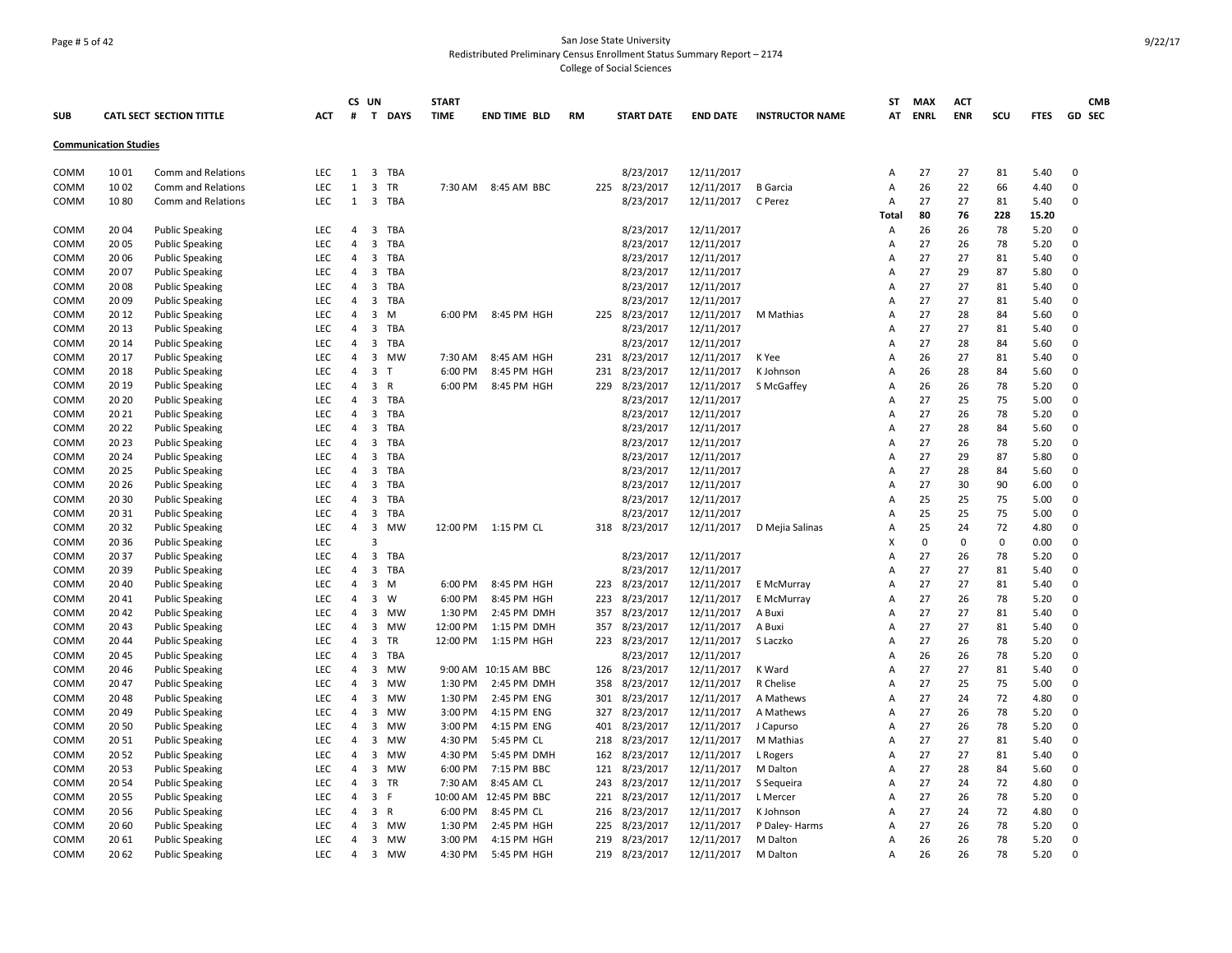# Page # 6 of 42 San Jose State University Redistributed Preliminary Census Enrollment Status Summary Report – 2174 College of Social Sciences

|                     |                |                                    |                   |                     | CS UN          |                 | <b>START</b>       |                            |           |            |                        |                          |                        | ST                      | <b>MAX</b>  | <b>ACT</b> |            |                | <b>CMB</b>  |  |
|---------------------|----------------|------------------------------------|-------------------|---------------------|----------------|-----------------|--------------------|----------------------------|-----------|------------|------------------------|--------------------------|------------------------|-------------------------|-------------|------------|------------|----------------|-------------|--|
| <b>SUB</b>          |                | <b>CATL SECT SECTION TITTLE</b>    | <b>ACT</b>        | #                   | T              | <b>DAYS</b>     | <b>TIME</b>        | <b>END TIME BLD</b>        | <b>RM</b> |            | <b>START DATE</b>      | <b>END DATE</b>          | <b>INSTRUCTOR NAME</b> | AT                      | <b>ENRL</b> | <b>ENR</b> | SCU        | <b>FTES</b>    | GD SEC      |  |
| COMM                | 20 63          | <b>Public Speaking</b>             | <b>LEC</b>        | 4                   | 3              | -F              |                    | 9:30 AM 12:15 PM HGH       |           |            | 223 8/23/2017          | 12/11/2017               | M McKnight             | A                       | 27          | 22         | 66         | 4.40           | $\mathbf 0$ |  |
| <b>COMM</b>         | 20 64          | <b>Public Speaking</b>             | <b>LEC</b>        | $\overline{4}$      | 3              | <b>MW</b>       | 7:30 AM            | 8:45 AM HGH                |           | 225        | 8/23/2017              | 12/11/2017               | Z Hasan                | $\overline{A}$          | 27          | 24         | 72         | 4.80           | $\Omega$    |  |
| COMM                | 20 65          | <b>Public Speaking</b>             | <b>LEC</b>        | 4                   | 3              | $\mathsf{T}$    | 6:00 PM            | 8:45 PM HGH                |           | 225        | 8/23/2017              | 12/11/2017               | F Gidney               | A                       | 27          | 26         | 78         | 5.20           | $\Omega$    |  |
| COMM                | 20 66          | <b>Public Speaking</b>             | <b>LEC</b>        | $\overline{4}$      | 3              | $\mathsf{R}$    | 6:00 PM            | 8:45 PM HGH                |           | 225        | 8/23/2017              | 12/11/2017               | K Sooter               | $\overline{A}$          | 27          | 25         | 75         | 5.00           | $\Omega$    |  |
| COMM                | 20 67          | <b>Public Speaking</b>             | LEC               | 4                   | 3              | MW              | 1:30 PM            | 2:45 PM BBC                |           | 223        | 8/23/2017              | 12/11/2017               | K Piet                 | A                       | 27          | 26         | 78         | 5.20           | $\mathbf 0$ |  |
| COMM                | 20 68          | <b>Public Speaking</b>             | <b>LEC</b>        | 4                   | 3              | <b>MW</b>       | 3:00 PM            | 4:15 PM BBC                |           | 223        | 8/23/2017              | 12/11/2017               | L Zamora               | A                       | 27          | 25         | 75         | 5.00           | $\mathbf 0$ |  |
| COMM                | 20 69          | <b>Public Speaking</b>             | <b>LEC</b>        | 4                   | 3              | <b>MW</b>       | 4:30 PM            | 5:45 PM BBC                |           | 223        | 8/23/2017              | 12/11/2017               | L Zamora               | A                       | 27          | 26         | 78         | 5.20           | $\Omega$    |  |
| COMM                | 2070           | <b>Public Speaking</b>             | <b>LEC</b>        | $\overline{4}$      | 3              | TR              | 7:30 AM            | 8:45 AM CL                 |           | 318        | 8/23/2017              | 12/11/2017               | S Laczko               | $\overline{A}$          | 25          | 24         | 72         | 4.80           | 0           |  |
| COMM                | 2071           | <b>Public Speaking</b>             | <b>LEC</b>        | $\overline{4}$      | 3              | <b>TR</b>       |                    | 9:00 AM 10:15 AM HGH       |           | 229        | 8/23/2017              | 12/11/2017               | R Cnudde               | $\overline{A}$          | 27          | 25         | 75         | 5.00           | $\Omega$    |  |
| COMM                | 2072           | <b>Public Speaking</b>             | LEC               | 4                   | 3              | TR              | 4:30 PM            | 5:45 PM HGH                |           | 229        | 8/23/2017              | 12/11/2017               | S McGaffey             | A                       | 27          | 26         | 78         | 5.20           | $\mathbf 0$ |  |
| COMM                | 2073           | <b>Public Speaking</b>             | <b>LEC</b>        | 4                   | 3              | <b>MW</b>       |                    | 10:30 AM 11:45 AM HGH      |           | 219        | 8/23/2017              | 12/11/2017               | <b>B</b> Puckett       | Α                       | 26          | 25         | 75         | 5.00           | $\Omega$    |  |
| COMM                | 20N 01         | Pub Sp Nonn Spks                   | <b>SEM</b>        | $\overline{4}$      | 3              | -F              |                    | 9:30 AM 12:15 PM HGH       |           | 225        | 8/23/2017              | 12/11/2017               | X Tan                  | Total<br>$\overline{A}$ | 1469<br>25  | 1440<br>23 | 4320<br>69 | 288.00<br>4.60 | $\Omega$    |  |
| COMM                | 20N 02         | Pub Sp Nonn Spks                   | <b>SEM</b>        | $\overline{4}$      | 3              | -F              |                    | 10:00 AM 12:45 PM HGH      |           | 124        | 8/23/2017              | 12/11/2017               | M Simoes Monteiro      | A                       | 26          | 22         | 66         | 4.40           | $\mathbf 0$ |  |
| COMM                | 20N 60         | Pub Sp Nonn Spks                   | SEM               | 4                   | 3              | TR              | 1:30 PM            | 2:45 PM CL                 |           | 318        | 8/23/2017              | 12/11/2017               | T Woodfin              | A                       | 25          | 25         | 75         | 5.00           | $\Omega$    |  |
|                     | 20N 61         |                                    | SEM               |                     | 3 TR           |                 |                    |                            |           |            |                        |                          |                        |                         | 26          | 23         | 69         | 4.60           | $\mathbf 0$ |  |
| COMM                |                | Pub Sp Nonn Spks                   |                   | 4                   |                |                 | 7:30 AM            | 8:45 AM HGH                |           | 124        | 8/23/2017              | 12/11/2017               | M Simoes Monteiro      | Α<br>Total              | 102         | 93         | 279        |                |             |  |
| COMM                | 2101           | Performing Culture and Society     | LEC               | $\overline{4}$      | 3              | MW              | 12:00 PM           | 1:15 PM HGH                |           | 231        | 8/23/2017              | 12/11/2017               | M Simoes Monteiro      | A                       | 26          | 20         | 60         | 18.60<br>4.00  | $\mathbf 0$ |  |
|                     | 2102           |                                    | <b>LEC</b>        | $\overline{4}$      | 3              | <b>TR</b>       |                    |                            |           | 231        |                        |                          |                        |                         | 26          | 23         |            |                | $\Omega$    |  |
| COMM                |                | Performing Culture and Society     |                   |                     |                |                 |                    | 10:30 AM 11:45 AM HGH      |           |            | 8/23/2017              | 12/11/2017               | S McGaffey             | Α                       | 52          | 43         | 69<br>129  | 4.60<br>8.60   |             |  |
|                     | 40 01          | Argmnt/Advocacy                    | SEM               | $\overline{4}$      | 3              | TR              |                    | 10:30 AM 11:45 AM HGH      |           |            | 8/23/2017              | 12/11/2017               |                        | Total                   | 26          | 26         | 78         |                | $\Omega$    |  |
| COMM                |                |                                    |                   |                     |                |                 |                    |                            |           | 219        | 8/23/2017              |                          | M McKnight             | A                       | 27          |            |            | 5.20           | $\Omega$    |  |
| COMM                | 40 02          | Argmnt/Advocacy                    | SEM<br><b>SEM</b> | 4<br>$\overline{4}$ | 3              | MW<br><b>TR</b> | 12:00 PM           | 1:15 PM HGH                |           | 223        |                        | 12/11/2017               | E Harris               | Α                       | 27          | 28         | 84         | 5.60           | $\Omega$    |  |
| COMM                | 40 03          | Argmnt/Advocacy<br>Argmnt/Advocacy | <b>SEM</b>        | 4                   | 3<br>3 TR      |                 | 7:30 AM<br>1:30 PM | 8:45 AM HGH                |           | 223<br>231 | 8/23/2017<br>8/23/2017 | 12/11/2017               | M Sunseri              | A<br>$\overline{A}$     | 26          | 26<br>23   | 78<br>69   | 5.20<br>4.60   | $\Omega$    |  |
| COMM                | 40 04<br>40 05 |                                    | SEM               | $\overline{4}$      | 3              | <b>TR</b>       |                    | 2:45 PM HGH                |           | 223        |                        | 12/11/2017               | K Johnson<br>J Hawker  |                         | 27          |            | 75         |                | $\Omega$    |  |
| COMM                |                | Argmnt/Advocacy                    | SEM               | 4                   | 3              | <b>TR</b>       | 12:00 PM           | 10:30 AM 11:45 AM BBC      |           |            | 8/23/2017<br>8/23/2017 | 12/11/2017<br>12/11/2017 |                        | A                       | 27          | 25<br>26   | 78         | 5.00           | $\Omega$    |  |
| COMM                | 40 06<br>40 07 | Argmnt/Advocacy<br>Argmnt/Advocacy | SEM               | 4                   | 3              | TR              | 1:30 PM            | 1:15 PM BBC<br>2:45 PM BBC |           | 223<br>223 | 8/23/2017              | 12/11/2017               | J Hawker<br>J Hawker   | Α<br>A                  | 27          | 26         | 78         | 5.20<br>5.20   | $\mathbf 0$ |  |
| COMM<br><b>COMM</b> | 40 08          | Argmnt/Advocacy                    | <b>SEM</b>        | $\overline{4}$      | 3              | <b>MW</b>       |                    | 9:00 AM 10:15 AM CL        |           | 318        | 8/23/2017              |                          |                        | $\overline{A}$          | 25          | 22         | 66         | 4.40           | $\Omega$    |  |
| COMM                | 40 09          |                                    | SEM               | $\overline{4}$      |                | 3 MW            |                    | 10:30 AM 11:45 AM CL       |           | 318        | 8/23/2017              | 12/11/2017               | S Sequeira             | A                       | 25          | 24         | 72         | 4.80           | $\Omega$    |  |
| COMM                | 40 10          | Argmnt/Advocacy<br>Argmnt/Advocacy | <b>SEM</b>        | $\overline{4}$      | 3              | E               |                    | 10:00 AM 12:45 PM HGH      |           | 120        | 8/23/2017              | 12/11/2017<br>12/11/2017 | S Sequeira<br>F Gidney | $\overline{A}$          | 27          | 25         | 75         | 5.00           | $\Omega$    |  |
| COMM                | 40 11          | Argmnt/Advocacy                    | SEM               | $\overline{4}$      | 3              | MW              | 7:30 AM            | 8:45 AM CL                 |           | 243        | 8/23/2017              | 12/11/2017               |                        | $\overline{A}$          | 27          | 24         | 72         | 4.80           | $\mathbf 0$ |  |
| COMM                | 40 12          | Argmnt/Advocacy                    | <b>SEM</b>        | $\overline{4}$      | 3              | <b>MW</b>       | 1:30 PM            | 2:45 PM ENG                |           | 401        | 8/23/2017              | 12/11/2017               | K Momary               | $\overline{A}$          | 27          | 27         | 81         | 5.40           | $\Omega$    |  |
|                     |                |                                    |                   |                     |                |                 |                    |                            |           |            |                        |                          | J Capurso              | Total                   | 318         | 302        | 906        | 60.40          |             |  |
| COMM                | 4101           | <b>Crit Dec Making</b>             | <b>SEM</b>        | $\overline{4}$      | 3              | TBA             |                    |                            |           |            | 8/23/2017              | 12/11/2017               |                        | $\overline{A}$          | 27          | 27         | 81         | 5.40           | $\Omega$    |  |
| COMM                | 41 02          | <b>Crit Dec Making</b>             | SEM               | 4                   | 3              | <b>TBA</b>      |                    |                            |           |            | 8/23/2017              | 12/11/2017               |                        | Α                       | 27          | 27         | 81         | 5.40           | $\Omega$    |  |
| COMM                | 4103           | <b>Crit Dec Making</b>             | SEM               | $\overline{4}$      | 3              | TR              | 3:00 PM            | 4:15 PM CL                 |           | 318        | 8/23/2017              | 12/11/2017               | T Woodfin              | A                       | 25          | 25         | 75         | 5.00           | $\mathbf 0$ |  |
| COMM                | 4104           | <b>Crit Dec Making</b>             | SEM               | 4                   | 3              | TR              | 4:30 PM            | 5:45 PM CL                 |           | 318        | 8/23/2017              | 12/11/2017               | T Woodfin              | $\overline{A}$          | 25          | 25         | 75         | 5.00           | $\Omega$    |  |
| COMM                | 41 05          | <b>Crit Dec Making</b>             | SEM               | 4                   | 3              | <b>TBA</b>      |                    |                            |           |            | 8/23/2017              | 12/11/2017               |                        | $\overline{A}$          | 27          | 23         | 69         | 4.60           | $\Omega$    |  |
| COMM                | 41 06          | <b>Crit Dec Making</b>             | SEM               | $\overline{4}$      | 3              | <b>TBA</b>      |                    |                            |           |            | 8/23/2017              | 12/11/2017               |                        | A                       | 27          | 24         | 72         | 4.80           | $\Omega$    |  |
| COMM                | 4180           | <b>Crit Dec Making</b>             | <b>SEM</b>        | $\overline{4}$      | 3              | TBA             |                    |                            |           |            | 8/23/2017              | 12/11/2017               | K Werking              | $\overline{A}$          | 27          | 27         | 81         | 5.40           | $\Omega$    |  |
| COMM                | 4181           | <b>Crit Dec Making</b>             | SEM               | 4                   | $\overline{3}$ | TBA             |                    |                            |           |            | 8/23/2017              | 12/11/2017               | D Pozzi                | A                       | 27          | 26         | 78         | 5.20           | $\mathbf 0$ |  |
| COMM                | 4182           | <b>Crit Dec Making</b>             | SEM               |                     | 3              |                 |                    |                            |           |            |                        |                          |                        | X                       | 0           | 0          | 0          | 0.00           | $\Omega$    |  |
|                     |                |                                    |                   |                     |                |                 |                    |                            |           |            |                        |                          |                        | Total                   | 212         | 204        | 612        | 40.80          |             |  |
| COMM                | 45 80          | Media and Culture                  | LEC               | 4                   | 3              | <b>TBA</b>      |                    |                            |           |            | 8/23/2017              | 12/11/2017               | G Firenzi              | A                       | 27          | 27         | 81         | 5.40           | $\mathbf 0$ |  |
| COMM                | 4581           | Media and Culture                  | LEC               | $\overline{4}$      | 3              | TBA             |                    |                            |           |            | 8/23/2017              | 12/11/2017               | G Firenzi              | $\overline{A}$          | 27          | 25         | 75         | 5.00           | $\Omega$    |  |
|                     |                |                                    |                   |                     |                |                 |                    |                            |           |            |                        |                          |                        | Total                   | 54          | 52         | 156        | 10.40          |             |  |
| COMM                | 74Q 01         | Fund Intrcult Comm                 | <b>SEM</b>        | 5                   | 3              | MW              | 4:30 PM            | 5:45 PM HGH                |           | 225        | 8/23/2017              | 12/11/2017               | A Mathews              | A                       | 21          | 18         | 54         | 3.60           | $\Omega$    |  |
| COMM                | 74Q 02         | Fund Intrcult Comm                 | SEM               | 5                   | 3              | TR              | 3:00 PM            | 4:15 PM DMH                |           | 164        | 8/23/2017              | 12/11/2017               | X Tan                  | A                       | 21          | 22         | 66         | 4.40           | $\mathbf 0$ |  |
|                     |                |                                    |                   |                     |                |                 |                    |                            |           |            |                        |                          |                        | Total                   | 42          | 40         | 120        | 8.00           |             |  |
| COMM                | 8001           | <b>Communication Workshop</b>      | <b>ACT</b>        |                     | 12 1 TBA       |                 |                    |                            |           |            | 8/23/2017              | 12/11/2017               | R Cnudde               | A                       | 45          | 45         | 45         | 3.00           | $\Omega$    |  |
| COMM                | 8002           | <b>Communication Workshop</b>      | ACT               |                     | 12 1 TBA       |                 |                    |                            |           |            | 8/23/2017              | 12/11/2017               | R Cnudde               | Α                       | 45          | 45         | 45         | 3.00           | $\Omega$    |  |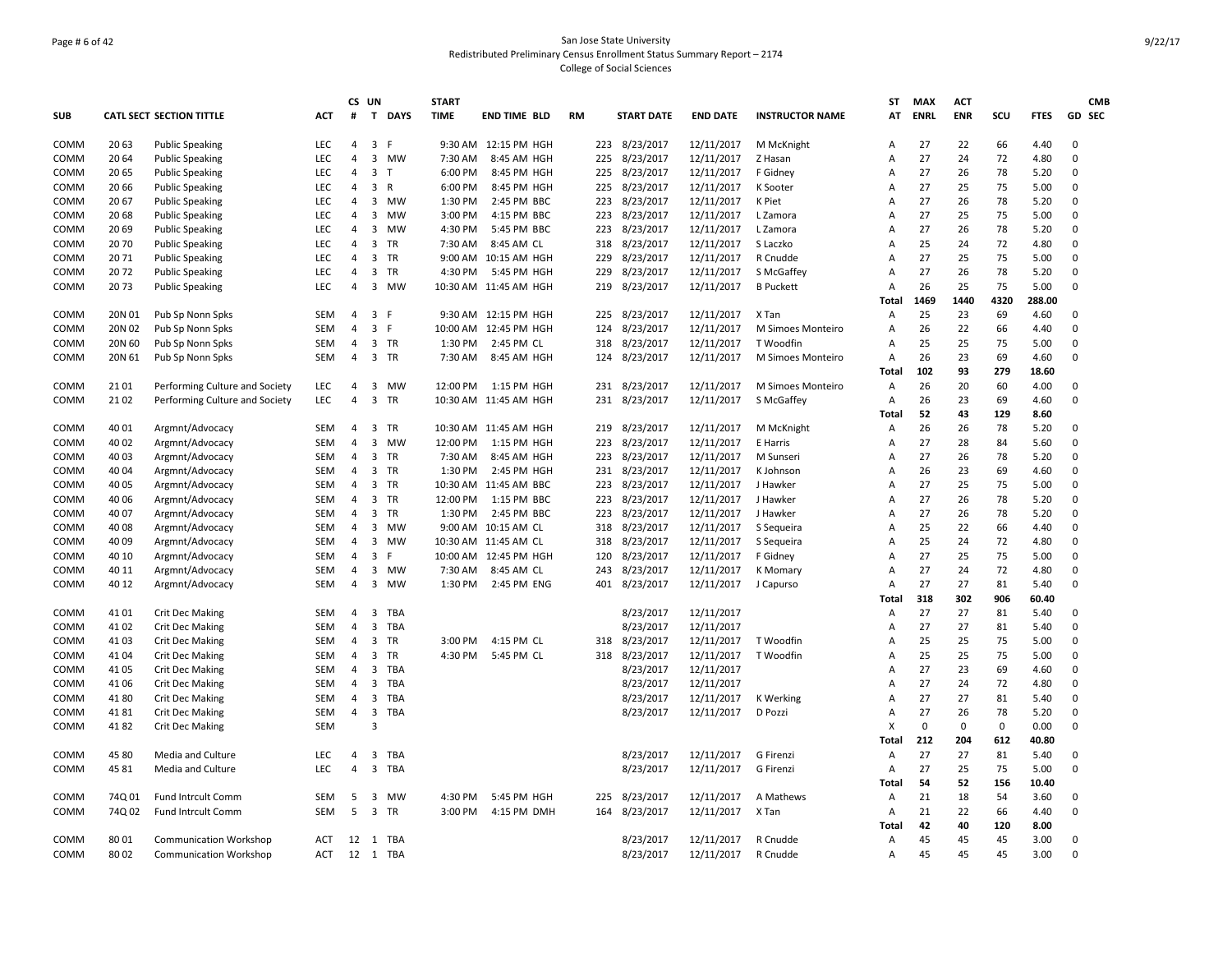# Page # 7 of 42 San Jose State University Redistributed Preliminary Census Enrollment Status Summary Report – 2174 College of Social Sciences

|             |         |                                 |            |                | CS UN                   |            | <b>START</b> |                     |    |     |                   |                    |                        | ST             | <b>MAX</b>  | <b>ACT</b> |      |             |             | <b>CMB</b> |
|-------------|---------|---------------------------------|------------|----------------|-------------------------|------------|--------------|---------------------|----|-----|-------------------|--------------------|------------------------|----------------|-------------|------------|------|-------------|-------------|------------|
| <b>SUB</b>  |         | <b>CATL SECT SECTION TITTLE</b> | <b>ACT</b> | #              |                         | T DAYS     | <b>TIME</b>  | <b>END TIME BLD</b> | RM |     | <b>START DATE</b> | <b>END DATE</b>    | <b>INSTRUCTOR NAME</b> | AT             | <b>ENRL</b> | <b>ENR</b> | SCU  | <b>FTES</b> | GD SEC      |            |
| COMM        | 8003    | <b>Communication Workshop</b>   | ACT        | 12             | 1                       | TBA        |              |                     |    |     | 8/23/2017         | 12/11/2017         | M Peck                 | A              | 45          | 45         | 45   | 3.00        | $\Omega$    |            |
| COMM        | 8004    | <b>Communication Workshop</b>   | <b>ACT</b> | 12             | $\overline{1}$          | <b>TBA</b> |              |                     |    |     | 8/23/2017         | 12/11/2017         | M Peck                 | $\overline{A}$ | 45          | 45         | 45   | 3.00        | $\Omega$    |            |
| COMM        | 80 05   | <b>Communication Workshop</b>   | ACT        | 12 1           |                         | TBA        |              |                     |    |     | 8/23/2017         | 12/11/2017         | S McGaffey             | Α              | 45          | 44         | 44   | 2.93        | $\mathbf 0$ |            |
| COMM        | 8006    | <b>Communication Workshop</b>   | ACT        |                |                         | 12 1 TBA   |              |                     |    |     | 8/23/2017         | 12/11/2017         | S McGaffey             | Α              | 45          | 39         | 39   | 2.62        | 1           |            |
| <b>COMM</b> | 8007    | <b>Communication Workshop</b>   | ACT        |                | $\mathbf{1}$            |            |              |                     |    |     |                   |                    |                        | X              | 0           | 0          | 0    | 0.00        | $\Omega$    |            |
|             |         |                                 |            |                |                         |            |              |                     |    |     |                   |                    |                        | Total          | 270         | 263        | 263  | 17.55       |             |            |
| COMM        | 91A 01  | Foren Act Debate                | <b>SUP</b> |                |                         | 36 1 TBA   |              |                     |    |     | 8/23/2017         | 12/11/2017         | T Lim                  | Α              | 45          | 23         | 23   | 1.53        | $\Omega$    |            |
|             |         |                                 |            |                |                         |            |              |                     |    |     |                   |                    |                        | Total          | 45          | 23         | 23   | 1.53        |             |            |
| COMM        | 91J 01  | Judge Training                  | ACT        | $12 \quad 1$   |                         | TBA        |              |                     |    |     | 8/23/2017         | 12/11/2017         | S Laczko               | $\overline{A}$ | 45          | 45         | 45   | 3.00        | $\Omega$    |            |
| <b>COMM</b> | 91J 02  | Judge Training                  | ACT        |                |                         | 12 1 TBA   |              |                     |    |     | 8/23/2017         | 12/11/2017         | S Laczko               | A              | 45          | 37         | 37   | 2.47        | $\Omega$    |            |
|             |         |                                 |            |                |                         |            |              |                     |    |     |                   |                    |                        | Total          | 90          | 82         | 82   | 5.47        |             |            |
| COMM        |         | 100W 01 Writing Workshop        | <b>SEM</b> | 4              | 3                       | TBA        |              |                     |    |     | 8/23/2017         | 12/11/2017         |                        | Α              | 25          | 26         | 78   | 5.20        | $\Omega$    |            |
| COMM        |         | 100W 02 Writing Workshop        | <b>SEM</b> | $\overline{4}$ | 3                       | <b>TBA</b> |              |                     |    |     | 8/23/2017         | 12/11/2017         |                        | A              | 25          | 26         | 78   | 5.20        | $\Omega$    |            |
| COMM        |         | 100W 03 Writing Workshop        | <b>SEM</b> | $\overline{4}$ | 3                       | <b>TBA</b> |              |                     |    |     | 8/23/2017         | 12/11/2017         |                        | $\overline{A}$ | 25          | 25         | 75   | 5.00        | $\Omega$    |            |
| COMM        |         | 100W 04 Writing Workshop        | SEM        | 4              | $\overline{3}$          | TBA        |              |                     |    |     | 8/23/2017         | 12/11/2017         |                        | A              | 25          | 25         | 75   | 5.00        | $\Omega$    |            |
| COMM        |         | 100W 05 Writing Workshop        | SEM        | 4              | 3                       | <b>TBA</b> |              |                     |    |     | 8/23/2017         | 12/11/2017         |                        | A              | 25          | 25         | 75   | 5.00        | $\Omega$    |            |
| COMM        |         | 100W 06 Writing Workshop        | SEM        | 4              | 3                       | <b>TBA</b> |              |                     |    |     | 8/23/2017         | 12/11/2017         |                        | Α              | 25          | 24         | 72   | 4.80        | $\Omega$    |            |
| <b>COMM</b> |         | 100W 07 Writing Workshop        | SEM        | 4              | $\overline{\mathbf{3}}$ | <b>TBA</b> |              |                     |    |     | 8/23/2017         | 12/11/2017         |                        | $\overline{A}$ | 25          | 26         | 78   | 5.20        | $\Omega$    |            |
| COMM        |         | 100W 08 Writing Workshop        | <b>SEM</b> | 4              | 3                       | TR         | 3:00 PM      | 4:15 PM BBC         |    | 223 | 8/23/2017         | 12/11/2017         | K Sooter               | Α              | 25          | 25         | 75   | 5.00        | $\Omega$    |            |
| COMM        |         | 100W 09 Writing Workshop        | SEM        | 4              | 3                       | TR         | 4:30 PM      | 5:45 PM DMH         |    |     | 161 8/23/2017     | 12/11/2017         | L Mercer               | A              | 25          | 25         | 75   | 5.00        | $\mathbf 0$ |            |
| COMM        |         | 100W 10 Writing Workshop        | <b>SEM</b> | 4              | 3                       | MW         | 1:30 PM      | 2:45 PM SH          |    | 314 | 8/23/2017         | 12/11/2017         | M Peck                 | Α              | 25          | 23         | 69   | 4.60        | $\Omega$    |            |
| <b>COMM</b> |         | 100W 11 Writing Workshop        | SEM        | 4              | 3                       | <b>MW</b>  | 3:00 PM      | 4:15 PM CL          |    |     | 318 8/23/2017     | 12/11/2017         | C Burrows              | A              | 25          | 25         | 75   | 5.00        | $\Omega$    |            |
| <b>COMM</b> |         | 100W 12 Writing Workshop        | <b>SEM</b> | $\overline{4}$ | 3                       | TBA        |              |                     |    |     | 8/23/2017         | 12/11/2017         |                        | $\overline{A}$ | 25          | 25         | 75   | 5.00        | $\Omega$    |            |
| COMM        |         | 100W 13 Writing Workshop        | <b>SEM</b> | 4              | 3                       | TBA        |              |                     |    |     | 8/23/2017         | 12/11/2017         |                        | A              | 25          | 25         | 75   | 5.00        | $\mathbf 0$ |            |
| COMM        |         | 100W 14 Writing Workshop        | <b>SEM</b> | $\overline{4}$ | 3                       | TBA        |              |                     |    |     | 8/23/2017         | 12/11/2017         |                        | $\overline{A}$ | 25          | 25         | 75   | 5.00        | $\Omega$    |            |
| COMM        |         | 100W 15 Writing Workshop        | <b>SEM</b> | 4              | 3                       | TBA        |              |                     |    |     | 8/23/2017         | 12/11/2017         |                        | $\overline{A}$ | 25          | 25         | 75   | 5.00        | $\Omega$    |            |
| COMM        |         | 100W 16 Writing Workshop        | <b>SEM</b> | 4              | 3                       | TBA        |              |                     |    |     | 8/23/2017         | 12/11/2017         |                        | A              | 25          | 25         | 75   | 5.00        | $\Omega$    |            |
| COMM        |         | 100W 17 Writing Workshop        | SEM        | 4              | 3                       | TBA        |              |                     |    |     | 8/23/2017         | 12/11/2017         |                        | A              | 25          | 25         | 75   | 5.00        | $\Omega$    |            |
| COMM        |         | 100W 18 Writing Workshop        | SEM        | 4              | 3                       | TBA        |              |                     |    |     | 8/23/2017         | 12/11/2017         |                        | A              | 25          | 25         | 75   | 5.00        | $\Omega$    |            |
| <b>COMM</b> |         | 100W 19 Writing Workshop        | SEM        | 4              | 3                       | TBA        |              |                     |    |     | 8/23/2017         | 12/11/2017         |                        | Α              | 25          | 25         | 75   | 5.00        | $\mathbf 0$ |            |
| COMM        |         | 100W 20 Writing Workshop        | SEM        | 4              | $\overline{3}$          | TR         | 3:00 PM      | 4:15 PM HGH         |    |     | 223 8/23/2017     | 12/11/2017         | L Mercer               | A              | 25          | 28         | 84   | 5.60        | $\Omega$    |            |
| <b>COMM</b> |         | 100W 80 Writing Workshop        | <b>SEM</b> | 4              | 3                       | TBA        |              |                     |    |     | 8/23/2017         | 12/11/2017         | <b>B</b> Lawhorne      | A              | 25          | 26         | 78   | 5.20        | $\Omega$    |            |
| COMM        |         | 100W 81 Writing Workshop        | SEM        | 4              |                         | 3 TBA      |              |                     |    |     | 8/23/2017         | 12/11/2017         | <b>B</b> Lawhorne      | A              | 25          | 24         | 72   | 4.80        | $\mathbf 0$ |            |
|             |         |                                 |            |                |                         |            |              |                     |    |     |                   |                    |                        | Total          | 550         | 553        | 1659 | 110.60      |             |            |
| COMM        | 101C 01 | Junior Seminar                  | <b>LEC</b> | 3              | 4                       | <b>TBA</b> |              |                     |    |     | 8/23/2017         | 12/11/2017         |                        | Α              | 25          | 26         | 104  | 6.93        | $\Omega$    |            |
| COMM        | 101C 02 | Junior Seminar                  | <b>LEC</b> | 3              | $\overline{4}$          | <b>TBA</b> |              |                     |    |     | 8/23/2017         | 12/11/2017         |                        | Α              | 25          | 27         | 108  | 7.20        | $\Omega$    |            |
| COMM        | 101C03  | Junior Seminar                  | LEC        | 3              | 4                       | <b>TBA</b> |              |                     |    |     | 8/23/2017         | 12/11/2017         |                        | Α              | 25          | 25         | 100  | 6.67        | $\Omega$    |            |
| COMM        | 101C04  | Junior Seminar                  | LEC        | 3              | $\overline{4}$          | <b>TBA</b> |              |                     |    |     | 8/23/2017         | 12/11/2017         |                        | A              | 25          | 26         | 104  | 6.93        | $\Omega$    |            |
| <b>COMM</b> | 101C05  | Junior Seminar                  | <b>LEC</b> | 3              | $\overline{4}$          | TBA        |              |                     |    |     | 8/23/2017         | 12/11/2017         |                        | $\overline{A}$ | 25          | 26         | 104  | 6.93        | $\Omega$    |            |
| COMM        | 101C 80 | Junior Seminar                  | <b>LEC</b> | 3              | $\overline{4}$          | <b>TBA</b> |              |                     |    |     | 8/23/2017         | 12/11/2017         | M Holopainen           | A              | 25          | 25         | 100  | 6.67        | $\Omega$    |            |
| COMM        | 101C 81 | Junior Seminar                  | <b>LEC</b> | 3              |                         | 4 TBA      |              |                     |    |     | 8/23/2017         | 12/11/2017         | M Holopainen           | A              | 25          | 24         | 96   | 6.40        | $\Omega$    |            |
|             |         |                                 |            |                |                         |            |              |                     |    |     |                   |                    |                        | Total          | 175         | 179        | 716  | 47.73       |             |            |
| COMM        | 105P 80 | Comm Self & Soc                 | <b>SEM</b> | 3              |                         | 4 TBA      |              |                     |    |     | 8/23/2017         | 12/11/2017         | C Perez                | A              | 25          | 25         | 100  | 6.67        | $\mathbf 0$ |            |
|             |         |                                 |            |                |                         |            |              |                     |    |     |                   |                    |                        | Total          | 25          | 25         | 100  | 6.67        |             |            |
| COMM        | 110F 01 | Interpersonal Comm              | <b>SEM</b> | 3              | 4                       | <b>TBA</b> |              |                     |    |     | 8/23/2017         | 12/11/2017         |                        | Α              | 25          | 27         | 108  | 7.20        | $\mathbf 0$ |            |
| COMM        | 110F 80 | Interpersonal Comm              | <b>SEM</b> | 3              |                         | 4 TBA      |              |                     |    |     | 8/23/2017         | 12/11/2017         | K Werking              | A              | 25          | 24         | 96   | 6.40        | $\Omega$    |            |
|             |         |                                 |            |                |                         |            |              |                     |    |     |                   |                    |                        | Total          | 50          | 51         | 204  | 13.60       |             |            |
| COMM        | 114P 01 | Bus & Prof Spking               | <b>LEC</b> | 3              |                         | 4 TBA      |              |                     |    |     | 8/23/2017         | 12/11/2017         |                        | Α              | 25          | 26         | 104  | 6.93        | $\Omega$    |            |
|             |         |                                 |            |                |                         |            |              |                     |    |     |                   |                    |                        | Total          | 25          | 26         | 104  | 6.93        |             |            |
| COMM        |         | 115P 80 Comm and Conflict       | <b>LEC</b> | 3              |                         | 4 TBA      |              |                     |    |     | 8/23/2017         | 12/11/2017 C Perez |                        | $\overline{A}$ | 25          | 23         | 92   | 6.13        | $\Omega$    |            |
|             |         |                                 |            |                |                         |            |              |                     |    |     |                   |                    |                        | Total          | 25          | 23         | 92   | 6.13        |             |            |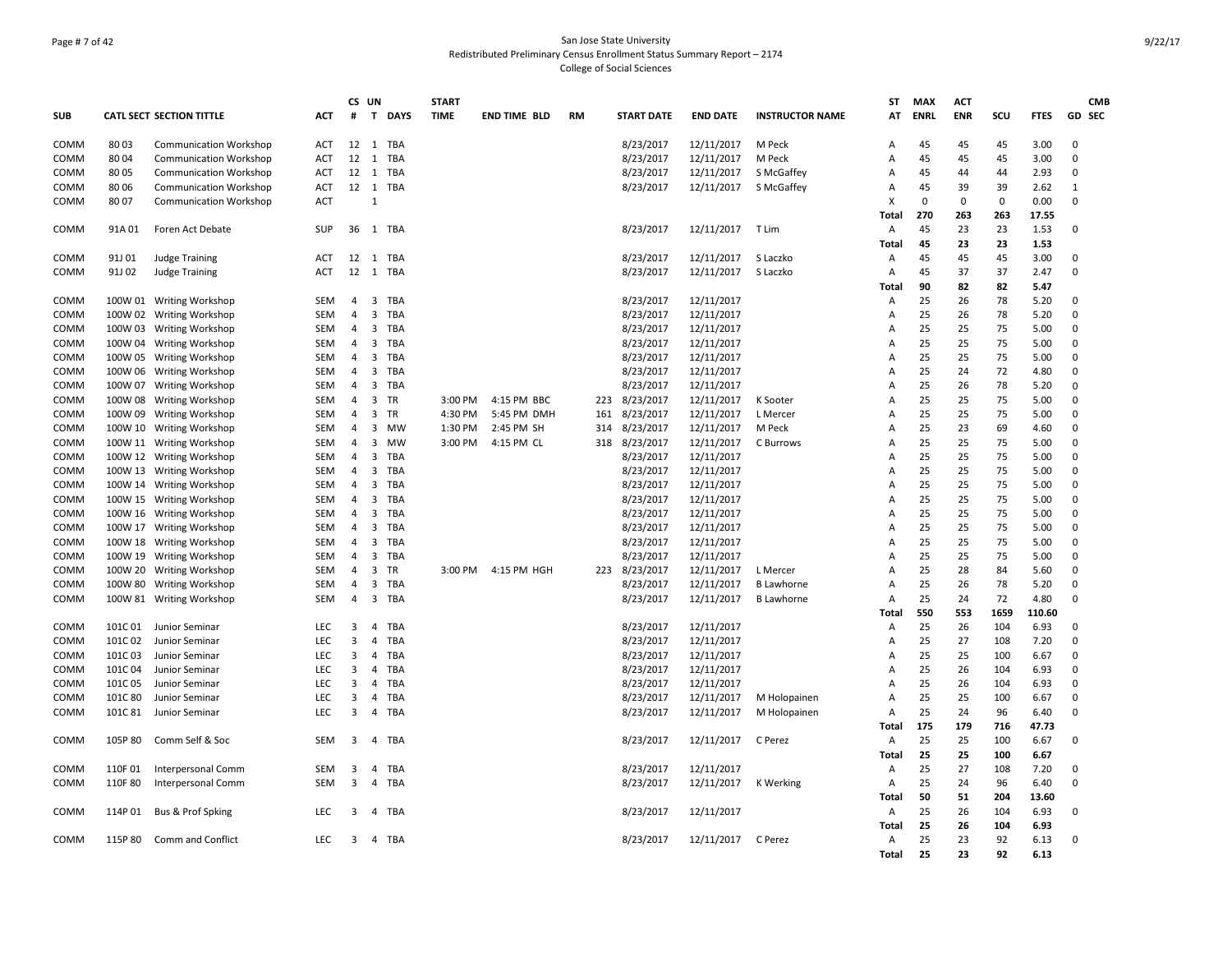# Page # 8 of 42 San Jose State University Redistributed Preliminary Census Enrollment Status Summary Report – 2174 College of Social Sciences

|             |         |                                                            |                          |                                  | CS UN                            | <b>START</b>       |                            |           |                                |                          |                        | ST                        | MAX                     | ACT                     |                            |              |                             | <b>CMB</b>                  |
|-------------|---------|------------------------------------------------------------|--------------------------|----------------------------------|----------------------------------|--------------------|----------------------------|-----------|--------------------------------|--------------------------|------------------------|---------------------------|-------------------------|-------------------------|----------------------------|--------------|-----------------------------|-----------------------------|
| <b>SUB</b>  |         | <b>CATL SECT SECTION TITTLE</b>                            | ACT                      | #                                | T DAYS                           | <b>TIME</b>        | <b>END TIME BLD</b>        | <b>RM</b> | <b>START DATE</b>              | <b>END DATE</b>          | <b>INSTRUCTOR NAME</b> | AT                        | <b>ENRL</b>             | <b>ENR</b>              | SCU                        | <b>FTES</b>  | <b>GD SEC</b>               |                             |
|             |         |                                                            |                          |                                  |                                  |                    |                            |           |                                |                          |                        |                           |                         |                         |                            |              |                             |                             |
| COMM        |         | 116P 01 Mediation                                          | <b>LEC</b>               | 3                                | 4 TBA                            |                    |                            |           | 8/23/2017                      | 12/11/2017               |                        | Α<br>Total                | 25<br>25                | 26<br>26                | 104<br>104                 | 6.93<br>6.93 | $\mathbf 0$                 |                             |
| COMM        | 119180  | <b>Researching Games</b>                                   | <b>LEC</b>               | 3                                | 4 TBA                            |                    |                            |           | 8/23/2017                      |                          | 12/11/2017 S Coopman   | Α                         | 25                      | 26                      | 104                        | 7.07         | $\overline{2}$              |                             |
|             |         |                                                            |                          |                                  |                                  |                    |                            |           |                                |                          |                        | Total                     | 25                      | 26                      | 104                        | 7.07         |                             |                             |
| COMM        |         | 121P 01 Perf as Practice                                   | <b>LEC</b>               | 3                                | 4 TBA                            |                    |                            |           | 8/23/2017                      | 12/11/2017               |                        | A                         | 25                      | 24                      | 96                         | 6.40         | $\mathbf 0$                 |                             |
|             |         |                                                            |                          |                                  |                                  |                    |                            |           |                                |                          |                        | Total                     | 25                      | 24                      | 96                         | 6.40         |                             |                             |
| COMM        | 123101  | Performance Ethno                                          | SEM                      | $\overline{\mathbf{3}}$          | 4 TBA                            |                    |                            |           | 8/23/2017                      | 12/11/2017               |                        | A                         | 25                      | 26                      | 104                        | 6.93         | $\mathbf 0$                 |                             |
|             |         |                                                            |                          |                                  |                                  |                    |                            |           |                                |                          |                        | Total                     | 25                      | 26                      | 104                        | 6.93         |                             |                             |
| COMM        | 124P 01 | Comm Training & Dev                                        | <b>LEC</b>               | 3                                | 4 TBA                            |                    |                            |           | 8/23/2017                      | 12/11/2017               |                        | Α                         | 25                      | 25                      | 100                        | 6.73         | 1                           |                             |
|             |         |                                                            |                          |                                  |                                  |                    |                            |           |                                |                          |                        | <b>Total</b>              | 25                      | 25                      | 100                        | 6.73         |                             |                             |
| COMM        |         | 125P 01 Ensemble Perf                                      | ACT                      |                                  | 20 4 TBA                         |                    |                            |           | 8/23/2017                      | 12/11/2017               |                        | Α                         | 25                      | 24                      | 96                         | 6.40         | $\mathbf 0$                 |                             |
|             |         |                                                            |                          |                                  |                                  |                    |                            |           |                                |                          |                        | Total                     | 25                      | 24                      | 96                         | 6.40         |                             |                             |
| COMM        | 131P 80 | New/You Media                                              | LEC                      | 4                                | 4 TBA                            |                    |                            |           | 8/23/2017                      | 12/11/2017 C Perez       |                        | A<br>Total                | 25<br>25                | 25<br>25                | 100<br>100                 | 6.67<br>6.67 | $\mathbf 0$                 |                             |
| COMM        | 133F 01 | <b>Ethical Prob Comm</b>                                   | <b>LEC</b>               | 3                                | 4<br>TBA                         |                    |                            |           | 8/23/2017                      | 12/11/2017               |                        | A                         | 25                      | 24                      | 96                         | 6.40         | $\mathbf 0$                 |                             |
| COMM        | 133F 80 | <b>Ethical Prob Comm</b>                                   | <b>LEC</b>               | $\overline{3}$                   | 4 TBA                            |                    |                            |           | 8/23/2017                      |                          | 12/11/2017 S Hinerman  | $\mathsf{A}$              | 25                      | 25                      | 100                        | 6.87         | 3                           |                             |
|             |         |                                                            |                          |                                  |                                  |                    |                            |           |                                |                          |                        | Total                     | 50                      | 49                      | 196                        | 13.27        |                             |                             |
| COMM        |         | 140P 01 Argument & Debate                                  | LEC                      |                                  | $\overline{4}$                   |                    |                            |           |                                |                          |                        | $\boldsymbol{\mathsf{X}}$ | 0                       | $\mathbf 0$             | $\mathbf 0$                | 0.00         | $\mathbf 0$                 |                             |
|             |         |                                                            |                          |                                  |                                  |                    |                            |           |                                |                          |                        | Total                     | 0                       | 0                       | 0                          | 0.00         |                             |                             |
| COMM        |         | 141P 01 Small Group Comm                                   | <b>LEC</b>               | 3                                | 4 TBA                            |                    |                            |           | 8/23/2017                      | 12/11/2017               |                        | A                         | 25                      | 26                      | 104                        | 6.93         | $\mathbf 0$                 |                             |
|             |         |                                                            |                          |                                  |                                  |                    |                            |           |                                |                          |                        | Total                     | 25                      | 26                      | 104                        | 6.93         |                             |                             |
| COMM        | 144F 01 | Org Comm                                                   | <b>LEC</b>               | 3                                | TBA<br>4                         |                    |                            |           | 8/23/2017                      | 12/11/2017               |                        | A                         | 25                      | 27                      | 108                        | 7.20         | $\mathbf 0$                 |                             |
| COMM        | 144F 02 | Org Comm                                                   | <b>LEC</b>               | 3                                | 4 TBA                            |                    |                            |           | 8/23/2017                      | 12/11/2017               |                        | A                         | 25                      | 26                      | 104                        | 6.93         | $\mathbf 0$                 |                             |
|             |         |                                                            |                          |                                  |                                  |                    |                            |           |                                |                          |                        | Total                     | 50                      | 53                      | 212                        | 14.13        |                             |                             |
| COMM        | 145101  | <b>Rhet Criticism</b>                                      | <b>LEC</b>               | 3                                | <b>TBA</b><br>$\overline{4}$     |                    |                            |           | 8/23/2017                      | 12/11/2017               |                        | Α                         | 25                      | 26                      | 104                        | 6.93         | $\Omega$                    |                             |
| COMM        | 145180  | <b>Rhet Criticism</b>                                      | LEC                      | $\overline{3}$                   | 4 TBA                            |                    |                            |           | 8/23/2017                      | 12/11/2017               | G Firenzi              | $\mathsf{A}$              | 25                      | 25                      | 100                        | 6.67         | $\mathbf 0$                 |                             |
|             |         |                                                            |                          |                                  |                                  |                    |                            |           |                                |                          |                        | Total                     | 50                      | 51                      | 204                        | 13.60        |                             |                             |
| COMM        | 147P 80 | Arg & Pers Crts Law                                        | <b>LEC</b>               | 3                                | 4 TBA                            |                    |                            |           | 8/23/2017                      | 12/11/2017               | G Firenzi              | A<br>Total                | 25<br>25                | 24<br>24                | 96<br>96                   | 6.47<br>6.47 | $\mathbf{1}$                |                             |
| COMM        | 149F 01 | Rhet Public Life                                           | <b>LEC</b>               | 3                                | 4 TBA                            |                    |                            |           | 8/23/2017                      | 12/11/2017               |                        | $\mathsf{A}$              | 25                      | 24                      | 96                         | 6.40         | $\mathbf 0$                 |                             |
|             |         |                                                            |                          |                                  |                                  |                    |                            |           |                                |                          |                        | Total                     | 25                      | 24                      | 96                         | 6.40         |                             |                             |
| COMM        | 150101  | Org Com Inquiry                                            | <b>LEC</b>               | 3                                | $\overline{4}$<br>TBA            |                    |                            |           | 8/23/2017                      | 12/11/2017               |                        | A                         | 25                      | 25                      | 100                        | 6.67         | $\mathbf 0$                 |                             |
|             |         |                                                            |                          |                                  |                                  |                    |                            |           |                                |                          |                        | Total                     | 25                      | 25                      | 100                        | 6.67         |                             |                             |
| COMM        | 155101  | <b>Quantitative Comm</b>                                   | <b>LEC</b>               | 3                                | 4 TBA                            |                    |                            |           | 8/23/2017                      | 12/11/2017               |                        | Α                         | 25                      | 22                      | 88                         | 5.87         | $\mathbf 0$                 |                             |
| COMM        | 155180  | <b>Quantitative Comm</b>                                   | <b>LEC</b>               | 3                                | TBA<br>4                         |                    |                            |           | 8/23/2017                      | 12/11/2017               | G Gao                  | A                         | 25                      | 20                      | 80                         | 5.40         | $\mathbf{1}$                |                             |
|             |         |                                                            |                          |                                  |                                  |                    |                            |           |                                |                          |                        | <b>Total</b>              | 50                      | 42                      | 168                        | 11.27        |                             |                             |
| COMM        | 156180  | Observe/Interview                                          | <b>LEC</b>               | 3                                | 4 TBA                            |                    |                            |           | 8/23/2017                      | 12/11/2017               | K Werking              | A                         | 25                      | 24                      | 96                         | 6.40         | $\mathbf 0$                 |                             |
|             |         |                                                            |                          |                                  |                                  |                    |                            |           |                                |                          |                        | Total                     | 25                      | 24                      | 96                         | 6.40         |                             |                             |
| COMM        |         | 157SL 01 Comm Action & Serv                                | <b>LEC</b>               | $\overline{2}$                   | 3 <sub>T</sub>                   | 3:00 PM            | 5:45 PM DMH                |           | 234 8/23/2017                  | 12/11/2017               | T Hart                 | A                         | 30                      | 31                      | 93                         | 6.20         | $\mathbf{0}$                | C                           |
| <b>EDUC</b> |         | 157SL 01 Comm Action & Serv                                | <b>LEC</b>               | $\overline{2}$                   | 3 <sub>T</sub>                   | 3:00 PM            | 5:45 PM DMH                | 234       | 8/23/2017                      | 12/11/2017               | T Hart                 | Α                         | 0                       | $\mathbf{0}$            | $\mathbf{0}$               | 0.00         | $\mathbf 0$                 | $\mathsf{C}$                |
| <b>ENGR</b> |         | 157SL 01 Comm Action & Serv                                | <b>LEC</b>               | $\overline{2}$<br>$\overline{2}$ | 3 <sub>T</sub><br>3 <sub>7</sub> | 3:00 PM            | 5:45 PM DMH                |           | 234 8/23/2017<br>234 8/23/2017 | 12/11/2017<br>12/11/2017 | T Hart                 | A                         | $\Omega$<br>$\mathbf 0$ | $\Omega$<br>$\mathbf 0$ | $\mathbf 0$<br>$\mathbf 0$ | 0.00<br>0.00 | $\mathbf{0}$<br>$\mathbf 0$ | $\mathsf C$<br>$\mathsf{C}$ |
| HA<br>SCI   |         | 157SL 01 Comm Action & Serv<br>157SL 01 Comm Action & Serv | <b>LEC</b><br><b>LEC</b> | $\overline{2}$                   | 3 <sub>7</sub>                   | 3:00 PM<br>3:00 PM | 5:45 PM DMH<br>5:45 PM DMH |           | 234 8/23/2017                  | 12/11/2017 T Hart        | T Hart                 | Α<br>A                    | $\Omega$                | $\Omega$                | 0                          | 0.00         | $\mathbf 0$                 | C                           |
| COMM        |         | 157SL 02 Comm Action & Serv                                | <b>LEC</b>               |                                  | 3                                |                    |                            |           |                                |                          |                        | x                         | $\Omega$                | $\Omega$                | 0                          | 0.00         | $\mathbf 0$                 |                             |
| <b>EDUC</b> |         | 157SL 02 Comm Action & Serv                                | <b>LEC</b>               |                                  | $\overline{\mathbf{3}}$          |                    |                            |           |                                |                          |                        | X                         | $\Omega$                | $\Omega$                | 0                          | 0.00         | 0                           |                             |
| <b>ENGR</b> |         | 157SL 02 Comm Action & Serv                                | <b>LEC</b>               |                                  | $\overline{3}$                   |                    |                            |           |                                |                          |                        | X                         | $\Omega$                | $\Omega$                | 0                          | 0.00         | $\mathbf 0$                 |                             |
| HA          |         | 157SL 02 Comm Action & Serv                                | <b>LEC</b>               |                                  | 3                                |                    |                            |           |                                |                          |                        | X                         | $\Omega$                | 0                       | $\mathbf 0$                | 0.00         | $\mathbf 0$                 |                             |
| SCI         |         | 157SL 02 Comm Action & Serv                                | <b>LEC</b>               |                                  | 3                                |                    |                            |           |                                |                          |                        | X                         | $\Omega$                | 0                       | $\mathbf 0$                | 0.00         | $\mathbf 0$                 |                             |
| COMM        |         | 157SL 03 Comm Action & Serv                                | LEC                      | 2                                | 3 W                              | 3:00 PM            | 5:45 PM DMH                |           | 348 8/23/2017                  | 12/11/2017               | <b>B</b> Brockmann     | Α                         | 30                      | 34                      | 102                        | 6.80         | $\bf{0}$                    | C                           |
| EDUC        |         | 157SL 03 Comm Action & Serv                                | <b>LEC</b>               | 2                                | 3 W                              | 3:00 PM            | 5:45 PM DMH                |           | 348 8/23/2017                  | 12/11/2017               | B Brockmann            | Α                         | $\mathbf 0$             | $\Omega$                | $\mathbf{0}$               | 0.00         | $\mathbf 0$                 | $\mathsf{C}$                |
| <b>ENGR</b> |         | 157SL 03 Comm Action & Serv                                | LEC                      | $\overline{2}$                   | $3 \quad W$                      | 3:00 PM            | 5:45 PM DMH                |           | 348 8/23/2017                  | 12/11/2017               | <b>B</b> Brockmann     | Α                         | $\Omega$                | $\mathbf{0}$            | $\mathbf{0}$               | 0.00         | $\mathbf 0$                 | $\mathsf C$                 |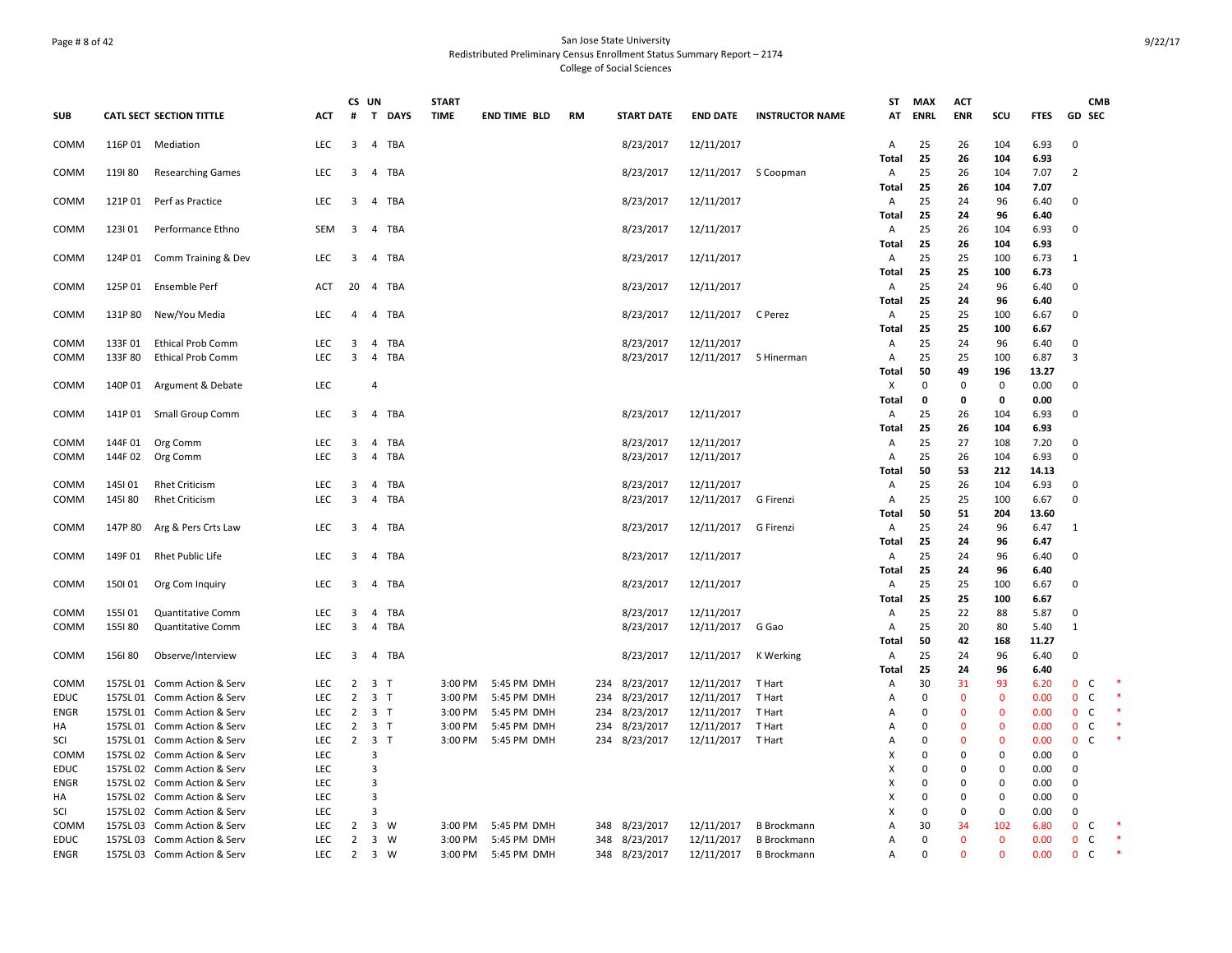# Page # 9 of 42 San Jose State University Redistributed Preliminary Census Enrollment Status Summary Report – 2174 College of Social Sciences

|             |          |                                 |            |                | CS UN                            |             | <b>START</b> |                     |           |     |                   |                 |                        | ST         | <b>MAX</b>     | ACT            |                |              |                | <b>CMB</b>   |  |
|-------------|----------|---------------------------------|------------|----------------|----------------------------------|-------------|--------------|---------------------|-----------|-----|-------------------|-----------------|------------------------|------------|----------------|----------------|----------------|--------------|----------------|--------------|--|
| <b>SUB</b>  |          | <b>CATL SECT SECTION TITTLE</b> | <b>ACT</b> | #              | T.                               | <b>DAYS</b> | <b>TIME</b>  | <b>END TIME BLD</b> | <b>RM</b> |     | <b>START DATE</b> | <b>END DATE</b> | <b>INSTRUCTOR NAME</b> | AT         | <b>ENRL</b>    | <b>ENR</b>     | SCU            | <b>FTES</b>  | GD SEC         |              |  |
| HA          |          | 157SL 03 Comm Action & Serv     | LEC        | $\overline{2}$ | $\overline{3}$                   | W           | 3:00 PM      | 5:45 PM DMH         |           |     | 348 8/23/2017     | 12/11/2017      | <b>B</b> Brockmann     | A          | $\Omega$       | $\mathbf{0}$   | $\mathbf 0$    | 0.00         | $\mathbf 0$    | $\mathsf{C}$ |  |
| SCI         |          | 157SL 03 Comm Action & Serv     | LEC        | $\overline{2}$ | $\overline{\mathbf{3}}$          | W           | 3:00 PM      | 5:45 PM DMH         |           | 348 | 8/23/2017         | 12/11/2017      | <b>B</b> Brockmann     | A          | $\Omega$       | $\Omega$       | $\mathbf 0$    | 0.00         | $\mathbf 0$    | $\mathsf{C}$ |  |
| COMM        |          | 157SL 04 Comm Action & Serv     | LEC        |                | 3                                |             |              |                     |           |     |                   |                 |                        | x          | $\Omega$       | $\Omega$       | $\mathbf 0$    | 0.00         | $\mathbf 0$    |              |  |
| <b>EDUC</b> | 157SL 04 | Comm Action & Serv              | <b>LEC</b> |                | 3                                |             |              |                     |           |     |                   |                 |                        | x          | $\Omega$       | $\Omega$       | $\Omega$       | 0.00         | $\mathbf 0$    |              |  |
| <b>ENGR</b> |          | 157SL 04 Comm Action & Serv     | LEC        |                | $\overline{3}$                   |             |              |                     |           |     |                   |                 |                        | x          | $\Omega$       | 0              | $\mathbf 0$    | 0.00         | $\mathbf 0$    |              |  |
| HA          |          | 157SL 04 Comm Action & Serv     | <b>LEC</b> |                | $\overline{3}$                   |             |              |                     |           |     |                   |                 |                        | X          | $\Omega$       | $\Omega$       | $\Omega$       | 0.00         | $\mathbf 0$    |              |  |
| SCI         |          | 157SL 04 Comm Action & Serv     | LEC        |                | $\overline{3}$                   |             |              |                     |           |     |                   |                 |                        | X          | $\Omega$       | 0              | 0              | 0.00         | $\mathbf 0$    |              |  |
|             |          |                                 |            |                |                                  |             |              |                     |           |     |                   |                 |                        | Total      | 60             | 65             | 195            | 13.00        |                |              |  |
| COMM        | 160F 80  | Lang, Meaning, Cul              | <b>LEC</b> | 3              | $\overline{4}$                   | TBA         |              |                     |           |     | 8/23/2017         | 12/11/2017      | R Halualani            | Α          | 25             | 24             | 96             | 6.40         | $\mathbf 0$    |              |  |
|             |          |                                 |            |                |                                  |             |              |                     |           |     |                   |                 |                        | Total      | 25             | 24             | 96             | 6.40         |                |              |  |
| COMM        | 161F01   | Comm & Culture                  | <b>LEC</b> | $\overline{3}$ | $\overline{4}$                   | TBA         |              |                     |           |     | 8/23/2017         | 12/11/2017      |                        | Α          | 25             | 25             | 100            | 6.67         | $\mathbf 0$    |              |  |
| COMM        | 161F 80  | Comm & Culture                  | LEC        | 3              | $\overline{4}$                   | <b>TBA</b>  |              |                     |           |     | 8/23/2017         | 12/11/2017      | S Hinerman             | A          | 25             | 24             | 96             | 6.53         | $\overline{2}$ |              |  |
|             |          |                                 |            |                |                                  |             |              |                     |           |     |                   |                 |                        | Total      | 50             | 49             | 196            | 13.20        |                |              |  |
| COMM        | 165P 01  | Comm&Philanthropy               | LEC        | $\overline{2}$ | $\overline{4}$                   | TBA         |              |                     |           |     | 8/23/2017         | 12/11/2017      |                        | Α          | 25             | 25             | 100            | 6.67         | 0              |              |  |
|             |          |                                 |            |                |                                  |             |              |                     |           |     |                   |                 |                        | Total      | 25             | 25             | 100            | 6.67         |                |              |  |
| COMM        | 168A01   | Global Climate Change I         | LEC        | 1              |                                  | 6 TR        | 1:30 PM      | 4:15 PM WSQ         |           | 207 | 8/23/2017         | 12/11/2017      | <b>B</b> Brockmann     | A          | 40             | 13             | 78             | 5.20         | $\mathbf{0}$   | $\mathsf{C}$ |  |
| <b>GEOL</b> | 168A01   | Global Climate Change I         | LEC        | $\mathbf{1}$   | 6                                | <b>TR</b>   | 1:30 PM      | 4:15 PM WSQ         |           | 207 | 8/23/2017         | 12/11/2017      | <b>B</b> Brockmann     | A          | $\Omega$       | $\Omega$       | $\Omega$       | 0.00         |                | $\mathsf{C}$ |  |
| HUM         | 168A01   | Global Climate Change I         | LEC        | $\mathbf{1}$   |                                  | 6 TR        | 1:30 PM      | 4:15 PM WSQ         |           | 207 | 8/23/2017         | 12/11/2017      | <b>B</b> Brockmann     | A          | $\Omega$       | $\mathbf{0}$   | $\mathbf 0$    | 0.00         |                | $\mathsf{C}$ |  |
| COMM        | 168A02   | Global Climate Change I         | <b>LEC</b> | $\mathbf{1}$   | 6                                | <b>TR</b>   | 1:30 PM      | 4:15 PM WSQ         |           | 207 | 8/23/2017         | 12/11/2017      | C Rampini              | А          | 40             | 14             | 84             | 5.60         | 0              | $\mathsf{C}$ |  |
| GEOL        | 168A 02  | Global Climate Change I         | LEC        | $\mathbf{1}$   |                                  | 6 TR        | 1:30 PM      | 4:15 PM WSQ         |           | 207 | 8/23/2017         | 12/11/2017      | C Rampini              | A          | 0              | $\mathbf{0}$   | $\mathbf{0}$   | 0.00         |                | $\mathsf{C}$ |  |
| HUM         | 168A 02  | Global Climate Change I         | <b>LEC</b> | 1              | 6                                | <b>TR</b>   | 1:30 PM      | 4:15 PM WSQ         |           | 207 | 8/23/2017         | 12/11/2017      | C Rampini              | А          | $\Omega$       | $\Omega$       | $\mathbf{0}$   | 0.00         |                | C            |  |
| COMM        | 168A03   | Global Climate Change I         | LEC        | $\mathbf{1}$   | 6                                | <b>TR</b>   | 1:30 PM      | 4:15 PM WSQ         |           | 207 | 8/23/2017         | 12/11/2017      | T Reddy                | A          | 40             | $\overline{3}$ | 18             | 1.20         | $\mathbf{0}$   | $\mathsf{C}$ |  |
| <b>GEOL</b> | 168A03   | Global Climate Change I         | LEC        | $\mathbf{1}$   |                                  | 6 TR        | 1:30 PM      | 4:15 PM WSQ         |           | 207 | 8/23/2017         | 12/11/2017      | T Reddy                | A          | $\Omega$       | $\mathbf{0}$   | $\mathbf 0$    | 0.00         |                | $\mathsf{C}$ |  |
| HUM         | 168A03   | Global Climate Change I         | LEC        | $\mathbf{1}$   |                                  | 6 TR        | 1:30 PM      | 4:15 PM WSQ         |           | 207 | 8/23/2017         | 12/11/2017      | T Reddy                | A          | $\Omega$       | $\mathbf 0$    | $\mathbf 0$    | 0.00         |                | $\mathsf{C}$ |  |
|             |          |                                 |            |                |                                  |             |              |                     |           |     |                   |                 |                        | Total      | 120            | 30             | 180            | 12.00        |                |              |  |
| COMM        | 169101   | Media Respns Crit               | LEC        | 3              | $\overline{4}$                   | TBA         |              |                     |           |     | 8/23/2017         | 12/11/2017      |                        | A          | 25             | 25             | 100            | 6.67         | 0              |              |  |
| COMM        | 169180   | Media Respns Crit               | LFC.       | 3              | $\overline{4}$                   | TBA         |              |                     |           |     | 8/23/2017         | 12/11/2017      | S Hinerman             | A          | 25             | 25             | 100            | 6.80         | $\overline{2}$ |              |  |
|             |          |                                 |            |                |                                  |             |              |                     |           |     |                   |                 |                        | Total      | 50             | 50             | 200            | 13.47        |                |              |  |
| COMM        | 170F 80  | Persuasion                      | LEC        | $\overline{3}$ | 4                                | TBA         |              |                     |           |     | 8/23/2017         | 12/11/2017      | S Coopman              | Α          | 25             | 25             | 100            | 6.67         | $\mathbf 0$    |              |  |
|             |          |                                 |            |                |                                  |             |              |                     |           |     |                   |                 |                        | Total      | 25             | 25             | 100            | 6.67         |                |              |  |
| COMM        | 172F 01  | <b>Multicultural Comm</b>       | LEC        | 3              |                                  | 4 TBA       |              |                     |           |     | 8/23/2017         | 12/11/2017      |                        | Α          | 25<br>25       | 26             | 104            | 6.93         | $\mathbf 0$    |              |  |
|             | 173F01   |                                 |            | 3              |                                  | TBA         |              |                     |           |     | 8/23/2017         | 12/11/2017      |                        | Total      | 25             | 26<br>26       | 104            | 6.93<br>6.93 | $\mathbf 0$    |              |  |
| COMM        | 173F 80  | Comm & Global Understanding     | LEC<br>LEC | 3              | $\overline{4}$<br>$\overline{4}$ | TBA         |              |                     |           |     | 8/23/2017         |                 | G Gao                  | A<br>A     | 25             | 24             | 104<br>96      | 6.40         | $\mathbf 0$    |              |  |
| COMM        |          | Comm & Global Understanding     |            |                |                                  |             |              |                     |           |     |                   | 12/11/2017      |                        |            | 50             | 50             | 200            | 13.33        |                |              |  |
| COMM        | 174 80   | Intercult & Inequal             | LEC        | 4              | $\overline{\mathbf{3}}$          | TBA         |              |                     |           |     | 8/23/2017         | 12/11/2017      | R Halualani            | Total<br>Α | 27             | 27             | 81             | 5.40         | 0              |              |  |
| COMM        | 17481    | Intercult & Inequal             | LEC        | $\overline{4}$ | $\overline{3}$                   | TBA         |              |                     |           |     | 8/23/2017         | 12/11/2017      | R Halualani            | A          | 27             | 25             | 75             | 5.05         | $\mathbf{1}$   |              |  |
|             |          |                                 |            |                |                                  |             |              |                     |           |     |                   |                 |                        | Total      | 54             | 52             | 156            | 10.45        |                |              |  |
| COMM        | 175F 80  | Nonverbal Comm                  | <b>LEC</b> | $\overline{3}$ |                                  | 4 TBA       |              |                     |           |     | 8/23/2017         | 12/11/2017      | G Gao                  | Α          | 25             | 25             | 100            | 6.67         | $\mathbf 0$    |              |  |
|             |          |                                 |            |                |                                  |             |              |                     |           |     |                   |                 |                        | Total      | 25             | 25             | 100            | 6.67         |                |              |  |
| COMM        | 176P 80  | Comm & Gender                   | LEC        | 3              | 4                                | TBA         |              |                     |           |     | 8/23/2017         | 12/11/2017      | R Halualani            | Α          | 25             | 27             | 108            | 7.20         | 0              |              |  |
|             |          |                                 |            |                |                                  |             |              |                     |           |     |                   |                 |                        | Total      | 25             | 27             | 108            | 7.20         |                |              |  |
| COMM        | 179 80   | Media & Resistance              | <b>LEC</b> | 4              | $\overline{\mathbf{3}}$          | TBA         |              |                     |           |     | 8/23/2017         | 12/11/2017      | S Hinerman             | А          | 27             | 27             | 81             | 5.40         | $\mathbf 0$    |              |  |
|             |          |                                 |            |                |                                  |             |              |                     |           |     |                   |                 |                        | Total      | 27             | 27             | 81             | 5.40         |                |              |  |
| COMM        | 18001    | Individual Study                | SUP        | 36             | 1                                | TBA         |              |                     |           |     | 8/23/2017         | 12/11/2017      | S Coopman              | Α          | 5              | $\overline{a}$ | 4              | 0.27         | $\mathbf 0$    |              |  |
| COMM        | 18002    | <b>Individual Study</b>         | SUP        | 36             |                                  | 2 TBA       |              |                     |           |     | 8/23/2017         | 12/11/2017      | S Coopman              | A          | $\overline{3}$ | $\mathbf{1}$   | $\overline{2}$ | 0.13         | $\mathbf 0$    |              |  |
| COMM        | 180 03   | Individual Study                | SUP        | 36             | $\overline{\mathbf{3}}$          | TBA         |              |                     |           |     | 8/23/2017         | 12/11/2017      |                        | А          | 5              | $\Omega$       | $\Omega$       | 0.00         | $\mathbf 0$    |              |  |
| COMM        | 180 04   | Individual Study                | SUP        | 36             | $\overline{\mathbf{3}}$          | TBA         |              |                     |           |     | 8/23/2017         | 12/11/2017      |                        | A          | $\mathbf{1}$   | 0              | $\Omega$       | 0.00         | $\mathbf 0$    |              |  |
|             |          |                                 |            |                |                                  |             |              |                     |           |     |                   |                 |                        | Total      | 14             | 5              | 6              | 0.40         |                |              |  |
| COMM        | 184 01   | <b>Directed Reading</b>         | <b>SUP</b> | 36             |                                  | 1 TBA       |              |                     |           |     | 8/23/2017         | 12/11/2017      |                        | Α          | 5              | $\Omega$       | $\Omega$       | 0.00         | $\mathbf 0$    |              |  |
| COMM        | 184 02   | <b>Directed Reading</b>         | SUP        | 36             |                                  | 2 TBA       |              |                     |           |     | 8/23/2017         | 12/11/2017      |                        | А          | 5              | $\Omega$       | $\Omega$       | 0.00         | $\mathbf 0$    |              |  |
|             |          |                                 |            |                |                                  |             |              |                     |           |     |                   |                 |                        |            |                |                |                |              |                |              |  |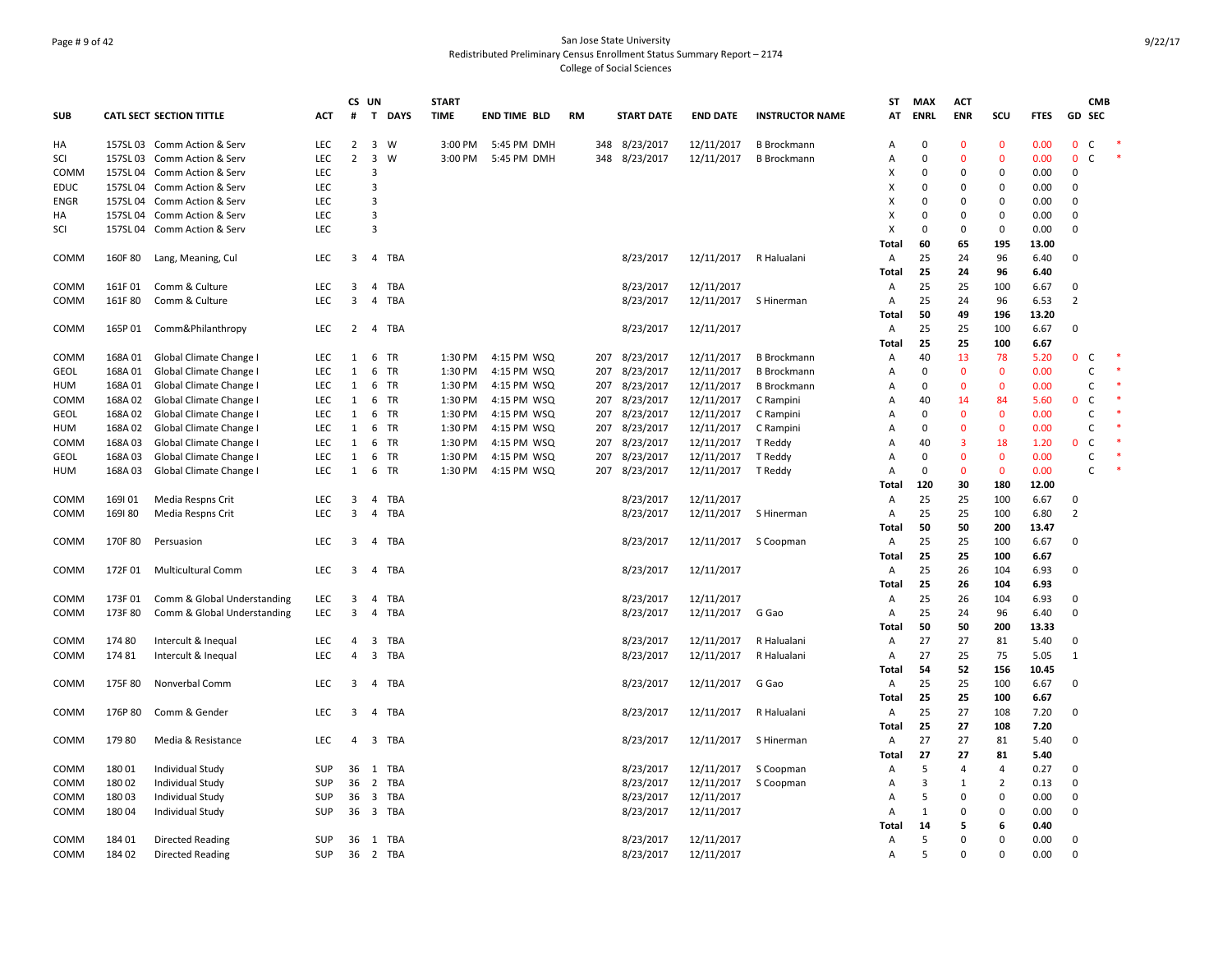# Page # 10 of 42 San Jose State University Redistributed Preliminary Census Enrollment Status Summary Report – 2174 College of Social Sciences

|             |         |                                 |            |    | CS UN          |             | <b>START</b> |                     |           |                   |                 |                        | <b>ST</b>      | <b>MAX</b>     | <b>ACT</b>     |                |             |                | <b>CMB</b> |
|-------------|---------|---------------------------------|------------|----|----------------|-------------|--------------|---------------------|-----------|-------------------|-----------------|------------------------|----------------|----------------|----------------|----------------|-------------|----------------|------------|
| <b>SUB</b>  |         | <b>CATL SECT SECTION TITTLE</b> | <b>ACT</b> | #  | T              | <b>DAYS</b> | <b>TIME</b>  | <b>END TIME BLD</b> | <b>RM</b> | <b>START DATE</b> | <b>END DATE</b> | <b>INSTRUCTOR NAME</b> | AT             | <b>ENRL</b>    | <b>ENR</b>     | SCU            | <b>FTES</b> | GD SEC         |            |
|             |         |                                 |            |    |                |             |              |                     |           |                   |                 |                        |                |                |                |                |             |                |            |
|             |         |                                 |            |    |                |             |              |                     |           |                   |                 |                        | Total          | 10<br>5        | 0<br>5         | 0<br>5         | 0.00        |                |            |
| COMM        | 190 01  | Act Proj in Speech              | SUP        | 36 |                | 1 TBA       |              |                     |           | 8/23/2017         | 12/11/2017      | T Hart                 | Α              |                |                |                | 0.33        | 0              |            |
| COMM        | 190 02  | Act Proj in Speech              | <b>SUP</b> | 36 | $\overline{2}$ | TBA         |              |                     |           | 8/23/2017         | 12/11/2017      | T Hart                 | A              | 5              | $\overline{2}$ | $\overline{4}$ | 0.27        | $\Omega$       |            |
| COMM        | 190 03  | Act Proj in Speech              | SUP        | 36 |                | 3 TBA       |              |                     |           | 8/23/2017         | 12/11/2017      | T Hart                 | A              | 5              | $\overline{2}$ | 6              | 0.40        | $\mathbf 0$    |            |
| COMM        | 190 04  | Act Proj in Speech              | <b>SUP</b> | 36 |                | 4 TBA       |              |                     |           | 8/23/2017         | 12/11/2017      | T Hart                 | A              | 5              | $\Omega$       | $\Omega$       | 0.00        | $\mathbf 0$    |            |
| COMM        | 190 05  | Act Proj in Speech              | SUP        | 36 | 5              | <b>TBA</b>  |              |                     |           | 8/23/2017         | 12/11/2017      | T Hart                 | A              | 5              | $\Omega$       | $\Omega$       | 0.00        | $\mathbf 0$    |            |
| COMM        | 190 06  | Act Proj in Speech              | <b>SUP</b> | 36 |                | 6 TBA       |              |                     |           | 8/23/2017         | 12/11/2017      | T Hart                 | A              | -5             | $\mathbf 0$    | $\Omega$       | 0.00        | $\mathbf 0$    |            |
|             |         |                                 |            |    |                |             |              |                     |           |                   |                 |                        | Total          | 30             | 9              | 15             | 1.00        |                |            |
| COMM        |         | 191A 01 Foren Act Debate        | SUP        | 36 |                | 1 TBA       |              |                     |           | 8/23/2017         | 12/11/2017      | M Sunseri              | Α              | 45             | 45             | 45             | 3.00        | $\mathbf 0$    |            |
|             |         |                                 |            |    |                |             |              |                     |           |                   |                 |                        | Total          | 45             | 45             | 45             | 3.00        |                |            |
| COMM        | 191B 01 | Ind Evnts Plat Spk              | SUP        |    |                | 36 1 TBA    |              |                     |           | 8/23/2017         | 12/11/2017      | K Johnson              | Α              | 45             | 45             | 45             | 3.00        | 0              |            |
|             |         |                                 |            |    |                |             |              |                     |           |                   |                 |                        | Total          | 45             | 45             | 45             | 3.00        |                |            |
| COMM        |         | 191C 01 Ind Evnts Oral Int      | SUP        |    |                | 36 1 TBA    |              |                     |           | 8/23/2017         | 12/11/2017      | T Lim                  | Α              | 45             | 29             | 29             | 1.93        | $\mathbf 0$    |            |
|             |         |                                 |            |    |                |             |              |                     |           |                   |                 |                        | <b>Total</b>   | 45             | 29             | 29             | 1.93        |                |            |
| COMM        | 191J 01 | Speech Judging                  | SUP        | 36 |                | 1 TBA       |              |                     |           | 8/23/2017         | 12/11/2017      | M Sunseri              | Α              | 30             | 30             | 30             | 2.03        | $\overline{2}$ |            |
| COMM        | 191J 02 | Speech Judging                  | SUP        | 36 |                | 1 TBA       |              |                     |           | 8/23/2017         | 12/11/2017      | K Johnson              | A              | 30             | 8              | 8              | 0.53        | $\overline{0}$ |            |
|             |         |                                 |            |    |                |             |              |                     |           |                   |                 |                        | Total          | 60             | 38             | 38             | 2.57        |                |            |
| COMM        |         | 191M 80 Moot Court              | SUP        |    |                | 36 1 TBA    |              |                     |           | 8/23/2017         | 12/11/2017      | G Firenzi              | Α              | 15             | 15             | 15             | 1.00        | 0              |            |
|             |         |                                 |            |    |                |             |              |                     |           |                   |                 |                        | Total          | 15             | 15             | 15             | 1.00        |                |            |
| COMM        | 198 01  | <b>Comm Applied Activity</b>    | SUP        | 36 |                | 1 TBA       |              |                     |           | 8/23/2017         | 12/11/2017      | R Cnudde               | Α              | 35             | 32             | 32             | 2.15        | 1              |            |
| COMM        | 198 02  | <b>Comm Applied Activity</b>    | SUP        | 36 |                | 2 TBA       |              |                     |           | 8/23/2017         | 12/11/2017      | R Cnudde               | A              | 10             | $\mathbf 0$    | $\Omega$       | 0.00        | $\mathbf 0$    |            |
| COMM        | 198 03  | <b>Comm Applied Activity</b>    | SUP        | 36 |                | 1 TBA       |              |                     |           | 8/23/2017         | 12/11/2017      | T Hart                 | $\overline{A}$ | 10             | 9              | 9              | 0.60        | $\mathbf 0$    |            |
| COMM        | 198 04  | <b>Comm Applied Activity</b>    | SUP        | 36 | $\overline{2}$ | TBA         |              |                     |           | 8/23/2017         | 12/11/2017      | T Hart                 | $\overline{A}$ | 30             | 12             | 24             | 1.60        | 0              |            |
| COMM        | 198 05  | Comm Applied Activity           | SUP        | 36 |                | 1 TBA       |              |                     |           | 8/23/2017         | 12/11/2017      | S Coopman              | Α              | 15             | 12             | 12             | 0.80        | $\mathbf 0$    |            |
| COMM        | 198 06  | <b>Comm Applied Activity</b>    | SUP        | 36 |                | 2 TBA       |              |                     |           | 8/23/2017         | 12/11/2017      | S Coopman              | A              | 5              | 3              | 6              | 0.40        | 0              |            |
| COMM        | 198 07  | <b>Comm Applied Activity</b>    | SUP        | 36 |                | 1 TBA       |              |                     |           | 8/23/2017         | 12/11/2017      | T Lim                  | $\overline{A}$ | 5              | 3              | $\overline{3}$ | 0.20        | $\mathbf 0$    |            |
| COMM        | 198 08  | <b>Comm Applied Activity</b>    | <b>SUP</b> | 36 |                | 2 TBA       |              |                     |           | 8/23/2017         | 12/11/2017      | T Lim                  | $\overline{A}$ | $\overline{2}$ | $\mathbf{1}$   | $\overline{2}$ | 0.13        | $\mathbf 0$    |            |
|             |         |                                 |            |    |                |             |              |                     |           |                   |                 |                        | Total          | 112            | 72             | 88             | 5.88        |                |            |
| COMM        | 199C01  | Senior Seminar                  | <b>LEC</b> |    | 4              |             |              |                     |           |                   |                 |                        | X              | $\mathbf 0$    | $\mathbf 0$    | $\Omega$       | 0.00        | 0              |            |
| COMM        | 199C 02 | Senior Seminar                  | <b>LEC</b> |    | $\overline{4}$ |             |              |                     |           |                   |                 |                        | X              | $\overline{0}$ | $\mathbf 0$    | $\mathbf 0$    | 0.00        | $\mathbf 0$    |            |
| COMM        | 199C03  | Senior Seminar                  | LEC        | 3  |                | 4 TBA       |              |                     |           | 8/23/2017         | 12/11/2017      |                        | $\overline{A}$ | 25             | 25             | 100            | 6.67        | $\mathbf 0$    |            |
| COMM        | 199C 80 | Senior Seminar                  | <b>LEC</b> | 3  | 4              | TBA         |              |                     |           | 8/23/2017         | 12/11/2017      | K Werking              | Α              | 25             | 22             | 88             | 5.87        | $\mathbf 0$    |            |
| <b>COMM</b> | 199C 81 | Senior Seminar                  | <b>LEC</b> | 3  |                | 4 TBA       |              |                     |           | 8/23/2017         | 12/11/2017      | J Morrison             | Α              | 25             | 25             | 100            | 6.67        | 0              |            |
|             |         |                                 |            |    |                |             |              |                     |           |                   |                 |                        |                | 75             | 72             | 288            | 19.20       |                |            |
|             |         |                                 | SEM        | 5  | $\overline{4}$ | TBA         |              |                     |           |                   |                 |                        | Total<br>Α     | 15             | 20             | 80             | 6.67        | 20             |            |
| COMM        | 200R 01 | Grad Study in Comm              |            |    |                |             |              |                     |           | 8/23/2017         | 12/11/2017      |                        | <b>Total</b>   | 15             | 20             | 80             | 6.67        |                |            |
| COMM        |         |                                 | SEM        | 5  |                | 4 TBA       |              |                     |           | 8/23/2017         | 12/11/2017      |                        | Α              | 15             | 22             | 88             | 7.07        | 18             |            |
|             |         | 210R 01 Sem Interpers Comm      |            |    |                |             |              |                     |           |                   |                 |                        |                |                |                |                |             |                |            |
|             |         |                                 |            |    |                |             |              |                     |           |                   |                 |                        | Total          | 15             | 22             | 88             | 7.07        |                |            |
| COMM        | 231R01  | <b>Present Aesthetics</b>       | SEM        | 5  | 4              | TBA         |              |                     |           | 8/23/2017         | 12/11/2017      |                        | Α              | 15             | 12             | 48             | 3.80        | $\overline{9}$ | C          |
| TA          | 231R01  | <b>Present Aesthetics</b>       | SEM        | 5  |                | 4 TBA       |              |                     |           | 8/23/2017         | 12/11/2017      |                        | Α              | $\mathbf 0$    | $\mathbf 0$    | $\mathbf 0$    | 0.00        | $\mathbf{0}$   | C          |
|             |         |                                 |            |    |                |             |              |                     |           |                   |                 |                        | Total          | 15             | 12             | 48             | 3.80        |                |            |
| COMM        | 232R01  | Sem Perf & Culture              | SEM        | -5 |                | 4 TBA       |              |                     |           | 8/23/2017         | 12/11/2017      |                        | Α              | 15             | 14             | 56             | 4.60        | 13             |            |
|             |         |                                 |            |    |                |             |              |                     |           |                   |                 |                        | Total          | 15             | 14             | 56             | 4.60        |                |            |
| COMM        | 244R 01 | Sem in Org Comm                 | SEM        | 5  |                | 4 TBA       |              |                     |           | 8/23/2017         | 12/11/2017      |                        | Α              | 15             | 18             | 72             | 5.80        | 15             |            |
|             |         |                                 |            |    |                |             |              |                     |           |                   |                 |                        | Total          | 15             | 18             | 72             | 5.80        |                |            |
| COMM        | 28001   | Independent Study               | SUP        |    |                | 25 1 TBA    |              |                     |           | 8/23/2017         | 12/11/2017      | D Fassett              | Α              | 5              | $\mathbf{1}$   | $\mathbf{1}$   | 0.08        | 1              |            |
| COMM        | 28002   | Independent Study               | SUP        | 25 |                | 2 TBA       |              |                     |           | 8/23/2017         | 12/11/2017      | D Fassett              | Α              | $\overline{3}$ | $\mathbf{1}$   | $\overline{2}$ | 0.17        | $\mathbf{1}$   |            |
| COMM        | 28003   | Independent Study               | SUP        | 25 |                | 3 TBA       |              |                     |           | 8/23/2017         | 12/11/2017      |                        | A              | 5              | $\mathbf 0$    | $\mathbf 0$    | 0.00        | $\mathbf 0$    |            |
| COMM        | 280 04  | Independent Study               | SUP        | 25 |                | 2 TBA       |              |                     |           | 8/23/2017         | 12/11/2017      | M Spangler             | A              | 1              | 1              | 2              | 0.17        | 1              |            |
| COMM        | 280 05  | Independent Study               | SUP        | 25 |                | 1 TBA       |              |                     |           | 8/23/2017         | 12/11/2017      | M Spangler             | Α              | $\mathbf{1}$   | 0              | $\Omega$       | 0.00        | $\mathbf 0$    |            |
|             |         |                                 |            |    |                |             |              |                     |           |                   |                 |                        | Total          | 15             | 3              | 5              | 0.42        |                |            |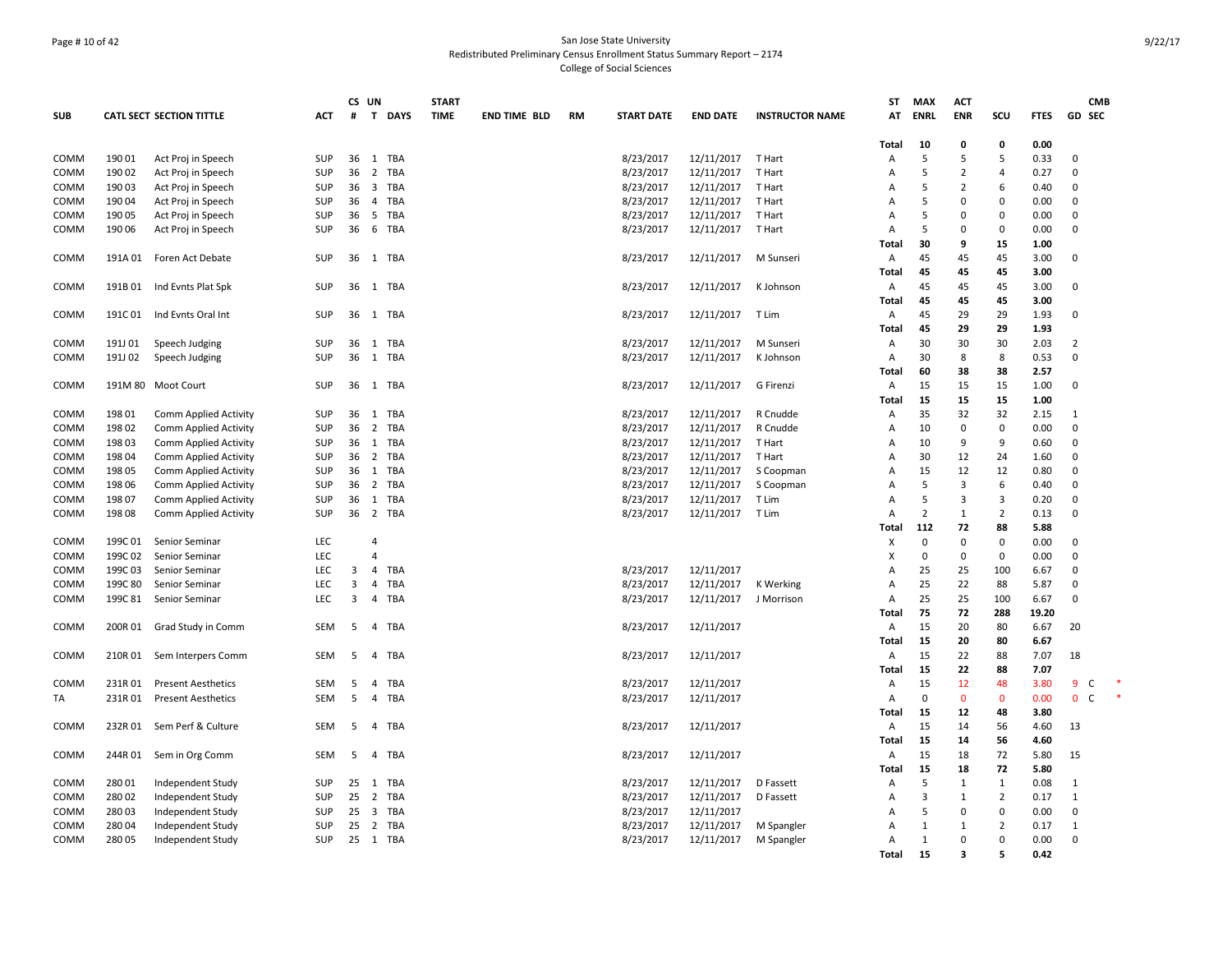# Page # 11 of 42 San Jose State University Redistributed Preliminary Census Enrollment Status Summary Report – 2174 College of Social Sciences

|            |         |                                 |            |    | CS UN          |             | <b>START</b> |                     |           |                   |                 |                                    | SΤ             | <b>MAX</b>  | <b>ACT</b>     |       |             | <b>CMB</b>     |
|------------|---------|---------------------------------|------------|----|----------------|-------------|--------------|---------------------|-----------|-------------------|-----------------|------------------------------------|----------------|-------------|----------------|-------|-------------|----------------|
| <b>SUB</b> |         | <b>CATL SECT SECTION TITTLE</b> | <b>ACT</b> | #  | T              | <b>DAYS</b> | <b>TIME</b>  | <b>END TIME BLD</b> | <b>RM</b> | <b>START DATE</b> | <b>END DATE</b> | <b>INSTRUCTOR NAME</b>             | AT             | <b>ENRL</b> | <b>ENR</b>     | SCU   | <b>FTES</b> | <b>GD SEC</b>  |
| COMM       |         | 285A 01 TA Practicum I          | SUP        |    |                | 25 2 TBA    |              |                     |           | 8/23/2017         | 12/11/2017      | D Fassett                          | Α              | 15          | 5              | 10    | 0.83        | 5              |
|            |         |                                 |            |    |                |             |              |                     |           |                   |                 |                                    | Total          | 15          | 5              | 10    | 0.83        |                |
| COMM       | 285B 01 | TA Practicum II                 | SUP        | 25 |                | 1 TBA       |              |                     |           | 8/23/2017         | 12/11/2017      | D Fassett                          | Α              | .5          | 0              | 0     | 0.00        | 0              |
|            |         |                                 |            |    |                |             |              |                     |           |                   |                 |                                    | Total          | 5           | 0              | 0     | 0.00        |                |
| COMM       | 291 01  | Grad Internship                 | <b>SUP</b> | 25 |                | 1 TBA       |              |                     |           | 8/23/2017         | 12/11/2017      | T Hart                             | A              | 5           | 0              | 0     | 0.00        | 0              |
| COMM       | 291 02  | Grad Internship                 | <b>SUP</b> | 25 | 2              | <b>TBA</b>  |              |                     |           | 8/23/2017         | 12/11/2017      | T Hart                             | Α              | 5           | $\overline{2}$ | 4     | 0.33        | $\overline{2}$ |
| COMM       | 29103   | Grad Internship                 | <b>SUP</b> | 25 | 3              | <b>TBA</b>  |              |                     |           | 8/23/2017         | 12/11/2017      | T Hart                             | A              | 5           | 0              | 0     | 0.00        | 0              |
| COMM       | 29104   | Grad Internship                 | SUP        | 25 | $\overline{4}$ | <b>TBA</b>  |              |                     |           | 8/23/2017         | 12/11/2017      | T Hart                             | A              | 5           | 0              | 0     | 0.00        | $\Omega$       |
|            |         |                                 |            |    |                |             |              |                     |           |                   |                 |                                    | Total          | 20          | $\overline{2}$ | 4     | 0.33        |                |
| COMM       | 29701   | Adv Writing Workshop            | SEM        | 5  | 2 T            |             | 6:00 PM      | 8:45 PM HGH         | 223       | 8/23/2017         | 12/11/2017      | A Todd                             | A              | 15          | 17             | 34    | 2.83        | 17             |
|            |         |                                 |            |    |                |             |              |                     |           |                   |                 |                                    | Total          | 15          | 17             | 34    | 2.83        |                |
| COMM       | 298 01  | Master's Project                | <b>SUP</b> | 25 |                | 1 TBA       |              |                     |           | 8/23/2017         | 12/11/2017      |                                    | A              | 5           | 0              | 0     | 0.00        | 0              |
| COMM       | 298 02  | Master's Project                | SUP        | 25 |                | 2 TBA       |              |                     |           | 8/23/2017         | 12/11/2017      |                                    | А              | 3           | 0              | 0     | 0.00        | $\Omega$       |
| COMM       | 298 03  | Master's Project                | <b>SUP</b> | 25 | 3              | <b>TBA</b>  |              |                     |           | 8/23/2017         | 12/11/2017      |                                    | A              | 3           | 0              | 0     | 0.00        | $\mathbf 0$    |
| COMM       | 298 04  | Master's Project                | SUP        | 25 |                | 4 TBA       |              |                     |           | 8/23/2017         | 12/11/2017      |                                    | $\overline{A}$ | 5           | 0              | 0     | 0.00        | $\Omega$       |
|            |         |                                 |            |    |                |             |              |                     |           |                   |                 |                                    | Total          | 16          | 0              | 0     | 0.00        |                |
| COMM       | 299 01  | Master's Thesis                 | SUP        | 25 |                | 1 TBA       |              |                     |           | 8/23/2017         | 12/11/2017      |                                    | A              | 5           | 0              | 0     | 0.00        | 0              |
| COMM       | 299 02  | Master's Thesis                 | <b>SUP</b> | 25 | 2              | <b>TBA</b>  |              |                     |           | 8/23/2017         | 12/11/2017      |                                    | A              | 5           | 0              | 0     | 0.00        | 0              |
| COMM       | 29903   | Master's Thesis                 | SUP        | 25 | 3              | <b>TBA</b>  |              |                     |           | 8/23/2017         | 12/11/2017      |                                    | A              | 2           | 0              | 0     | 0.00        | $\Omega$       |
| COMM       | 299 04  | Master's Thesis                 | <b>SUP</b> | 25 | $\overline{a}$ | TBA         |              |                     |           | 8/23/2017         | 12/11/2017      |                                    | A              | 5           | 0              | 0     | 0.00        | $\Omega$       |
| COMM       | 299 05  | Master's Thesis                 | <b>SUP</b> | 25 | 5              | <b>TBA</b>  |              |                     |           | 8/23/2017         | 12/11/2017      |                                    | A              | 3           | 0              | 0     | 0.00        | $\Omega$       |
| COMM       | 299 06  | Master's Thesis                 | SUP        | 25 | -6             | <b>TBA</b>  |              |                     |           | 8/23/2017         | 12/11/2017      |                                    | A              | 5           | 0              | 0     | 0.00        | $\Omega$       |
|            |         |                                 |            |    |                |             |              |                     |           |                   |                 |                                    | Total          | 25          | 0              | 0     | 0.00        |                |
| SPED       | 184Y 01 | Stdt Tchg II                    | SUP        | 25 | 6              | <b>TBA</b>  |              |                     |           | 8/23/2017         | 12/11/2017      |                                    | Α              | 0           | 0              | 0     | 0.00        | 0              |
| SPED       | 184Z 01 | Stdt Tchg II                    | SUP        | 25 | -6             | TBA         |              |                     |           | 8/23/2017         | 12/11/2017      |                                    | Α              | 0           | 0              | 0     | 0.00        | $\Omega$       |
|            |         |                                 |            |    |                |             |              |                     |           |                   |                 |                                    | Total          | 0           | 0              | 0     | 0.00        |                |
| SPED       | 242C01  | Educ Internship                 | SUP        | 25 | 6              | <b>TBA</b>  |              |                     |           | 8/23/2017         | 12/11/2017      |                                    | A              | $\Omega$    | 0              | 0     | 0.00        | $\Omega$       |
|            |         |                                 |            |    |                |             |              |                     |           |                   |                 |                                    | Total          | 0           | 0              | 0     | 0.00        |                |
|            |         |                                 |            |    |                |             |              |                     |           |                   |                 | <b>Communication Studies Total</b> |                | 5282        | 4887           | 14751 | 990.20      |                |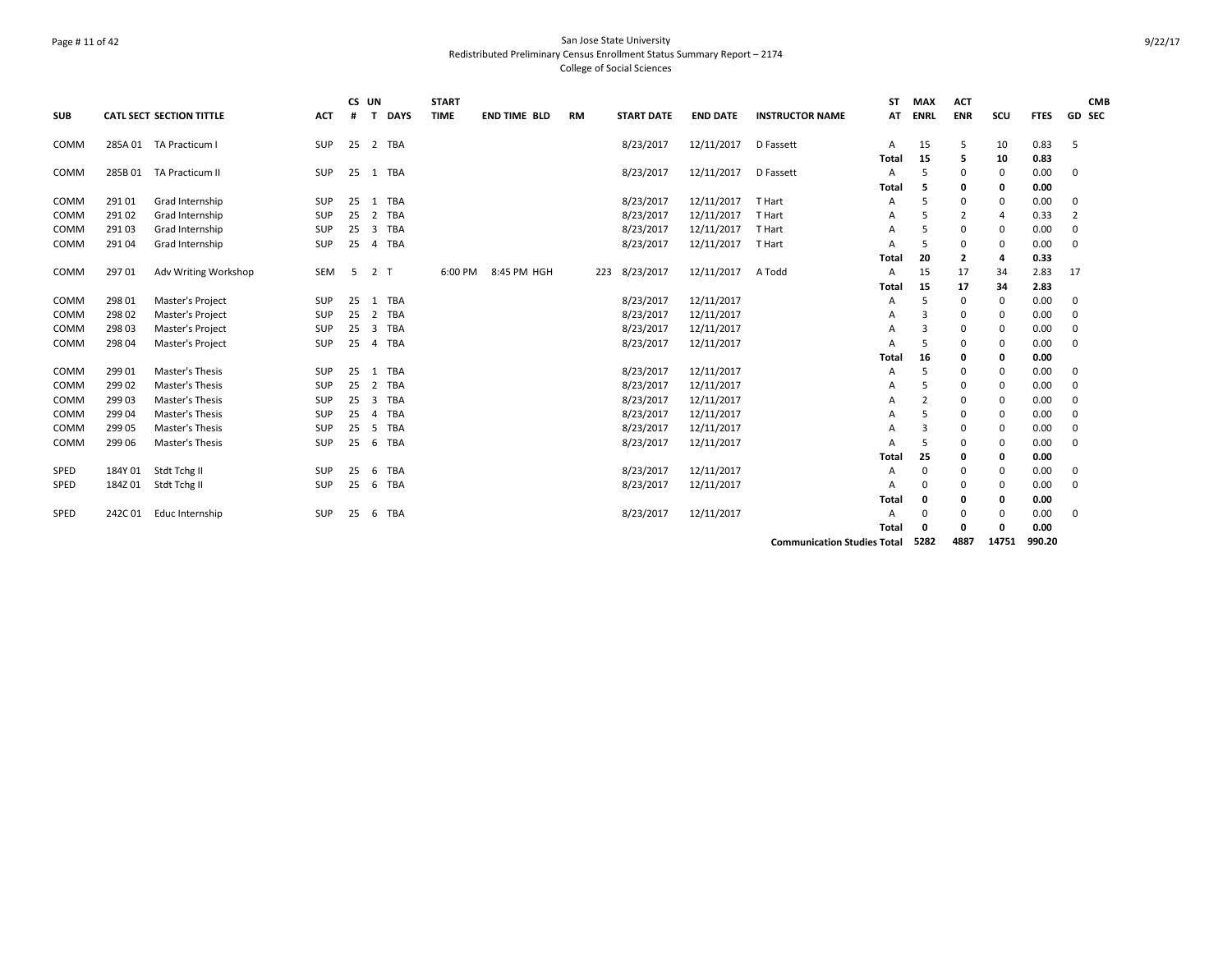# Page # 12 of 42 San Jose State University Redistributed Preliminary Census Enrollment Status Summary Report – 2174 College of Social Sciences

|             |         |                                 |            | CS UN          |                              | <b>START</b> |                       |     |                   |                 |                        | ST             | <b>MAX</b>  | <b>ACT</b>   |              |                 |                              | <b>CMB</b> |
|-------------|---------|---------------------------------|------------|----------------|------------------------------|--------------|-----------------------|-----|-------------------|-----------------|------------------------|----------------|-------------|--------------|--------------|-----------------|------------------------------|------------|
| <b>SUB</b>  |         | <b>CATL SECT SECTION TITTLE</b> | ACT        | #              | T DAYS                       | <b>TIME</b>  | <b>END TIME BLD</b>   | RM  | <b>START DATE</b> | <b>END DATE</b> | <b>INSTRUCTOR NAME</b> |                | AT ENRL     | <b>ENR</b>   | scu          | <b>FTES</b>     | <b>GD SEC</b>                |            |
| Economics   |         |                                 |            |                |                              |              |                       |     |                   |                 |                        |                |             |              |              |                 |                              |            |
| <b>ECON</b> | 1A 01   | Prin of Econ                    | LEC        | $\overline{2}$ | TBA<br>$\overline{4}$        |              |                       |     | 8/23/2017         | 12/11/2017      |                        | Α              | 40          | 41           | 164          | 10.93           | $\overline{0}$               |            |
| <b>ECON</b> | 1A 02   | Prin of Econ                    | LEC        | $\overline{2}$ | <b>TBA</b><br>$\overline{4}$ |              |                       |     | 8/23/2017         | 12/11/2017      |                        | Α              | 40          | 53           | 212          | 14.13           | $\mathbf 0$                  |            |
| <b>ECON</b> | 1A 03   | Prin of Econ                    | LEC        | $\overline{2}$ | $\overline{4}$<br><b>TBA</b> |              |                       |     | 8/23/2017         | 12/11/2017      |                        | A              | 40          | 44           | 176          | 11.73           | $\mathbf 0$                  |            |
| ECON        | 1A 43   | Prin of Econ                    | <b>LEC</b> | 2              | TBA<br>$\overline{4}$        |              |                       |     | 8/23/2017         | 12/11/2017      |                        | A              | 60          | 7            | 28           | 1.87            | $\mathbf 0$                  |            |
| <b>ECON</b> | 1A 60   | Prin of Econ                    | LEC        | $\overline{2}$ | $\overline{4}$<br>TBA        |              |                       |     | 8/23/2017         | 12/11/2017      |                        | Α              | 40          | 35           | 140          | 9.33            | $\mathbf 0$                  |            |
| <b>ECON</b> | 1A 61   | Prin of Econ                    | <b>LEC</b> | $\overline{2}$ | $\overline{4}$<br>TBA        |              |                       |     | 8/23/2017         | 12/11/2017      |                        | A              | 40          | 39           | 156          | 10.40           | 0                            |            |
| <b>ECON</b> | 1A 62   | Prin of Econ                    | LEC        | $\overline{2}$ | $\overline{4}$<br><b>TBA</b> |              |                       |     | 8/23/2017         | 12/11/2017      |                        | A              | 40          | 39           | 156          | 10.40           | $\mathbf 0$                  |            |
| <b>ECON</b> | 1A 63   | Prin of Econ                    | <b>LEC</b> | $\overline{2}$ | $\overline{4}$<br><b>TBA</b> |              |                       |     | 8/23/2017         | 12/11/2017      |                        | $\overline{A}$ | 119         | 115          | 460          | 30.67           | $\mathbf 0$                  |            |
| <b>ECON</b> | 1A 64   | Prin of Econ                    | LEC        | $\overline{2}$ | <b>TBA</b><br>$\overline{4}$ |              |                       |     | 8/23/2017         | 12/11/2017      |                        | A              | 40          | 40           | 160          | 10.67           | $\mathbf 0$                  |            |
| ECON        | 1B 01   | Prin of Econ                    | LEC        | $\overline{2}$ | $\overline{4}$<br>TBA        |              |                       |     | 8/23/2017         | 12/11/2017      |                        | A              | 35          | 40           | 160          | 10.67           | 0                            |            |
| ECON        | 1B 02   | Prin of Econ                    | LEC        | $\overline{2}$ | $\overline{4}$<br>TBA        |              |                       |     | 8/23/2017         | 12/11/2017      |                        | A              | 35          | 42           | 168          | 11.20           | $\mathbf 0$                  |            |
| <b>ECON</b> | 1B 03   | Prin of Econ                    | LEC        | 2              | $\overline{4}$<br>TBA        |              |                       |     | 8/23/2017         | 12/11/2017      |                        | A              | 35          | 48           | 192          | 12.80           | $\mathbf 0$                  |            |
| <b>ECON</b> | 1B 43   | Prin of Econ                    | <b>LEC</b> | $\overline{2}$ | $\overline{4}$<br>TBA        |              |                       |     | 8/23/2017         | 12/11/2017      |                        | A              | 60          | $\mathbf 0$  | $\mathbf 0$  | 0.00            | $\mathbf 0$                  |            |
| <b>ECON</b> | 1B 60   | Prin of Econ                    | <b>LEC</b> | $\overline{2}$ | <b>TBA</b><br>$\overline{4}$ |              |                       |     | 8/23/2017         | 12/11/2017      |                        | A              | 35          | 43           | 172          | 11.47           | $\mathbf 0$                  |            |
| <b>ECON</b> | 1B 61   | Prin of Econ                    | LEC        | $\overline{2}$ | <b>TBA</b><br>4              |              |                       |     | 8/23/2017         | 12/11/2017      |                        | Α              | 35          | 37           | 148          | 9.87            | $\Omega$                     |            |
| ECON        | 1B 62   | Prin of Econ                    | LEC        | $\overline{2}$ | $\overline{4}$<br><b>TBA</b> |              |                       |     | 8/23/2017         | 12/11/2017      |                        | Α              | 35          | 35           | 140          | 9.33            | $\mathbf 0$                  |            |
| ECON        | 1B 63   | Prin of Econ                    | <b>LEC</b> | 2              | $\overline{4}$<br>TBA        |              |                       |     | 8/23/2017         | 12/11/2017      |                        | A              | 35          | 35           | 140          | 9.33            | $\mathbf 0$                  |            |
| <b>ECON</b> | 1B 64   | Prin of Econ                    | LEC        | $\overline{2}$ | <b>TBA</b><br>$\overline{4}$ |              |                       |     | 8/23/2017         | 12/11/2017      |                        | $\overline{A}$ | 120         | 118          | 472          | 31.47           | $\mathbf 0$                  |            |
| ECON        | 1B 65   | Prin of Econ                    | LEC        | $\overline{2}$ | $\overline{4}$<br>TBA        |              |                       |     | 8/23/2017         | 12/11/2017      |                        | A              | 35          | 31           | 124          | 8.27            | $\Omega$                     |            |
| ECON        | 1B 80   |                                 | LEC        | $\overline{2}$ | <b>TBA</b><br>$\overline{4}$ |              |                       |     | 8/23/2017         | 12/11/2017      |                        | A              | 60          | 59           | 236          | 15.73           | $\mathbf 0$                  |            |
|             | 1B 81   | Prin of Econ                    | LFC.       | $\overline{2}$ | $\overline{4}$<br>TBA        |              |                       |     |                   |                 | N Norton               | Α              | 60          | 58           | 232          |                 | $\Omega$                     |            |
| <b>ECON</b> |         | Prin of Econ                    |            |                |                              |              |                       |     | 8/23/2017         | 12/11/2017      | N Norton               |                | 1039        | 959          | 3836         | 15.47<br>255.73 |                              |            |
|             |         |                                 |            |                |                              |              |                       |     |                   |                 |                        | Total          |             |              |              |                 | $\Omega$                     |            |
| <b>ECON</b> | 2A 81   | Macro Online Lab                | <b>ACT</b> | 8              | 1 TBA                        |              |                       |     | 8/23/2017         | 12/11/2017      | J Estill               | Α              | 50          | 52           | 52           | 3.47            |                              |            |
|             |         |                                 |            |                |                              |              |                       |     |                   |                 |                        | Total          | 50          | 52           | 52           | 3.47            |                              |            |
| <b>ECON</b> | 2B 81   | Micro Online Lab                | <b>ACT</b> | 8              | 1 TBA                        |              |                       |     | 8/23/2017         | 12/11/2017      | J Estill               | Α              | 50          | 52           | 52           | 3.47            | $\mathbf 0$                  |            |
|             |         |                                 |            |                |                              |              |                       |     |                   |                 |                        | <b>Total</b>   | 50          | 52           | 52           | 3.47            |                              |            |
| ECON        | 301     | <b>Econ Statistics</b>          | <b>SEM</b> | 5              | $\overline{4}$<br>T          |              | 4:30 PM 7:15 PM CCB   | 100 | 8/23/2017         | 12/11/2017      | G Hanle                | Α              | 30          | 30           | 90           | 8.00            | $\mathbf 0$                  |            |
| ECON        | 302     | <b>Econ Statistics</b>          | LAB        | 15             | 0 TBA                        |              |                       |     | 8/23/2017         | 12/11/2017      | G Hanle                | Α              | 30          | 30           | 30           | 0.00            | $\mathbf 0$                  |            |
|             |         |                                 |            |                |                              |              |                       |     |                   |                 |                        | Total          | 60          | 60           | 120          | 8.00            |                              |            |
| ECON        | 100W 01 | Wrtg Wsh/Econ Reps              | <b>SEM</b> | $\overline{4}$ | $\overline{4}$<br>TBA        |              |                       |     | 8/23/2017         | 12/11/2017      |                        | $\mathsf{A}$   | 22          | 21           | 84           | 5.60            | $\mathbf 0$                  |            |
|             |         |                                 |            |                |                              |              |                       |     |                   |                 |                        | Total          | 22          | 21           | 84           | 5.60            |                              |            |
| <b>ECON</b> | 10101   | Micr-Econ Analysis              | SEM        | 5              | $\overline{4}$<br>TBA        |              |                       |     | 8/23/2017         | 12/11/2017      |                        | Α              | 40          | 46           | 184          | 12.40           | $\overline{2}$               |            |
|             |         |                                 |            |                |                              |              |                       |     |                   |                 |                        | Total          | 40          | 46           | 184          | 12.40           |                              |            |
| <b>ECON</b> | 102 01  | Macr-Econ Analysis              | SEM        | 5              | <b>TBA</b><br>$\overline{4}$ |              |                       |     | 8/23/2017         | 12/11/2017      |                        | Α              | 40          | 50           | 200          | 13.40           | $\mathbf{1}$                 |            |
| ECON        | 102 02  | Macr-Econ Analysis              | <b>SEM</b> | 5              | 4<br>TBA                     |              |                       |     | 8/23/2017         | 12/11/2017      |                        | Α              | 40          | 50           | 200          | 13.40           | $\mathbf{1}$                 |            |
|             |         |                                 |            |                |                              |              |                       |     |                   |                 |                        | Total          | 80          | 100          | 400          | 26.80           |                              |            |
| ECON        | 103 01  | Intro Econometrics              | <b>SEM</b> | 4              | TR<br>$\overline{4}$         |              | 10:30 AM 11:45 AM DMH | 160 | 8/23/2017         | 12/11/2017      | R Liu                  | Α              | 40          | 44           | 132          | 11.87           | 2                            |            |
| <b>ECON</b> | 10382   | Intro Econometrics              | <b>ACT</b> | 13             | $\mathbf 0$<br>TBA           |              |                       |     | 8/23/2017         | 12/11/2017      | R Liu                  | Α              | 40          | 44           | 44           | 0.00            | $\overline{2}$               |            |
|             |         |                                 |            |                |                              |              |                       |     |                   |                 |                        | <b>Total</b>   | 80          | 88           | 176          | 11.87           |                              |            |
| <b>ECON</b> | 104 01  | Math Meth for Econ              | SEM        | 5              | TBA<br>$\overline{4}$        |              |                       |     | 8/23/2017         | 12/11/2017      |                        | Α              | 40          | 45           | 180          | 12.20           | 3                            |            |
|             |         |                                 |            |                |                              |              |                       |     |                   |                 |                        | Total          | 40          | 45           | 180          | 12.20           |                              |            |
| <b>ECON</b> | 108 01  | Cost-Benefit Analy              | SEM        | 5              | TBA<br>4                     |              |                       |     | 8/23/2017         | 12/11/2017      |                        | Α              | 40          | 46           | 184          | 12.27           | $\mathbf{0}$<br>C.           |            |
| <b>ENVS</b> | 108 01  | Cost-Benefit Analy              | SEM        | 5              | $\overline{4}$<br>TBA        |              |                       |     | 8/23/2017         | 12/11/2017      |                        | $\mathsf{A}$   | $\mathbf 0$ | $\mathbf{0}$ | $\mathbf{0}$ | 0.00            | $\mathbf{0}$<br>C            | $\ast$     |
|             |         |                                 |            |                |                              |              |                       |     |                   |                 |                        | Total          | 40          | 46           | 184          | 12.27           |                              |            |
| <b>ECON</b> | 112 01  | <b>Econ Development</b>         | SEM        | 5              | TBA<br>$\overline{4}$        |              |                       |     | 8/23/2017         | 12/11/2017      |                        | Α              | 40          | 46           | 184          | 12.27           | $\Omega$                     |            |
| HIST        | 113A 01 | Econ Hist of US                 | <b>SEM</b> | 5              | <b>TBA</b><br>$\overline{4}$ |              |                       |     | 8/23/2017         | 12/11/2017      |                        | A              | $\mathbf 0$ | $\mathbf 0$  | $\mathbf 0$  | 0.00            | $\mathbf{0}$<br>$\mathsf{C}$ |            |
|             |         |                                 |            |                |                              |              |                       |     |                   |                 |                        | Total          | 40          | 46           | 184          | 12.27           |                              |            |
| ECON        |         | 113A 01 Econ Hist of US         | SEM        | 5              | 4 TBA                        |              |                       |     | 8/23/2017         | 12/11/2017      |                        | Α              | 40          | 45           | 180          | 12.00           | 0 <sup>o</sup>               |            |
|             |         |                                 |            |                |                              |              |                       |     |                   |                 |                        | Total          | 40          | 45           | 180          | 12.00           |                              |            |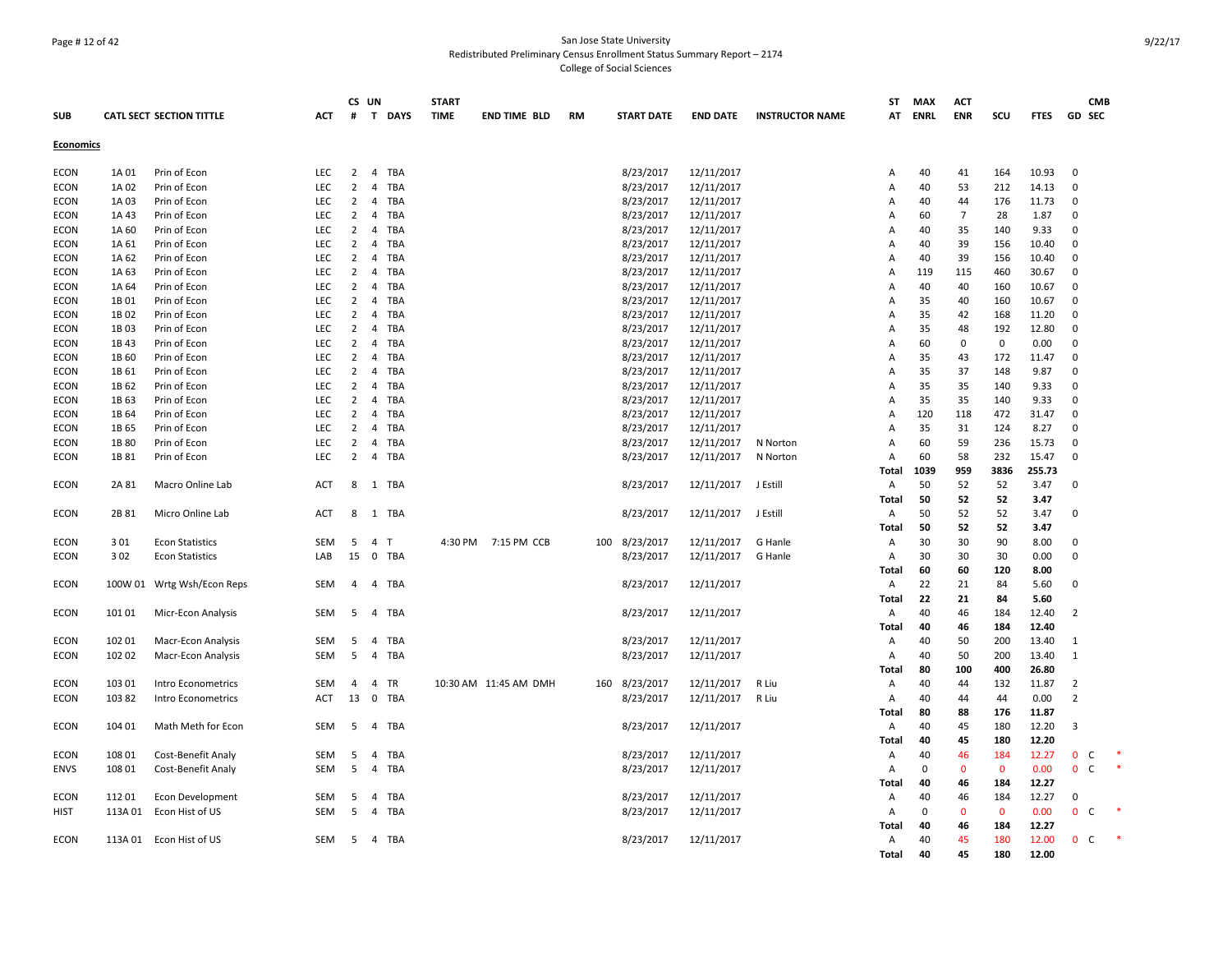# Page # 13 of 42 San Jose State University Redistributed Preliminary Census Enrollment Status Summary Report – 2174 College of Social Sciences

|             |         |                                 |            | CS UN    |                |        | <b>START</b> |                     |    |                   |                     |                        | ST                     | <b>MAX</b>   | ACT            |             |             | <b>CMB</b>    |  |
|-------------|---------|---------------------------------|------------|----------|----------------|--------|--------------|---------------------|----|-------------------|---------------------|------------------------|------------------------|--------------|----------------|-------------|-------------|---------------|--|
| <b>SUB</b>  |         | <b>CATL SECT SECTION TITTLE</b> | <b>ACT</b> | #        |                | T DAYS | <b>TIME</b>  | <b>END TIME BLD</b> | RM | <b>START DATE</b> | <b>END DATE</b>     | <b>INSTRUCTOR NAME</b> | AT                     | <b>ENRL</b>  | <b>ENR</b>     | scu         | <b>FTES</b> | <b>GD SEC</b> |  |
| <b>ECON</b> | 136 01  | Internatl Econ                  | SEM        | 5        | $\overline{4}$ | TBA    |              |                     |    | 8/23/2017         | 12/11/2017          |                        | A                      | 40           | 48             | 192         | 12.80       | $\mathbf 0$   |  |
| <b>ECON</b> | 136 02  | Internatl Econ                  | <b>SEM</b> | 5        | $\overline{4}$ | TBA    |              |                     |    | 8/23/2017         | 12/11/2017          |                        | $\overline{A}$         | 40           | 47             | 188         | 12.53       | $\mathbf 0$   |  |
|             |         |                                 |            |          |                |        |              |                     |    |                   |                     |                        | Total                  | 80           | 95             | 380         | 25.33       |               |  |
| <b>ECON</b> | 137A 01 | Fund Corp Finance               | <b>SEM</b> | - 5      |                | 4 TBA  |              |                     |    | 8/23/2017         | 12/11/2017          |                        | A                      | 40           | 42             | 168         | 11.33       | 2             |  |
|             |         |                                 |            |          |                |        |              |                     |    |                   |                     |                        | Total                  | 40           | 42             | 168         | 11.33       |               |  |
| <b>ECON</b> | 151 01  | Labor Econ                      | SEM        | 5        |                | 4 TBA  |              |                     |    | 8/23/2017         | 12/11/2017          |                        | Α                      | 40           | 39             | 156         | 10.40       | $\mathbf 0$   |  |
|             |         |                                 |            |          |                |        |              |                     |    |                   |                     |                        | Total                  | 40           | 39             | 156         | 10.40       |               |  |
| <b>ECON</b> | 16601   | Urban Economics                 | <b>SEM</b> | - 5      |                | 4 TBA  |              |                     |    | 8/23/2017         | 12/11/2017          |                        | A                      | 40           | 47             | 188         | 12.73       | 3             |  |
|             |         |                                 |            |          |                |        |              |                     |    |                   |                     |                        | Total                  | 40           | 47             | 188         | 12.73       |               |  |
| <b>ECON</b> | 18003   | <b>Indiv Studies</b>            | SUP        | 36       |                | 3 TBA  |              |                     |    | 8/23/2017         | 12/11/2017          |                        | Α                      | 5            | 0              | 0           | 0.00        | $\Omega$      |  |
| <b>ECON</b> | 18004   | <b>Indiv Studies</b>            | SUP        | 36       |                | 3 TBA  |              |                     |    | 8/23/2017         | 12/11/2017          |                        | Α                      | 5            | 0              | 0           | 0.00        | $\mathbf 0$   |  |
| <b>ECON</b> | 180 05  | <b>Indiv Studies</b>            | <b>SUP</b> | 36       | 3 TBA          |        |              |                     |    | 8/23/2017         | 12/11/2017          |                        | Α                      | 5            | 0              | $\mathbf 0$ | 0.00        | 0             |  |
| <b>ECON</b> | 180 07  | <b>Indiv Studies</b>            | SUP        | 36       |                | 4 TBA  |              |                     |    | 8/23/2017         | 12/11/2017          |                        | A                      | $\mathbf{1}$ | 0              | 0           | 0.00        | 0             |  |
| <b>ECON</b> | 180 80  | <b>Indiv Studies</b>            | <b>SUP</b> |          | 36 1 TBA       |        |              |                     |    | 8/23/2017         | 12/11/2017          | M Holian               | $\overline{A}$         | 30           | 30             | 30          | 2.00        | 0             |  |
| <b>ECON</b> | 18081   | <b>Indiv Studies</b>            | <b>SUP</b> | 36       | $\overline{4}$ | TBA    |              |                     |    | 8/23/2017         | 12/11/2017          | M Holian               | Α                      | $\mathbf{1}$ | $\mathbf 0$    | $\mathbf 0$ | 0.00        | $\Omega$      |  |
| <b>ECON</b> | 18082   | <b>Indiv Studies</b>            | <b>SUP</b> |          | $\overline{4}$ |        |              |                     |    |                   |                     |                        | X                      | 0            | $\mathbf 0$    | 0           | 0.00        | $\Omega$      |  |
|             |         |                                 |            |          |                |        |              |                     |    |                   |                     |                        | Total                  | 47           | 30             | 30          | 2.00        |               |  |
| <b>ECON</b> | 185 01  | Appld Econ Intrn                | SUP        | 36       | 3 TBA          |        |              |                     |    | 8/23/2017         | 12/11/2017          |                        | Α                      | 0            | $\mathbf 0$    | $\mathbf 0$ | 0.00        | 0             |  |
| <b>ECON</b> | 185 02  | Appld Econ Intrn                | SUP        | 36       | 3 TBA          |        |              |                     |    | 8/23/2017         | 12/11/2017          | D Deyo                 | $\overline{A}$         | 5            | $\mathbf 0$    | $\mathbf 0$ | 0.00        | $\mathbf 0$   |  |
|             |         |                                 |            |          |                |        |              |                     |    |                   |                     |                        | Total                  | 5            | $\mathbf 0$    | 0           | 0.00        |               |  |
| <b>ECON</b> | 190 01  | Hist Econ Thought               | <b>SEM</b> | - 5      |                | 4 TBA  |              |                     |    | 8/23/2017         | 12/11/2017          |                        | A                      | 40           | 47             | 188         | 12.53       | $\Omega$      |  |
|             |         |                                 |            |          |                |        |              |                     |    |                   |                     |                        | <b>Total</b>           | 40           | 47             | 188         | 12.53       |               |  |
| <b>ECON</b> | 193 01  | New Institutional Econ          | <b>SEM</b> | 5        |                | 4 TBA  |              |                     |    | 8/23/2017         | 12/11/2017          |                        | Α                      | 40           | 44             | 176         | 11.73       | $\Omega$      |  |
|             |         |                                 |            |          |                |        |              |                     |    |                   |                     |                        | Total                  | 40           | 44             | 176         | 11.73       |               |  |
| <b>ECON</b> | 195 01  | Comp Methods Econ               | <b>SEM</b> | -5       |                | 4 TBA  |              |                     |    | 8/23/2017         | 12/11/2017          |                        | A                      | 40           | 35             | 140         | 9.60        | 4             |  |
|             |         |                                 |            |          |                |        |              |                     |    |                   |                     |                        | Total                  | 40           | 35             | 140         | 9.60        |               |  |
| <b>ECON</b> | 200 01  | Sem Law and Econ                | SEM        |          | 5 3 T          |        | 6:30 PM      | 9:15 PM DMH         |    | 358 8/23/2017     | 12/11/2017          | D Deyo                 | A                      | 20           | $\overline{2}$ | 6           | 0.50        | 2             |  |
|             |         |                                 |            |          |                |        |              |                     |    |                   |                     |                        | Total                  | 20           | $\overline{2}$ | 6           | 0.50        |               |  |
| <b>ECON</b> | 201 01  | Sem Micro-Econ Ana              | SEM        | 5        | 3 R            |        | 6:30 PM      | 9:15 PM DMH         |    | 358 8/23/2017     | 12/11/2017          | R March                | Α                      | 20           | 12             | 36          | 3.00        | 12            |  |
|             |         |                                 |            |          |                |        |              |                     |    |                   |                     |                        | Total                  | 20           | 12             | 36          | 3.00        |               |  |
| <b>ECON</b> | 203A 01 | Econ Res Meth                   | <b>SEM</b> | -5       | 3 W            |        | 6:30 PM      | 9:15 PM DMH         |    | 166 8/23/2017     | 12/11/2017          | M Holian               | Α                      | 20           | 14             | 42          | 3.50        | 14            |  |
|             |         |                                 |            |          |                |        |              |                     |    |                   |                     |                        | Total                  | -20          | 14             | 42          | 3.50        |               |  |
| <b>ECON</b> | 232 01  | Sem Pub Finance                 | SEM        | 5        | 3 M            |        | 6:30 PM      | 9:15 PM DMH         |    | 358 8/23/2017     | 12/11/2017          | F Foldvary             | A                      | 20           | 10             | 30          | 2.50        | 10            |  |
|             |         |                                 |            |          |                |        |              |                     |    |                   |                     |                        | Total                  | 20           | 10             | 30          | 2.50        |               |  |
| <b>ECON</b> | 235 01  | Monet Theor & Pol               | SEM        | 5        | 3 R            |        | 6:30 PM      | 9:15 PM DMH         |    | 166 8/23/2017     | 12/11/2017          | J Hummel               | Α                      | 20           | $\overline{3}$ | 9           | 0.65        | 1             |  |
|             |         |                                 |            |          |                |        |              |                     |    |                   |                     |                        | Total                  | 20           | 3              | 9           | 0.65        |               |  |
| ECON        | 298 02  | Spec Study                      | SUP        | 25       |                | 3 TBA  |              |                     |    | 8/23/2017         | 12/11/2017          |                        | Α                      | 5            | $\mathbf 0$    | 0           | 0.00        | $\Omega$      |  |
| <b>ECON</b> | 298 03  | Spec Study                      | <b>SUP</b> | 25 3 TBA |                |        |              |                     |    | 8/23/2017         | 12/11/2017          |                        | Α                      | 5            | 0              | $\Omega$    | 0.00        | 0             |  |
| <b>ECON</b> | 298 04  | Spec Study                      | SUP        | 25       |                | 3 TBA  |              |                     |    | 8/23/2017         | 12/11/2017          |                        | A                      | 5            | $\mathbf 0$    | $\Omega$    | 0.00        | $\mathbf 0$   |  |
| <b>ECON</b> | 298 05  | Spec Study                      | <b>SUP</b> | 25       |                | 3 TBA  |              |                     |    | 8/23/2017         | 12/11/2017          |                        | A                      | 5            | $\mathbf 0$    | $\mathbf 0$ | 0.00        | $\mathbf 0$   |  |
| <b>ECON</b> | 298 06  | Spec Study                      | <b>SUP</b> | 25       |                | 3 TBA  |              |                     |    | 8/23/2017         | 12/11/2017          |                        | Α                      | 5            | $\mathbf 0$    | $\mathbf 0$ | 0.00        | $\mathbf 0$   |  |
| <b>ECON</b> | 298 07  | Spec Study                      | <b>SUP</b> | 25 1 TBA |                |        |              |                     |    | 8/23/2017         | 12/11/2017          |                        | Α                      | 5            | $\mathbf 0$    | $\Omega$    | 0.00        | $\Omega$      |  |
|             |         |                                 |            |          |                |        |              |                     |    |                   |                     |                        | Total                  | 30           | 0              | 0           | 0.00        |               |  |
| <b>ECON</b> | 298E 01 | Comp Exam                       | SUP        | 25 1 TBA |                |        |              |                     |    | 8/23/2017         | 12/11/2017 J Hummel |                        | A                      | 30           | 3              | 3           | 0.25        | 3             |  |
|             |         |                                 |            |          |                |        |              |                     |    |                   |                     |                        | Total                  | 30           | 3              | 3           | 0.25        |               |  |
| <b>ECON</b> | 299 02  | <b>MA Thesis Project</b>        | SUP        | 25 6 TBA |                |        |              |                     |    | 8/23/2017         | 12/11/2017          |                        | Α                      | $\mathbf{1}$ | 0              | $\pmb{0}$   | 0.00        | $\mathbf 0$   |  |
|             |         |                                 |            |          |                |        |              |                     |    |                   |                     |                        | Total                  | 1            | 0              | 0           | 0.00        |               |  |
|             |         |                                 |            |          |                |        |              |                     |    |                   |                     |                        | <b>Economics Total</b> | 2114         | 1983           | 7184        | 482.13      |               |  |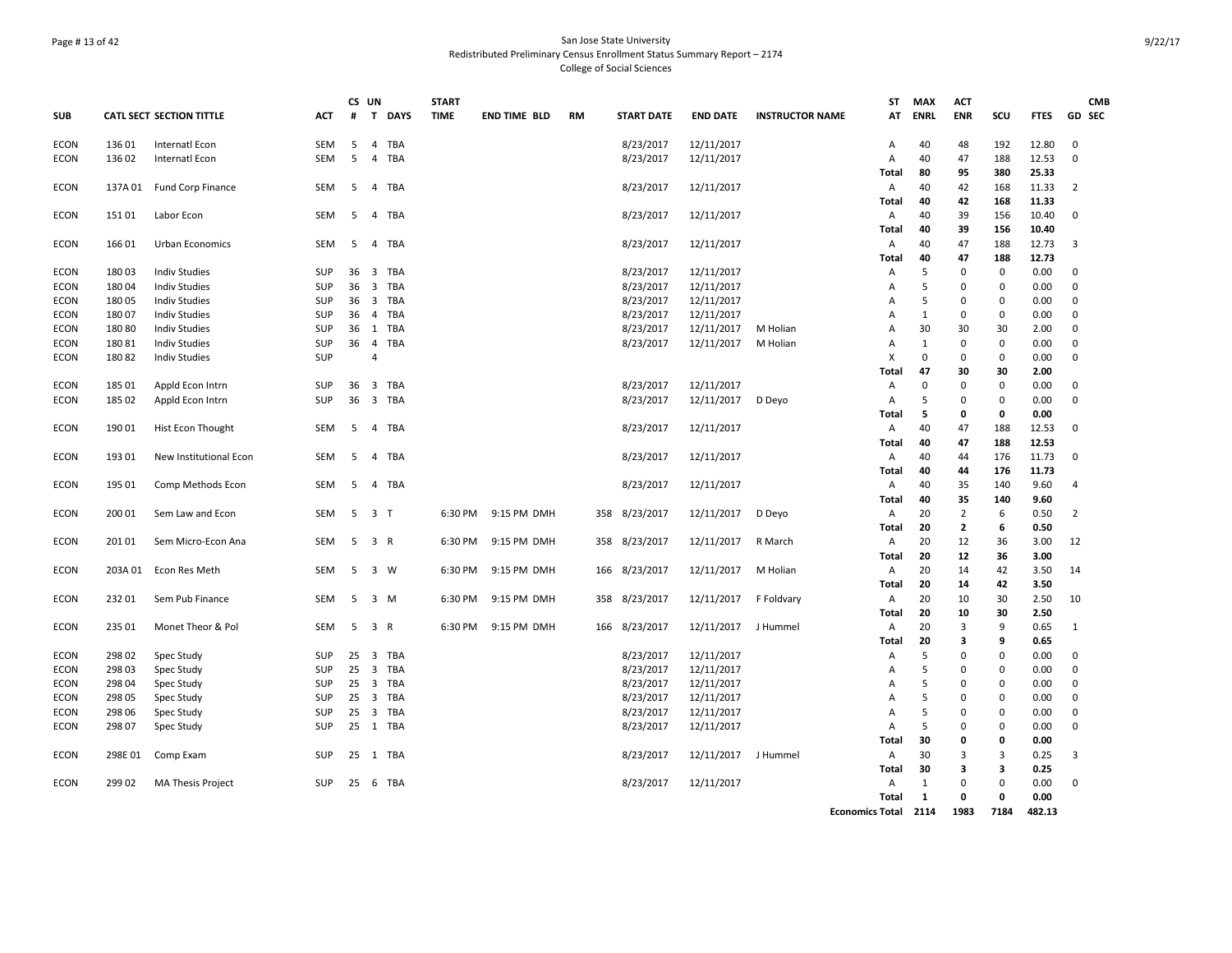# Page # 14 of 42 San Jose State University Redistributed Preliminary Census Enrollment Status Summary Report – 2174 College of Social Sciences

|             |                              |                              |            |                | CS UN                   |           | <b>START</b> |                       |           |                   |                       |                              | ST             | <b>MAX</b>  | <b>ACT</b>     |              |               |                | <b>CMB</b>    |        |
|-------------|------------------------------|------------------------------|------------|----------------|-------------------------|-----------|--------------|-----------------------|-----------|-------------------|-----------------------|------------------------------|----------------|-------------|----------------|--------------|---------------|----------------|---------------|--------|
| <b>SUB</b>  |                              | CATL SECT SECTION TITTLE     | <b>ACT</b> | #              |                         | T DAYS    | <b>TIME</b>  | <b>END TIME BLD</b>   | <b>RM</b> | <b>START DATE</b> | <b>END DATE</b>       | <b>INSTRUCTOR NAME</b>       | AT             | <b>ENRL</b> | <b>ENR</b>     | scu          | <b>FTES</b>   |                | <b>GD SEC</b> |        |
|             | <b>Environmental Studies</b> |                              |            |                |                         |           |              |                       |           |                   |                       |                              |                |             |                |              |               |                |               |        |
| <b>ENVS</b> | 101                          | Intro Environ Iss            | <b>LEC</b> | $\mathbf{1}$   |                         | 3 TR      |              | 9:00 AM 10:15 AM WSQ  |           | 207 8/23/2017     | 12/11/2017            | M Davis                      | $\overline{A}$ | 120         | 114            | 342          | 22.80         | $\mathbf 0$    |               |        |
| <b>ENVS</b> | 180                          | Intro Environ Iss            | LEC        | $\mathbf{1}$   |                         | 3 TBA     |              |                       |           | 8/23/2017         | 12/11/2017            | <b>B Olszewski</b>           | A              | 35          | 34             | 102          | 6.80          | $\mathbf 0$    |               |        |
|             |                              |                              |            |                |                         |           |              |                       |           |                   |                       |                              | Total          | 155         | 148            | 444          | 29.60         |                |               |        |
| <b>ENVS</b> | 1001                         | Life Chang Planet            | LEC        | 1              |                         | 3 MW      |              | 10:30 AM 11:45 AM DMH |           | 164 8/23/2017     | 12/11/2017            |                              | Α              | 40          | 40             | 120          | 8.00          | $\mathbf 0$    |               |        |
| <b>ENVS</b> | 1002                         | Life Chang Planet            | <b>LEC</b> | $\mathbf{1}$   | 3                       | <b>MW</b> | 1:30 PM      | 2:45 PM DMH           |           | 164 8/23/2017     | 12/11/2017            | G Bacigalupi<br>G Bacigalupi | Α              | 40          | 39             | 117          | 7.80          | 0              |               |        |
| <b>ENVS</b> | 1003                         |                              | LEC        | $\mathbf{1}$   | $\overline{3}$          | TR        | 3:00 PM      | 4:15 PM WSQ           | 109       | 8/23/2017         | 12/11/2017            | R Lazzeri-Aerts              | Α              | 120         | 110            | 330          | 22.00         | 0              |               |        |
|             |                              | Life Chang Planet            |            |                |                         |           |              |                       |           |                   |                       |                              |                | 200         |                |              |               |                |               |        |
| <b>ENVS</b> |                              | 100W 01 Env Res and Writ     | SEM        | $\overline{4}$ |                         | 3 MW      |              | 9:00 AM 10:15 AM DMH  |           | 358 8/23/2017     | 12/11/2017            | S Bane                       | Total<br>Α     | 24          | 189<br>19      | 567<br>57    | 37.80<br>3.80 | $\mathbf 0$    |               |        |
| <b>ENVS</b> |                              | 100W 02 Env Res and Writ     | <b>SEM</b> | $\overline{4}$ | 3                       | <b>MW</b> |              | 10:30 AM 11:45 AM BBC |           |                   |                       | S Bane                       | $\overline{A}$ | 24          | 21             | 63           | 4.20          | 0              |               |        |
|             |                              |                              |            |                |                         |           |              |                       |           | 221 8/23/2017     | 12/11/2017            |                              |                | 48          | 40             | 120          | 8.00          |                |               |        |
|             |                              |                              |            |                |                         |           |              |                       |           |                   |                       |                              | <b>Total</b>   |             |                |              |               |                |               |        |
| <b>ENVS</b> | 105 01                       | Env Prob, SF Bay Area        | LEC        |                | 3                       |           |              |                       |           |                   |                       |                              | X              | $\Omega$    | $\mathbf 0$    | 0            | 0.00          | 0              |               |        |
|             |                              |                              |            |                |                         |           |              |                       |           |                   |                       |                              | Total          | $\mathbf 0$ | 0              | 0            | 0.00          |                |               |        |
| <b>ENVS</b> | 107 01                       | Env Econ & Policy            | <b>LEC</b> | 1              |                         | 3 TR      |              | 10:30 AM 11:45 AM DMH |           | 357 8/23/2017     | 12/11/2017            | L Camilli                    | A              | 35          | 34             | 102          | 6.85          | $\mathbf{1}$   | C             | $\ast$ |
| <b>ECON</b> | 107 01                       | Env Econ & Policy            | LEC        | $\mathbf{1}$   |                         | 3 TR      |              | 10:30 AM 11:45 AM DMH | 357       | 8/23/2017         | 12/11/2017            | L Camilli                    | A              | 0           | $\mathbf 0$    | $\mathbf 0$  | 0.00          | $\mathbf 0$    | $\mathsf{C}$  |        |
| <b>ENVS</b> | 107 02                       | Env Econ & Policy            | LEC        | $\mathbf{1}$   |                         | 3 TR      | 12:00 PM     | 1:15 PM DMH           |           | 357 8/23/2017     | 12/11/2017            | L Camilli                    | Α              | 35          | 35             | 105          | 7.05          | $\mathbf{1}$   | C             |        |
| <b>ECON</b> | 107 02                       | Env Econ & Policy            | LEC        | 1              |                         | 3 TR      | 12:00 PM     | 1:15 PM DMH           |           | 357 8/23/2017     | 12/11/2017            | L Camilli                    | Α              | 0           | $\mathbf 0$    | $\mathbf{0}$ | 0.00          | $\mathbf 0$    | C             |        |
|             |                              |                              |            |                |                         |           |              |                       |           |                   |                       |                              | <b>Total</b>   | 70          | 69             | 207          | 13.90         |                |               |        |
| <b>ENVS</b> | 110 01                       | <b>Resource Analysis</b>     | LEC        | $\overline{2}$ |                         | 4 M       | 3:00 PM      | 5:45 PM DMH           |           | 164 8/23/2017     | 12/11/2017            | R Lazzeri-Aerts              | Α              | 40          | 36             | 108          | 9.67          | 1              |               |        |
| <b>ENVS</b> | 110 10                       | <b>Resource Analysis</b>     | LAB        | 16             |                         | $0$ TR    |              | 10:30 AM 11:45 AM WSQ |           | 113 8/23/2017     | 12/11/2017            | R Lazzeri-Aerts              | Α              | 20          | 17             | 17           | 0.00          | 0              |               |        |
| <b>ENVS</b> | 110 11                       | <b>Resource Analysis</b>     | LAB        | 16             |                         | 0 TR      | 12:00 PM     | 1:15 PM WSQ           |           | 113 8/23/2017     | 12/11/2017            | R Lazzeri-Aerts              | Α              | 20          | 19             | 19           | 0.00          | 1              |               |        |
|             |                              |                              |            |                |                         |           |              |                       |           |                   |                       |                              | <b>Total</b>   | 80          | 72             | 144          | 9.67          |                |               |        |
| <b>ENVS</b> | 116 01                       | Solar Energy Analysis        | LEC        |                | $\overline{3}$          |           |              |                       |           |                   |                       |                              | X              | 0           | $\mathbf 0$    | 0            | 0.00          | 0              |               |        |
| <b>DSIT</b> | 11601                        | Solar Energy Analysis        | <b>LEC</b> |                | $\overline{3}$          |           |              |                       |           |                   |                       |                              | X              | 0           | $\mathbf 0$    | 0            | 0.00          | 0              |               |        |
| <b>ENVS</b> | 11602                        | Solar Energy Analysis        | <b>LEC</b> | $\overline{2}$ |                         | 3 MW      |              | 9:00 AM 10:15 AM SH   |           | 314 8/23/2017     | 12/11/2017            | D Mulvaney                   | Α              | 25          | 22             | 66           | 4.50          | $\overline{2}$ | C             |        |
| <b>DSIT</b> | 116 02                       | <b>Solar Energy Analysis</b> | <b>LEC</b> | $\overline{2}$ | $\overline{3}$          | <b>MW</b> |              | 9:00 AM 10:15 AM SH   |           | 314 8/23/2017     | 12/11/2017            | D Mulvaney                   | Α              | $\mathbf 0$ | $\mathbf{0}$   | $\mathbf{0}$ | 0.00          | $\mathbf{0}$   | C             | $\ast$ |
|             |                              |                              |            |                |                         |           |              |                       |           |                   |                       |                              | Total          | 25          | 22             | 66           | 4.50          |                |               |        |
| <b>ENVS</b> | 11701                        | <b>Human Ecology</b>         | SEM        | 5              |                         | 3 TR      |              | 9:00 AM 10:15 AM WSQ  |           | 111 8/23/2017     | 12/11/2017            | C Rampini                    | Α              | 20          | 26             | 78           | 5.20          | 0              |               |        |
| <b>ENVS</b> | 11702                        | Human Ecology                | <b>SEM</b> | 5              | 3 F                     |           |              | 9:30 AM 12:15 PM WSQ  |           | 111 8/23/2017     | 12/11/2017            | G Klee                       | Α              | 20          | 17             | 51           | 3.45          | $\mathbf{1}$   |               |        |
|             |                              |                              |            |                |                         |           |              |                       |           |                   |                       |                              | <b>Total</b>   | 40          | 43             | 129          | 8.65          |                |               |        |
| <b>ENVS</b> | 119 01                       | Energy & Environ             | LEC        | 2              | 3                       | TR        |              | 9:00 AM 10:15 AM DMH  | 164       | 8/23/2017         | 12/11/2017            | <b>B</b> Delaveau            | Α              | 40          | 27             | 81           | 5.40          | $\mathbf{0}$   | C             |        |
| <b>ENGR</b> | 119 01                       | Energy & Environ             | LEC        | $\overline{2}$ |                         | 3 TR      |              | 9:00 AM 10:15 AM DMH  | 164       | 8/23/2017         | 12/11/2017            | <b>B</b> Delaveau            | Α              | 0           | $\mathbf 0$    | $\mathbf 0$  | 0.00          | $\mathbf{0}$   | $\mathsf{C}$  |        |
| <b>ENVS</b> | 119 02                       | Energy & Environ             | LEC        | $\overline{2}$ |                         | 3 TR      |              | 10:30 AM 11:45 AM DMH | 164       | 8/23/2017         | 12/11/2017            | <b>B</b> Delaveau            | Α              | 40          | 24             | 72           | 4.80          | $\mathbf 0$    | $\mathsf{C}$  |        |
| <b>ENGR</b> | 11902                        | Energy & Environ             | LEC        | $\overline{2}$ |                         | 3 TR      |              | 10:30 AM 11:45 AM DMH | 164       | 8/23/2017         | 12/11/2017            | <b>B</b> Delaveau            | Α              | 0           | $\mathbf 0$    | $\mathbf 0$  | 0.00          | $\mathbf 0$    | C             |        |
| <b>ENVS</b> | 119 03                       | Energy & Environ             | LEC        | 2              |                         | 3 MW      | 12:00 PM     | 1:15 PM DMH           | 164       | 8/23/2017         | 12/11/2017            | <b>B</b> Delaveau            | Α              | 40          | 30             | 90           | 6.00          | 0 <sup>o</sup> |               |        |
| <b>ENGR</b> | 119 03                       | Energy & Environ             | LEC        | $\overline{2}$ | 3                       | <b>MW</b> |              | 12:00 PM 1:15 PM DMH  |           | 164 8/23/2017     | 12/11/2017            | <b>B</b> Delaveau            | Α              | 0           | $\mathbf 0$    | $\mathbf{0}$ | 0.00          | $\mathbf{0}$   | C             |        |
| <b>ENVS</b> | 119 04                       | Energy & Environ             | <b>LEC</b> |                | 3                       |           |              |                       |           |                   |                       |                              | $\times$       | $\Omega$    | $\mathbf 0$    | 0            | 0.00          | 0              |               |        |
| <b>ENGR</b> | 119 04                       | Energy & Environ             | LEC        |                | $\overline{3}$          |           |              |                       |           |                   |                       |                              | X              | 0           | $\mathbf 0$    | 0            | 0.00          | $\mathbf 0$    |               |        |
|             |                              |                              |            |                |                         |           |              |                       |           |                   |                       |                              | Total          | 120         | 81             | 243          | 16.20         |                |               |        |
| <b>ENVS</b> | 124 01                       | Intro Env Law                | LEC        | 1              | 3                       | <b>MW</b> | 1:30 PM      | 2:45 PM DMH           | 359       | 8/23/2017         | 12/11/2017            | T Trumbull                   | Α              | 40          | 37             | 111          | 7.40          | $\mathbf 0$    | $\mathsf{C}$  |        |
| <b>POLS</b> | 124 01                       | Intro Env Law                | <b>LEC</b> | $\mathbf{1}$   |                         | 3 MW      | 1:30 PM      | 2:45 PM DMH           | 359       | 8/23/2017         | 12/11/2017            | T Trumbull                   | Α              | $\Omega$    | $\overline{0}$ | $\mathbf{0}$ | 0.00          | $\mathbf{0}$   | C             | $\ast$ |
| <b>ENVS</b> | 124 02                       | Intro Env Law                | LEC        | $\mathbf{1}$   | $\overline{\mathbf{3}}$ | W         | 3:00 PM      | 5:45 PM DMH           |           | 164 8/23/2017     | 12/11/2017            | T Trumbull                   | Α              | 40          | 33             | 99           | 6.85          | 5              | $\mathsf{C}$  |        |
| <b>POLS</b> | 124 02                       | Intro Env Law                | LEC        |                | 1 3 W                   |           | 3:00 PM      | 5:45 PM DMH           |           | 164 8/23/2017     | 12/11/2017 T Trumbull |                              | $\overline{A}$ | $\Omega$    | $\mathbf{0}$   | $\mathbf{0}$ | 0.00          | 0 <sup>o</sup> |               |        |
|             |                              |                              |            |                |                         |           |              |                       |           |                   |                       |                              | Total          | 80          | 70             | 210          | 14.25         |                |               |        |
| <b>ENVS</b> | 12701                        | Comm Based Rsrch             | <b>LEC</b> |                | 3                       |           |              |                       |           |                   |                       |                              | X              | $\Omega$    | $\mathbf 0$    | $\mathbf 0$  | 0.00          | 0              |               |        |
| SOCI        | 127 01                       | Comm Based Rsrch             | LEC        |                | $\overline{3}$          |           |              |                       |           |                   |                       |                              | X              | 0           | $\mathbf 0$    | 0            | 0.00          | 0              |               |        |
|             |                              |                              |            |                |                         |           |              |                       |           |                   |                       |                              | <b>Total</b>   | 0           | 0              | 0            | 0.00          |                |               |        |
| <b>ENVS</b> | 128 01                       | <b>Water Res Mgt</b>         | LEC        | 2              |                         | 3 MW      |              | 10:30 AM 11:45 AM ENG |           | 401 8/23/2017     | 12/11/2017            | K Cushing                    | Α              | 25          | 14             | 42           | 2.80          | 0              |               |        |
|             |                              |                              |            |                |                         |           |              |                       |           |                   |                       |                              | Total          | 25          | 14             | 42           | 2.80          |                |               |        |
| <b>ENVS</b> | 129 01                       | Water Policy in the West     | <b>LEC</b> | $\overline{2}$ |                         | 3 W       |              | 3:00 PM 5:45 PM DMH   |           | 167 8/23/2017     | 12/11/2017            | P Ferraro                    | A              | 30          | 17             | 51           | 3.45          | 1              |               |        |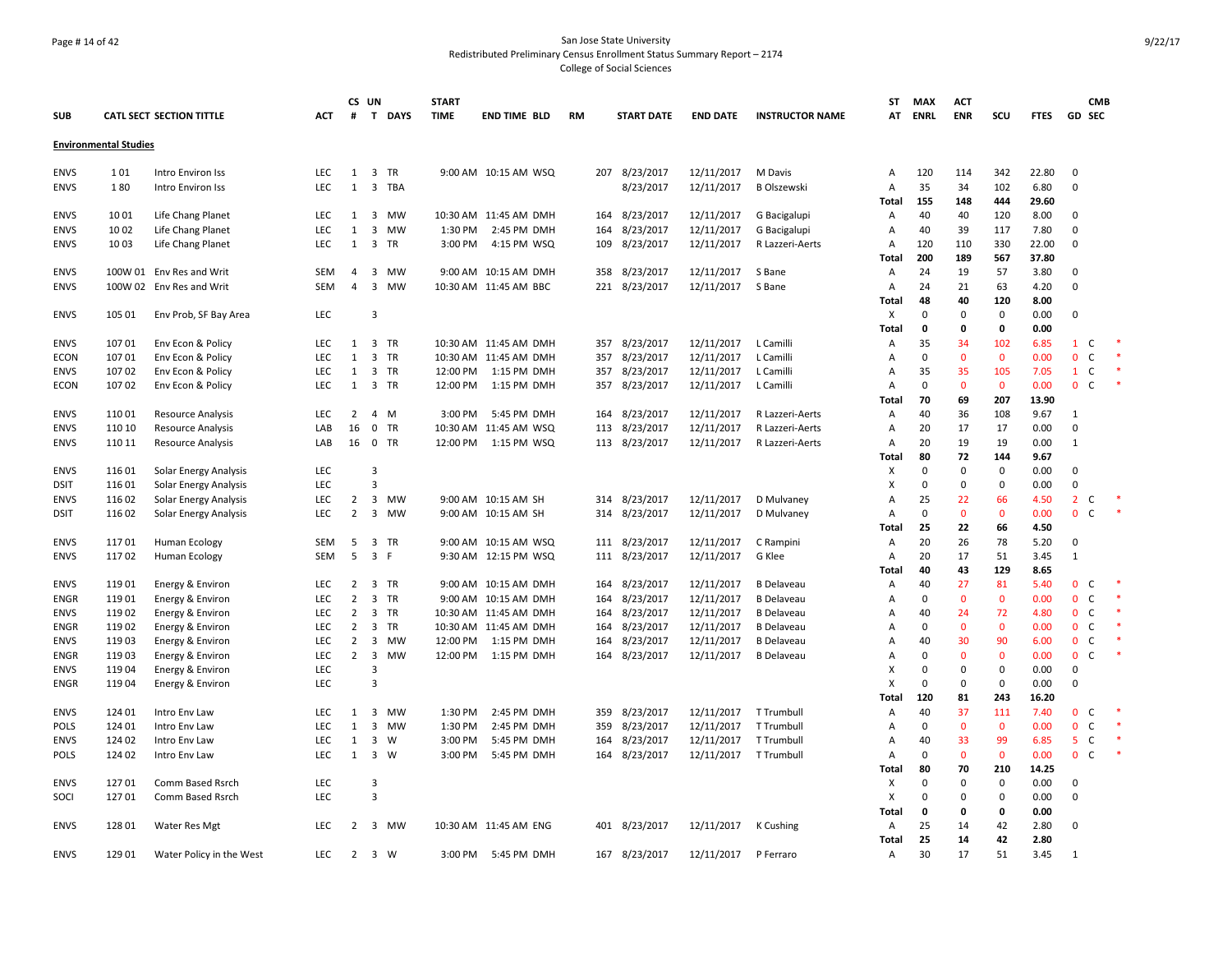# Page # 15 of 42 San Jose State University Redistributed Preliminary Census Enrollment Status Summary Report – 2174 College of Social Sciences

|             |         |                                 |            |                     | CS UN                   |            | <b>START</b> |                      |           |     |                   |                 |                        | ST             | <b>MAX</b>  | <b>ACT</b>     |              |              |                  | <b>CMB</b>   |  |
|-------------|---------|---------------------------------|------------|---------------------|-------------------------|------------|--------------|----------------------|-----------|-----|-------------------|-----------------|------------------------|----------------|-------------|----------------|--------------|--------------|------------------|--------------|--|
| <b>SUB</b>  |         | <b>CATL SECT SECTION TITTLE</b> | <b>ACT</b> | #                   |                         | T DAYS     | <b>TIME</b>  | <b>END TIME BLD</b>  | <b>RM</b> |     | <b>START DATE</b> | <b>END DATE</b> | <b>INSTRUCTOR NAME</b> | AT             | <b>ENRL</b> | <b>ENR</b>     | SCU          | <b>FTES</b>  | GD SEC           |              |  |
|             |         |                                 |            |                     |                         |            |              |                      |           |     |                   |                 |                        | Total          | 30          | 17             | 51           | 3.45         |                  |              |  |
| <b>ENVS</b> | 130 01  | Energy Policy Anal              | LEC        | 3                   |                         | 3 M        | 3:00 PM      | 5:45 PM DMH          |           |     | 167 8/23/2017     | 12/11/2017      | T Trumbull             | Α              | 35          | 34             | 102          | 6.80         | 0                |              |  |
|             |         |                                 |            |                     |                         |            |              |                      |           |     |                   |                 |                        | <b>Total</b>   | 35          | 34             | 102          | 6.80         |                  |              |  |
| <b>ENVS</b> | 132 01  | Solar Home Design               | <b>LEC</b> |                     | 3                       |            |              |                      |           |     |                   |                 |                        | X              | $\mathbf 0$ | $\Omega$       | $\mathbf 0$  | 0.00         | $\mathbf 0$      |              |  |
| <b>DSIT</b> | 132 01  | Solar Home Design               | LEC        |                     | $\overline{3}$          |            |              |                      |           |     |                   |                 |                        | х              | $\mathbf 0$ | 0              | 0            | 0.00         | $\mathbf 0$      |              |  |
| <b>ENVS</b> | 13202   | Solar Home Design               | LEC        | $\overline{2}$      | $\overline{\mathbf{3}}$ | MW         |              | 9:00 AM 10:15 AM DMH |           |     | 231 8/23/2017     | 12/11/2017      | <b>B</b> Delaveau      | A              | 35          | 13             | 39           | 2.60         | $\mathbf 0$      | C            |  |
| <b>DSIT</b> | 13202   | Solar Home Design               | <b>LEC</b> | $\overline{2}$      |                         | 3 MW       |              | 9:00 AM 10:15 AM DMH |           |     | 231 8/23/2017     | 12/11/2017      | <b>B</b> Delaveau      | Α              | $\Omega$    | $\mathbf{0}$   | $\mathbf 0$  | 0.00         | $\mathbf{0}$     | C            |  |
|             |         |                                 |            |                     |                         |            |              |                      |           |     |                   |                 |                        | Total          | 35          | 13             | 39           | 2.60         |                  |              |  |
| <b>ENVS</b> | 144 01  | Calif Wetland Controv           | <b>LEC</b> | 2                   | $\overline{4}$          | F          | 1:30 PM      | 3:10 PM WSQ          |           |     | 111 8/23/2017     | 12/11/2017      | G Klee                 | A              | 20          | 15             | 30           | 4.07         | 1                |              |  |
| <b>ENVS</b> | 144 02  | Calif Wetland Controv           | <b>ACT</b> | 13                  |                         | 0 TBA      |              |                      |           |     | 8/23/2017         | 12/11/2017      | G Klee                 | Α              | 20          | 15             | 30           | 0.00         | $\mathbf{1}$     |              |  |
|             |         |                                 |            |                     |                         |            |              |                      |           |     |                   |                 |                        | Total          | 40          | 30             | 60           | 4.07         |                  |              |  |
| <b>ENVS</b> | 15001   | Intro Env Thought               | SEM        | 5                   |                         | 3 M        | 4:30 PM      | 7:15 PM CL           |           | 243 | 8/23/2017         | 12/11/2017      | L Hanneman             | Α              | 20          | 22             | 66           | 4.40         | 0                |              |  |
| <b>ENVS</b> | 150 02  | Intro Env Thought               | <b>SEM</b> | 5                   |                         | 3 W        | 4:30 PM      | 7:15 PM SH           |           |     | 242 8/23/2017     | 12/11/2017      | E Moffitt              | Α              | 20          | 17             | 51           | 3.40         | $\mathbf 0$      |              |  |
|             |         |                                 |            |                     |                         |            |              |                      |           |     |                   |                 |                        | Total          | 40          | 39             | 117          | 7.80         |                  |              |  |
| <b>ENVS</b> | 152 80  | <b>Global Environment</b>       | <b>LEC</b> | $\overline{2}$      | $\overline{\mathbf{3}}$ | TBA        |              |                      |           |     | 8/23/2017         | 12/11/2017      | <b>B Olszewski</b>     | Α              | 35          | 34             | 102          | 6.85         | $\mathbf{1}$     | C            |  |
| PKG         | 152 80  | <b>Global Environment</b>       | LEC        | $\overline{2}$      | $\overline{3}$          | <b>TBA</b> |              |                      |           |     | 8/23/2017         | 12/11/2017      | <b>B Olszewski</b>     | Α              | $\mathbf 0$ | $\mathbf{0}$   | $\mathbf 0$  | 0.00         | $\mathbf{0}$     | $\mathsf{C}$ |  |
|             |         |                                 |            |                     |                         |            |              |                      |           |     |                   |                 |                        | Total          | 35<br>20    | 34             | 102          | 6.85         |                  |              |  |
| <b>ENVS</b> | 154 01  | Sustainable Agriculture         | LEC        | 3<br>$\overline{7}$ | $\mathbf 0$             | 4 TR       | 1:30 PM      | 2:45 PM WSQ          |           | 115 | 8/23/2017         | 12/11/2017      | R O'Malley             | Α              | 25          | 20<br>20       | 60<br>20     | 5.33<br>0.00 | 0<br>$\mathbf 0$ |              |  |
| <b>ENVS</b> | 154 02  | Sustainable Agriculture         | <b>ACT</b> |                     |                         | R          | 3:00 PM      | 5:45 PM DMH          |           | 167 | 8/23/2017         | 12/11/2017      | R O'Malley             | Α<br>Total     | 45          | 40             | 80           | 5.33         |                  |              |  |
| <b>ENVS</b> | 158 01  | <b>Environmental Education</b>  | <b>LEC</b> |                     | 3                       |            |              |                      |           |     |                   |                 |                        | X              | $\mathbf 0$ | $\Omega$       | $\mathbf 0$  | 0.00         | $\mathbf 0$      |              |  |
| <b>ENVS</b> | 158 02  | <b>Environmental Education</b>  | LEC        | $\overline{2}$      | $\overline{3}$          | <b>TR</b>  | 1:30 PM      | 2:45 PM DMH          |           | 358 | 8/23/2017         | 12/11/2017      | R Lazzeri-Aerts        | A              | 25          | 30             | 90           | 6.00         | $\mathbf 0$      |              |  |
| <b>ENVS</b> | 158 03  | <b>Environmental Education</b>  | <b>LEC</b> | $\overline{2}$      |                         | 3 MW       | 12:00 PM     | 1:15 PM DMH          |           | 348 | 8/23/2017         | 12/11/2017      | G Bacigalupi           | Α              | 25          | 27             | 81           | 5.40         | $\pmb{0}$        |              |  |
|             |         |                                 |            |                     |                         |            |              |                      |           |     |                   |                 |                        | Total          | 50          | 57             | 171          | 11.40        |                  |              |  |
| <b>ENVS</b> | 166 01  | Nature Photography              | <b>LEC</b> | 2                   | 4                       | F.         | 12:30 PM     | 1:20 PM WSQ          |           |     | 111 8/23/2017     | 12/11/2017      | G Klee                 | Α              | 20          | 11             | 22           | 2.93         | $\mathbf 0$      |              |  |
| <b>ENVS</b> | 16602   | Nature Photography              | <b>ACT</b> | 13                  |                         | 0 TBA      |              |                      |           |     | 8/23/2017         | 12/11/2017      | G Klee                 | A              | 20          | 11             | 22           | 0.00         | $\mathbf 0$      |              |  |
|             |         |                                 |            |                     |                         |            |              |                      |           |     |                   |                 |                        | Total          | 40          | 22             | 44           | 2.93         |                  |              |  |
| ENVS        | 168A01  | Global Climate Change I         | LEC        | 1                   | 6                       | TR         | 1:30 PM      | 4:15 PM WSQ          |           | 207 | 8/23/2017         | 12/11/2017      | <b>B</b> Brockmann     | A              | $\mathbf 0$ | 13             | 78           | 5.20         |                  | $\mathsf{C}$ |  |
| <b>ENVS</b> | 168A 02 | Global Climate Change I         | LEC        | 1                   | 6                       | TR         | 1:30 PM      | 4:15 PM WSQ          |           | 207 | 8/23/2017         | 12/11/2017      | C Rampini              | Α              | $\mathbf 0$ | 14             | 84           | 5.60         |                  | $\mathsf{C}$ |  |
| <b>ENVS</b> | 168A03  | Global Climate Change I         | <b>LEC</b> | 1                   |                         | 6 TR       | 1:30 PM      | 4:15 PM WSQ          |           | 207 | 8/23/2017         | 12/11/2017      | T Reddy                | Α              | 0           | $\overline{2}$ | 12           | 0.80         |                  | C            |  |
|             |         |                                 |            |                     |                         |            |              |                      |           |     |                   |                 |                        | Total          | 0           | 29             | 174          | 11.60        |                  |              |  |
| <b>ENVS</b> | 173 01  | Forest Ecol                     | <b>LEC</b> | $\overline{2}$      | 4 F                     |            | 10:00 AM     | 12:45 PM CL          |           | 318 | 8/23/2017         | 12/11/2017      | W Russell              | Α              | 25          | 17             | 51           | 4.53         | 0                |              |  |
| <b>ENVS</b> | 173 10  | <b>Forest Ecol</b>              | <b>ACT</b> | $\overline{7}$      | 0 F                     |            | 1:00 PM      | 3:45 PM WSQ          |           |     | 115 8/23/2017     | 12/11/2017      | W Russell              | Α              | 25          | 17             | 17           | 0.00         | $\pmb{0}$        |              |  |
|             |         |                                 |            |                     |                         |            |              |                      |           |     |                   |                 |                        | Total          | 50          | 34             | 68           | 4.53         |                  |              |  |
| <b>ENVS</b> | 18101   | <b>Envir Res Center</b>         | <b>SUP</b> | 25                  | 1                       | <b>TR</b>  | 4:30 PM      | 5:15 PM WSQ          |           | 111 | 8/23/2017         | 12/11/2017      | J Douglas              | A              | 10          | 1              | 1            | 0.07         | $\mathbf 0$      |              |  |
| <b>ENVS</b> | 181 02  | <b>Envir Res Center</b>         | SUP        | 25                  |                         | 2 TR       | 4:30 PM      | 5:45 PM WSQ          |           | 111 | 8/23/2017         | 12/11/2017      | J Douglas              | $\overline{A}$ | 10          | 6              | 12           | 0.80         | $\mathbf 0$      |              |  |
| <b>ENVS</b> | 18103   | <b>Envir Res Center</b>         | SUP        | 25                  |                         | 3 TR       | 4:30 PM      | 5:45 PM WSQ          |           |     | 111 8/23/2017     | 12/11/2017      | J Douglas              | Α              | 10          | $\overline{7}$ | 21           | 1.45         | $\mathbf{1}$     |              |  |
|             |         |                                 |            |                     |                         |            |              |                      |           |     |                   |                 |                        | Total          | 30          | 14             | 34           | 2.32         |                  |              |  |
| <b>ENVS</b> | 185 01  | <b>Envir Impact Anal</b>        | <b>LEC</b> | 2                   |                         | 4 TR       | 12:00 PM     | 1:15 PM DMH          |           | 164 | 8/23/2017         | 12/11/2017      | A Marquez              | Α              | 22          | 24             | 72           | 6.40         | $\mathbf{0}$     | $\mathsf{C}$ |  |
| <b>URBP</b> | 185 01  | <b>Envir Impact Anal</b>        | <b>LEC</b> | $\overline{2}$      | 4                       | TR         | 12:00 PM     | 1:15 PM DMH          |           | 164 | 8/23/2017         | 12/11/2017      | A Marquez              | A              | $\pmb{0}$   | $\mathbf 0$    | $\mathbf 0$  | 0.00         | $\mathbf 0$      | $\mathsf{C}$ |  |
| <b>ENVS</b> | 185 02  | <b>Envir Impact Anal</b>        | <b>LEC</b> | $\overline{2}$      |                         | 4 TR       | 1:30 PM      | 2:45 PM DMH          |           | 164 | 8/23/2017         | 12/11/2017      | A Marquez              | $\overline{A}$ | 22          | 25             | 75           | 7.07         | 6                | $\mathsf{C}$ |  |
| URBP        | 185 02  | <b>Envir Impact Anal</b>        | <b>LEC</b> | $\overline{2}$      | $\overline{4}$          | <b>TR</b>  | 1:30 PM      | 2:45 PM DMH          |           | 164 | 8/23/2017         | 12/11/2017      | A Marquez              | Α              | $\mathbf 0$ | $\mathbf{0}$   | $\mathbf{0}$ | 0.00         | $\mathbf{0}$     | C            |  |
| <b>ENVS</b> | 185 10  | <b>Envir Impact Anal</b>        | <b>ACT</b> | 13                  | 0                       | TBA        |              |                      |           |     | 8/23/2017         | 12/11/2017      | A Marquez              | A              | 22          | 27             | 27           | 0.00         | $\overline{4}$   | C            |  |
| <b>URBP</b> | 185 10  | <b>Envir Impact Anal</b>        | ACT        | 13                  | 0                       | TBA        |              |                      |           |     | 8/23/2017         | 12/11/2017      | A Marquez              | A              | $\pmb{0}$   | $\mathbf 0$    | $\mathbf 0$  | 0.00         | $\mathbf{0}$     | $\mathsf C$  |  |
| <b>ENVS</b> | 185 11  | <b>Envir Impact Anal</b>        | ACT        | 13                  | $\mathbf 0$             | TBA        |              |                      |           |     | 8/23/2017         | 12/11/2017      | A Marquez              | A              | 22          | 22             | 22           | 0.00         | $\overline{2}$   | $\mathsf{C}$ |  |
| URBP        | 185 11  | <b>Envir Impact Anal</b>        | ACT        | 13                  | $\mathbf 0$             | TBA        |              |                      |           |     | 8/23/2017         | 12/11/2017      | A Marquez              | Α              | 0           | $\mathbf{0}$   | $\mathbf 0$  | 0.00         | $\mathbf{0}$     | $\mathsf{C}$ |  |
|             |         |                                 |            |                     |                         |            |              |                      |           |     |                   |                 |                        | Total          | 88          | 98             | 196          | 13.47        |                  |              |  |
| <b>ENVS</b> | 18701   | <b>Environ Restor</b>           | <b>LEC</b> | $\overline{2}$      | 4                       | MW         | 12:00 PM     | 1:15 PM CCB          |           | 100 | 8/23/2017         | 12/11/2017      | M Melen                | A              | 20          | 19             | 57           | 5.07         | $\mathbf 0$      |              |  |
| <b>ENVS</b> | 187 10  | <b>Environ Restor</b>           | <b>ACT</b> | 13                  | $\mathbf 0$             | W          | 1:30 PM      | 4:15 PM WSQ          |           |     | 115 8/23/2017     | 12/11/2017      | M Melen                | Α              | 20          | 19             | 19           | 0.00         | $\mathbf 0$      |              |  |
|             |         |                                 |            |                     |                         |            |              |                      |           |     |                   |                 |                        | <b>Total</b>   | 40          | 38             | 76           | 5.07         |                  |              |  |
| <b>ENVS</b> | 190 01  | Adv EIA                         | LEC        | $\overline{2}$      | 4 F                     |            | 1:00 PM      | 3:45 PM DMH          |           |     | 164 8/23/2017     | 12/11/2017      | A Marguez              | Α              | 20          | 10             | 30           | 2.73         | $\mathbf{1}$     | C            |  |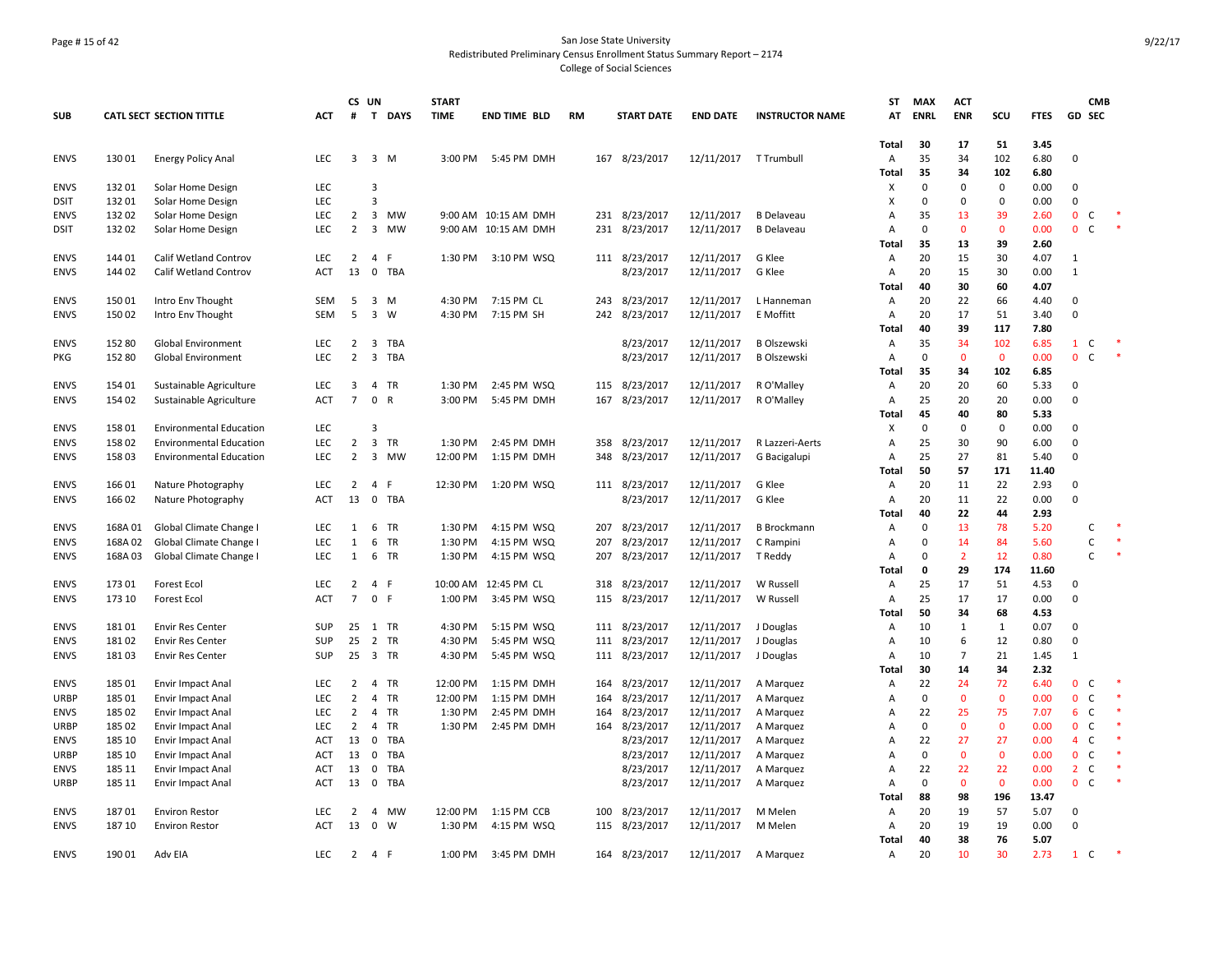# Page # 16 of 42 San Jose State University Redistributed Preliminary Census Enrollment Status Summary Report – 2174 College of Social Sciences

|             |        |                                 |            |                | CS UN                   |          | <b>START</b> |                       |           |     |                   |                 |                        | ST           | <b>MAX</b>  | <b>ACT</b>     |                |             |                              | <b>CMB</b> |  |
|-------------|--------|---------------------------------|------------|----------------|-------------------------|----------|--------------|-----------------------|-----------|-----|-------------------|-----------------|------------------------|--------------|-------------|----------------|----------------|-------------|------------------------------|------------|--|
| <b>SUB</b>  |        | <b>CATL SECT SECTION TITTLE</b> | <b>ACT</b> | #              |                         | T DAYS   | <b>TIME</b>  | <b>END TIME BLD</b>   | <b>RM</b> |     | <b>START DATE</b> | <b>END DATE</b> | <b>INSTRUCTOR NAME</b> | AT           | <b>ENRL</b> | <b>ENR</b>     | SCU            | <b>FTES</b> | <b>GD SEC</b>                |            |  |
| <b>URBP</b> | 190 01 | Adv EIA                         | <b>LEC</b> | $\overline{2}$ | $\overline{4}$          | F        | 1:00 PM      | 3:45 PM DMH           |           | 164 | 8/23/2017         | 12/11/2017      | A Marquez              | Α            | $\mathbf 0$ | $\Omega$       | $\mathbf 0$    | 0.00        | $\mathbf 0$<br>$\mathsf{C}$  |            |  |
| <b>ENVS</b> | 190 10 | Adv EIA                         | ACT        | 13             | 0                       | TBA      |              |                       |           |     | 8/23/2017         | 12/11/2017      | A Marquez              | Α            | 20          | 10             | 10             | 0.00        | $\mathsf C$<br>$\mathbf{1}$  |            |  |
| <b>URBP</b> | 190 10 | Adv EIA                         | <b>ACT</b> | 13             |                         | 0 TBA    |              |                       |           |     | 8/23/2017         | 12/11/2017      | A Marquez              | Α            | $\mathbf 0$ | $\mathbf{0}$   | $\mathbf 0$    | 0.00        | $\mathbf{0}$<br><sub>c</sub> |            |  |
|             |        |                                 |            |                |                         |          |              |                       |           |     |                   |                 |                        | Total        | 40          | 20             | 40             | 2.73        |                              |            |  |
| <b>ENVS</b> | 191 01 | Adv Environ Restor              | <b>LEC</b> | $\overline{2}$ |                         | 4 MW     |              | 10:30 AM 11:45 AM CCB |           |     | 100 8/23/2017     | 12/11/2017      | M Melen                | Α            | 20          | 10             | 30             | 2.80        | $\overline{2}$               |            |  |
| <b>ENVS</b> | 191 10 | Adv Environ Restor              | ACT        | 13             | $\pmb{0}$               | TBA      |              |                       |           |     | 8/23/2017         | 12/11/2017      | M Melen                | Α            | 20          | 10             | 10             | 0.00        | $\overline{2}$               |            |  |
|             |        |                                 |            |                |                         |          |              |                       |           |     |                   |                 |                        | Total        | 40          | 20             | 40             | 2.80        |                              |            |  |
| <b>ENVS</b> | 193 01 | Supr Proj & Res                 | SUP        | 36             |                         | 1 W      | 7:30 AM      | 8:45 AM WSQ           |           |     | 115 8/23/2017     | 12/11/2017      | <b>B</b> Olszewski     | Α            | 10          | $\overline{7}$ | $\overline{7}$ | 0.47        | $\mathbf 0$                  |            |  |
| <b>ENVS</b> | 193 02 | Supr Proj & Res                 | <b>SUP</b> | 36             |                         | 2 W      | 7:30 AM      | 8:45 AM WSQ           |           | 115 | 8/23/2017         | 12/11/2017      | <b>B Olszewski</b>     | Α            | 10          | 6              | 12             | 0.80        | $\mathbf 0$                  |            |  |
| <b>ENVS</b> | 193 03 | Supr Proj & Res                 | <b>SUP</b> | 36             |                         | 3 W      | 7:30 AM      | 8:45 AM WSQ           |           |     | 115 8/23/2017     | 12/11/2017      | <b>B Olszewski</b>     | A            | 15          | 13             | 39             | 2.60        | $\Omega$                     |            |  |
| <b>ENVS</b> | 193 04 | Supr Proj & Res                 | <b>SUP</b> | 36             | $\overline{4}$          | W        | 7:30 AM      | 8:45 AM WSQ           |           |     | 115 8/23/2017     | 12/11/2017      | <b>B Olszewski</b>     | Α            | 5           | $\mathbf{1}$   | $\overline{4}$ | 0.27        | $\mathbf 0$                  |            |  |
| <b>ENVS</b> | 193 05 | Supr Proj & Res                 | <b>SUP</b> | 36             |                         | 5 W      | 7:30 AM      | 8:45 AM WSQ           |           | 115 | 8/23/2017         | 12/11/2017      | <b>B Olszewski</b>     | Α            | 5           | $\mathbf{1}$   | 5              | 0.33        | $\mathbf 0$                  |            |  |
| <b>ENVS</b> | 193 06 | Supr Proj & Res                 | <b>SUP</b> | 36             |                         | 6 W      | 7:30 AM      | 8:45 AM WSQ           |           |     | 115 8/23/2017     | 12/11/2017      | <b>B Olszewski</b>     | Α            | 5           | 1              | 6              | 0.40        | $\mathbf 0$                  |            |  |
|             |        |                                 |            |                |                         |          |              |                       |           |     |                   |                 |                        | Total        | 50          | 29             | 73             | 4.87        |                              |            |  |
| <b>ENVS</b> | 194 01 | <b>Environment Intern</b>       | SUP        | 36             | 1 F                     |          | 8:00 AM      | 9:00 AM WSQ           |           |     | 111 8/23/2017     | 12/11/2017      | G Klee                 | Α            | 5           | $\Omega$       | 0              | 0.00        | $\mathbf 0$                  |            |  |
| <b>ENVS</b> | 194 02 | <b>Environment Intern</b>       | <b>SUP</b> | 36             | 2 F                     |          | 8:00 AM      | 9:00 AM WSQ           |           |     | 111 8/23/2017     | 12/11/2017      | G Klee                 | A            | 5           | 3              | 6              | 0.40        | $\mathbf 0$                  |            |  |
| <b>ENVS</b> | 194 03 | <b>Environment Intern</b>       | <b>SUP</b> | 36             | 3 F                     |          | 8:00 AM      | 9:00 AM WSQ           |           | 111 | 8/23/2017         | 12/11/2017      | G Klee                 | A            | 5           | $\overline{2}$ | 6              | 0.40        | $\mathbf 0$                  |            |  |
| <b>ENVS</b> | 194 04 | <b>Environment Intern</b>       | <b>SUP</b> | 36             | 4 F                     |          | 8:00 AM      | 9:00 AM WSQ           |           |     | 111 8/23/2017     | 12/11/2017      | G Klee                 | Α            | 5           | $\overline{a}$ | 16             | 1.07        | $\mathbf 0$                  |            |  |
| <b>ENVS</b> | 194 05 | <b>Environment Intern</b>       | SUP        | 36             | 5 F                     |          | 8:00 AM      | 9:00 AM WSQ           |           |     | 111 8/23/2017     | 12/11/2017      | G Klee                 | Α            | 5           | 3              | 15             | 1.00        | $\overline{0}$               |            |  |
| <b>ENVS</b> | 194 06 | <b>Environment Intern</b>       | <b>SUP</b> |                | 6                       |          |              |                       |           |     |                   |                 |                        | х            | $\mathbf 0$ | $\Omega$       | 0              | 0.00        | $\mathbf 0$                  |            |  |
| <b>ENVS</b> | 194 07 | <b>Environment Intern</b>       | <b>SUP</b> |                | $\overline{7}$          |          |              |                       |           |     |                   |                 |                        | x            | $\mathbf 0$ | $\Omega$       | 0              | 0.00        | $\mathbf 0$                  |            |  |
| <b>ENVS</b> | 194 08 | <b>Environment Intern</b>       | SUP        |                | 8                       |          |              |                       |           |     |                   |                 |                        | X            | $\mathbf 0$ | $\Omega$       | 0              | 0.00        | $\mathbf 0$                  |            |  |
| <b>ENVS</b> | 194 09 | <b>Environment Intern</b>       | SUP        |                | $\mathbf{q}$            |          |              |                       |           |     |                   |                 |                        | X            | $\Omega$    | $\Omega$       | 0              | 0.00        | $\Omega$                     |            |  |
| <b>ENVS</b> | 194 10 | Environment Intern              | SUP        | 36             | 6                       | TBA      |              |                       |           |     | 8/23/2017         | 12/11/2017      | D Mulvaney             | A            | 6           | 3              | 18             | 1.20        | $\mathbf 0$                  |            |  |
| <b>ENVS</b> | 194 11 | <b>Environment Intern</b>       | <b>SUP</b> | 36             | $\overline{7}$          | TBA      |              |                       |           |     | 8/23/2017         | 12/11/2017      | D Mulvaney             | A            | 6           | $\overline{2}$ | 14             | 0.93        | $\mathbf 0$                  |            |  |
| <b>ENVS</b> | 194 12 | Environment Intern              | <b>SUP</b> | 36             | 8                       | TBA      |              |                       |           |     | 8/23/2017         | 12/11/2017      | D Mulvaney             | Α            | 6           | $\overline{4}$ | 32             | 2.13        | $\mathbf 0$                  |            |  |
| <b>ENVS</b> | 194 13 | <b>Environment Intern</b>       | <b>SUP</b> | 36             | 9                       | TBA      |              |                       |           |     | 8/23/2017         | 12/11/2017      | D Mulvaney             | A            | 6           | $\Omega$       | $\mathbf 0$    | 0.00        | $\overline{0}$               |            |  |
|             |        |                                 |            |                |                         |          |              |                       |           |     |                   |                 |                        | Total        | 49          | 21             | 107            | 7.13        |                              |            |  |
| <b>ENVS</b> | 195 01 | Inst Asst Env Stud              | <b>SUP</b> |                |                         | 36 3 TBA |              |                       |           |     | 8/23/2017         | 12/11/2017      | W Russell              | Α            | 5           | 5              | 15             | 1.00        | $\mathbf 0$                  |            |  |
|             |        |                                 |            |                |                         |          |              |                       |           |     |                   |                 |                        | Total        | 5           | 5              | 15             | 1.00        |                              |            |  |
| <b>ENVS</b> | 198 01 | Sr Sem                          | SEM        | 5              | $\overline{\mathbf{3}}$ | M        | 12:00 PM     | 2:45 PM WSQ           |           |     | 113 8/23/2017     | 12/11/2017      | D Mulvaney             | Α            | 20          | 21             | 63             | 4.20        | $\mathbf 0$                  |            |  |
| <b>ENVS</b> | 19802  | Sr Sem                          | <b>SEM</b> |                | $\overline{3}$          |          |              |                       |           |     |                   |                 |                        | X            | $\mathbf 0$ | $\Omega$       | $\mathbf 0$    | 0.00        | $\mathbf 0$                  |            |  |
|             |        |                                 |            |                |                         |          |              |                       |           |     |                   |                 |                        | <b>Total</b> | 20          | 21             | 63             | 4.20        |                              |            |  |
| <b>ENVS</b> | 200 01 | Sem Env Methods                 | SEM        | 5              | 3 R                     |          | 4:00 PM      | 6:45 PM WSQ           |           |     | 115 8/23/2017     | 12/11/2017      | M Davis                | Α            | 15          | 10             | 30             | 2.50        | 10                           |            |  |
|             |        |                                 |            |                |                         |          |              |                       |           |     |                   |                 |                        | Total        | 15          | 10             | 30             | 2.50        |                              |            |  |
| <b>ENVS</b> | 210 01 | <b>Environ Topics</b>           | SUP        |                | 3                       |          |              |                       |           |     |                   |                 |                        | х            | 0           | $\Omega$       | 0              | 0.00        | $\mathbf 0$                  |            |  |
| <b>ENVS</b> | 210 02 | <b>Environ Topics</b>           | <b>SUP</b> |                | 3                       |          |              |                       |           |     |                   |                 |                        | X            | $\mathbf 0$ | $\Omega$       | 0              | 0.00        | 0                            |            |  |
| <b>ENVS</b> | 21003  | <b>Environ Topics</b>           | <b>SUP</b> |                | $\overline{3}$          |          |              |                       |           |     |                   |                 |                        | X            | $\Omega$    | $\Omega$       | $\mathbf 0$    | 0.00        | $\mathbf 0$                  |            |  |
| <b>ENVS</b> | 21005  | <b>Environ Topics</b>           | SUP        |                | $\mathbf{1}$            |          |              |                       |           |     |                   |                 |                        | X            | $\mathbf 0$ | $\Omega$       | 0              | 0.00        | $\mathbf 0$                  |            |  |
| <b>ENVS</b> | 210 06 | <b>Environ Topics</b>           | <b>SUP</b> |                | $\overline{2}$          |          |              |                       |           |     |                   |                 |                        | X            | $\Omega$    | $\Omega$       | 0              | 0.00        | $\Omega$                     |            |  |
| <b>ENVS</b> | 21007  | <b>Environ Topics</b>           | SUP        |                | $\overline{3}$          |          |              |                       |           |     |                   |                 |                        | X            | $\mathbf 0$ | $\Omega$       | $\pmb{0}$      | 0.00        | $\mathbf 0$                  |            |  |
| <b>ENVS</b> | 210 08 | <b>Environ Topics</b>           | <b>SUP</b> | 25             |                         | 3 W      | 1:30 PM      | 4:15 PM WSQ           |           |     | 111 8/23/2017     | 12/11/2017      | D Mulvaney             | Α            | 10          | 8              | 24             | 2.00        | 8                            |            |  |
| <b>ENVS</b> | 210 09 | <b>Environ Topics</b>           | <b>SUP</b> | 25             | 2 W                     |          | 1:30 PM      | 4:15 PM WSQ           |           |     | 111 8/23/2017     | 12/11/2017      | D Mulvaney             | Α            | 10          | 0              | 0              | 0.00        | $\mathbf 0$                  |            |  |
| <b>ENVS</b> | 210 10 | <b>Environ Topics</b>           | <b>SUP</b> | 25             | 3 W                     |          | 1:30 PM      | 4:15 PM WSQ           |           |     | 111 8/23/2017     | 12/11/2017      | D Mulvaney             | Α            | 10          | $\overline{2}$ | 6              | 0.50        | $\overline{2}$               |            |  |
| <b>ENVS</b> | 210 11 | <b>Environ Topics</b>           | <b>SUP</b> | 25             |                         | 1 W      | 1:30 PM      | 4:15 PM WSQ           |           |     | 111 8/23/2017     | 12/11/2017      | D Mulvaney             | A            | 10          | $\mathbf{1}$   | $\mathbf{1}$   | 0.08        | $\overline{1}$               |            |  |
|             |        |                                 |            |                |                         |          |              |                       |           |     |                   |                 |                        | Total        | 40          | 11             | 31             | 2.58        |                              |            |  |
| <b>ENVS</b> | 25001  | <b>Environ Thought</b>          | <b>SEM</b> | 5              |                         | 3 W      | 10:30 AM     | 1:15 PM WSQ           |           |     | 111 8/23/2017     | 12/11/2017      | W Russell              | Α            | 10          | 9              | 27             | 2.25        | 9                            |            |  |
|             |        |                                 |            |                |                         |          |              |                       |           |     |                   |                 |                        | Total        | 10          | 9              | 27             | 2.25        |                              |            |  |
| <b>ENVS</b> | 295 01 | Grad Teach Asst                 | <b>SUP</b> | 25             |                         | 3 TBA    |              |                       |           |     | 8/23/2017         | 12/11/2017      | W Russell              | Α            | 5           | $\overline{2}$ | 6              | 0.50        | $\overline{2}$               |            |  |
|             |        |                                 |            |                |                         |          |              |                       |           |     |                   |                 |                        | Total        | 5           | $\overline{2}$ | 6              | 0.50        |                              |            |  |
| <b>ENVS</b> | 297 01 | Research & Proposals            | SEM        | - 5            |                         | 3 W      | 4:30 PM      | 7:15 PM WSQ           |           |     | 115 8/23/2017     | 12/11/2017      | J Douglas              | Α            | 15          | $\overline{7}$ | 21             | 1.75        | $\overline{7}$               |            |  |
|             |        |                                 |            |                |                         |          |              |                       |           |     |                   |                 |                        |              |             |                |                |             |                              |            |  |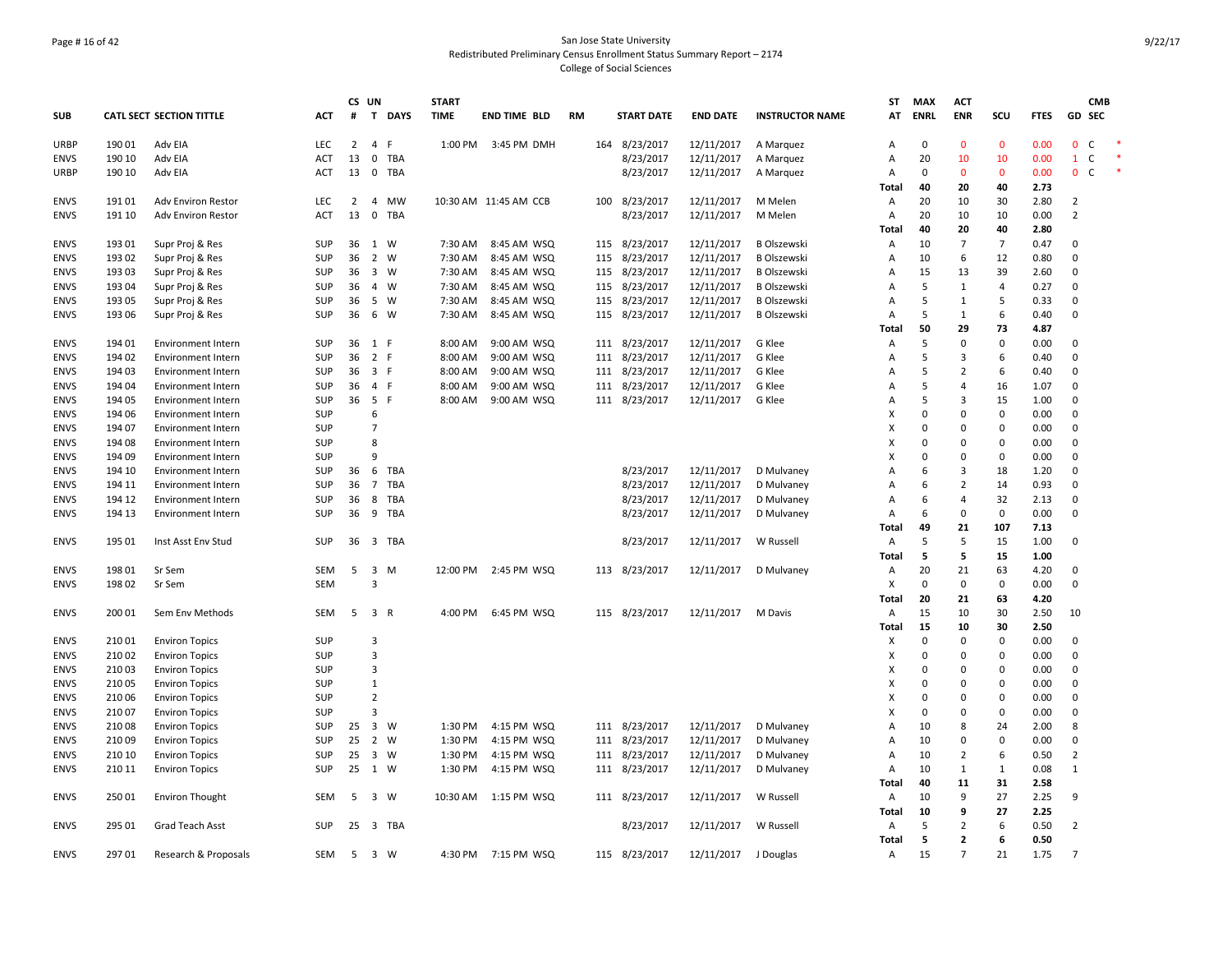# Page # 17 of 42 San Jose State University Redistributed Preliminary Census Enrollment Status Summary Report – 2174 College of Social Sciences

|             |        |                                 |            | CS UN |   |             | <b>START</b> |                     |    |                   |                 |                                    | SΤ    | <b>MAX</b>  | <b>ACT</b>   |          |             | <b>CMB</b>     |
|-------------|--------|---------------------------------|------------|-------|---|-------------|--------------|---------------------|----|-------------------|-----------------|------------------------------------|-------|-------------|--------------|----------|-------------|----------------|
| <b>SUB</b>  |        | <b>CATL SECT SECTION TITTLE</b> | <b>ACT</b> | #     |   | <b>DAYS</b> | <b>TIME</b>  | <b>END TIME BLD</b> | RM | <b>START DATE</b> | <b>END DATE</b> | <b>INSTRUCTOR NAME</b>             | AT    | <b>ENRL</b> | <b>ENR</b>   | scu      | <b>FTES</b> | <b>GD SEC</b>  |
|             |        |                                 |            |       |   |             |              |                     |    |                   |                 |                                    | Total | 15          |              | 21       | 1.75        |                |
| <b>ENVS</b> | 299 01 | MS Thesis/Project               | <b>SUP</b> | 25    |   | TBA         |              |                     |    | 8/23/2017         | 12/11/2017      | W Russell                          | A     |             | $\Omega$     | 0        | 0.00        | $\overline{0}$ |
| <b>ENVS</b> | 299 02 | MS Thesis/Project               | <b>SUP</b> | 25    |   | TBA         |              |                     |    | 8/23/2017         | 12/11/2017      | W Russell                          | A     |             | $\mathbf{0}$ | 0        | 0.00        | $\mathbf 0$    |
| <b>ENVS</b> | 299 03 | MS Thesis/Project               | <b>SUP</b> | 25    | 3 | TBA         |              |                     |    | 8/23/2017         | 12/11/2017      | W Russell                          | A     |             | $\Omega$     | 0        | 0.00        | $\mathbf 0$    |
| <b>ENVS</b> | 299 04 | MS Thesis/Project               | <b>SUP</b> | 25    | 4 | TBA         |              |                     |    | 8/23/2017         | 12/11/2017      | W Russell                          | A     |             | $\Omega$     | $\Omega$ | 0.00        | 0              |
| <b>ENVS</b> | 299 05 | MS Thesis/Project               | <b>SUP</b> | 25    |   | TBA         |              |                     |    | 8/23/2017         | 12/11/2017      | W Russell                          | A     | 3           | $\mathbf{0}$ | 0        | 0.00        | $\mathbf 0$    |
| ENVS        | 299 06 | MS Thesis/Project               | SUP        | 25    | b | TBA         |              |                     |    | 8/23/2017         | 12/11/2017      | W Russell                          | A     |             | з            | 18       | 1.50        | 3              |
|             |        |                                 |            |       |   |             |              |                     |    |                   |                 |                                    | Total | 18          | 3            | 18       | 1.50        |                |
| <b>ENVS</b> |        | 1290R 01 Culm Exp Supervis      | <b>SUP</b> |       | ᆚ |             |              |                     |    |                   |                 |                                    | X     | 0           | $\Omega$     | 0        | 0.00        | $\mathbf 0$    |
|             |        |                                 |            |       |   |             |              |                     |    |                   |                 |                                    | Total | 0           | 0            | 0        | 0.00        |                |
|             |        |                                 |            |       |   |             |              |                     |    |                   |                 | <b>Environmental Studies Total</b> |       | 1708        | 1405         | 3957     | 267.40      |                |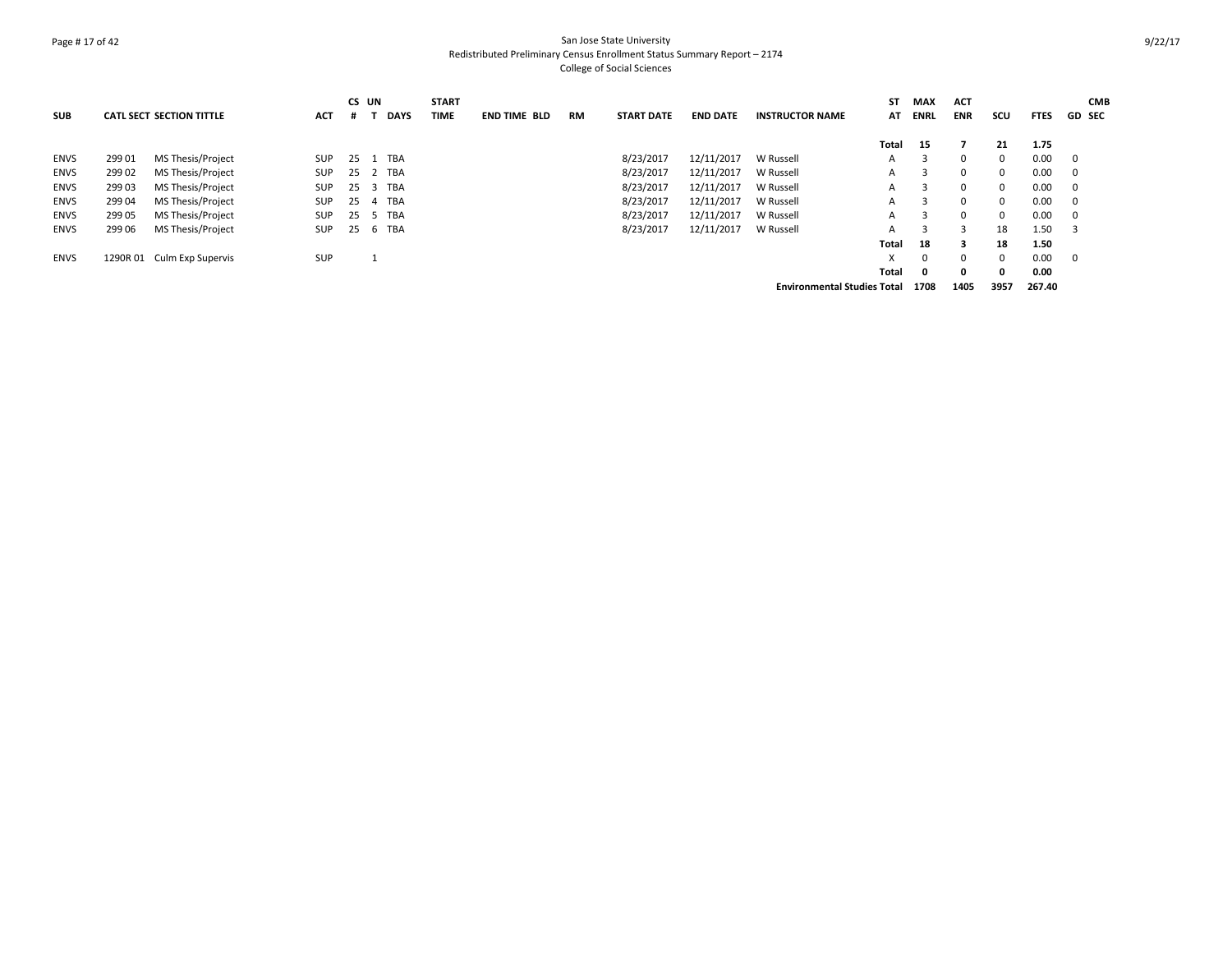# Page # 18 of 42 San Jose State University Redistributed Preliminary Census Enrollment Status Summary Report – 2174 College of Social Sciences

|             |         |                                 |            |                | CS UN                   |            | <b>START</b> |                      |           |                   |                 |                        | ST           | <b>MAX</b>              | <b>ACT</b>              |              |             |                | <b>CMB</b> |  |
|-------------|---------|---------------------------------|------------|----------------|-------------------------|------------|--------------|----------------------|-----------|-------------------|-----------------|------------------------|--------------|-------------------------|-------------------------|--------------|-------------|----------------|------------|--|
| <b>SUB</b>  |         | <b>CATL SECT SECTION TITTLE</b> | <b>ACT</b> | #              |                         | T DAYS     | <b>TIME</b>  | <b>END TIME BLD</b>  | <b>RM</b> | <b>START DATE</b> | <b>END DATE</b> | <b>INSTRUCTOR NAME</b> | AT           | <b>ENRL</b>             | <b>ENR</b>              | SCU          | <b>FTES</b> | <b>GD SEC</b>  |            |  |
| Geography   |         |                                 |            |                |                         |            |              |                      |           |                   |                 |                        |              |                         |                         |              |             |                |            |  |
| GEOG        | 101     | Geog Natural Env                | LEC        | $\overline{2}$ |                         | 3 MW       |              | 10:30 AM 11:45 AM CL |           | 224 8/23/2017     | 12/11/2017      | A Wynes                | Α            | 50                      | 46                      | 138          | 9.20        | $\mathbf 0$    |            |  |
| GEOG        | 102     | Geog Natural Env                | LEC        | $\overline{2}$ | 3                       | MW         | 1:30 PM      | 2:45 PM CL           | 224       | 8/23/2017         | 12/11/2017      | A Wynes                | Α            | 50                      | 48                      | 144          | 9.60        | 0              |            |  |
| GEOG        | 103     | Geog Natural Env                | LEC        | $\overline{2}$ | 3                       | TR         | 12:00 PM     | 1:15 PM CL           |           | 224 8/23/2017     | 12/11/2017      | J Hasty                | Α            | 50                      | 50                      | 150          | 10.00       | 0              |            |  |
| GEOG        | 180     | Geog Natural Env                | <b>LEC</b> | $\overline{2}$ | 3                       | TBA        |              |                      |           | 8/23/2017         | 12/11/2017      | J Hasty                | A            | 50                      | 46                      | 138          | 9.25        | 1              |            |  |
|             |         |                                 |            |                |                         |            |              |                      |           |                   |                 |                        | Total        | 200                     | 190                     | 570          | 38.05       |                |            |  |
| <b>GEOG</b> | 1001    | <b>Cultural Geography</b>       | LEC        | $\overline{2}$ | 3                       | TR         |              | 10:30 AM 11:45 AM CL |           | 224 8/23/2017     | 12/11/2017      | J Hasty                | Α            | 50                      | 51                      | 153          | 10.20       | 0              |            |  |
| GEOG        | 1080    | <b>Cultural Geography</b>       | LEC        | $\overline{2}$ |                         | 3 TBA      |              |                      |           | 8/23/2017         | 12/11/2017      | J Hasty                | Α            | 50                      | 47                      | 141          | 9.40        | $\mathbf 0$    |            |  |
|             |         |                                 |            |                |                         |            |              |                      |           |                   |                 |                        | Total        | 100                     | 98                      | 294          | 19.60       |                |            |  |
| <b>GEOG</b> | 1201    | <b>Global Geography</b>         | LEC        | 1              | $\overline{3}$          | TR         |              | 9:00 AM 10:15 AM CL  | 224       | 8/23/2017         | 12/11/2017      | E Sibilia              | Α            | 50                      | 45                      | 135          | 9.00        | 0              |            |  |
| <b>GEOG</b> | 1202    | Global Geography                | <b>LEC</b> | 1              | 3                       | TR         | 12:00 PM     | 1:15 PM DMH          |           | 234 8/23/2017     | 12/11/2017      | E Sibilia              | A            | 50                      | 48                      | 144          | 9.60        | $\mathbf 0$    |            |  |
| <b>GEOG</b> | 1280    | Global Geography                | LEC        | $\mathbf{1}$   | 3                       | TBA        |              |                      |           | 8/23/2017         | 12/11/2017      | T Orf                  | Α            | 50                      | 39                      | 117          | 7.80        | $\mathbf 0$    |            |  |
|             |         |                                 |            |                |                         |            |              |                      |           |                   |                 |                        | Total        | 150                     | 132                     | 396          | 26.40       |                |            |  |
| GEOG        | 100W 01 | <b>Writing Workshop</b>         | SEM        | 5              | 3                       | TR         | 12:00 PM     | 1:15 PM CL           |           | 226 8/23/2017     | 12/11/2017      | A Rohatgi              | Α            | 35                      | 25                      | 75           | 5.00        | 0 <sup>o</sup> |            |  |
| <b>GLST</b> | 100W 01 | <b>Writing Workshop</b>         | <b>SEM</b> | 5              | 3 TR                    |            | 12:00 PM     | 1:15 PM CL           | 226       | 8/23/2017         | 12/11/2017      | A Rohatgi              | Α            | $\mathbf 0$             | $\mathbf{0}$            | $\mathbf 0$  | 0.00        | $\mathbf{0}$   | C          |  |
|             |         |                                 |            |                |                         |            |              |                      |           |                   |                 |                        | Total        | 35                      | 25                      | 75           | 5.00        |                |            |  |
|             | 105 01  |                                 | LEC        |                | $\overline{3}$          |            |              |                      |           |                   |                 |                        |              | $\Omega$                | $\Omega$                | 0            | 0.00        | $\mathbf 0$    |            |  |
| <b>GEOG</b> |         | <b>Urban Geog</b>               |            |                |                         |            |              |                      |           |                   |                 |                        | X            |                         |                         |              |             |                |            |  |
|             |         |                                 |            |                |                         |            |              |                      |           |                   |                 |                        | Total        | 0                       | 0                       | 0            | 0.00        |                |            |  |
| <b>GEOG</b> | 10780   | Mapping the World               | LEC        | $\overline{2}$ |                         | 3 TBA      |              |                      |           | 8/23/2017         | 12/11/2017      | K Rohrmeier            | Α            | 35                      | 32                      | 96           | 6.40        | 0              |            |  |
|             |         |                                 |            |                |                         |            |              |                      |           |                   |                 |                        | Total        | 35                      | 32                      | 96           | 6.40        |                |            |  |
| <b>GEOG</b> | 112 01  | Nat Cult Terr Disp              | <b>LEC</b> | $\overline{2}$ | 3                       | <b>MW</b>  | 12:00 PM     | 1:15 PM CL           | 224       | 8/23/2017         | 12/11/2017      | M Kelley               | Α            | 50                      | 50                      | 150          | 10.00       | $\mathbf 0$    |            |  |
| <b>GEOG</b> | 112 02  | Nat Cult Terr Disp              | <b>LEC</b> | $\overline{2}$ | 3                       | MW         | 3:00 PM      | 4:15 PM CL           |           | 224 8/23/2017     | 12/11/2017      | M Kelley               | Α            | 50                      | 34                      | 102          | 6.80        | $\mathbf 0$    |            |  |
| GEOG        | 112 80  | Nat Cult Terr Disp              | LEC        | $\overline{2}$ | 3                       | <b>TBA</b> |              |                      |           | 8/23/2017         | 12/11/2017      | K Rohrmeier            | Α            | 50                      | 50                      | 150          | 10.05       | 1              |            |  |
| GEOG        | 112 81  | Nat Cult Terr Disp              | LEC        | $\overline{2}$ | 3                       | TBA        |              |                      |           | 8/23/2017         | 12/11/2017      | K Rohrmeier            | Α            | 50                      | 49                      | 147          | 9.80        | 0              |            |  |
|             |         |                                 |            |                |                         |            |              |                      |           |                   |                 |                        | Total        | 200                     | 183                     | 549          | 36.65       |                |            |  |
| <b>GEOG</b> | 120 80  | Food Suppl Agr Sys              | <b>LEC</b> | 2              | $\overline{3}$          | TBA        |              |                      |           | 8/23/2017         | 12/11/2017      | G Bacigalupi           | Α            | 35                      | 25                      | 75           | 5.15        | 3              |            |  |
|             |         |                                 |            |                |                         |            |              |                      |           |                   |                 |                        | <b>Total</b> | 35                      | 25                      | 75           | 5.15        |                |            |  |
| GEOG        | 12180   | Pop & Global Change             | LEC        |                | 3                       |            |              |                      |           |                   |                 |                        | х            | $\mathbf 0$             | $\mathbf 0$             | $\pmb{0}$    | 0.00        | $\mathbf 0$    |            |  |
| <b>ENVS</b> | 12180   | Pop & Global Change             | <b>LEC</b> |                | $\overline{3}$          |            |              |                      |           |                   |                 |                        | X            | $\mathbf 0$             | $\Omega$                | $\mathbf 0$  | 0.00        | $\mathbf 0$    |            |  |
|             |         |                                 |            |                |                         |            |              |                      |           |                   |                 |                        | Total        | $\mathbf 0$             | 0                       | 0            | 0.00        |                |            |  |
| GEOG        | 135 01  | <b>Qualitative Methods</b>      | <b>LEC</b> | $\overline{2}$ | 3 M                     |            | 1:30 PM      | 4:15 PM WSQ          |           | 111 8/23/2017     | 12/11/2017      | T Orf                  | A            | 20                      | 18                      | 54           | 3.60        | $\mathbf 0$    |            |  |
|             |         |                                 |            |                |                         |            |              |                      |           |                   |                 |                        | <b>Total</b> | 20                      | 18                      | 54           | 3.60        |                |            |  |
| GEOG        | 170 01  | Intro Map & GIS                 | LEC        | $\overline{2}$ | $3 \quad W$             |            | 3:00 PM      | 4:45 PM WSQ          |           | 111 8/23/2017     | 12/11/2017      | W Harmon               | Α            | 20                      | 20                      | 40           | 4.15        | 3              |            |  |
| GEOG        | 170 02  | Intro Map & GIS                 | LAB        | 15             | $\mathbf{0}$            | W          | 5:00 PM      | 7:45 PM WSQ          |           | 113 8/23/2017     | 12/11/2017      | W Harmon               | Α            | 20                      | 20                      | 20           | 0.00        | 3              |            |  |
|             |         |                                 |            |                |                         |            |              |                      |           |                   |                 |                        | Total        | 40                      | 40                      | 60           | 4.15        |                |            |  |
| <b>GEOG</b> | 18001   | <b>Indiv Studies</b>            | SUP        | 36             | 3                       | TBA        |              |                      |           | 8/23/2017         | 12/11/2017      | K Rohrmeier            | Α            | $\overline{2}$          | 2                       | 6            | 0.40        | $\mathbf 0$    |            |  |
| <b>GEOG</b> | 18002   | <b>Indiv Studies</b>            | SUP        | 36             |                         | 4 TBA      |              |                      |           | 8/23/2017         | 12/11/2017      | K Rohrmeier            | A            | $\overline{2}$          | $\mathbf 0$             | $\mathbf 0$  | 0.00        | $\mathbf 0$    |            |  |
|             |         |                                 |            |                |                         |            |              |                      |           |                   |                 |                        | Total        | 4                       | $\overline{\mathbf{2}}$ | 6            | 0.40        |                |            |  |
| GEOG        | 197 01  | Geog Internship                 | SUP        | 36             | 1                       | TBA        |              |                      |           | 8/23/2017         | 12/11/2017      | K Rohrmeier            | A            | 1                       | 1                       | 1            | 0.07        | 0              |            |  |
| GEOG        | 197 02  | Geog Internship                 | SUP        | 36             | $\overline{2}$          | TBA        |              |                      |           | 8/23/2017         | 12/11/2017      | K Rohrmeier            | Α            | $\mathbf{1}$            | 0                       | $\mathbf 0$  | 0.00        | $\mathbf 0$    |            |  |
| <b>GEOG</b> | 19703   | Geog Internship                 | SUP        | 36             | $\overline{3}$          | TBA        |              |                      |           | 8/23/2017         | 12/11/2017      | K Rohrmeier            | Α            | $\mathbf{1}$            | 0                       | $\mathbf 0$  | 0.00        | $\mathbf 0$    |            |  |
|             |         |                                 |            |                |                         |            |              |                      |           |                   |                 |                        | Total        | $\overline{\mathbf{3}}$ | 1                       | $\mathbf{1}$ | 0.07        |                |            |  |
| GEOG        | 19901   | Senior Seminar                  | <b>SEM</b> | 5              | 3 R                     |            | 3:00 PM      | 5:45 PM CL           |           | 224 8/23/2017     | 12/11/2017      | K Richardson           | Α            | 35                      | $\overline{7}$          | 21           | 1.40        | $\mathbf 0$    |            |  |
|             |         |                                 |            |                |                         |            |              |                      |           |                   |                 |                        | Total        | 35                      | $\overline{7}$          | 21           | 1.40        |                |            |  |
| <b>GEOG</b> | 23901   | Sem: Geog Info Tech             | SEM        | 5              | 3 M                     |            | 6:00 PM      | 8:45 PM WSQ          |           | 113 8/23/2017     | 12/11/2017      | M Kelley               | Α            | 12                      | $\overline{7}$          | 21           | 1.65        | 5              |            |  |
|             |         |                                 |            |                |                         |            |              |                      |           |                   |                 |                        | <b>Total</b> | 12                      | $\overline{7}$          | 21           | 1.65        |                |            |  |
| <b>GEOG</b> | 240 01  | Qual Res Meth                   | <b>SEM</b> | -5             | 3 W                     |            | 6:00 PM      | 8:45 PM CL           | 205       | 8/23/2017         | 12/11/2017      | K Richardson           | Α            | 20                      | $\overline{7}$          | 21           | 1.70        | 6              |            |  |
|             |         |                                 |            |                |                         |            |              |                      |           |                   |                 |                        | Total        | 20                      | $\overline{7}$          | 21           | 1.70        |                |            |  |
| GEOG        | 298 01  | Special Study                   | SUP        | 25             | $\overline{\mathbf{3}}$ | TBA        |              |                      |           | 8/23/2017         | 12/11/2017      | K Richardson           | Α            | 8                       | 4                       | 12           | 1.00        | $\overline{4}$ |            |  |
| <b>GEOG</b> | 298 02  | Special Study                   | SUP        | 25             |                         | 4 TBA      |              |                      |           | 8/23/2017         | 12/11/2017      | K Richardson           | A            | $\mathbf{1}$            | $\Omega$                | $\Omega$     | 0.00        | $\Omega$       |            |  |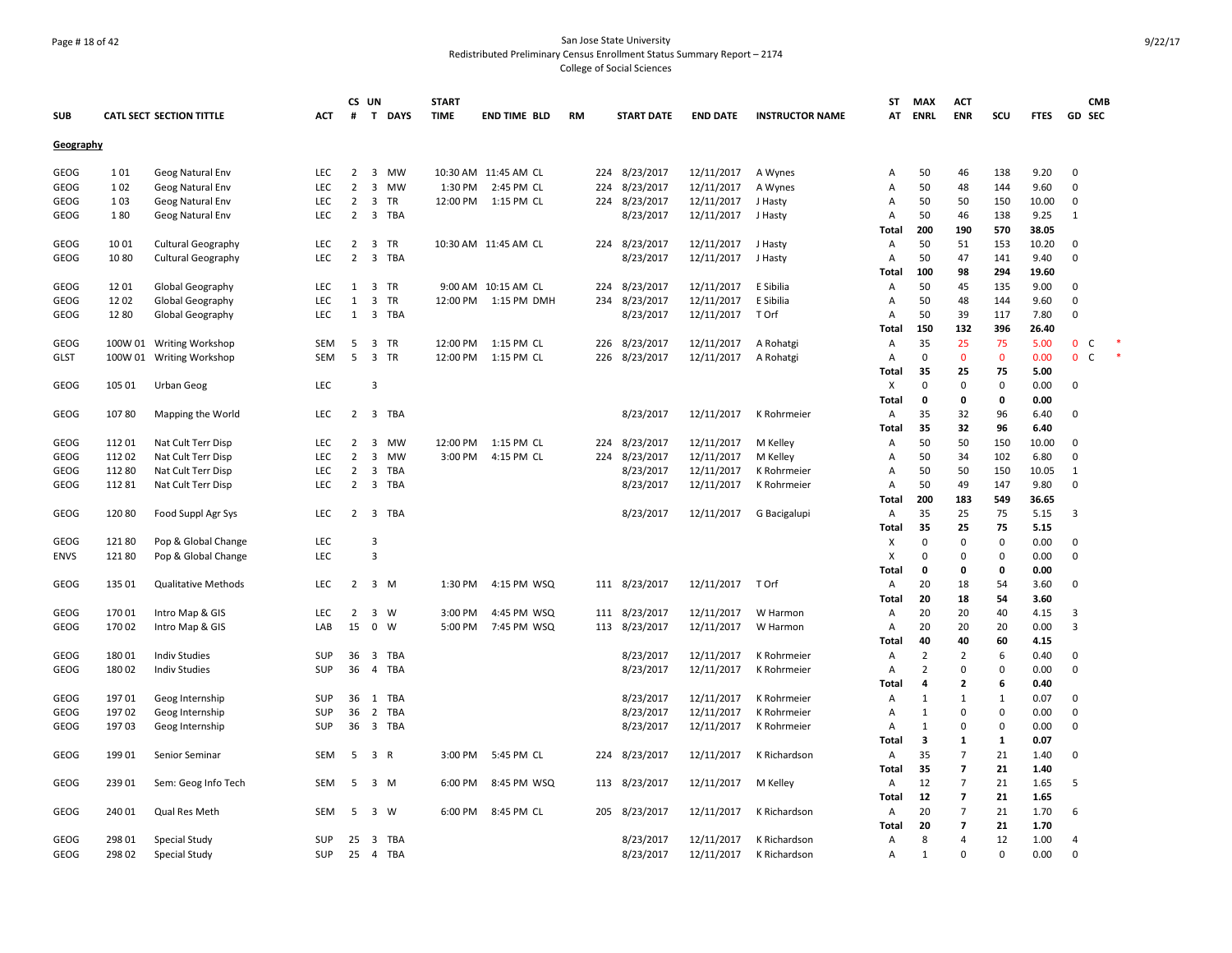# Page # 19 of 42 San Jose State University Redistributed Preliminary Census Enrollment Status Summary Report – 2174 College of Social Sciences

|            |        |                                 |              | CS UN |             | <b>START</b> |                     |    |                   |                 |                        | SΤ                     | MAX  | <b>ACT</b> |      |             | <b>CMB</b>    |
|------------|--------|---------------------------------|--------------|-------|-------------|--------------|---------------------|----|-------------------|-----------------|------------------------|------------------------|------|------------|------|-------------|---------------|
| <b>SUB</b> |        | <b>CATL SECT SECTION TITTLE</b> | АСТ          |       | <b>DAYS</b> | <b>TIME</b>  | <b>END TIME BLD</b> | RM | <b>START DATE</b> | <b>END DATE</b> | <b>INSTRUCTOR NAME</b> | AT                     | ENRL | <b>ENR</b> | scu  | <b>FTES</b> | <b>GD SEC</b> |
|            |        |                                 |              |       |             |              |                     |    |                   |                 |                        | Total                  | - 9  |            | 12   | 1.00        |               |
| GEOG       | 299 01 | MA Thesis/Project               | SUP          |       | 25 3 TBA    |              |                     |    | 8/23/2017         | 12/11/2017      | K Richardson           | A                      |      |            |      | 0.75        | - 3           |
| GEOG       | 299 02 | MA Thesis/Project               | SUP 25 6 TBA |       |             |              |                     |    | 8/23/2017         | 12/11/2017      | K Richardson           | A                      |      |            |      | 0.00        | - 0           |
|            |        |                                 |              |       |             |              |                     |    |                   |                 |                        | Total                  |      |            |      | 0.75        |               |
|            |        |                                 |              |       |             |              |                     |    |                   |                 |                        | <b>Geography Total</b> | 902  | 774        | 2260 | 151.97      |               |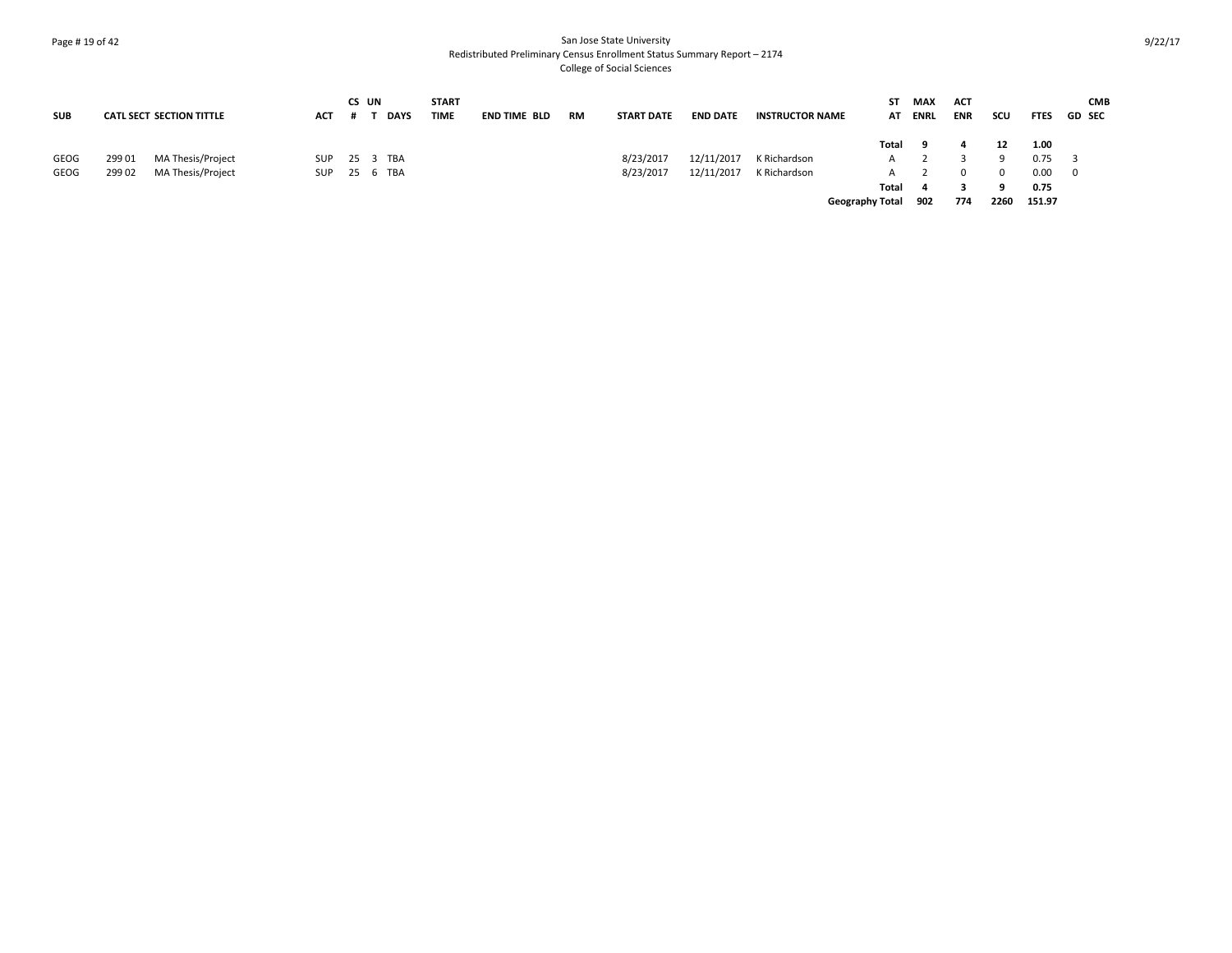# Page # 20 of 42 San Jose State University Redistributed Preliminary Census Enrollment Status Summary Report – 2174 College of Social Sciences

|                |         |                                   |            | CS UN          |                         |            | <b>START</b> |                       |                |                   |                 |                        | ST                | <b>MAX</b>     | <b>ACT</b>         |                    |                |               | <b>CMB</b>   |  |
|----------------|---------|-----------------------------------|------------|----------------|-------------------------|------------|--------------|-----------------------|----------------|-------------------|-----------------|------------------------|-------------------|----------------|--------------------|--------------------|----------------|---------------|--------------|--|
| <b>SUB</b>     |         | <b>CATL SECT SECTION TITTLE</b>   | <b>ACT</b> | #              |                         | T DAYS     | <b>TIME</b>  | <b>END TIME BLD</b>   | <b>RM</b>      | <b>START DATE</b> | <b>END DATE</b> | <b>INSTRUCTOR NAME</b> | АΤ                | <b>ENRL</b>    | <b>ENR</b>         | SCU                | <b>FTES</b>    | <b>GD SEC</b> |              |  |
| <b>History</b> |         |                                   |            |                |                         |            |              |                       |                |                   |                 |                        |                   |                |                    |                    |                |               |              |  |
| <b>HIST</b>    | 1A 01   | World History to 1500             | <b>LEC</b> | $\overline{2}$ |                         | 3 MW       |              | 12:00 PM 1:15 PM DMH  |                | 165 8/23/2017     | 12/11/2017      | A Katsev               | Α                 | 25             | 24                 | 72                 | 4.80           | $\mathbf 0$   |              |  |
|                |         |                                   |            |                |                         |            |              |                       |                |                   |                 |                        | Total             | 25             | 24                 | 72                 | 4.80           |               |              |  |
| <b>HIST</b>    | 1B 01   | World History from 1500           | LEC        | $\overline{2}$ |                         | 3 TR       |              | 10:30 AM 11:45 AM DMH |                | 167 8/23/2017     | 12/11/2017      | M Wilson               | Α<br><b>Total</b> | 25<br>25       | 15<br>15           | 45<br>45           | 3.00<br>3.00   | $\mathbf 0$   |              |  |
| <b>HIST</b>    | 10A 01  | Western Civilizatn                | LEC        | $2^{\circ}$    |                         | 3 MW       |              | 10:30 AM 11:45 AM DMH | 165            | 8/23/2017         | 12/11/2017      | M Wilson               | Α                 | 25             | 27                 | 81                 | 5.40           | $\mathbf 0$   |              |  |
| <b>HIST</b>    | 10A 02  | Western Civilizatn                | <b>LEC</b> | $\overline{2}$ | $\overline{3}$          | TR         | 12:00 PM     | 1:15 PM DMH           | 167            | 8/23/2017         | 12/11/2017      | R Cirivilleri          | Α                 | 25             | 25                 | 75                 | 5.00           | $\Omega$      |              |  |
| HIST           | 10B 01  | Western Civilizatn                | LEC        | $\overline{2}$ |                         | 3 MW       |              | 9:00 AM 10:15 AM DMH  | 163            | 8/23/2017         | 12/11/2017      | A Katsev               | Α                 | 25             | 25                 | 75                 | 5.00           | 0             |              |  |
|                |         |                                   |            |                |                         |            |              |                       |                |                   |                 |                        | <b>Total</b>      | 75             | 77                 | 231                | 15.40          |               |              |  |
| <b>HIST</b>    | 15A 01  | Essen. US History                 | <b>LEC</b> | 1              |                         | 3 MW       | 3:00 PM      | 4:15 PM SCI           |                | 164 8/23/2017     | 12/11/2017      | M McBane               | Α                 | 125            | 125                | 375                | 25.00          | $\mathbf 0$   |              |  |
| <b>HIST</b>    | 15A 02  | Essen. US History                 | <b>LEC</b> | 1              | $\overline{3}$          | <b>TR</b>  | 3:00 PM      | 4:15 PM BBC           | $\overline{4}$ | 8/23/2017         | 12/11/2017      | R Cirivilleri          | Α                 | 110            | 106                | 318                | 21.20          | $\Omega$      |              |  |
| HIST           | 15A 04  | Essen. US History                 | LEC        | 1              | $\overline{\mathbf{3}}$ | MW         | 12:00 PM     | 1:15 PM DMH           | 150            | 8/23/2017         | 12/11/2017      | R Cirivilleri          | А                 | 45             | 51                 | 153                | 10.20          | $\mathbf 0$   |              |  |
| HIST           | 15A 05  | Essen. US History                 | <b>LEC</b> | 1              | $\overline{\mathbf{3}}$ | <b>TR</b>  |              | 9:00 AM 10:15 AM DMH  | 150            | 8/23/2017         | 12/11/2017      | R Cirivilleri          | Α                 | 45             | 47                 | 141                | 9.40           | $\Omega$      |              |  |
| <b>HIST</b>    | 15A 06  | Essen. US History                 | <b>LEC</b> | $\mathbf{1}$   | 3 TR                    |            |              | 10:30 AM 11:45 AM DMH | 150            | 8/23/2017         | 12/11/2017      | R Buyco                | A                 | 45             | 47                 | 141                | 9.40           | $\mathbf 0$   |              |  |
| <b>HIST</b>    | 15A 07  | Essen. US History                 | LEC        | $\mathbf{1}$   | $\overline{3}$          | <b>TR</b>  | 12:00 PM     | 1:15 PM DMH           | 150            | 8/23/2017         | 12/11/2017      | R Buyco                | А                 | 45             | 46                 | 138                | 9.20           | $\Omega$      |              |  |
| HIST           | 15A 08  | Essen. US History                 | LEC        | $\mathbf{1}$   | $\overline{3}$          | TR         | 1:30 PM      | 2:45 PM DMH           | 150            | 8/23/2017         | 12/11/2017      | R Buyco                | А                 | 45             | 46                 | 138                | 9.20           | 0             |              |  |
| HIST           | 15A 09  | Essen. US History                 | <b>LEC</b> | $\mathbf{1}$   |                         | 3 MW       | 1:30 PM      | 2:45 PM DMH           | 163            | 8/23/2017         | 12/11/2017      | K Chilton              | Α                 | 45             | 45                 | 135                | 9.00           | 0             |              |  |
| HIST           | 15A 10  | Essen. US History                 | <b>LEC</b> | $\mathbf{1}$   |                         | 3 MW       |              | 10:30 AM 11:45 AM DMH | 166            | 8/23/2017         | 12/11/2017      | R Buyco                | Α<br><b>Total</b> | 45<br>550      | 47<br>560          | 141<br>1680        | 9.40<br>112.00 | $\mathbf 0$   |              |  |
| <b>HIST</b>    | 20A 01  | Hist of Amer Peopl                | LEC        | $\overline{2}$ | $\overline{3}$          | MW         | 12:00 PM     | 1:15 PM SH            | 240            | 8/23/2017         | 12/11/2017      | M Wilson               | Α                 | 25             | 26                 | 78                 | 5.20           | $\mathbf 0$   |              |  |
| HIST           | 20B 01  | Hist of Amer Peopl                | <b>LEC</b> | $\overline{2}$ |                         | 3 TBA      |              |                       |                | 8/23/2017         | 12/11/2017      | L Guardino             | Α                 | 25             | 25                 | 75                 | 5.00           | $\Omega$      |              |  |
|                |         |                                   |            |                |                         |            |              |                       |                |                   |                 |                        | Total             | 50             | 51                 | 153                | 10.20          |               |              |  |
| <b>HIST</b>    | 5001    | <b>Historical Process</b>         | <b>SEM</b> | $\overline{4}$ | 3 R                     |            | 6:00 PM      | 8:45 PM DMH           |                | 162 8/23/2017     | 12/11/2017      | E Narveson             | Α                 | 25             | 27                 | 81                 | 5.40           | $\mathbf 0$   |              |  |
|                |         |                                   |            |                |                         |            |              |                       |                |                   |                 |                        | Total             | 25             | 27                 | 81                 | 5.40           |               |              |  |
| <b>HIST</b>    | 99 01   | <b>History Fundamentals</b>       | SEM        | 5              |                         | 3 TR       |              | 9:00 AM 10:15 AM DMH  | 163            | 8/23/2017         | 12/11/2017      | L Guardino             | Α                 | 25             | 29                 | 87                 | 5.80           | 0             |              |  |
|                |         |                                   |            |                |                         |            |              |                       |                |                   |                 |                        | Total             | 25             | 29                 | 87                 | 5.80           |               |              |  |
| <b>HIST</b>    |         | 100W 01 History Writers' Workshop | <b>SEM</b> | $\overline{4}$ |                         | 3 MW       |              | 9:00 AM 10:15 AM DMH  |                | 165 8/23/2017     | 12/11/2017      | M Wilson               | Α                 | 25             | 26                 | 78                 | 5.20           | $\mathbf 0$   |              |  |
|                |         |                                   |            |                |                         |            |              |                       |                |                   |                 |                        | Total             | 25             | 26                 | 78                 | 5.20           |               |              |  |
| <b>HIST</b>    | 102 01  | Historiography                    | LEC        | $\overline{2}$ |                         | 4 TBA      |              |                       |                | 8/23/2017         | 12/11/2017      |                        | Α                 | 25             | 19                 | 76                 | 5.13           | $\mathbf{1}$  |              |  |
|                |         |                                   |            |                |                         |            |              |                       |                |                   |                 |                        | Total             | 25             | 19                 | 76                 | 5.13           |               |              |  |
| <b>HIST</b>    | 103 01  | Modern Mid East                   | LEC        | $\overline{2}$ | 4                       | <b>TBA</b> |              |                       |                | 8/23/2017         | 12/11/2017      |                        | Α                 | 25             | 11                 | 44                 | 2.93           | $\mathbf 0$   |              |  |
|                |         |                                   |            |                |                         |            |              |                       |                |                   |                 |                        | Total             | 25             | 11                 | 44                 | 2.93           |               |              |  |
| HIST           | 109A 01 | Hist China to 1800                | LEC        | $\overline{2}$ | 4                       | <b>TBA</b> |              |                       |                | 8/23/2017         | 12/11/2017      |                        | Α                 | 25             | 30                 | 120                | 8.13           | $2^{\circ}$   | C            |  |
| ASIA           | 109A 01 | Hist China to 1800                | <b>LEC</b> | $\overline{2}$ | $\overline{4}$          | <b>TBA</b> |              |                       |                | 8/23/2017         | 12/11/2017      |                        | Α<br>Total        | $\Omega$<br>25 | $\mathbf{0}$<br>30 | $\mathbf 0$<br>120 | 0.00<br>8.13   | $\mathbf{0}$  | $\mathsf{C}$ |  |
| <b>HIST</b>    | 110B 01 | Hist Japan Fr 1750                | LEC        | 2              | 4                       | <b>TBA</b> |              |                       |                | 8/23/2017         | 12/11/2017      |                        | Α                 | 25             | 25                 | 100                | 6.67           | $\mathbf 0$   | C            |  |
| ASIA           | 110B01  | Hist Japan Fr 1750                | <b>LEC</b> | 2              | 4                       | TBA        |              |                       |                | 8/23/2017         | 12/11/2017      |                        | Α                 | $\mathbf 0$    | $\mathbf 0$        | $\mathbf 0$        | 0.00           | $\mathbf 0$   | $\mathsf{C}$ |  |
|                |         |                                   |            |                |                         |            |              |                       |                |                   |                 |                        | Total             | 25             | 25                 | 100                | 6.67           |               |              |  |
| <b>HIST</b>    | 112 01  | <b>Ancient West</b>               | LEC        | $\overline{2}$ |                         | 4 TBA      |              |                       |                | 8/23/2017         | 12/11/2017      |                        | Α                 | 25             | 24                 | 96                 | 6.40           | $\mathbf 0$   |              |  |
|                |         |                                   |            |                |                         |            |              |                       |                |                   |                 |                        | Total             | 25             | 24                 | 96                 | 6.40           |               |              |  |
| HIST           | 121A 01 | Med. Worlds, 4-11c                | <b>LEC</b> | $\overline{2}$ | 4                       | TBA        |              |                       |                | 8/23/2017         | 12/11/2017      |                        | Α                 | 25             | 25                 | 100                | 6.67           | 0             |              |  |
|                |         |                                   |            |                |                         |            |              |                       |                |                   |                 |                        | <b>Total</b>      | 25             | 25                 | 100                | 6.67           |               |              |  |
| HIST           | 126 01  | Adv Topic Medieval                | <b>LEC</b> | $\overline{2}$ | $\overline{4}$          | TBA        |              |                       |                | 8/23/2017         | 12/11/2017      |                        | Α                 | 25             | 27                 | 108                | 7.20           | $\mathbf 0$   |              |  |
|                |         |                                   |            |                |                         |            |              |                       |                |                   |                 |                        | Total             | 25             | 27                 | 108                | 7.20           |               |              |  |
| HIST           | 13201   | Adv Topics World                  | <b>LEC</b> | 2              | 4                       | TBA        |              |                       |                | 8/23/2017         | 12/11/2017      |                        | Α                 | 25             | 15                 | 60                 | 4.00           | $\mathbf 0$   |              |  |
| <b>HIST</b>    | 13202   | Adv Topics World                  | <b>LEC</b> | $\overline{2}$ | $\overline{4}$          | <b>TBA</b> |              |                       |                | 8/23/2017         | 12/11/2017      |                        | Α                 | 25             | 12                 | 48                 | 3.20           | 0             |              |  |
|                |         |                                   |            |                |                         |            |              |                       |                |                   |                 |                        | Total             | 50             | 27                 | 108                | 7.20           |               |              |  |
| <b>HIST</b>    | 144 01  | Europe 1900-1945                  | LEC        |                | 4                       |            |              |                       |                |                   |                 |                        | х                 | 0              | 0                  | $\mathbf 0$        | 0.00           | $\Omega$      |              |  |
| HIST           | 144 02  | Europe 1900-1945                  | LEC        | $\overline{2}$ |                         | 4 TBA      |              |                       |                | 8/23/2017         | 12/11/2017      |                        | Α                 | 25             | 26                 | 104                | 6.93           | $\mathbf 0$   |              |  |
|                |         |                                   |            |                |                         |            |              |                       |                |                   |                 |                        | Total             | 25             | 26                 | 104                | 6.93           |               |              |  |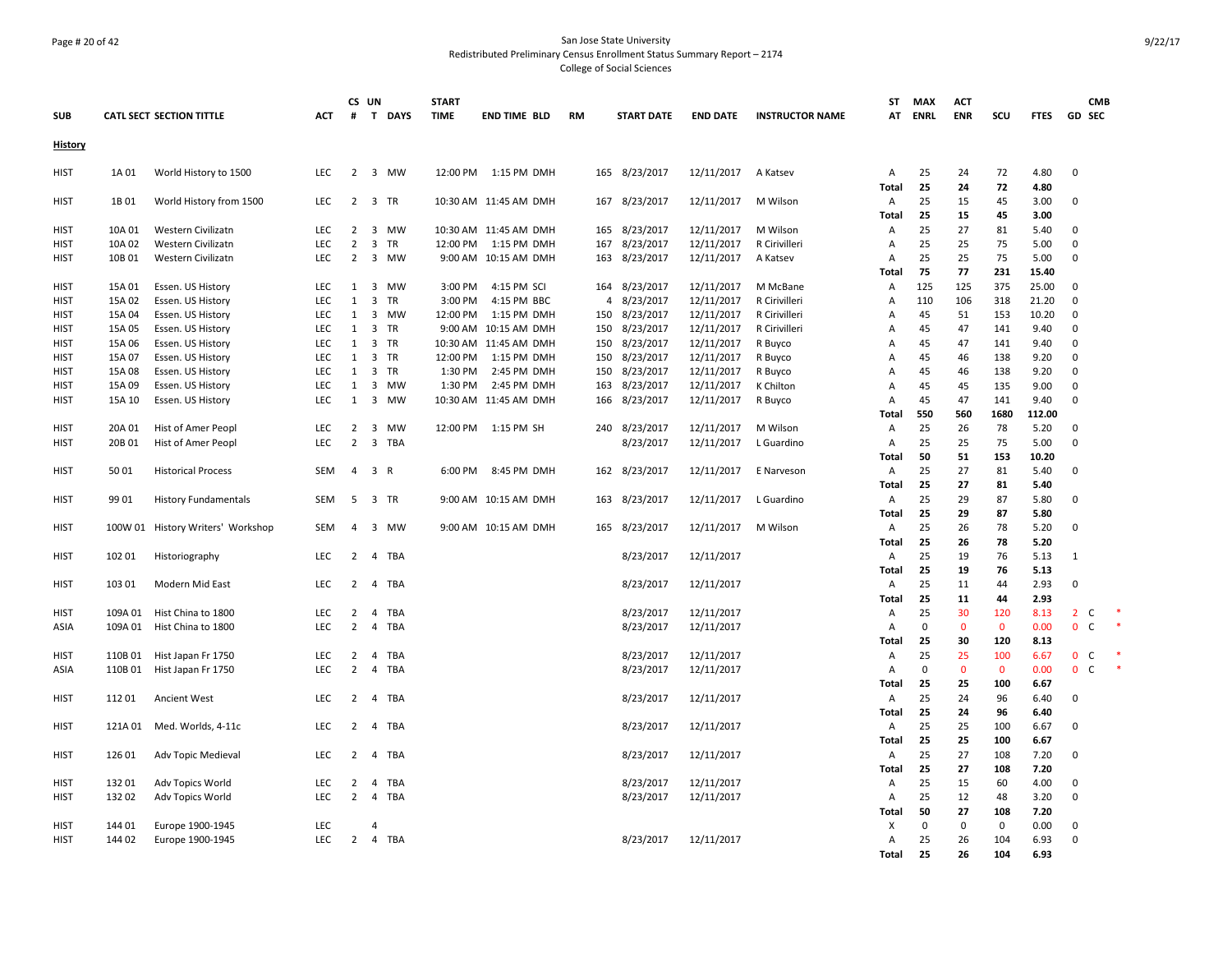# Page # 21 of 42 San Jose State University Redistributed Preliminary Census Enrollment Status Summary Report – 2174 College of Social Sciences

|             |         |                                 |            |                | CS UN          |             | <b>START</b> |                      |           |                   |                 |                        | ST                   | <b>MAX</b>  | <b>ACT</b>              |      |             | <b>CMB</b>     |
|-------------|---------|---------------------------------|------------|----------------|----------------|-------------|--------------|----------------------|-----------|-------------------|-----------------|------------------------|----------------------|-------------|-------------------------|------|-------------|----------------|
| <b>SUB</b>  |         | <b>CATL SECT SECTION TITTLE</b> | <b>ACT</b> | #              | $\mathbf{T}$   | <b>DAYS</b> | <b>TIME</b>  | <b>END TIME BLD</b>  | <b>RM</b> | <b>START DATE</b> | <b>END DATE</b> | <b>INSTRUCTOR NAME</b> | AT                   | <b>ENRL</b> | <b>ENR</b>              | SCU  | <b>FTES</b> | <b>GD SEC</b>  |
| <b>HIST</b> | 146 01  | Adv Topic Euro Hist             | LEC        |                | $\overline{4}$ |             |              |                      |           |                   |                 |                        | X                    | 0           | 0                       | 0    | 0.00        | 0              |
|             |         |                                 |            |                |                |             |              |                      |           |                   |                 |                        | Total                | 0           | 0                       | 0    | 0.00        |                |
| <b>HIST</b> | 153 01  | Hist Women Europe               | LEC        | 2              |                | 3 MW        | 1:30 PM      | 2:45 PM DMH          |           | 165 8/23/2017     | 12/11/2017      | A Katsev               | A                    | 25          | 26                      | 78   | 5.20        | $\Omega$       |
|             |         |                                 |            |                |                |             |              |                      |           |                   |                 |                        | Total                | 25          | 26                      | 78   | 5.20        |                |
| <b>HIST</b> | 155 01  | 20th Century World              | LEC        | $\overline{2}$ |                | 3 MW        |              | 9:00 AM 10:15 AM DMH |           | 167 8/23/2017     | 12/11/2017      | E Reynolds             | Α                    | 25          | 16                      | 48   | 3.20        | $\mathbf 0$    |
| <b>HIST</b> | 155 02  | 20th Century World              | LEC        | $\overline{2}$ |                | 3 TR        |              | 9:00 AM 10:15 AM DMH | 167       | 8/23/2017         | 12/11/2017      | E Reynolds             | A                    | 25          | 24                      | 72   | 4.80        | $\Omega$       |
| <b>HIST</b> | 155 03  | 20th Century World              | LEC        | $\overline{2}$ |                | 3 MW        | 3:00 PM      | 4:15 PM DMH          |           | 166 8/23/2017     | 12/11/2017      | A Katsev               | Α                    | 25          | 26                      | 78   | 5.20        | $\Omega$       |
|             |         |                                 |            |                |                |             |              |                      |           |                   |                 |                        | Total                | 75          | 66                      | 198  | 13.20       |                |
| <b>HIST</b> | 163 01  | Modern Latin Am                 | <b>LEC</b> |                | $\overline{4}$ |             |              |                      |           |                   |                 |                        | X                    | 0           | 0                       | 0    | 0.00        | $\Omega$       |
|             |         |                                 |            |                |                |             |              |                      |           |                   |                 |                        | Total                | 0           | 0                       | 0    | 0.00        |                |
| <b>HIST</b> | 17001   | <b>Topics Amer Hist</b>         | <b>LEC</b> | 2              | $\mathbf{3}$   | <b>MW</b>   | 4:30 PM      | 5:45 PM DMH          |           | 163 8/23/2017     | 12/11/2017      | M McBane               | $\mathsf{A}$         | 25          | 22                      | 66   | 4.40        | $\Omega$       |
| <b>HIST</b> | 170 02  | <b>Topics Amer Hist</b>         | <b>LEC</b> | $\overline{2}$ | $\overline{3}$ | TBA         |              |                      |           | 8/23/2017         | 12/11/2017      |                        | A                    | 25          | 16                      | 64   | 3.20        | $\Omega$       |
| <b>HIST</b> | 17080   | <b>Topics Amer Hist</b>         | <b>LEC</b> | 2              |                | 3 TBA       |              |                      |           | 8/23/2017         | 12/11/2017      | R Chopra               | $\overline{A}$       | 25          | 25                      | 75   | 5.00        | $\Omega$       |
|             |         |                                 |            |                |                |             |              |                      |           |                   |                 |                        | Total                | 75          | 63                      | 205  | 12.60       |                |
| HIST        | 170S 01 | <b>Topics Am History</b>        | <b>LEC</b> | 3              |                | 3 TR        |              | 12:00 PM 1:15 PM HGH |           | 217 8/23/2017     | 12/11/2017      | P Hill                 | Α                    | 25          | 26                      | 78   | 5.25        | 1              |
| <b>HIST</b> | 170S 80 | <b>Topics Am History</b>        | LEC        | 3              |                | 3 TBA       |              |                      |           | 8/23/2017         | 12/11/2017      | K Chilton              | $\overline{A}$       | 25          | 27                      | 81   | 5.40        | $\Omega$       |
|             |         |                                 |            |                |                |             |              |                      |           |                   |                 |                        | Total                | 50          | 53                      | 159  | 10.65       |                |
| <b>HIST</b> | 175 01  | Invent America 1800-1860        | <b>LEC</b> | $\mathbf{2}$   |                | 4 TBA       |              |                      |           | 8/23/2017         | 12/11/2017      |                        | $\mathsf{A}$         | 25          | 25                      | 100  | 6.67        | $\Omega$       |
|             |         |                                 |            |                |                |             |              |                      |           |                   |                 |                        | Total                | 25          | 25                      | 100  | 6.67        |                |
| <b>HIST</b> | 18180   | Adv Topics Am Hist              | <b>LEC</b> | 2              |                | 4 TBA       |              |                      |           | 8/23/2017         | 12/11/2017      | R Chopra               | $\overline{A}$       | 25          | 25                      | 100  | 6.67        | $\Omega$       |
|             |         |                                 |            |                |                |             |              |                      |           |                   |                 |                        | Total                | 25          | 25                      | 100  | 6.67        |                |
| HIST        | 188 01  | Hist Women in U.S.              | LEC        | $\overline{2}$ |                | 3 TBA       |              |                      |           | 8/23/2017         | 12/11/2017      |                        | Α                    | 25          | 25                      | 75   | 5.10        | $\overline{2}$ |
|             |         |                                 |            |                |                |             |              |                      |           |                   |                 |                        | Total                | 25          | 25                      | 75   | 5.10        |                |
| <b>HIST</b> | 189A 01 | Ca Hist to 1900                 | LEC        | 2              | 4              | TBA         |              |                      |           | 8/23/2017         | 12/11/2017      |                        | Α                    | 25          | 23                      | 92   | 6.13        | $\Omega$       |
|             |         |                                 |            |                |                |             |              |                      |           |                   |                 |                        | Total                | 25          | 23                      | 92   | 6.13        |                |
| <b>HIST</b> | 209 01  | Col Anc Med Europe              | SEM        | -5             |                | 4 M         | 6:00 PM      | 8:45 PM DMH          |           | 167 8/23/2017     | 12/11/2017      | J Roth                 | Α                    | 15          | 9                       | 36   | 3.00        | 9              |
|             |         |                                 |            |                |                |             |              |                      |           |                   |                 |                        | Total                | 15          | 9                       | 36   | 3.00        |                |
| <b>HIST</b> | 210C 01 | Collog 20th C Am                | <b>SEM</b> | 5.             | 4              | TBA         |              |                      |           | 8/23/2017         | 12/11/2017      |                        | A                    | 15          | 15                      | 60   | 5.00        | 15             |
|             |         |                                 |            |                |                |             |              |                      |           |                   |                 |                        | Total                | 15          | 15                      | 60   | 5.00        |                |
| <b>HIST</b> | 24101   | Sem 20th Cent Eur               | LEC        | $\overline{2}$ | 4 T            |             | 6:00 PM      | 8:45 PM DMH          |           | 165 8/23/2017     | 12/11/2017      | M Pickering            | A                    | 15          | 10                      | 40   | 3.33        | 10             |
|             |         |                                 |            |                |                |             |              |                      |           |                   |                 |                        | Total                | 15          | 10                      | 40   | 3.33        |                |
| <b>HIST</b> | 28801   | Sem Hist of Women               | SEM        | 5              |                | 4 W         | 6:00 PM      | 8:45 PM DMH          |           | 163 8/23/2017     | 12/11/2017      | P Hill                 | A                    | 15          | $\overline{7}$          | 28   | 2.33        | 7              |
|             |         |                                 |            |                |                |             |              |                      |           |                   |                 |                        | Total                | 15          | $\overline{\mathbf{z}}$ | 28   | 2.33        |                |
| HIST        | 298 01  | <b>Spec Studies</b>             | <b>SUP</b> | 25             |                | 2 M         | 6:00 PM      | 8:45 PM CL           |           | 308 8/23/2017     | 12/11/2017      | M Pickering            | A                    | 10          | 12                      | 24   | 1.97        | 11             |
|             |         |                                 |            |                |                |             |              |                      |           |                   |                 |                        | Total                | 10          | 12                      | 24   | 1.97        |                |
|             |         |                                 |            |                |                |             |              |                      |           |                   |                 |                        | <b>History Total</b> | 1445        | 1382                    | 4478 | 300.92      |                |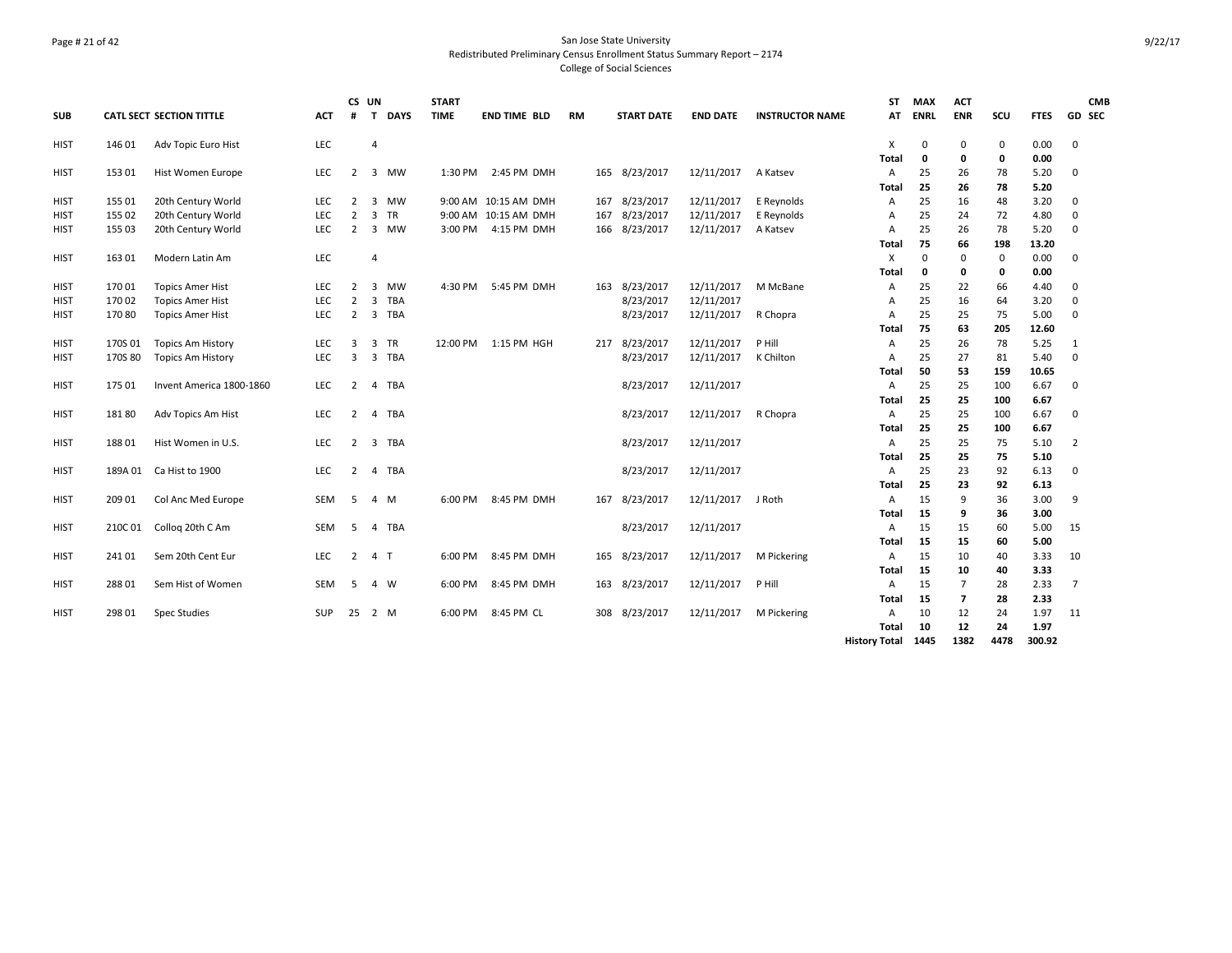# Page # 22 of 42 San Jose State University Redistributed Preliminary Census Enrollment Status Summary Report – 2174 College of Social Sciences

|             |                                          |                                 |            |                | CS UN                   |           | <b>START</b> |                       |           |                   |                 |                        | <b>ST</b>      | <b>MAX</b>     | <b>ACT</b>   |              |             |                | <b>CMB</b> |
|-------------|------------------------------------------|---------------------------------|------------|----------------|-------------------------|-----------|--------------|-----------------------|-----------|-------------------|-----------------|------------------------|----------------|----------------|--------------|--------------|-------------|----------------|------------|
| <b>SUB</b>  |                                          | <b>CATL SECT SECTION TITTLE</b> | ACT        | #              |                         | T DAYS    | <b>TIME</b>  | <b>END TIME BLD</b>   | <b>RM</b> | <b>START DATE</b> | <b>END DATE</b> | <b>INSTRUCTOR NAME</b> | AT             | <b>ENRL</b>    | <b>ENR</b>   | scu          | <b>FTES</b> | GD SEC         |            |
|             | <b>Interdisciplinary Social Sciences</b> |                                 |            |                |                         |           |              |                       |           |                   |                 |                        |                |                |              |              |             |                |            |
| AAS         | 33A 01                                   | AAS History I                   | <b>LEC</b> | $\mathbf{1}$   |                         | 3 MW      |              | 9:00 AM 10:15 AM ENG  | 343       | 8/23/2017         | 12/11/2017      | J Franks               | Α              | 45             | 45           | 135          | 9.00        | $\mathbf 0$    |            |
| AAS         | 33A02                                    | AAS History I                   | LEC        | $\mathbf{1}$   | 3                       | MW        |              | 9:00 AM 10:15 AM ENG  | 343       | 8/23/2017         | 12/11/2017      | Y Kwan                 | Α              | 45             | 42           | 126          | 8.40        | $\mathbf 0$    |            |
| AAS         | 33A 03                                   | AAS History I                   | <b>LEC</b> | 1              | 3                       | MW        |              | 10:30 AM 11:45 AM ENG |           | 343 8/23/2017     | 12/11/2017      | A Yamato               | Α              | 45             | 44           | 132          | 8.80        | $\mathbf 0$    |            |
| AAS         | 33A 04                                   | AAS History I                   | <b>LEC</b> | 1              | 3                       | <b>MW</b> | 12:00 PM     | 1:15 PM ENG           | 343       | 8/23/2017         | 12/11/2017      | Y Kwan                 | A              | 45             | 46           | 138          | 9.20        | $\mathbf 0$    |            |
| AAS         | 33A 05                                   | AAS History I                   | <b>LEC</b> | 1              | $\overline{3}$          | MW        | 1:30 PM      | 2:45 PM ENG           | 343       | 8/23/2017         | 12/11/2017      | A Yamato               | Α              | 45             | 44           | 132          | 8.80        | 0              |            |
| AAS         | 33A 06                                   | AAS History I                   | <b>LEC</b> | 1              |                         | 3 MW      | 3:00 PM      | 4:15 PM ENG           | 343       | 8/23/2017         | 12/11/2017      | J Franks               | A              | 45             | 45           | 135          | 9.00        | $\mathbf 0$    |            |
| AAS         | 33A 07                                   | AAS History I                   | LEC        | $\mathbf{1}$   | $\overline{3}$          | MW        | 3:00 PM      | 4:15 PM ENG           | 343       | 8/23/2017         | 12/11/2017      | Y Kwan                 | A              | 45             | 46           | 138          | 9.20        | $\Omega$       |            |
| AAS         | 33A 08                                   | AAS History I                   | <b>LEC</b> | $\mathbf{1}$   | $\overline{3}$          | <b>TR</b> |              | 9:00 AM 10:15 AM ENG  |           | 343 8/23/2017     | 12/11/2017      | J Franks               | A              | 45             | 45           | 135          | 9.00        | $\mathbf 0$    |            |
| AAS         | 33A 09                                   | AAS History I                   | <b>LEC</b> | 1              | $\overline{3}$          | TR        |              | 9:00 AM 10:15 AM ENG  | 343       | 8/23/2017         | 12/11/2017      | H Do                   | Α              | 45             | 43           | 129          | 8.60        | 0              |            |
| AAS         | 33A 10                                   | AAS History I                   | <b>LEC</b> | 1              |                         | 3 TR      |              | 10:30 AM 11:45 AM ENG |           | 343 8/23/2017     | 12/11/2017      | S Choi                 | A              | 45             | 45           | 135          | 9.00        | $\mathbf 0$    |            |
| AAS         | 33A 11                                   | AAS History I                   | LEC        | 1              |                         | 3 TR      | 12:00 PM     | 1:15 PM ENG           | 343       | 8/23/2017         | 12/11/2017      | A Berney               | Α              | 45             | 46           | 138          | 9.20        | $\Omega$       |            |
| AAS         | 33A 12                                   | AAS History I                   | <b>LEC</b> | 1              | $\overline{3}$          | <b>TR</b> | 1:30 PM      | 2:45 PM ENG           | 343       | 8/23/2017         | 12/11/2017      | S Choi                 | A              | 45             | 46           | 138          | 9.20        | $\Omega$       |            |
| AAS         | 33A 13                                   | AAS History I                   | LEC        | 1              |                         | 3 TR      | 3:00 PM      | 4:15 PM ENG           | 343       | 8/23/2017         | 12/11/2017      | S Choi                 | Α              | 45             | 44           | 132          | 8.80        | $\mathbf 0$    |            |
| AAS         | 33A 14                                   | AAS History I                   | <b>LEC</b> | 1              | $\overline{\mathbf{3}}$ | <b>TR</b> | 4:30 PM      | 5:45 PM CL            | 303       | 8/23/2017         | 12/11/2017      | A Berney               | Α              | 45             | 44           | 132          | 8.80        | $\mathbf 0$    |            |
| AAS         | 33A 15                                   | AAS History I                   | LEC        | $\mathbf{1}$   | 3 <sub>7</sub>          |           | 6:00 PM      | 8:45 PM DMH           |           | 208 8/23/2017     | 12/11/2017      | S Choi                 | Α              | 45             | 43           | 129          | 8.60        | $\mathbf 0$    |            |
| AAS         | 33A 26                                   | AAS History I                   | <b>LEC</b> |                | 1 3 TR                  |           |              | 10:30 AM 11:45 AM HGH |           | 122 8/23/2017     | 12/11/2017      | H Do                   | Α              | 40             | 41           | 123          | 8.20        | $\Omega$       |            |
|             |                                          |                                 |            |                |                         |           |              |                       |           |                   |                 |                        | Total          | 715            | 709          | 2127         | 141.80      |                |            |
| AAS         | 33B 21                                   | AAS History II                  | LEC        |                | $\overline{\mathbf{3}}$ |           |              |                       |           |                   |                 |                        | х              | $\mathbf 0$    | $\mathbf 0$  | $\mathbf 0$  | 0.00        | $\mathbf 0$    |            |
| AAS         | 33B 22                                   | <b>AAS History II</b>           | LEC        | $\mathbf{1}$   | $\overline{3}$          | TR        | 3:00 PM      | 4:15 PM HGH           |           | 122 8/23/2017     | 12/11/2017      | A Berney               | Α              | 40             | 44           | 132          | 8.80        | $\mathbf 0$    |            |
|             |                                          |                                 |            |                |                         |           |              |                       |           |                   |                 |                        | Total          | 40             | 44           | 132          | 8.80        |                |            |
| AAS         | 125 01                                   | Filipino Exper                  | <b>LEC</b> |                | 2 3 TR                  |           | 4:30 PM      | 5:45 PM HGH           |           | 122 8/23/2017     | 12/11/2017      | P Chua                 | Α              | 40             | 30           | 90           | 6.10        | $\overline{2}$ |            |
|             |                                          |                                 |            |                |                         |           |              |                       |           |                   |                 |                        | Total          | 40             | 30           | 90           | 6.10        |                |            |
| AAS         | 17001                                    | Spec Topics As Am               | <b>LEC</b> |                | $\overline{3}$          |           |              |                       |           |                   |                 |                        | X              | $\Omega$       | $\mathbf 0$  | $\mathbf 0$  | 0.00        | $\Omega$       |            |
|             |                                          |                                 |            |                |                         |           |              |                       |           |                   |                 |                        | Total          | $\mathbf 0$    | $\mathbf 0$  | 0            | 0.00        |                |            |
| AAS         | 18001                                    | <b>Individual Studies</b>       | SUP        | 36             | $\overline{4}$          | TBA       |              |                       |           | 8/23/2017         | 12/11/2017      |                        | Α              | $\Omega$       | $\Omega$     | $\mathbf 0$  | 0.00        | 0              |            |
| AAS         | 180 11                                   | <b>Individual Studies</b>       | SUP        | 36             | $\mathbf{1}$            | TBA       |              |                       |           | 8/23/2017         | 12/11/2017      |                        | Α              | $\overline{3}$ | $\Omega$     | $\mathbf 0$  | 0.00        | 0              |            |
| AAS         | 180 12                                   | <b>Individual Studies</b>       | SUP        | 36             | 1                       | TBA       |              |                       |           | 8/23/2017         | 12/11/2017      |                        | Α              | 3              | $\Omega$     | $\mathbf 0$  | 0.00        | $\mathbf 0$    |            |
| AAS         | 180 21                                   | <b>Individual Studies</b>       | SUP        | 36             |                         | 2 TBA     |              |                       |           | 8/23/2017         | 12/11/2017      |                        | Α              | $\overline{3}$ | $\Omega$     | $\mathbf 0$  | 0.00        | 0              |            |
| AAS         | 180 31                                   | <b>Individual Studies</b>       | SUP        | 36             |                         | 3 TBA     |              |                       |           | 8/23/2017         | 12/11/2017      |                        | A              | $\overline{3}$ | $\Omega$     | $\mathbf 0$  | 0.00        | $\mathbf 0$    |            |
| AAS         | 180 32                                   | <b>Individual Studies</b>       | SUP        | 36             | 3                       | TBA       |              |                       |           | 8/23/2017         | 12/11/2017      |                        | $\overline{A}$ | 3              | 0            | $\mathbf 0$  | 0.00        | $\mathbf 0$    |            |
| AAS         | 18041                                    | Individual Studies              | SUP        | 36             |                         | 4 TBA     |              |                       |           | 8/23/2017         | 12/11/2017      |                        | Α              | 3              | 0            | 0            | 0.00        | $\mathbf 0$    |            |
|             |                                          |                                 |            |                |                         |           |              |                       |           |                   |                 |                        | Total          | 18             | 0            | 0            | 0.00        |                |            |
| SOCS        | 13701                                    | CA Hist Soc Sci Pers            | <b>LEC</b> | 2              | $\overline{3}$          | <b>TR</b> |              | 9:00 AM 10:15 AM DMH  |           | 160 8/23/2017     | 12/11/2017      | W Rouse                | Α              | 40             | 28           | 84           | 5.60        | $\mathbf 0$    | <b>C</b>   |
| <b>ANTH</b> | 13701                                    | CA Hist Soc Sci Pers            | <b>LEC</b> | $\overline{2}$ | $\overline{3}$          | <b>TR</b> |              | 9:00 AM 10:15 AM DMH  |           | 160 8/23/2017     | 12/11/2017      | W Rouse                | A              | $\mathbf 0$    | $\Omega$     | $\mathbf{0}$ | 0.00        | $\mathbf 0$    | - C        |
| GEOG        | 13701                                    | CA Hist Soc Sci Pers            | <b>LEC</b> | $\overline{2}$ | $\overline{3}$          | <b>TR</b> |              | 9:00 AM 10:15 AM DMH  | 160       | 8/23/2017         | 12/11/2017      | W Rouse                | A              | $\Omega$       | $\Omega$     | $\mathbf{0}$ | 0.00        | $\mathbf{0}$   | <b>C</b>   |
| HIST        | 13701                                    | CA Hist Soc Sci Pers            | <b>LEC</b> | $\overline{2}$ | $\mathbf{3}$            | <b>TR</b> |              | 9:00 AM 10:15 AM DMH  |           | 160 8/23/2017     | 12/11/2017      | W Rouse                | Α              | $\Omega$       | $\mathbf{0}$ | $\mathbf{0}$ | 0.00        | 0 <sup>o</sup> |            |
| SOCS        | 13702                                    | CA Hist Soc Sci Pers            | <b>LEC</b> | $\overline{2}$ |                         | 3 TR      |              | 10:30 AM 11:45 AM DMH |           | 162 8/23/2017     | 12/11/2017      | W Rouse                | Α              | 38             | 33           | 99           | 6.60        | 0 <sup>o</sup> |            |
| ANTH        | 13702                                    | CA Hist Soc Sci Pers            | <b>LEC</b> | 2              | $\overline{3}$          | <b>TR</b> |              | 10:30 AM 11:45 AM DMH | 162       | 8/23/2017         | 12/11/2017      | W Rouse                | A              | $\mathbf 0$    | $\Omega$     | $\Omega$     | 0.00        | $\mathbf{0}$   | - C        |
| <b>GEOG</b> | 13702                                    | CA Hist Soc Sci Pers            | LEC        | $\overline{2}$ |                         | 3 TR      |              | 10:30 AM 11:45 AM DMH | 162       | 8/23/2017         | 12/11/2017      | W Rouse                | A              | $\mathbf 0$    | $\Omega$     | $\mathbf{0}$ | 0.00        | 0 <sup>o</sup> |            |
| <b>HIST</b> | 13702                                    | CA Hist Soc Sci Pers            | <b>LEC</b> | $\overline{2}$ |                         | 3 TR      |              | 10:30 AM 11:45 AM DMH | 162       | 8/23/2017         | 12/11/2017      | W Rouse                | A              | $\Omega$       | $\mathbf{0}$ | $\mathbf{0}$ | 0.00        | $\mathbf{0}$   | - C        |
|             |                                          |                                 |            |                |                         |           |              |                       |           |                   |                 |                        | Total          | 78             | 61           | 183          | 12.20       |                |            |
| SOCS        | 138 01                                   | US Hist Soc Sci Pers            | LEC        | $\overline{2}$ | 3 <sub>7</sub>          |           | 4:30 PM      | 7:15 PM DMH           | 357       | 8/23/2017         | 12/11/2017      | W Thowdis              | $\overline{A}$ | 40             | 42           | 126          | 8.40        | 0 <sup>o</sup> |            |
| ANTH        | 138 01                                   | US Hist Soc Sci Pers            | LEC        | $\overline{2}$ | 3 <sub>7</sub>          |           | 4:30 PM      | 7:15 PM DMH           | 357       | 8/23/2017         | 12/11/2017      | W Thowdis              | Α              | $\mathbf 0$    | $\Omega$     | $\mathbf{0}$ | 0.00        | $\mathbf 0$    | C          |
| GEOG        | 138 01                                   | US Hist Soc Sci Pers            | LEC        | $\overline{2}$ | 3 <sub>7</sub>          |           | 4:30 PM      | 7:15 PM DMH           |           | 357 8/23/2017     | 12/11/2017      | W Thowdis              | Α              | $\mathbf 0$    | $\mathbf{0}$ | $\mathbf 0$  | 0.00        | 0 <sup>o</sup> |            |
| HIST        | 138 01                                   | US Hist Soc Sci Pers            | <b>LEC</b> | $\overline{2}$ | 3 <sub>T</sub>          |           | 4:30 PM      | 7:15 PM DMH           |           | 357 8/23/2017     | 12/11/2017      | W Thowdis              | A              | $\mathbf 0$    | $\mathbf{0}$ | $\mathbf{0}$ | 0.00        | $\mathbf{0}$   | <b>C</b>   |
|             |                                          |                                 |            |                |                         |           |              |                       |           |                   |                 |                        | Total          | 40             | 42           | 126          | 8.40        |                |            |
| SOCS        | 139 01                                   | World History for Teachers      | LEC        | 3              | 3 R                     |           | 4:30 PM      | 7:15 PM DMH           |           | 164 8/23/2017     | 12/11/2017      | J Narveson             | A              | 45             | 45           | 135          | 9.05        | $1\quad$ C     |            |
| ANTH        | 139 01                                   | World History for Teachers      | <b>LEC</b> | 3              | 3 R                     |           | 4:30 PM      | 7:15 PM DMH           | 164       | 8/23/2017         | 12/11/2017      | J Narveson             | Α              | $\mathbf 0$    | $\Omega$     | $\mathbf 0$  | 0.00        | $\mathbf{0}$   | C          |
| GEOG        | 139 01                                   | World History for Teachers      | <b>LEC</b> | 3              | 3 R                     |           | 4:30 PM      | 7:15 PM DMH           |           | 164 8/23/2017     | 12/11/2017      | J Narveson             | A              | $\Omega$       | $\Omega$     | $\Omega$     | 0.00        | 0 <sup>o</sup> |            |
|             |                                          |                                 |            |                |                         |           |              |                       |           |                   |                 |                        |                |                |              |              |             |                |            |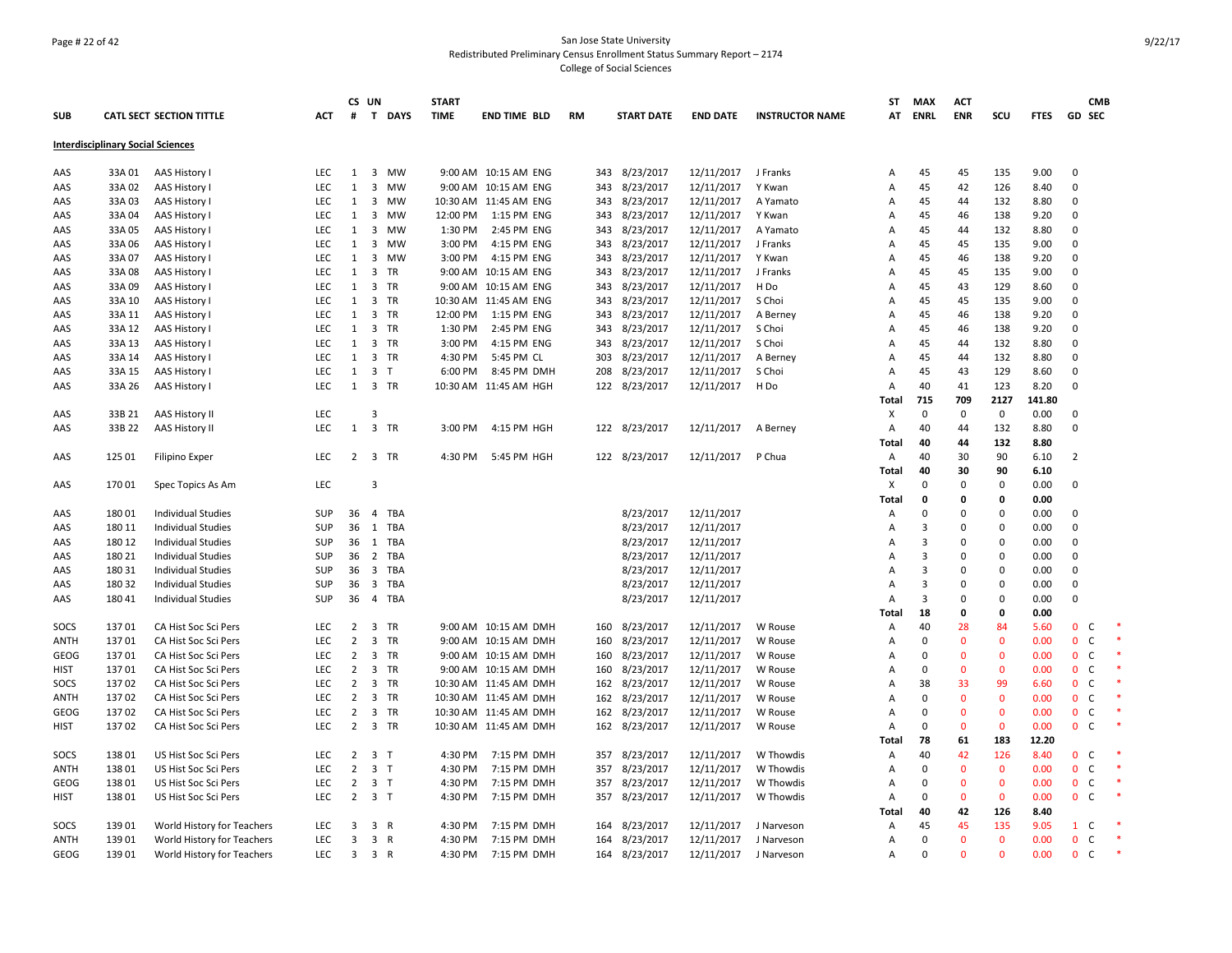# Page # 23 of 42 San Jose State University Redistributed Preliminary Census Enrollment Status Summary Report – 2174 College of Social Sciences

|             |        |                                 |            |                | CS UN                   |             | <b>START</b> |                       |           |                   |                 |                        | ST    | <b>MAX</b>  | <b>ACT</b>   |             |             |              | <b>CMB</b>    |  |
|-------------|--------|---------------------------------|------------|----------------|-------------------------|-------------|--------------|-----------------------|-----------|-------------------|-----------------|------------------------|-------|-------------|--------------|-------------|-------------|--------------|---------------|--|
| <b>SUB</b>  |        | <b>CATL SECT SECTION TITTLE</b> | <b>ACT</b> | #              | $\mathbf{T}$            | <b>DAYS</b> | <b>TIME</b>  | <b>END TIME BLD</b>   | <b>RM</b> | <b>START DATE</b> | <b>END DATE</b> | <b>INSTRUCTOR NAME</b> | AT    | <b>ENRL</b> | <b>ENR</b>   | SCU         | <b>FTES</b> |              | <b>GD SEC</b> |  |
| HIST        | 139 01 | World History for Teachers      | <b>LEC</b> | 3              | 3 R                     |             | 4:30 PM      | 7:15 PM DMH           |           | 164 8/23/2017     | 12/11/2017      | J Narveson             | A     | 0           | $\mathbf{0}$ | $\mathbf 0$ | 0.00        | $\mathbf{0}$ | C             |  |
|             |        |                                 |            |                |                         |             |              |                       |           |                   |                 |                        | Total | 45          | 45           | 135         | 9.05        |              |               |  |
| SOCS        | 17701  | Soci Education                  | LEC        | 2              |                         | 3 TR        |              | 9:00 AM 10:15 AM DMH  |           | 162 8/23/2017     | 12/11/2017      | M Alaniz               | Α     | 38          | 21           | 63          | 4.20        | 0            | C             |  |
| SOCI        | 17701  | Soci Education                  | <b>LEC</b> | $\overline{2}$ |                         | 3 TR        |              | 9:00 AM 10:15 AM DMH  |           | 162 8/23/2017     | 12/11/2017      | M Alaniz               | A     | 0           | $\mathbf{0}$ | $\mathbf 0$ | 0.00        | 0            | C             |  |
| SOCS        | 17702  | Soci Education                  | <b>LEC</b> | $\overline{2}$ |                         | 3 TR        | 12:00 PM     | 1:15 PM DMH           |           | 162 8/23/2017     | 12/11/2017      | M Alaniz               | A     | 40          | 32           | 96          | 6.40        | $\mathbf 0$  | $\mathsf{C}$  |  |
| SOCI        | 17702  | Soci Education                  | <b>LEC</b> | $\overline{2}$ |                         | 3 TR        | 12:00 PM     | 1:15 PM DMH           |           | 162 8/23/2017     | 12/11/2017      | M Alaniz               | А     | $\Omega$    | $\mathbf 0$  | $\mathbf 0$ | 0.00        | $\mathbf{0}$ | $\mathsf{C}$  |  |
|             |        |                                 |            |                |                         |             |              |                       |           |                   |                 |                        | Total | 78          | 53           | 159         | 10.60       |              |               |  |
| SOCS        | 180 01 | <b>Indiv Studies</b>            | <b>SUP</b> | 36             | $\overline{4}$          | <b>TBA</b>  |              |                       |           | 8/23/2017         | 12/11/2017      |                        | Α     | 0           | 0            | 0           | 0.00        | 0            |               |  |
| SOCS        | 180 11 | <b>Indiv Studies</b>            | SUP        | 36             |                         | 1 TBA       |              |                       |           | 8/23/2017         | 12/11/2017      |                        | А     | 3           | 0            | 0           | 0.00        | 0            |               |  |
| SOCS        | 180 12 | <b>Indiv Studies</b>            | SUP        | 36             |                         | 1 TBA       |              |                       |           | 8/23/2017         | 12/11/2017      |                        | А     | 3           | 0            | 0           | 0.00        | 0            |               |  |
| SOCS        | 180 21 | <b>Indiv Studies</b>            | SUP        | 36             |                         | 2 TBA       |              |                       |           | 8/23/2017         | 12/11/2017      |                        | А     | 3           | 0            | $\mathbf 0$ | 0.00        | 0            |               |  |
| SOCS        | 180 31 | <b>Indiv Studies</b>            | <b>SUP</b> | 36             |                         | 3 TBA       |              |                       |           | 8/23/2017         | 12/11/2017      | M Alaniz               | А     | 3           | 1            | 3           | 0.20        | 0            |               |  |
| SOCS        | 180 32 | <b>Indiv Studies</b>            | SUP        | 36             |                         | 3 TBA       |              |                       |           | 8/23/2017         | 12/11/2017      |                        | А     | 3           | $\Omega$     | 0           | 0.00        | 0            |               |  |
| SOCS        | 180 41 | <b>Indiv Studies</b>            | SUP        | 36             | $\overline{4}$          | TBA         |              |                       |           | 8/23/2017         | 12/11/2017      |                        | А     | 3           | 0            | $\mathbf 0$ | 0.00        | 0            |               |  |
|             |        |                                 |            |                |                         |             |              |                       |           |                   |                 |                        | Total | 18          | 1            | 3           | 0.20        |              |               |  |
| SOCS        | 195 01 | Social Science Teacher Prep     | SEM        | 5              |                         | 3 TR        | 1:30 PM      | 2:45 PM DMH 226A      |           | 8/23/2017         | 12/11/2017      | W Rouse                | A     | 40          | 21           | 63          | 4.20        | $\mathbf 0$  |               |  |
|             |        |                                 |            |                |                         |             |              |                       |           |                   |                 |                        | Total | 40          | 21           | 63          | 4.20        |              |               |  |
| <b>WOMS</b> | 1001   | Women, Gender &Sex              | <b>LEC</b> | 2              |                         | 3 MW        |              | 10:30 AM 11:45 AM DMH |           | 162 8/23/2017     | 12/11/2017      | S Gerami               | Α     | 38          | 36           | 108         | 7.20        | 0            |               |  |
| <b>WOMS</b> | 1002   | Women, Gender &Sex              | LEC        | 2              | $\overline{\mathbf{3}}$ | MW          | 3:00 PM      | 4:15 PM DMH           |           | 162 8/23/2017     | 12/11/2017      | S Gerami               | Α     | 38          | 37           | 111         | 7.40        | 0            |               |  |
| <b>WOMS</b> | 1003   | Women, Gender &Sex              | <b>LEC</b> |                | 3                       |             |              |                       |           |                   |                 |                        | X     | 0           | 0            | 0           | 0.00        | 0            |               |  |
|             |        |                                 |            |                |                         |             |              |                       |           |                   |                 |                        | Total | 76          | 73           | 219         | 14.60       |              |               |  |
| <b>WOMS</b> | 2001   | Wom of Color in US              | <b>LEC</b> | $\overline{2}$ | 3                       | <b>TR</b>   |              | 9:00 AM 10:15 AM DMH  |           | 357 8/23/2017     | 12/11/2017      | S Gallardo             | A     | 45          | 39           | 117         | 7.80        | $\mathbf{0}$ | C             |  |
| AAS         | 2001   | Wom of Color in US              | <b>LEC</b> | $\overline{2}$ |                         | 3 TR        |              | 9:00 AM 10:15 AM DMH  |           | 357 8/23/2017     | 12/11/2017      | S Gallardo             | А     | 0           | 0            | $\mathbf 0$ | 0.00        | 0            | C             |  |
| <b>WOMS</b> | 20 02  | Wom of Color in US              | <b>LEC</b> |                | 3                       |             |              |                       |           |                   |                 |                        | X     | $\Omega$    | 0            | 0           | 0.00        | 0            |               |  |
| AAS         | 20 02  | Wom of Color in US              | <b>LEC</b> |                | 3                       |             |              |                       |           |                   |                 |                        | X     | $\Omega$    | 0            | $\mathbf 0$ | 0.00        | 0            |               |  |
|             |        |                                 |            |                |                         |             |              |                       |           |                   |                 |                        | Total | 45          | 39           | 117         | 7.80        |              |               |  |
| <b>WOMS</b> | 101 01 | Study of Women                  | <b>LEC</b> | 2              |                         | 3 MW        |              | 9:00 AM 10:15 AM CL   |           | 224 8/23/2017     | 12/11/2017      | S Gallardo             | А     | 40          | 34           | 102         | 6.80        | 0            |               |  |
| <b>WOMS</b> | 101 02 | Study of Women                  | <b>LEC</b> | $\overline{2}$ |                         | 3 TR        |              | 10:30 AM 11:45 AM CL  |           | 234 8/23/2017     | 12/11/2017      | S Gallardo             | А     | 40          | 27           | 81          | 5.40        | $\Omega$     |               |  |
|             |        |                                 |            |                |                         |             |              |                       |           |                   |                 |                        | Total | 80          | 61           | 183         | 12.20       |              |               |  |
| <b>WOMS</b> | 102 01 | Global Women                    | <b>LEC</b> | $\overline{2}$ | 3                       | <b>TR</b>   | 12:00 PM     | 1:15 PM HGH           |           | 122 8/23/2017     | 12/11/2017      | T Bakhru               | Α     | 38          | 37           | 111         | 7.40        | 0            |               |  |
| <b>WOMS</b> | 102 80 | Global Women                    | LEC        | 2              |                         | 3 TBA       |              |                       |           | 8/23/2017         | 12/11/2017      | T Bakhru               | А     | 35          | 33           | 99          | 6.65        | $\mathbf{1}$ |               |  |
|             |        |                                 |            |                |                         |             |              |                       |           |                   |                 |                        | Total | 73          | 70           | 210         | 14.05       |              |               |  |
| <b>WOMS</b> | 112 01 | Wom Global Economy              | <b>LEC</b> | 2              | 3                       | MW          | 12:00 PM     | 1:15 PM DMH           |           | 162 8/23/2017     | 12/11/2017      | S Gerami               | Α     | 38          | 18           | 54          | 3.60        | 0            |               |  |
|             |        |                                 |            |                |                         |             |              |                       |           |                   |                 |                        | Total | 38          | 18           | 54          | 3.60        |              |               |  |
| <b>WOMS</b> | 169 01 | Sexuality Body                  | <b>LEC</b> | $\overline{2}$ | 3                       | <b>TR</b>   | 1:30 PM      | 2:45 PM DMH           | 162       | 8/23/2017         | 12/11/2017      | T Bakhru               | A     | 38          | 23           | 69          | 4.60        | 0            |               |  |
|             |        |                                 |            |                |                         |             |              |                       |           |                   |                 |                        | Total | 38          | 23           | 69          | 4.60        |              |               |  |

**Interdisciplinary Social Sciences Total 1462 1290 3870 258.20**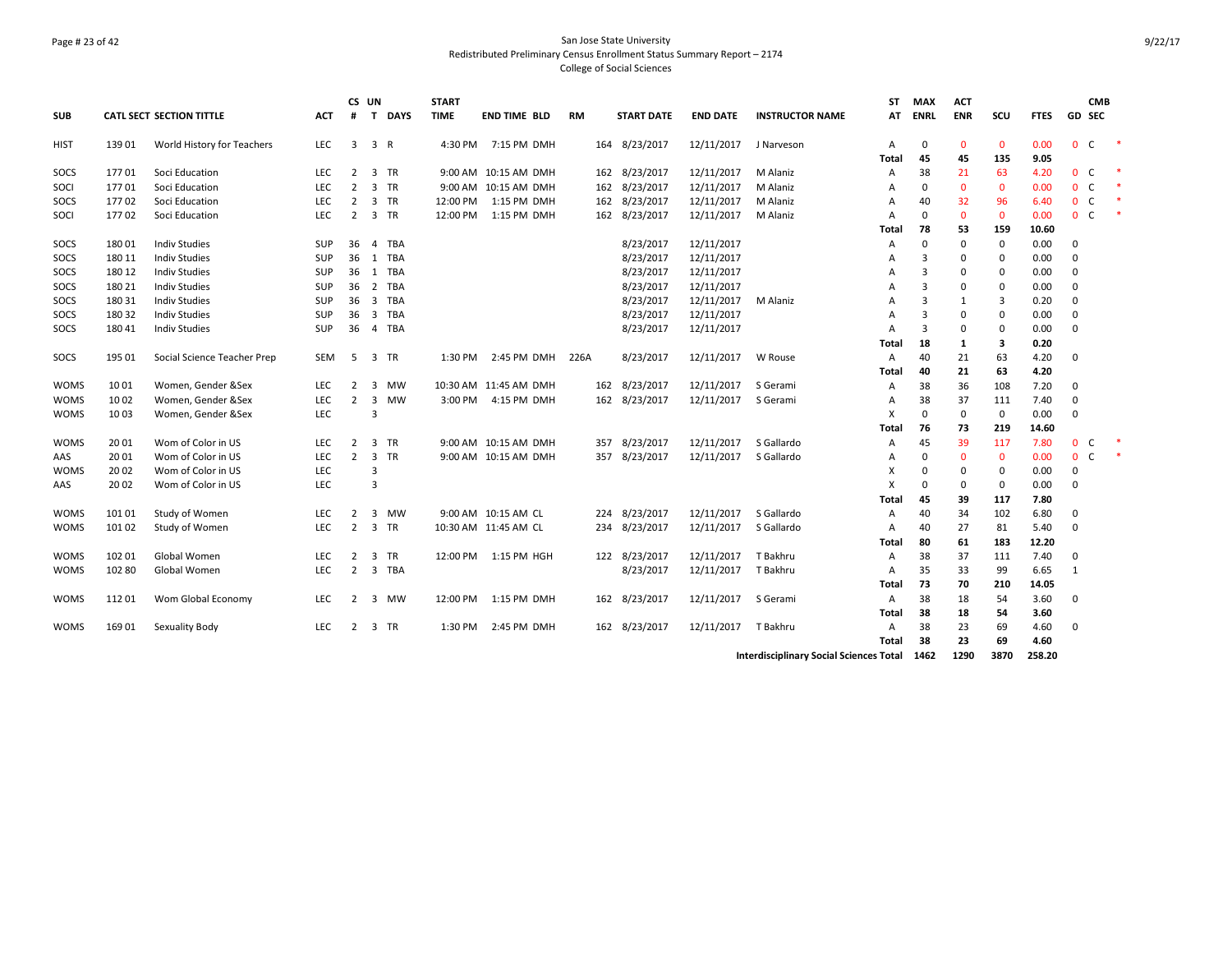# Page # 24 of 42 San Jose State University Redistributed Preliminary Census Enrollment Status Summary Report – 2174 College of Social Sciences

| <b>SUB</b>           |        | <b>CATL SECT SECTION TITTLE</b> | <b>ACT</b> | CS UN    |      | <b>DAYS</b> | <b>START</b><br><b>TIME</b> | <b>END TIME BLD</b>  | RM | <b>START DATE</b> | <b>END DATE</b> | <b>INSTRUCTOR NAME</b>     | SΤ<br>AT   | <b>MAX</b><br><b>ENRL</b> | <b>ACT</b><br><b>ENR</b> | scu      | <b>FTES</b>  | <b>CMB</b><br><b>GD SEC</b> |
|----------------------|--------|---------------------------------|------------|----------|------|-------------|-----------------------------|----------------------|----|-------------------|-----------------|----------------------------|------------|---------------------------|--------------------------|----------|--------------|-----------------------------|
| Int'l Global Studies |        |                                 |            |          |      |             |                             |                      |    |                   |                 |                            |            |                           |                          |          |              |                             |
| <b>GLST</b>          | 1A 01  | Intro to Global Studies         | LEC        | 3        | 3 TR |             |                             | 10:30 AM 11:45 AM CL |    | 226 8/23/2017     | 12/11/2017      | C Cox                      | A<br>Total | 50<br>50                  | 24<br>24                 | 72<br>72 | 4.80<br>4.80 | 0                           |
| <b>GLST</b>          | 156 01 | TechofModern World              | LEC        |          |      | 2 3 TBA     |                             |                      |    | 8/23/2017         | 12/11/2017      |                            | A          | 35                        | 41                       | 123      | 8.25         | 1                           |
|                      |        |                                 |            |          |      |             |                             |                      |    |                   |                 |                            | Total      | 35                        | 41                       | 123      | 8.25         |                             |
| <b>GLST</b>          | 189 01 | Global Experience               | SUP        | 48 3 TBA |      |             |                             |                      |    | 8/23/2017         | 12/11/2017      | M Davis                    | A          | 3                         | 3                        | 9        | 0.60         | $\overline{0}$              |
|                      |        |                                 |            |          |      |             |                             |                      |    |                   |                 |                            | Total      | - 3                       |                          | q        | 0.60         |                             |
|                      |        |                                 |            |          |      |             |                             |                      |    |                   |                 | Int'l Global Studies Total |            | 88                        | 68                       | 204      | 13.65        |                             |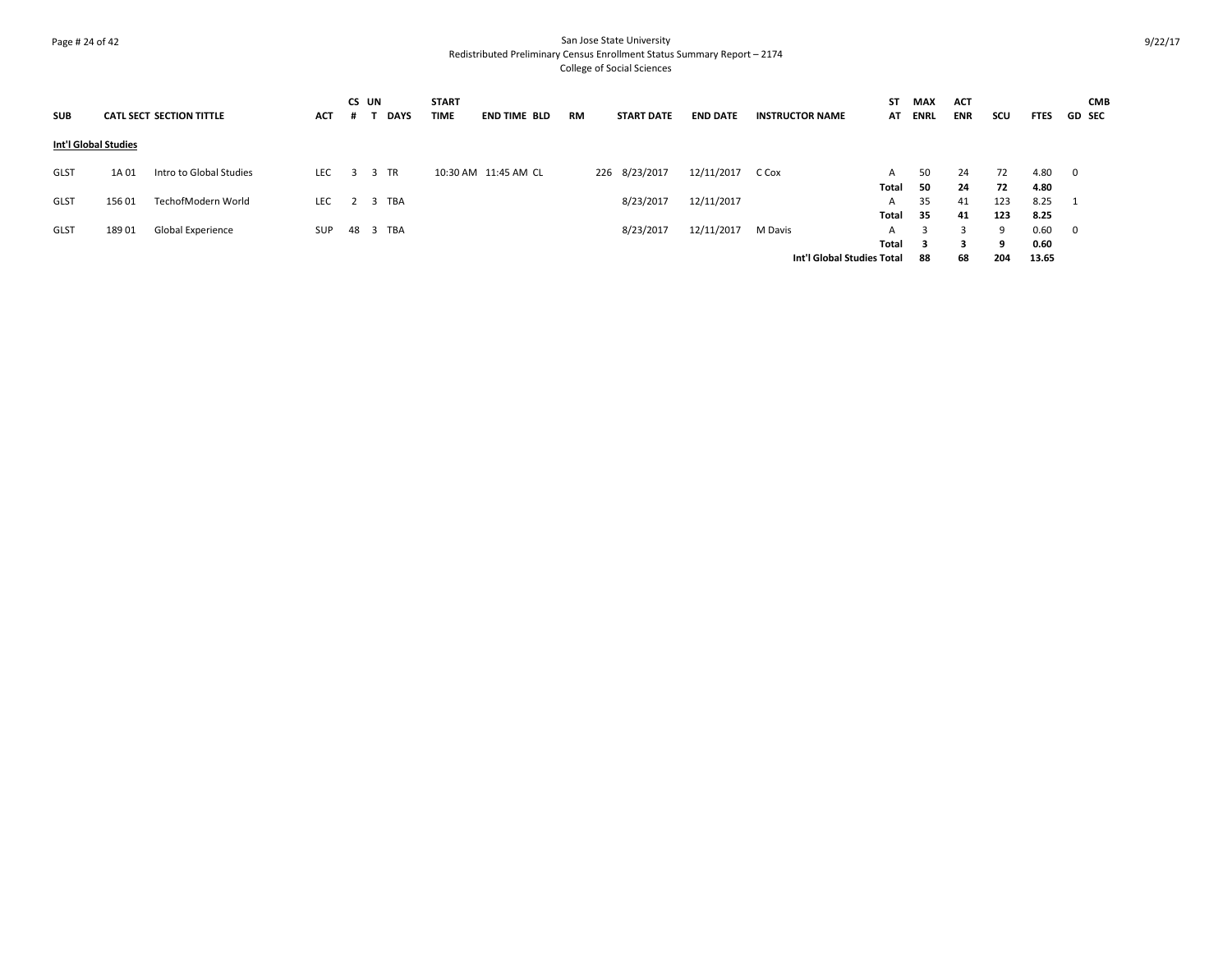# Page # 25 of 42 San Jose State University Redistributed Preliminary Census Enrollment Status Summary Report – 2174 College of Social Sciences

|            |                                 |                                 |            | CS UN          |                |           | <b>START</b> |                       |     |                   |                 |                        | <b>ST</b>      | <b>MAX</b>     | <b>ACT</b>        |                   |              |                          | <b>CMB</b> |
|------------|---------------------------------|---------------------------------|------------|----------------|----------------|-----------|--------------|-----------------------|-----|-------------------|-----------------|------------------------|----------------|----------------|-------------------|-------------------|--------------|--------------------------|------------|
| <b>SUB</b> |                                 | <b>CATL SECT SECTION TITTLE</b> | <b>ACT</b> | #              |                | T DAYS    | <b>TIME</b>  | <b>END TIME BLD</b>   | RM  | <b>START DATE</b> | <b>END DATE</b> | <b>INSTRUCTOR NAME</b> | AT             | <b>ENRL</b>    | <b>ENR</b>        | SCU               | <b>FTES</b>  | <b>GD SEC</b>            |            |
|            | <b>Mexican American Studies</b> |                                 |            |                |                |           |              |                       |     |                   |                 |                        |                |                |                   |                   |              |                          |            |
| MAS        | 10A 01                          | Mex Am US Hist/Gov              | LEC        | $\overline{2}$ | 3              | MW        |              | 9:00 AM 10:15 AM DMH  | 234 | 8/23/2017         | 12/11/2017      | J Covarrubias          | Α              | 38             | 42                | 126               | 8.40         | $\mathbf 0$              |            |
| MAS        | 10A 02                          | Mex Am US Hist/Gov              | <b>LEC</b> | $\overline{2}$ | 3              | <b>MW</b> |              | 9:00 AM 10:15 AM DMH  | 234 | 8/23/2017         | 12/11/2017      | J Covarrubias          | Α              | 36             | 37                | 111               | 7.40         | $\mathbf 0$              |            |
| MAS        | 10A 03                          | Mex Am US Hist/Gov              | LEC        | $\overline{2}$ | 3 MW           |           |              | 10:30 AM 11:45 AM DMH | 234 | 8/23/2017         | 12/11/2017      | J Covarrubias          | Α              | 36             | 41                | 123               | 8.20         | $\mathbf 0$              |            |
| MAS        | 10A 04                          | Mex Am US Hist/Gov              | <b>LEC</b> | $\overline{2}$ | $\overline{3}$ | <b>MW</b> |              | 10:30 AM 11:45 AM DMH | 234 | 8/23/2017         | 12/11/2017      | J Covarrubias          | Α              | 36             | 38                | 114               | 7.60         | $\mathbf 0$              |            |
| MAS        | 10A 05                          | Mex Am US Hist/Gov              | LEC        | $\overline{2}$ | 3              | TR        |              | 9:00 AM 10:15 AM DMH  | 234 | 8/23/2017         | 12/11/2017      | G Mora-Torres          | Α              | 36             | 34                | 102               | 6.80         | 0                        |            |
| MAS        | 10A 06                          | Mex Am US Hist/Gov              | LEC        | $\overline{2}$ | 3              | TR        |              | 9:00 AM 10:15 AM DMH  | 234 | 8/23/2017         | 12/11/2017      | G Mora-Torres          | $\overline{A}$ | 36             | 34                | 102               | 6.80         | $\mathbf 0$              |            |
| MAS        | 10A 07                          | Mex Am US Hist/Gov              | <b>LEC</b> | $\overline{2}$ | 3              | <b>TR</b> |              | 10:30 AM 11:45 AM DMH |     | 234 8/23/2017     | 12/11/2017      | G Mora-Torres          | A              | 36             | 36                | 108               | 7.20         | $\Omega$                 |            |
| MAS        | 10A 08                          | Mex Am US Hist/Gov              | <b>LEC</b> | $\overline{2}$ | $\overline{3}$ | <b>TR</b> |              | 10:30 AM 11:45 AM DMH | 234 | 8/23/2017         | 12/11/2017      | G Mora-Torres          | Α              | 36             | 32                | 96                | 6.40         | $\Omega$                 |            |
| MAS        | 10A 09                          | Mex Am US Hist/Gov              | <b>LEC</b> | $\overline{2}$ | 3              | <b>TR</b> | 12:00 PM     | 1:15 PM CL            |     | 222 8/23/2017     | 12/11/2017      | M Callahan             | A              | 40             | 40                | 120               | 8.00         | $\mathbf 0$              |            |
| MAS        | 10A 10                          | Mex Am US Hist/Gov              | <b>LEC</b> | $\overline{2}$ | $\overline{3}$ | <b>TR</b> | 1:30 PM      | 2:45 PM DMH           |     | 227 8/23/2017     | 12/11/2017      | M Callahan             | Α              | 40             | 50                | 150               | 10.00        | $\mathbf 0$              |            |
| MAS        | 10A 11                          | Mex Am US Hist/Gov              | LEC        | $\overline{2}$ | 3              | <b>TR</b> | 3:00 PM      | 4:15 PM YUH           | 124 | 8/23/2017         | 12/11/2017      | M Callahan             | Α              | 80             | 81                | 243               | 16.20        | $\mathbf 0$              |            |
| MAS        | 10A 12                          | Mex Am US Hist/Gov              | LEC        | $\overline{2}$ | 3              | <b>MW</b> | 7:30 AM      | 8:45 AM DMH           | 234 | 8/23/2017         | 12/11/2017      | J Covarrubias          | Α              | 36             | 33                | 99                | 6.60         | $\mathbf 0$              |            |
| MAS        | 10A 13                          | Mex Am US Hist/Gov              | <b>LEC</b> | $\overline{2}$ | 3              | MW        | 7:30 AM      | 8:45 AM DMH           |     | 234 8/23/2017     | 12/11/2017      | J Covarrubias          | A              | 36             | 35                | 105               | 7.00         | 0                        |            |
| MAS        | 10A 14                          | Mex Am US Hist/Gov              | <b>LEC</b> | $\overline{2}$ | 3              | <b>TR</b> | 12:00 PM     | 1:15 PM CL            | 222 | 8/23/2017         | 12/11/2017      | F Ponce                | A              | 40             | 39                | 117               | 7.80         | $\mathbf 0$              |            |
| MAS        | 10A 15                          | Mex Am US Hist/Gov              | <b>LEC</b> | $\overline{2}$ | 3 TR           |           | 1:30 PM      | 2:45 PM DMH           |     | 227 8/23/2017     | 12/11/2017      | F Ponce                | A              | 30             | 29                | 87                | 5.80         | $\Omega$                 |            |
|            |                                 |                                 |            |                |                |           |              |                       |     |                   |                 |                        | Total          | 592            | 601               | 1803              | 120.20       |                          |            |
| MAS        | 25 01                           | <b>Changing Majority</b>        | <b>LEC</b> | 2              | 3              | <b>TR</b> |              | 10:30 AM 11:45 AM SH  |     | 242 8/23/2017     | 12/11/2017      | P Tabera               | $\overline{A}$ | 30             | 35                | 105               | 7.00         | $\mathbf{0}$<br><b>C</b> |            |
| AAS        | 25 01                           | <b>Changing Majority</b>        | LEC        | $\overline{2}$ | 3              | TR        |              | 10:30 AM 11:45 AM SH  | 242 | 8/23/2017         | 12/11/2017      | P Tabera               | Α              | $\mathbf 0$    | $\mathbf{0}$      | $\mathbf 0$       | 0.00         | $\mathbf{0}$<br>C        |            |
| AFAM       | 25 01                           | <b>Changing Majority</b>        | <b>LEC</b> | 2              | 3              | <b>TR</b> |              | 10:30 AM 11:45 AM SH  |     | 242 8/23/2017     | 12/11/2017      | P Tabera               | Α              | $\mathbf 0$    | $\mathbf{0}$      | $\mathbf{0}$      | 0.00         | $\mathbf 0$<br><b>C</b>  |            |
|            |                                 |                                 |            |                |                |           |              |                       |     |                   |                 |                        | Total          | 30             | 35                | 105               | 7.00         |                          |            |
| <b>MAS</b> | 3001                            | Race and Ethnicity              | <b>SEM</b> |                | $\overline{3}$ |           |              |                       |     |                   |                 |                        | X              | $\mathbf 0$    | $\mathbf 0$       | 0                 | 0.00         | $\mathbf 0$              |            |
| MAS        | 3002                            | Race and Ethnicity              | <b>SEM</b> | 5              | 3              | TR        |              | 10:30 AM 11:45 AM HGH | 217 | 8/23/2017         | 12/11/2017      | J Curry-Rodriguez      | $\overline{A}$ | 30             | 29                | 87                | 5.80         | 0                        |            |
| MAS        | 3003                            | Race and Ethnicity              | SEM        | 5              | 3 TR           |           | 1:30 PM      | 2:45 PM SH            | 239 | 8/23/2017         | 12/11/2017      | J Curry-Rodriguez      | Α              | 30             | 30                | 90                | 6.00         | $\mathbf 0$              |            |
|            |                                 |                                 |            |                |                |           |              |                       |     |                   |                 |                        | Total          | 60             | 59                | 177               | 11.80        |                          |            |
| MAS        | 74 01                           | <b>Public Address</b>           | <b>SEM</b> | $\overline{4}$ | $\overline{3}$ | <b>MW</b> |              | 9:00 AM 10:15 AM CL   | 243 | 8/23/2017         | 12/11/2017      | P Tabera               | Α              | 25             | 25                | 75                | 5.00         | $\mathbf 0$              |            |
| <b>MAS</b> | 74 02                           | <b>Public Address</b>           | <b>SEM</b> | $\overline{4}$ | 3              | MW        |              | 10:30 AM 11:45 AM CL  | 243 | 8/23/2017         | 12/11/2017      | P Tabera               | Α              | 25             | 23                | 69                | 4.60         | $\mathbf 0$              |            |
| MAS        | 74 03                           | <b>Public Address</b>           | <b>SEM</b> | 4              | 3              | MW        | 12:00 PM     | 1:15 PM CL            | 243 | 8/23/2017         | 12/11/2017      | F Ponce                | Α              | 25             | 25                | 75                | 5.00         | 0                        |            |
| MAS        | 74 04                           | <b>Public Address</b>           | <b>SEM</b> | $\overline{4}$ | 3              | <b>MW</b> | 1:30 PM      | 2:45 PM CL            | 243 | 8/23/2017         | 12/11/2017      | F Ponce                | A              | 25             | 24                | 72                | 4.80         | $\mathbf 0$              |            |
| MAS        | 74 05                           | <b>Public Address</b>           | <b>SEM</b> | $\overline{4}$ | $\overline{3}$ | <b>MW</b> |              | 9:00 AM 10:15 AM CCB  | 100 | 8/23/2017         | 12/11/2017      | K Rios                 | A              | 25             | 24                | 72                | 4.80         | $\mathbf 0$              |            |
| MAS        | 74 06                           | <b>Public Address</b>           | <b>SEM</b> | $\overline{4}$ | 3              | <b>MW</b> |              | 10:30 AM 11:45 AM DMH | 160 | 8/23/2017         | 12/11/2017      | K Rios                 | A              | 25             | 24                | 72                | 4.80         | $\Omega$                 |            |
| MAS        | 74 07                           | <b>Public Address</b>           | <b>SEM</b> | $\overline{4}$ | 3              | TR        |              | 9:00 AM 10:15 AM CCB  | 100 | 8/23/2017         | 12/11/2017      | P Tabera               | Α              | 25             | 26                | 78                | 5.20         | $\mathbf 0$              |            |
| MAS        | 74 08                           | <b>Public Address</b>           | <b>SEM</b> | $\overline{4}$ | 3              | TR        |              | 10:30 AM 11:45 AM CCB | 100 | 8/23/2017         | 12/11/2017      | A Casas                | Α              | 25             | 25                | 75                | 5.00         | 0                        |            |
| MAS        | 74 09                           | <b>Public Address</b>           | <b>SEM</b> | $\overline{4}$ | 3              | <b>TR</b> | 12:00 PM     | 1:15 PM DMH           | 356 | 8/23/2017         | 12/11/2017      | A Casas                | Α              | 25             | 23                | 69                | 4.60         | $\mathbf 0$              |            |
| MAS        | 74 10                           | <b>Public Address</b>           | <b>SEM</b> | $\overline{4}$ | 3              | TR        | 1:30 PM      | 2:45 PM HB            | 407 | 8/23/2017         | 12/11/2017      | A Casas                | A              | 25             | 23                | 69                | 4.60         | 0                        |            |
| MAS        | 74 11                           | <b>Public Address</b>           | <b>SEM</b> | $\overline{4}$ | 3              | <b>TR</b> | 3:00 PM      | 4:15 PM DMH           | 162 | 8/23/2017         | 12/11/2017      | A Casas                | A              | 25             | 24                | 72                | 4.80         | $\mathbf 0$              |            |
| MAS        | 74 12                           | <b>Public Address</b>           | <b>SEM</b> | $\overline{4}$ | 3 MW           |           |              | 9:00 AM 10:15 AM DMH  | 164 | 8/23/2017         | 12/11/2017      | V Duarte-Vasquez       | $\overline{A}$ | 25             | 24                | 72                | 4.80         | $\mathbf 0$              |            |
|            |                                 |                                 |            |                |                |           |              |                       |     |                   |                 |                        | Total          | 300            | 290               | 870               | 58.00        |                          |            |
| MAS        | 105 01                          | Chicn: US/Mex Relt              | <b>LEC</b> | $\overline{2}$ | 3              | <b>MW</b> |              | 9:00 AM 10:15 AM DMH  |     | 357 8/23/2017     | 12/11/2017      | G Mora-Torres          | Α              | 30             | 10                | 30                | 2.00         | $\mathbf 0$              |            |
|            | 120 01                          |                                 | LEC        |                | $\overline{3}$ |           |              |                       |     |                   |                 |                        | Total<br>X     | 30<br>$\Omega$ | 10<br>$\mathbf 0$ | 30<br>$\mathbf 0$ | 2.00<br>0.00 | $\mathbf 0$              |            |
| MAS        |                                 | Pol Econ & Chic Comm            |            |                |                |           |              |                       |     |                   |                 |                        | Total          | $\mathbf 0$    | 0                 | 0                 | 0.00         |                          |            |
| MAS        | 130 01                          | Chicna/o Amer Soc               | LEC        | $\overline{2}$ | 3 TR           |           |              | 9:00 AM 10:15 AM CL   | 243 | 8/23/2017         | 12/11/2017      | J Troncoso             | Α              | 30             | 23                | 69                | 4.60         | $\mathbf 0$              |            |
| MAS        | 130 02                          |                                 | <b>LEC</b> | $\overline{2}$ | $\overline{3}$ | TR        | 1:30 PM      | 2:45 PM CCB           |     | 100 8/23/2017     | 12/11/2017      | J Troncoso             | A              | 30             | 14                | 42                | 2.80         | $\mathbf 0$              |            |
|            |                                 | Chicna/o Amer Soc               |            |                |                |           |              |                       |     |                   |                 |                        | Total          | 60             | 37                | 111               | 7.40         |                          |            |
| MAS        | 135 01                          | Con Chicana/o Iss               | <b>LEC</b> | 1              | 3 MW           |           | 12:00 PM     | 1:15 PM DMH           | 160 | 8/23/2017         | 12/11/2017      | M Pizarro              | Α              | 30             | 29                | 87                | 5.80         | $\mathbf 0$              |            |
|            |                                 |                                 |            |                |                |           |              |                       |     |                   |                 |                        | Total          | 30             | 29                | 87                | 5.80         |                          |            |
| MAS        | 160 02                          | Gender and Sexuality            | <b>LEC</b> | $\overline{2}$ | 3              | TR        |              | 10:30 AM 11:45 AM MH  |     | 322 8/23/2017     | 12/11/2017      | K Rios                 | A              | 30             | 30                | 90                | 6.00         | $\mathbf 0$              |            |
| MAS        | 160 03                          | Gender and Sexuality            | <b>LEC</b> | $\overline{2}$ | 3 TR           |           | 1:30 PM      | 2:45 PM SH            |     | 315 8/23/2017     | 12/11/2017      | K Rios                 | Α              | 30             | 14                | 42                | 2.85         | 1                        |            |
|            |                                 |                                 |            |                |                |           |              |                       |     |                   |                 |                        | Total          | 60             | 44                | 132               | 8.85         |                          |            |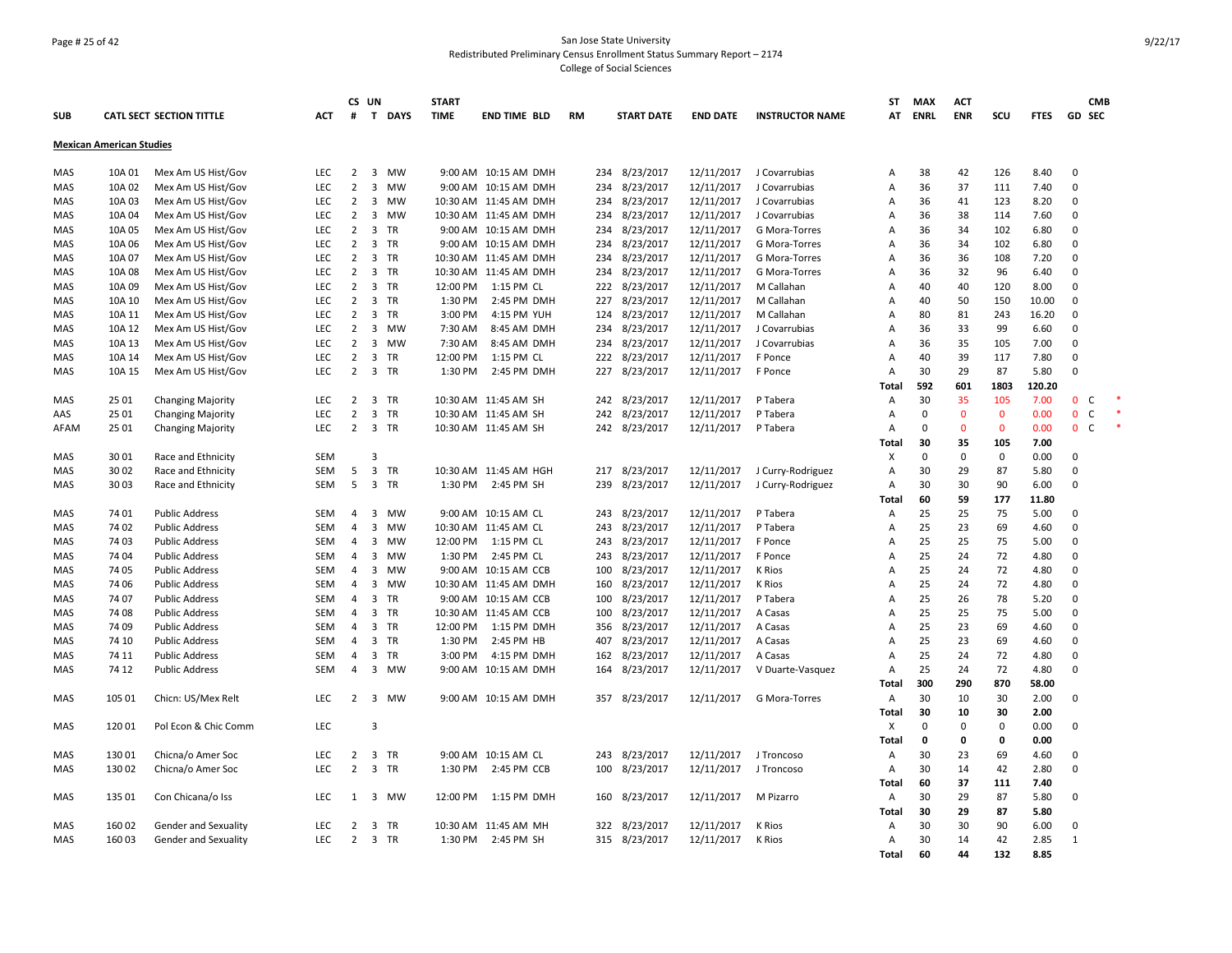# Page # 26 of 42 San Jose State University Redistributed Preliminary Census Enrollment Status Summary Report – 2174 College of Social Sciences

|            |        |                                 |            | CS UN          |                |        | <b>START</b> |                     |           |                   |                 |                        | SΤ           | <b>MAX</b>  | <b>ACT</b>   |     |             | <b>CMB</b>     |
|------------|--------|---------------------------------|------------|----------------|----------------|--------|--------------|---------------------|-----------|-------------------|-----------------|------------------------|--------------|-------------|--------------|-----|-------------|----------------|
| <b>SUB</b> |        | <b>CATL SECT SECTION TITTLE</b> | <b>ACT</b> | #              |                | T DAYS | <b>TIME</b>  | <b>END TIME BLD</b> | <b>RM</b> | <b>START DATE</b> | <b>END DATE</b> | <b>INSTRUCTOR NAME</b> | AT           | <b>ENRL</b> | <b>ENR</b>   | SCU | <b>FTES</b> | <b>GD SEC</b>  |
| MAS        | 170 01 | Hollywoods Latino               | LEC        | $\overline{2}$ | 3 M            |        |              | 3:00 PM 5:45 PM CL  |           | 111 8/23/2017     | 12/11/2017      | M Barrera              | Α            | 30          | 26           | 78  | 5.30        | $\overline{2}$ |
|            |        |                                 |            |                |                |        |              |                     |           |                   |                 |                        | Total        | 30          | 26           | 78  | 5.30        |                |
| <b>MAS</b> | 175 01 | <b>Human Migrations</b>         | LEC        | $\overline{2}$ | 3 <sub>1</sub> |        |              | 3:00 PM 5:45 PM SH  |           | 435 8/23/2017     | 12/11/2017      | J Curry-Rodriguez      | $\mathsf{A}$ | 30          | 4            | 12  | 0.80        | $\mathbf 0$    |
|            |        |                                 |            |                |                |        |              |                     |           |                   |                 |                        | Total        | 30          | 4            | 12  | 0.80        |                |
| <b>MAS</b> | 18001  | <b>Indiv Studies</b>            | <b>SUP</b> | 36             | 3              | TBA    |              |                     |           | 8/23/2017         | 12/11/2017      | J Troncoso             | A            | 0           | $\mathbf{0}$ | 0   | 0.00        | 0              |
| MAS        | 180 02 | <b>Indiv Studies</b>            | SUP        | 36             | 3              | TBA    |              |                     |           | 8/23/2017         | 12/11/2017      | J Troncoso             | A            | 20          | 0            | 0   | 0.00        | 0              |
| MAS        | 18003  | <b>Indiv Studies</b>            | <b>SUP</b> | 36             |                | 1 TBA  |              |                     |           | 8/23/2017         | 12/11/2017      | I Sanchez              | A            | 35          | 32           | 32  | 2.13        | 0              |
|            |        |                                 |            |                |                |        |              |                     |           |                   |                 |                        | Total        | 55          | 32           | 32  | 2.13        |                |
| MAS        | 200 01 | Ideology & Ch Exp               | SEM        | 5 3 W          |                |        |              | 6:00 PM 8:45 PM BBC |           | 223 8/23/2017     | 12/11/2017      | M Barrera              | A            | 15          | 13           | 39  | 3.25        | 13             |
|            |        |                                 |            |                |                |        |              |                     |           |                   |                 |                        | Total        | 15          | 13           | 39  | 3.25        |                |
| MAS        | 205 01 | Chicana/o History               | SEM 5 3 T  |                |                |        |              | 6:00 PM 8:45 PM CL  |           | 318 8/23/2017     | 12/11/2017      | G Mora-Torres          | A            | 15          | 9            | 27  | 2.25        | 9              |
|            |        |                                 |            |                |                |        |              |                     |           |                   |                 |                        | <b>Total</b> | 15          | 9            | 27  | 2.25        |                |
| <b>MAS</b> | 210 01 | Foundatns in Ch St              | SEM        | 5 3 S          |                |        |              | 10:30 AM 3:00 PM CL |           | 218 8/23/2017     | 12/11/2017      | J Curry-Rodriguez      | Α            | 30          | 14           | 42  | 3.50        | 14             |
|            |        |                                 |            |                |                |        |              |                     |           |                   |                 |                        | <b>Total</b> | 30          | 14           | 42  | 3.50        |                |
| MAS        | 230 01 | <b>Policy Analysis</b>          | SEM        | 5 3 R          |                |        |              | 6:00 PM 8:45 PM BBC |           | 223 8/23/2017     | 12/11/2017      | J Troncoso             | A            | 15          | 6            | 18  | 1.50        | 6              |
|            |        |                                 |            |                |                |        |              |                     |           |                   |                 |                        | <b>Total</b> | 15          | 6            | 18  | 1.50        |                |
| MAS        | 240 01 | <b>Applied CS Seminar</b>       | SEM        | 5              | 3 M            |        |              | 6:00 PM 8:45 PM BBC |           | 223 8/23/2017     | 12/11/2017      | M Pizarro              | A            | 15          | 7            | 21  | 1.75        | 7              |
|            |        |                                 |            |                |                |        |              |                     |           |                   |                 |                        | Total        | 15          | 7            | 21  | 1.75        |                |
| MAS        | 298 01 | <b>Special Studies</b>          | SUP        | 25             | 6              | TBA    |              |                     |           | 8/23/2017         | 12/11/2017      | J Troncoso             | A            | 0           | 0            | 0   | 0.00        | 0              |
| MAS        | 298 02 | <b>Special Studies</b>          | SUP        | 25             | 3              | TBA    |              |                     |           | 8/23/2017         | 12/11/2017      | J Troncoso             | A            | 10          | 4            | 12  | 1.00        | $\overline{4}$ |
|            |        |                                 |            |                |                |        |              |                     |           |                   |                 |                        | Total        | 10          | 4            | 12  | 1.00        |                |
| MAS        | 299 01 | <b>MA Thesis</b>                | <b>SUP</b> | 25             | 6              | TBA    |              |                     |           | 8/23/2017         | 12/11/2017      | J Troncoso             | A            | 0           | $\mathbf{0}$ | 0   | 0.00        | 0              |
| MAS        | 299 02 | <b>MA Thesis</b>                | SUP        | 25             | 3              | TBA    |              |                     |           | 8/23/2017         | 12/11/2017      | J Troncoso             | А            | 5           | 0            | 0   | 0.00        | $\mathbf 0$    |
|            |        |                                 |            |                |                |        |              |                     |           |                   |                 |                        | Total        | 5           | 0            | 0   | 0.00        |                |
|            |        |                                 |            |                |                |        |              |                     |           |                   |                 | .                      |              |             |              |     |             |                |

**Mexican American Studies Total 1382 1220 3596 242.53**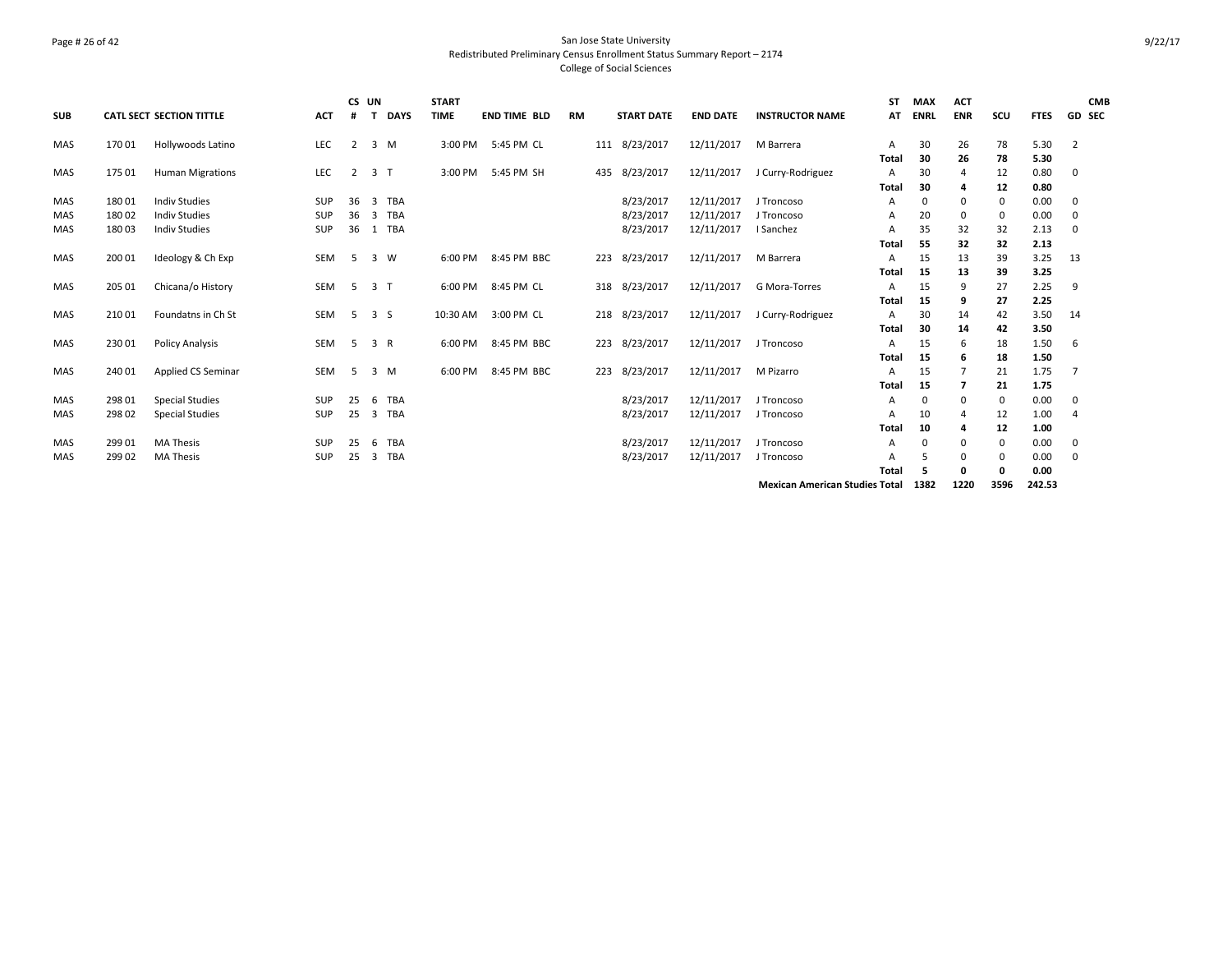# Page # 27 of 42 San Jose State University Redistributed Preliminary Census Enrollment Status Summary Report – 2174 College of Social Sciences

|                          |        |                                 |            | CS UN          |                |           | <b>START</b> |                       |               |                   |                 |                        | ST           | <b>MAX</b>  | <b>ACT</b>     |             |               |                | <b>CMB</b> |
|--------------------------|--------|---------------------------------|------------|----------------|----------------|-----------|--------------|-----------------------|---------------|-------------------|-----------------|------------------------|--------------|-------------|----------------|-------------|---------------|----------------|------------|
| <b>SUB</b>               |        | <b>CATL SECT SECTION TITTLE</b> | <b>ACT</b> | #              |                | T DAYS    | <b>TIME</b>  | <b>END TIME BLD</b>   | <b>RM</b>     | <b>START DATE</b> | <b>END DATE</b> | <b>INSTRUCTOR NAME</b> | AT           | <b>ENRL</b> | <b>ENR</b>     | SCU         | <b>FTES</b>   | <b>GD SEC</b>  |            |
| <b>Political Science</b> |        |                                 |            |                |                |           |              |                       |               |                   |                 |                        |              |             |                |             |               |                |            |
| PADM                     | 202 01 | <b>Regional Governance</b>      | <b>SEM</b> | 5              | $3 \, M$       |           | 6:00 PM      | 8:45 PM DMH           | 149A          | 8/23/2017         | 12/11/2017      | F Keeley               | Α            | 20          | 19             | 57          | 4.75          | 19             |            |
|                          |        |                                 |            |                |                |           |              |                       |               |                   |                 |                        | Total        | 20          | 19             | 57          | 4.75          |                |            |
| PADM                     | 210 01 | Intro Pub Admin                 | <b>SEM</b> | 5              | $3 \, M$       |           | 6:00 PM      | 8:45 PM CL            |               | 306 8/23/2017     | 12/11/2017      | F Edwards              | Α            | 20          | 22             | 66          | 5.50          | 22             |            |
|                          |        |                                 |            |                |                |           |              |                       |               |                   |                 |                        | Total        | 20          | 22             | 66          | 5.50          |                |            |
| PADM                     | 212 01 | Admin Research                  | <b>SEM</b> | 5              | 3 W            |           | 6:00 PM      | 8:45 PM DMH           | 149A          | 8/23/2017         | 12/11/2017      | M Record               | Α            | 20          | 20             | 60          | 5.00          | 20             |            |
|                          |        |                                 |            |                |                |           |              |                       |               |                   |                 |                        | Total        | 20          | 20             | 60          | 5.00          |                |            |
| PADM                     | 21301  | Pol Analysis & Eval             | <b>SEM</b> | 5              | 3 <sub>T</sub> |           | 6:00 PM      | 8:45 PM DMH           | 149A          | 8/23/2017         | 12/11/2017      | M Record               | Α            | 20          | 18             | 54          | 4.50          | 18             |            |
|                          |        |                                 |            |                |                |           |              |                       |               |                   |                 |                        | Total        | 20          | 18             | 54          | 4.50          |                |            |
| PADM                     | 214 01 | Intro to Public Management      | <b>SEM</b> | 5              | $3 \quad W$    |           | 6:00 PM      | 8:45 PM CL            | 306           | 8/23/2017         | 12/11/2017      | L Lira                 | Α            | 20          | 20             | 60          | 5.00          | 20 C           |            |
| <b>URBP</b>              | 214 01 | Intro to Public Management      | <b>SEM</b> | 5              | $3 \quad W$    |           | 6:00 PM      | 8:45 PM CL            | 306           | 8/23/2017         | 12/11/2017      | L Lira                 | Α            | $\mathbf 0$ | 0              | $\mathbf 0$ | 0.00          | 0 <sup>o</sup> |            |
|                          | 215 01 |                                 | <b>SEM</b> | 5              | 3 R            |           | 6:00 PM      | 8:45 PM DMH           | 149A          | 8/23/2017         | 12/11/2017      |                        | Total<br>A   | 20<br>20    | 20<br>13       | 60<br>39    | 5.00<br>3.25  | 13             |            |
| PADM                     |        | Public Pers Admin               |            |                |                |           |              |                       |               |                   |                 | E Ramones              | Total        | 20          | 13             | 39          | 3.25          |                |            |
| PADM                     | 218 01 | <b>Public Budgeting</b>         | <b>SEM</b> | 5              | 3 R            |           | 6:00 PM      | 8:45 PM CL            |               | 306 8/23/2017     | 12/11/2017      | L Lira                 | Α            | 20          | 17             | 51          | 4.25          | 17             |            |
|                          |        |                                 |            |                |                |           |              |                       |               |                   |                 |                        | Total        | 20          | 17             | 51          | 4.25          |                |            |
| PADM                     | 281 01 | Pub Adm Internship              | SUP        |                |                | 25 3 TBA  |              |                       |               | 8/23/2017         | 12/11/2017      | M Currin-Percival      | Α            | 5           | $\overline{4}$ | 12          | 1.00          | $\overline{4}$ |            |
|                          |        |                                 |            |                |                |           |              |                       |               |                   |                 |                        | Total        | 5           | 4              | 12          | 1.00          |                |            |
| PADM                     | 29701  | <b>Advanced Seminar</b>         | <b>SEM</b> | 5              | 3 <sub>7</sub> |           | 6:00 PM      | 8:45 PM CL            |               | 306 8/23/2017     | 12/11/2017      | F Edwards              | Α            | 20          | 15             | 45          | 3.75          | 15             |            |
|                          |        |                                 |            |                |                |           |              |                       |               |                   |                 |                        | Total        | 20          | 15             | 45          | 3.75          |                |            |
| PADM                     | 298 04 | <b>Special Problems</b>         | SUP        | 25             | 3              | TBA       |              |                       |               | 8/23/2017         | 12/11/2017      | F Edwards              | A            | 30          | $\mathbf{1}$   | 3           | 0.25          | 1              |            |
| PADM                     | 298 05 | <b>Special Problems</b>         | <b>SUP</b> | 25             |                | 3 TBA     |              |                       |               | 8/23/2017         | 12/11/2017      | K Sasikumar            | A            | 5           | 1              | 3           | 0.25          | $\mathbf{1}$   |            |
|                          |        |                                 |            |                |                |           |              |                       |               |                   |                 |                        | <b>Total</b> | 35          | $\mathbf{2}$   | 6           | 0.50          |                |            |
| <b>POLS</b>              | 1 2 0  | Amer Govt                       | <b>LEC</b> | 2              |                | 3 TBA     |              | OFF                   | <b>CAMPUS</b> | 8/23/2017         | 12/11/2017      | M Jackson              | Α            | 30          | 38             | 114         | 7.60          | 0              |            |
|                          |        |                                 |            |                |                |           |              |                       |               |                   |                 |                        | Total        | 30          | 38             | 114         | 7.60          |                |            |
| <b>POLS</b>              | 201    | Intro Comp Pol                  | <b>LEC</b> | $\overline{2}$ | $\overline{3}$ | <b>TR</b> |              | 10:30 AM 11:45 AM HGH | 116           | 8/23/2017         | 12/11/2017      | S Bejar Lopez          | A            | 42          | 41             | 123         | 8.20          | $\mathbf 0$    |            |
| <b>POLS</b>              | 202    | Intro Comp Pol                  | LEC        | $\overline{2}$ |                | 3 TR      | 3:00 PM      | 4:15 PM DMH           | 161           | 8/23/2017         | 12/11/2017      | S Bejar Lopez          | Α            | 42          | 35             | 105         | 7.00          | $\mathbf 0$    |            |
|                          |        |                                 |            |                |                |           |              |                       |               |                   |                 |                        | <b>Total</b> | 84          | 76             | 228         | 15.20         |                |            |
| <b>POLS</b>              | 301    | Intro Pol Thought               | LEC        | 3              |                | 3 TR      | 7:30 AM      | 8:45 AM CL            |               | 303 8/23/2017     | 12/11/2017      | L Quill                | Α            | 42          | 40             | 120         | 8.00          | $\mathbf 0$    |            |
| <b>POLS</b>              | 302    | Intro Pol Thought               | <b>LEC</b> | 3              | $\overline{3}$ | TR        |              | 10:30 AM 11:45 AM CL  | 303           | 8/23/2017         | 12/11/2017      | L Quill                | Α            | 42          | 41             | 123         | 8.20          | $\mathbf 0$    |            |
| <b>POLS</b>              | 303    | Intro Pol Thought               | LEC        | 3              | 3              | MW        | 12:00 PM     | 1:15 PM CL            | 303           | 8/23/2017         | 12/11/2017      | A Schendan             | Α<br>Total   | 42<br>126   | 42<br>123      | 126<br>369  | 8.40<br>24.60 | 0              |            |
| <b>POLS</b>              | 401    | Intro Intl Rel                  | <b>LEC</b> | 2              |                | 3 MW      |              | 9:00 AM 10:15 AM DMH  | 149A          | 8/23/2017         | 12/11/2017      | D Dudley               | Α            | 42          | 42             | 126         | 8.40          | $\mathbf 0$    |            |
| <b>POLS</b>              | 402    | Intro Intl Rel                  | <b>LEC</b> | $\overline{2}$ | 3              | <b>TR</b> | 12:00 PM     | 1:15 PM DMH           |               | 161 8/23/2017     | 12/11/2017      | L Lira                 | A            | 42          | 39             | 117         | 7.80          | $\mathbf 0$    |            |
|                          |        |                                 |            |                |                |           |              |                       |               |                   |                 |                        | Total        | 84          | 81             | 243         | 16.20         |                |            |
| POLS                     | 15B01  | Essen. US & CA Gov              | LEC        | 3              | 3              | <b>MW</b> | 7:30 AM      | 8:45 AM DMH           | 149A          | 8/23/2017         | 12/11/2017      | C Danopoulos           | Α            | 45          | 42             | 126         | 8.40          | $\mathbf 0$    |            |
| <b>POLS</b>              | 15B 02 | Essen. US & CA Gov              | <b>LEC</b> | 3              | 3              | <b>MW</b> | 9:00 AM      | 10:15 AM DMH          |               | 161 8/23/2017     | 12/11/2017      | F Edwards              | A            | 45          | 45             | 135         | 9.00          | $\Omega$       |            |
| <b>POLS</b>              | 15B03  | Essen. US & CA Gov              | <b>LEC</b> | $\overline{3}$ | $\overline{3}$ | <b>TR</b> |              | 9:00 AM 10:15 AM HGH  |               | 116 8/23/2017     | 12/11/2017      | J Abrams               | Α            | 45          | 44             | 132         | 8.80          | $\mathbf 0$    |            |
| <b>POLS</b>              | 15B 04 | Essen. US & CA Gov              | <b>LEC</b> | $\overline{3}$ | 3              | <b>MW</b> |              | 10:30 AM 11:45 AM CL  | 303           | 8/23/2017         | 12/11/2017      | C Danopoulos           | A            | 45          | 51             | 153         | 10.20         | 0              |            |
| <b>POLS</b>              | 15B 05 | Essen. US & CA Gov              | <b>LEC</b> | $\overline{3}$ | $\overline{3}$ | <b>TR</b> |              | 10:30 AM 11:45 AM DMH | 227           | 8/23/2017         | 12/11/2017      | R Ovetz                | A            | 90          | 86             | 258         | 17.20         | $\mathbf 0$    |            |
| <b>POLS</b>              | 15B 06 | Essen. US & CA Gov              | <b>LEC</b> | 3              | 3              | <b>MW</b> | 12:00 PM     | 1:15 PM WSQ           | 207           | 8/23/2017         | 12/11/2017      | C Danopoulos           | Α            | 90          | 92             | 276         | 18.40         | $\mathbf 0$    |            |
| <b>POLS</b>              | 15B 07 | Essen. US & CA Gov              | LEC        | 3              | 3              | TR        | 12:00 PM     | 1:15 PM DMH           | 227           | 8/23/2017         | 12/11/2017      | J Abrams               | Α            | 90          | 90             | 270         | 18.00         | $\mathbf 0$    |            |
| <b>POLS</b>              | 15B 08 | Essen. US & CA Gov              | <b>LEC</b> | 3              | 3              | <b>MW</b> | 1:30 PM      | 2:45 PM WSQ           | 207           | 8/23/2017         | 12/11/2017      | A Schendan             | Α            | 90          | 91             | 273         | 18.20         | $\mathbf 0$    |            |
| <b>POLS</b>              | 15B 09 | Essen. US & CA Gov              | LEC        | 3              | 3              | <b>TR</b> | 1:30 PM      | 2:45 PM HGH           | 116           | 8/23/2017         | 12/11/2017      | J Abrams               | A            | 45          | 47             | 141         | 9.40          | 0              |            |
| <b>POLS</b>              | 15B 10 | Essen. US & CA Gov              | <b>LEC</b> | 3              | 3              | MW        | 3:00 PM      | 4:15 PM DMH           |               | 161 8/23/2017     | 12/11/2017      | M Record               | A            | 45          | 48             | 144         | 9.60          | 0              |            |
| <b>POLS</b>              | 15B 11 | Essen. US & CA Gov              | <b>LEC</b> | 3              | 3              | <b>TR</b> | 3:00 PM      | 4:15 PM DMH           | 149A          | 8/23/2017         | 12/11/2017      | G Stern                | A            | 45          | 41             | 123         | 8.20          | $\mathbf 0$    |            |
| <b>POLS</b>              | 15B 12 | Essen. US & CA Gov              | <b>LEC</b> | 3              | 3              | <b>MW</b> | 4:30 PM      | 5:45 PM HGH           |               | 116 8/23/2017     | 12/11/2017      | S Pinnell              | A            | 45          | 45             | 135         | 9.00          | $\mathbf 0$    |            |
| <b>POLS</b>              | 15B 13 | Essen. US & CA Gov              | LEC        | 3              | $\overline{3}$ | MW        | 12:00 PM     | 1:15 PM DMH           | 161           | 8/23/2017         | 12/11/2017      | S Pinnell              | A            | 45          | 45             | 135         | 9.00          | $\mathbf 0$    |            |
| <b>POLS</b>              | 15B 14 | Essen. US & CA Gov              | <b>LEC</b> | 3              | 3              | $\top$    | 6:00 PM      | 8:45 PM HGH           | 116           | 8/23/2017         | 12/11/2017      | G Stern                | Α            | 45          | 35             | 105         | 7.00          | $\mathbf 0$    |            |
| <b>POLS</b>              | 15B 15 | Essen. US & CA Gov              | <b>LEC</b> | 3              |                | 3 MW      |              | 10:30 AM 11:45 AM DMH |               | 150 8/23/2017     | 12/11/2017      | J Brent                | A            | 45          | 42             | 126         | 8.40          | $\Omega$       |            |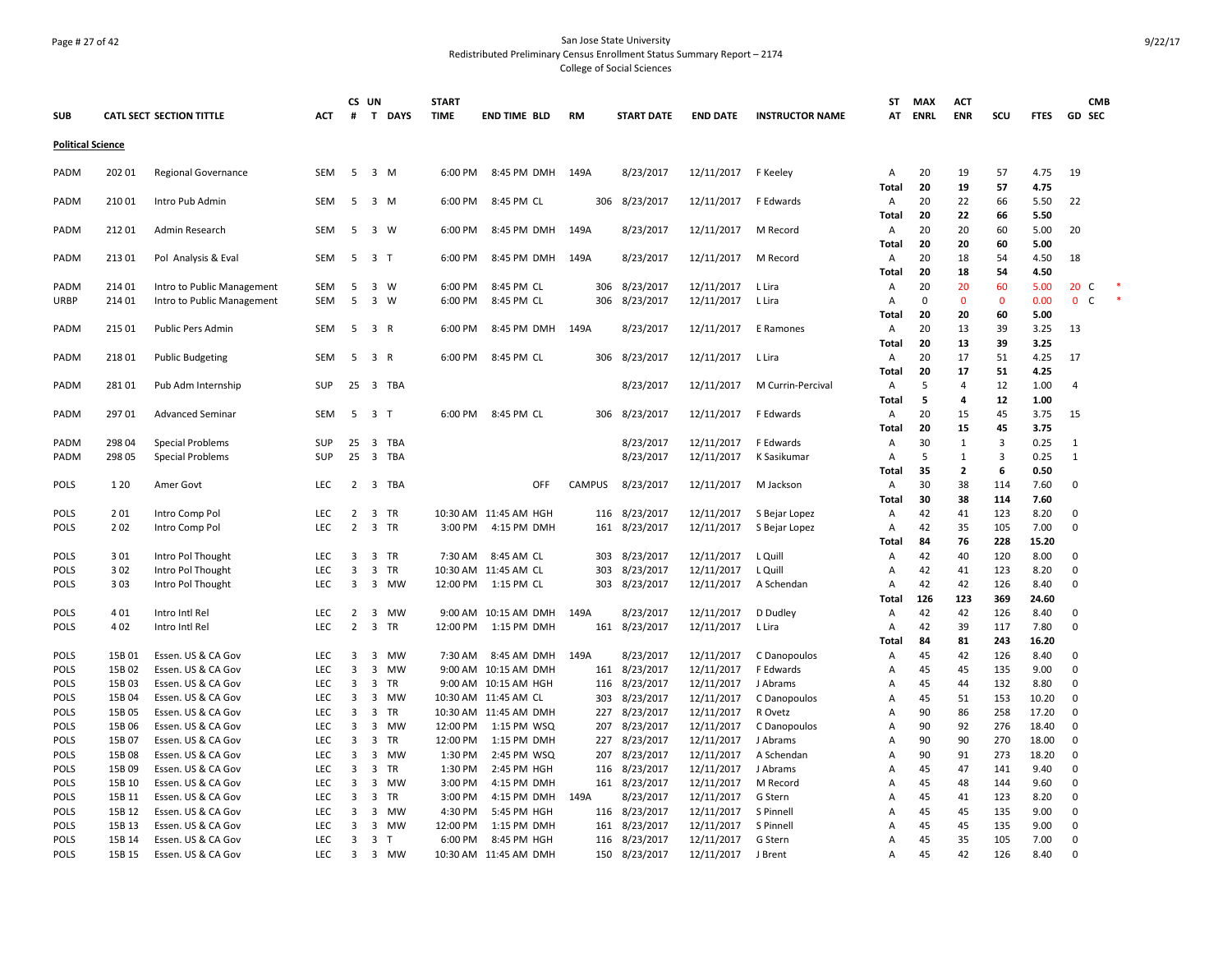# Page # 28 of 42 San Jose State University Redistributed Preliminary Census Enrollment Status Summary Report – 2174 College of Social Sciences

|             |         |                                 |            | CS UN          |                |            | <b>START</b> |                            |           |                   |                 |                        | ST           | <b>MAX</b>  | <b>ACT</b>  |             |             |                | <b>CMB</b>   |  |
|-------------|---------|---------------------------------|------------|----------------|----------------|------------|--------------|----------------------------|-----------|-------------------|-----------------|------------------------|--------------|-------------|-------------|-------------|-------------|----------------|--------------|--|
| <b>SUB</b>  |         | <b>CATL SECT SECTION TITTLE</b> | <b>ACT</b> | #              |                | T DAYS     | <b>TIME</b>  | <b>END TIME BLD</b>        | <b>RM</b> | <b>START DATE</b> | <b>END DATE</b> | <b>INSTRUCTOR NAME</b> | AT           | <b>ENRL</b> | <b>ENR</b>  | scu         | <b>FTES</b> | GD SEC         |              |  |
| POLS        | 15B 80  | Essen. US & CA Gov              | LEC        | 3              | $\overline{3}$ | <b>TBA</b> |              |                            |           | 8/23/2017         | 12/11/2017      | J Brent                | Α            | 42          | 40          | 120         | 8.00        | $\mathbf 0$    |              |  |
| <b>POLS</b> | 15B 81  | Essen. US & CA Gov              | <b>LEC</b> | 3              | 3              | <b>TBA</b> |              |                            |           | 8/23/2017         | 12/11/2017      | J Brent                | Α            | 42          | 40          | 120         | 8.00        | $\mathbf 0$    |              |  |
| <b>POLS</b> | 15B 82  | Essen. US & CA Gov              | <b>LEC</b> | 3              |                | 3 TBA      |              |                            |           | 8/23/2017         | 12/11/2017      | J Brent                | Α            | 42          | 38          | 114         | 7.60        | $\Omega$       |              |  |
|             |         |                                 |            |                |                |            |              |                            |           |                   |                 |                        | Total        | 981         | 962         | 2886        | 192.40      |                |              |  |
| <b>POLS</b> | 2001    | Controv Legal Iss               | <b>LEC</b> | 3              |                | 3 MW       | 7:30 AM      | 8:45 AM CL                 |           | 303 8/23/2017     | 12/11/2017      | S Benson               | Α            | 25          | 23          | 69          | 4.60        | $\mathbf 0$    |              |  |
|             |         |                                 |            |                |                |            |              |                            |           |                   |                 |                        | Total        | 25          | 23          | 69          | 4.60        |                |              |  |
| <b>POLS</b> |         | 100W 01 Writing Workshop        | <b>SEM</b> | 4              |                | 3 MW       |              | 9:00 AM 10:15 AM CL        |           | 303 8/23/2017     | 12/11/2017      | S Benson               | Α            | 25          | 27          | 81          | 5.40        | $\Omega$       |              |  |
| <b>POLS</b> |         | 100W 02 Writing Workshop        | SEM        | $\overline{4}$ |                | 3 TR       | 1:30 PM      | 2:45 PM DMH 149A           |           | 8/23/2017         | 12/11/2017      | L Quill                | Α            | 25          | 27          | 81          | 5.40        | $\mathbf 0$    |              |  |
|             |         |                                 |            |                |                |            |              |                            |           |                   |                 |                        | Total        | 50          | 54          | 162         | 10.80       |                |              |  |
| <b>POLS</b> | 101 01  | Teaching US Govt.               | <b>LEC</b> | 3              | 3 M            |            | 6:00 PM      | 8:45 PM HGH                |           | 116 8/23/2017     | 12/11/2017      | C Fowler               | Α            | 35          | 12          | 36          | 2.40        | $\mathbf 0$    |              |  |
|             |         |                                 |            |                |                |            |              |                            |           |                   |                 |                        | Total        | 35          | 12          | 36          | 2.40        |                |              |  |
| <b>POLS</b> | 102 01  | <b>State Politics</b>           | <b>LEC</b> | 2              |                | 4 TR       | 9:00 AM      | 10:15 AM DMH               | 149A      | 8/23/2017         | 12/11/2017      | L Gerston              | Α            | 35          | 35          | 140         | 9.33        | $\Omega$       |              |  |
|             |         |                                 |            |                |                |            |              |                            |           |                   |                 |                        | Total        | 35          | 35          | 140         | 9.33        |                |              |  |
| POLS        | 103 01  | <b>Local Politics</b>           | <b>LEC</b> | $\overline{2}$ | 4 R            |            | 6:00 PM      | 8:45 PM HGH                | 116       | 8/23/2017         | 12/11/2017      | F Keeley               | Α            | 35          | 31          | 124         | 8.33        | $\mathbf{1}$   | $\mathsf{C}$ |  |
| <b>URBP</b> | 103 01  | <b>Local Politics</b>           | LEC        | $\overline{2}$ | 4 R            |            | 6:00 PM      | 8:45 PM HGH                |           | 116 8/23/2017     | 12/11/2017      | F Keeley               | Α            | $\mathbf 0$ | $\mathbf 0$ | $\mathbf 0$ | 0.00        | $\mathbf{0}$   | $\mathsf{C}$ |  |
|             |         |                                 |            |                |                |            |              |                            |           |                   |                 |                        | Total        | 35          | 31          | 124         | 8.33        |                |              |  |
| <b>POLS</b> | 105 01  | Legisl Process                  | LEC        |                | 4              |            |              |                            |           |                   |                 |                        | Х            | $\mathbf 0$ | 0           | 0           | 0.00        | $\mathbf 0$    |              |  |
|             |         |                                 |            |                |                |            |              |                            |           |                   |                 |                        | Total        | $\mathbf 0$ | 0           | 0           | 0.00        |                |              |  |
| <b>POLS</b> | 11001   | Race and Politics               | <b>LEC</b> | $\overline{2}$ |                | 4 TBA      |              |                            |           | 8/23/2017         | 12/11/2017      |                        | Α            | 35          | 28          | 112         | 7.53        | $\mathbf{1}$   |              |  |
|             |         |                                 |            |                |                |            |              |                            |           |                   |                 |                        | Total        | 35          | 28          | 112         | 7.53        |                |              |  |
| <b>POLS</b> | 11401   | Intro Pub Admin                 | <b>LEC</b> | $\overline{2}$ |                | 4 TBA      |              |                            |           | 8/23/2017         | 12/11/2017      |                        | Α            | 35          | 19          | 76          | 5.07        | $\Omega$       |              |  |
|             |         |                                 |            |                |                |            |              |                            |           |                   |                 |                        | Total        | 35          | 19          | 76          | 5.07        |                |              |  |
| <b>POLS</b> | 120 01  | U S Law and Society             | LEC        | $\overline{2}$ |                | 3 MW       | 12:00 PM     | 1:15 PM DMH                | 149A      | 8/23/2017         | 12/11/2017      | S Benson               | Α            | 35          | 34          | 102         | 6.80        | $\mathbf 0$    |              |  |
| <b>POLS</b> | 120 02  | U S Law and Society             | <b>LEC</b> | $\overline{2}$ | $\overline{3}$ | W          | 6:00 PM      | 8:45 PM CL                 | 204       | 8/23/2017         | 12/11/2017      | <b>B</b> Field         | Α            | 35          | 19          | 57          | 3.80        | 0              |              |  |
|             |         |                                 |            |                |                |            |              |                            |           |                   |                 |                        | Total        | 70          | 53          | 159         | 10.60       |                |              |  |
| <b>POLS</b> | 121B 01 | Civil Liberties                 | <b>LEC</b> |                | $\overline{4}$ |            |              |                            |           |                   |                 |                        | X            | $\mathbf 0$ | 0           | 0           | 0.00        | $\Omega$       |              |  |
|             |         |                                 |            |                |                |            |              |                            |           |                   |                 |                        | Total        | 0           | 0           | 0           | 0.00        |                |              |  |
| <b>POLS</b> | 130 01  | <b>Public Policy</b>            | <b>LEC</b> | $\overline{2}$ |                | 4 TR       |              | 10:30 AM 11:45 AM DMH      | 149A      | 8/23/2017         | 12/11/2017      | L Gerston              | Α            | 35          | 30          | 120         | 8.00        | $\Omega$       |              |  |
|             |         |                                 |            |                |                |            |              |                            |           |                   |                 |                        | <b>Total</b> | 35          | 30          | 120         | 8.00        |                |              |  |
| <b>POLS</b> | 140 01  | European Union                  | <b>LEC</b> | $\overline{2}$ |                | 4 MW       |              | 10:30 AM 11:45 AM DMH 149A |           | 8/23/2017         | 12/11/2017      | D Dudley               | Α            | 35          | 21          | 84          | 5.60        | 0              |              |  |
|             |         |                                 |            |                |                |            |              |                            |           |                   |                 |                        | Total        | 35          | 21          | 84          | 5.60        |                |              |  |
| <b>POLS</b> | 141 01  | <b>Eurasian Politics</b>        | <b>LEC</b> |                | $\overline{4}$ |            |              |                            |           |                   |                 |                        | X            | 0           | 0           | 0           | 0.00        | $\mathbf 0$    |              |  |
|             |         |                                 |            |                |                |            |              |                            |           |                   |                 |                        | Total        | $\mathbf 0$ | 0           | 0           | 0.00        |                |              |  |
| POLS        | 146 01  | Latin American Pol              | <b>LEC</b> | $\overline{2}$ |                | 4 TBA      |              |                            |           | 8/23/2017         | 12/11/2017      |                        | Α            | 35          | 33          | 132         | 8.80        | $\Omega$       |              |  |
|             |         |                                 |            |                |                |            |              |                            |           |                   |                 |                        | Total        | 35          | 33          | 132         | 8.80        |                |              |  |
| POLS        | 150 01  | War and Peace                   | LEC        | $\overline{2}$ |                | 3 TR       |              | 9:00 AM 10:15 AM DMH       |           | 161 8/23/2017     | 12/11/2017      | K Sasikumar            | Α            | 35          | 28          | 84          | 5.60        | 0              |              |  |
| <b>POLS</b> | 150 02  | War and Peace                   | LEC        |                | $\overline{3}$ |            |              |                            |           |                   |                 |                        | х            | 0           | 0           | 0           | 0.00        | $\mathbf 0$    |              |  |
|             |         |                                 |            |                |                |            |              |                            |           |                   |                 |                        | Total        | 35          | 28          | 84          | 5.60        |                |              |  |
| <b>POLS</b> | 152A 01 | Int'l Organizations/NGOs        | <b>LEC</b> | $\overline{2}$ |                | 4 TBA      |              |                            |           | 8/23/2017         | 12/11/2017      |                        | Α            | 35          | 25          | 100         | 6.67        | $\Omega$       |              |  |
|             |         |                                 |            |                |                |            |              |                            |           |                   |                 |                        | Total        | 35          | 25          | 100         | 6.67        |                |              |  |
| <b>POLS</b> | 154 01  | US Foreign Policy               | <b>LEC</b> | 2              |                | 4 TBA      |              |                            |           | 8/23/2017         | 12/11/2017      |                        | Α            | 35          | 36          | 144         | 9.60        | $\Omega$       |              |  |
|             |         |                                 |            |                |                |            |              |                            |           |                   |                 |                        | Total        | 35          | 36          | 144         | 9.60        |                |              |  |
| POLS        | 160A 01 | Class Pol Thought               | LEC        | 3              |                | 3 MW       |              | 10:30 AM 11:45 AM HGH      |           | 116 8/23/2017     | 12/11/2017      | K Peter                | Α            | 35          | 28          | 84          | 5.60        | $\mathbf 0$    |              |  |
|             |         |                                 |            |                |                |            |              |                            |           |                   |                 |                        | Total        | 35          | 28          | 84          | 5.60        |                |              |  |
| <b>POLS</b> | 160C01  | <b>Recent Pol Thought</b>       | <b>LEC</b> | 3              |                | 3 TR       |              | 9:00 AM 10:15 AM CL        | 303       | 8/23/2017         | 12/11/2017      | L Quill                | Α            | 35          | 29          | 87          | 5.80        | $\mathbf 0$    |              |  |
|             |         |                                 |            |                |                |            |              |                            |           |                   |                 |                        | Total        | 35          | 29          | 87          | 5.80        |                |              |  |
| <b>POLS</b> | 170V 01 | Amer Pol Global                 | SEM        | 3              |                | 3 MW       |              | 10:30 AM 11:45 AM DMH      | 161       | 8/23/2017         | 12/11/2017      | S Pinnell              | Α            | 35          | 34          | 102         | 6.80        | $\Omega$       |              |  |
| <b>POLS</b> | 170V 02 | Amer Pol Global                 | <b>SEM</b> | 3              | $\overline{3}$ | <b>TR</b>  | 12:00 PM     | 1:15 PM BBC                | 225       | 8/23/2017         | 12/11/2017      | R Ovetz                | A            | 35          | 34          | 102         | 6.80        | $\Omega$       |              |  |
| POLS        | 170V 03 | Amer Pol Global                 | SEM        | 3              | 3 F            |            |              | 10:00 AM 12:45 PM DMH      |           | 162 8/23/2017     | 12/11/2017      | S Pinnell              | Α            | 35          | 30          | 90          | 6.00        | $\mathbf 0$    |              |  |
|             |         |                                 |            |                |                |            |              |                            |           |                   |                 |                        | Total        | 105         | 98          | 294         | 19.60       |                |              |  |
| <b>POLS</b> | 17701   | Political Psych                 | LEC        | 2              |                | 4 TR       | 1:30 PM      | 2:45 PM DMH                |           | 161 8/23/2017     | 12/11/2017      | M Jackson              | Α            | 35          | 32          | 128         | 8.53        | $\overline{0}$ | C            |  |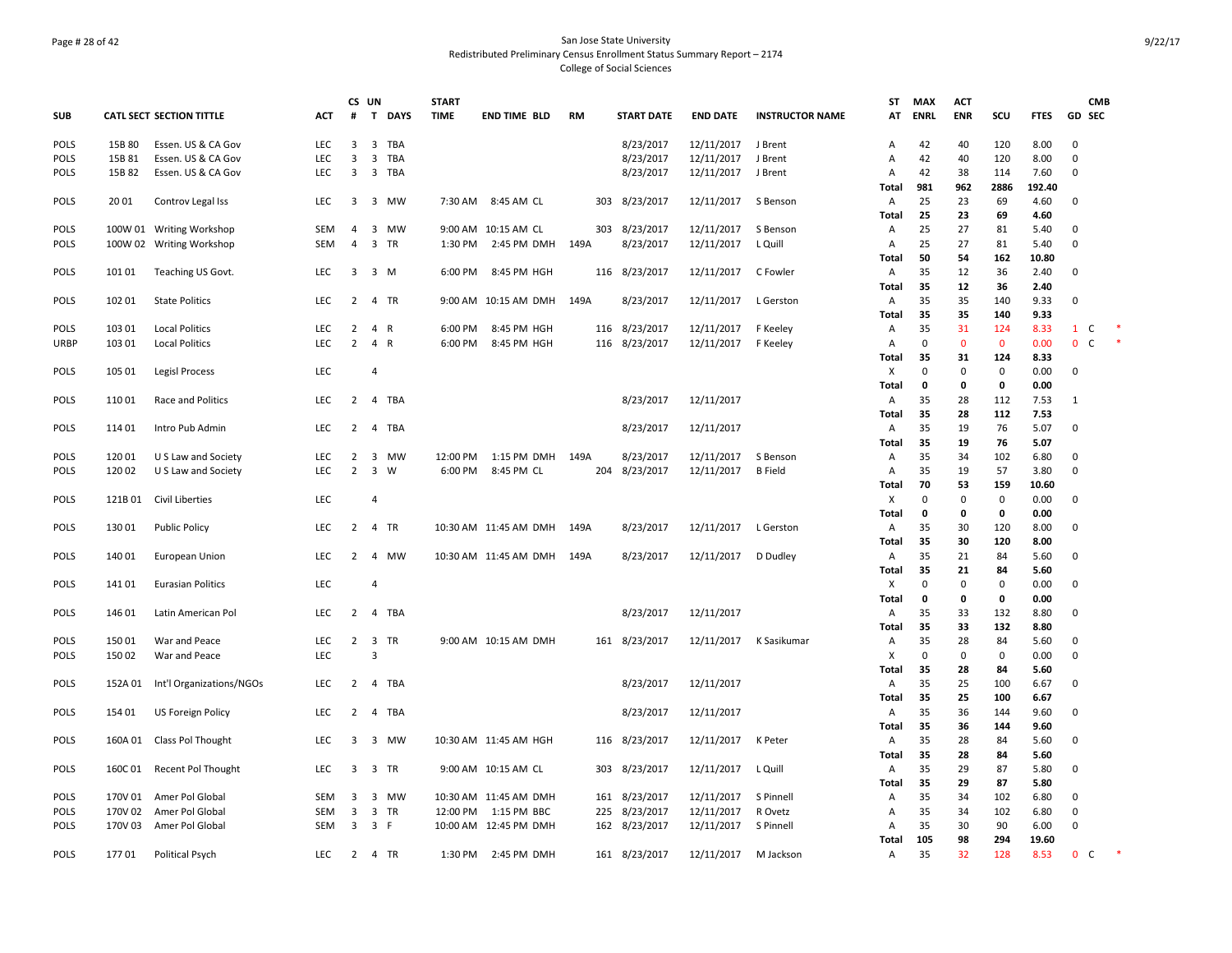# Page # 29 of 42 San Jose State University Redistributed Preliminary Census Enrollment Status Summary Report – 2174 College of Social Sciences

|             |         |                          |            | CS UN          |                |             | <b>START</b> |                     |    |                   |                 |                        | <b>ST</b>                      | <b>MAX</b>  | <b>ACT</b>     |             |             |             | <b>CMB</b>    |  |
|-------------|---------|--------------------------|------------|----------------|----------------|-------------|--------------|---------------------|----|-------------------|-----------------|------------------------|--------------------------------|-------------|----------------|-------------|-------------|-------------|---------------|--|
| <b>SUB</b>  |         | CATL SECT SECTION TITTLE | <b>ACT</b> |                |                | <b>DAYS</b> | <b>TIME</b>  | <b>END TIME BLD</b> | RM | <b>START DATE</b> | <b>END DATE</b> | <b>INSTRUCTOR NAME</b> | AT                             | <b>ENRL</b> | <b>ENR</b>     | scu         | <b>FTES</b> |             | <b>GD SEC</b> |  |
| <b>PSYC</b> | 17701   | Political Psych          | LEC        | 2              |                | 4 TR        | 1:30 PM      | 2:45 PM DMH         |    | 161 8/23/2017     | 12/11/2017      | M Jackson              | A                              | 0           | $\mathbf{0}$   | $\mathbf 0$ | 0.00        | $0\quad C$  |               |  |
|             |         |                          |            |                |                |             |              |                     |    |                   |                 |                        | <b>Total</b>                   | 35          | 32             | 128         | 8.53        |             |               |  |
| <b>POLS</b> | 180 01  | <b>Indiv Studies</b>     | SUP        |                |                | 36 3 TBA    |              |                     |    | 8/23/2017         | 12/11/2017      |                        | A                              | 5           | $\Omega$       | 0           | 0.00        | 0           |               |  |
|             |         |                          |            |                |                |             |              |                     |    |                   |                 |                        | Total                          | 5           | $\Omega$       | 0           | 0.00        |             |               |  |
| <b>POLS</b> | 18101   | Internships              | SEM        | 6              | $\overline{4}$ | TBA         |              |                     |    | 8/23/2017         | 12/11/2017      |                        | A                              | 20          | $\overline{2}$ | 8           | 0.53        | $\mathbf 0$ |               |  |
|             |         |                          |            |                |                |             |              |                     |    |                   |                 |                        | <b>Total</b>                   | 20          | $\overline{2}$ | 8           | 0.53        |             |               |  |
| <b>POLS</b> | 184 04  | <b>Directed Reading</b>  | SUP        | 36             |                | 3 TBA       |              |                     |    | 8/23/2017         | 12/11/2017      | F Edwards              | A                              | 15          | $\overline{2}$ | 6           | 0.50        | 2           |               |  |
|             |         |                          |            |                |                |             |              |                     |    |                   |                 |                        | <b>Total</b>                   | 15          | 2              | 6           | 0.50        |             |               |  |
| <b>POLS</b> | 190 01  | Senior Seminar           | SEM        | -5.            | $\overline{4}$ | TBA         |              |                     |    | 8/23/2017         | 12/11/2017      |                        | A                              | 20          | 14             | 56          | 3.73        | 0           |               |  |
| POLS        | 190 02  | Senior Seminar           | SEM        | -5             |                | 4 TBA       |              |                     |    | 8/23/2017         | 12/11/2017      |                        | A                              | 20          | 11             | 44          | 2.93        | 0           |               |  |
|             |         |                          |            |                |                |             |              |                     |    |                   |                 |                        | <b>Total</b>                   | 40          | 25             | 100         | 6.67        |             |               |  |
| <b>POLS</b> | 190H 01 | <b>Honors Thesis</b>     | SUP        | 25             | 1              | TBA         |              |                     |    | 8/23/2017         | 12/11/2017      | K Sasikumar            | A                              | 10          | 3              | 3           | 0.20        | 0           |               |  |
| POLS        | 190H 02 | <b>Honors Thesis</b>     | <b>SUP</b> | 25             |                | 1 TBA       |              |                     |    | 8/23/2017         | 12/11/2017      | D Dudley               | A                              | 10          |                | 1           | 0.07        | 0           |               |  |
|             |         |                          |            |                |                |             |              |                     |    |                   |                 |                        | <b>Total</b>                   | 20          |                | 4           | 0.27        |             |               |  |
| POLS        | 195A 01 | Political Inquiry        | <b>LEC</b> | $\overline{2}$ |                | 4 TBA       |              |                     |    | 8/23/2017         | 12/11/2017      |                        | A                              | 30          | 34             | 136         | 9.07        | 0           |               |  |
|             |         |                          |            |                |                |             |              |                     |    |                   |                 |                        | Total                          | 30          | 34             | 136         | 9.07        |             |               |  |
| <b>POLS</b> | 199 01  | Cur Pol Issues           | LEC        |                | 3              |             |              |                     |    |                   |                 |                        | х                              | 0           |                | 0           | 0.00        | 0           |               |  |
| <b>POLS</b> | 199 02  | Cur Pol Issues           | LEC        |                |                | 3 MW        | 12:00 PM     | 1:15 PM HGH         |    | 116 8/23/2017     | 12/11/2017      | G Talshir              |                                | 20          | 16             | 16          | 3.25        |             |               |  |
|             |         |                          |            |                |                |             |              |                     |    |                   |                 |                        | <b>Total</b>                   | 20          | 16             | 16          | 3.25        |             |               |  |
|             |         |                          |            |                |                |             |              |                     |    |                   |                 |                        | <b>Political Science Total</b> | 2395        | 2128           | 6695        | 456.25      |             |               |  |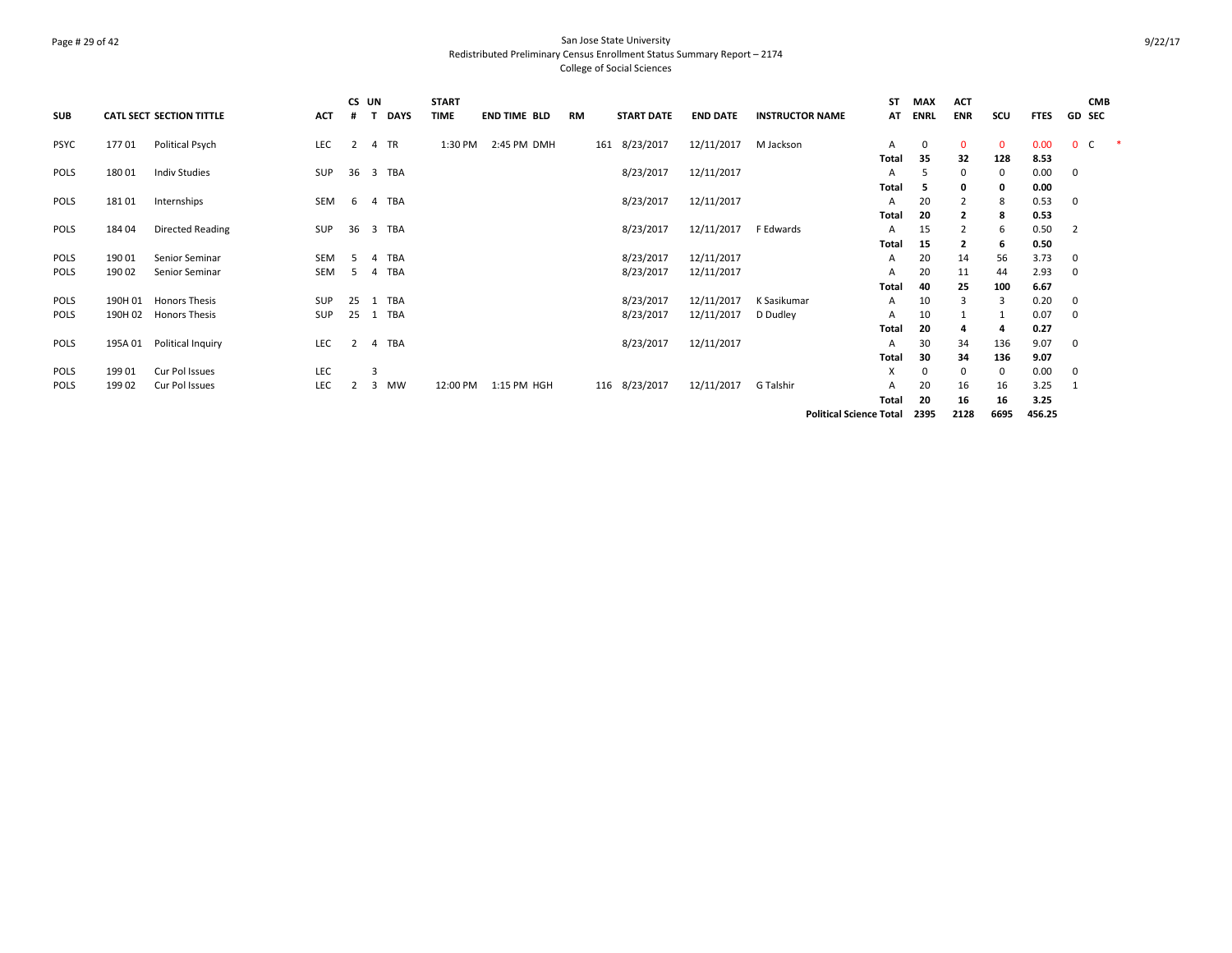# Page # 30 of 42 San Jose State University Redistributed Preliminary Census Enrollment Status Summary Report – 2174 College of Social Sciences

|                            |                  |                                 |                   |                                  | CS UN                            |                | <b>START</b> |                                     |      |                                |                          |                          | ST                | <b>MAX</b>     | <b>ACT</b>   |              |               |                            | <b>CMB</b>   |
|----------------------------|------------------|---------------------------------|-------------------|----------------------------------|----------------------------------|----------------|--------------|-------------------------------------|------|--------------------------------|--------------------------|--------------------------|-------------------|----------------|--------------|--------------|---------------|----------------------------|--------------|
| <b>SUB</b>                 |                  | <b>CATL SECT SECTION TITTLE</b> | <b>ACT</b>        | #                                |                                  | T DAYS         | <b>TIME</b>  | <b>END TIME BLD</b>                 | RM   | <b>START DATE</b>              | <b>END DATE</b>          | <b>INSTRUCTOR NAME</b>   | AT                | <b>ENRL</b>    | <b>ENR</b>   | SCU          | <b>FTES</b>   | <b>GD SEC</b>              |              |
|                            |                  |                                 |                   |                                  |                                  |                |              |                                     |      |                                |                          |                          |                   |                |              |              |               |                            |              |
| Psychology                 |                  |                                 |                   |                                  |                                  |                |              |                                     |      |                                |                          |                          |                   |                |              |              |               |                            |              |
| <b>PSYC</b>                | 101              | General Psychology              | LEC               | $\overline{2}$                   | 3                                | MW             |              | 9:00 AM 10:15 AM DMH                |      | 359 8/23/2017                  | 12/11/2017               | S Del Chiaro             | Α                 | 40             | 41           | 123          | 8.20          | $\mathbf 0$                |              |
| <b>PSYC</b>                | 102              | General Psychology              | LEC               | $\overline{2}$                   | 3                                | MW             |              | 10:30 AM 11:45 AM DMH               | 358  | 8/23/2017                      | 12/11/2017               | M Van Selst              | Α                 | 40             | 44           | 132          | 8.80          | $\mathbf 0$                |              |
| <b>PSYC</b>                | 103              | General Psychology              | <b>LEC</b>        | $\overline{2}$                   | $\overline{3}$                   | <b>MW</b>      | 3:00 PM      | 4:15 PM MD                          |      | 101 8/23/2017                  | 12/11/2017               | N Rattan                 | Α                 | 275            | 274          | 822          | 54.80         | 0                          |              |
| <b>PSYC</b>                | 104              | <b>General Psychology</b>       | <b>LEC</b>        | $\overline{2}$                   | 3                                | TBA            |              |                                     |      | 8/23/2017                      | 12/11/2017               |                          | Α                 | 40             | 37           | 111          | 7.40          | $\mathbf 0$                |              |
| <b>PSYC</b>                | 105              | General Psychology              | <b>LEC</b>        | $\overline{2}$                   | $\overline{3}$                   | <b>TR</b>      |              | 10:30 AM 11:45 AM DMH               |      | 359 8/23/2017                  | 12/11/2017               | S Macramalla             | $\mathsf{A}$      | 40             | 40           | 120          | 8.00          | $\mathbf 0$                |              |
| <b>PSYC</b>                | 1 0 6            | General Psychology              | LEC               | $\overline{2}$                   | 3                                | TR             | 12:00 PM     | 1:15 PM DMH                         | 359  | 8/23/2017                      | 12/11/2017               | S Macramalla             | А                 | 40             | 38           | 114          | 7.60          | $\mathbf 0$                |              |
| <b>PSYC</b>                | 107              | General Psychology              | <b>LEC</b>        | 2                                |                                  | 3 TR           | 1:30 PM      | 2:45 PM MD                          |      | 101 8/23/2017                  | 12/11/2017               | G Feist                  | Α                 | 275            | 282          | 846          | 56.40         | 0                          |              |
| <b>PSYC</b>                | 108              | General Psychology              | LEC               | $\overline{2}$                   | $\overline{3}$                   | <b>TR</b>      | 4:30 PM      | 5:45 PM DMH                         | 353  | 8/23/2017                      | 12/11/2017               | S Nadeau                 | Α                 | 40             | 43           | 129          | 8.60          | $\mathbf 0$                |              |
| <b>PSYC</b>                | 109              | General Psychology              | <b>LEC</b>        | $\overline{2}$                   | 3 F                              |                |              | 9:30 AM 12:15 PM WSQ                | 207  | 8/23/2017                      | 12/11/2017               | S Lundquist              | A                 | 125            | 124          | 372          | 24.80         | $\mathbf 0$                |              |
|                            |                  |                                 |                   |                                  |                                  |                |              |                                     |      |                                |                          |                          | Total             | 915            | 923          | 2769         | 184.60        |                            |              |
| <b>PSYC</b>                | 2Q 01            | Identity / Prejudice            | <b>SEM</b>        | 5                                |                                  | 3 MW           |              | 10:30 AM 11:45 AM DMH               |      | 347 8/23/2017                  | 12/11/2017               | N Rattan                 | Α                 | 20             | 21           | 63           | 4.20          | $\mathbf 0$                |              |
|                            |                  |                                 |                   |                                  |                                  |                |              |                                     |      |                                |                          |                          | Total             | 20             | 21           | 63           | 4.20          |                            |              |
| <b>PSYC</b>                | 3001             | Intro Psychbiology              | <b>LEC</b>        | $\overline{2}$                   | 3                                |                |              |                                     |      | 8/23/2017                      | 12/11/2017               |                          | Х                 | $\Omega$       | 0            | 0            | 0.00          | $\mathbf 0$                |              |
| <b>PSYC</b>                | 30 02            | Intro Psychbiology              | <b>LEC</b>        | $\overline{2}$                   | $\overline{3}$                   | <b>TR</b>      |              | 9:00 AM 10:15 AM DMH                | 165  | 8/23/2017                      | 12/11/2017               | Z Miguel Malaxechevarria | Α                 | 42             | 43           | 129          | 8.60          | $\mathbf 0$                |              |
| <b>PSYC</b>                | 3003             | Intro Psychbiology              | <b>LEC</b>        | $\overline{2}$                   | $\overline{3}$                   | <b>TR</b>      | 12:00 PM     | 1:15 PM WSQ                         | 207  | 8/23/2017                      | 12/11/2017               | C Chancellor-Freeland    | Α                 | 123            | 121          | 363          | 24.20         | $\mathbf 0$                |              |
| <b>PSYC</b>                | 30 04            | Intro Psychbiology              | <b>LEC</b>        | $\overline{2}$                   | $\overline{3}$                   | M              | 4:30 PM      | 7:15 PM DMH                         | 226B | 8/23/2017                      | 12/11/2017               | C La                     | Α                 | 42             | 36           | 108          | 7.20          | $\mathbf 0$                |              |
|                            |                  |                                 |                   |                                  |                                  |                |              |                                     |      |                                |                          |                          | Total             | 207            | 200          | 600          | 40.00         |                            |              |
| <b>PSYC</b>                |                  | 100W 01 Writing Workshop        | SEM               | $\overline{4}$                   | $\overline{3}$                   | <b>MW</b>      |              | 9:00 AM 10:15 AM DMH                |      | 347 8/23/2017                  | 12/11/2017               | J Citron                 | Α                 | 23             | 24           | 72           | 4.80          | $\mathbf 0$                |              |
| <b>PSYC</b>                | 100W 02          | <b>Writing Workshop</b>         | <b>SEM</b>        | 4                                | 3                                | MW             |              | 10:30 AM 11:45 AM DMH               | 355  | 8/23/2017                      | 12/11/2017               | C O'Connor               | Α                 | 23             | 26           | 78           | 5.20          | $\mathbf 0$                |              |
| <b>PSYC</b>                |                  | 100W 03 Writing Workshop        | SEM               | $\overline{4}$                   | 3                                | <b>MW</b>      | 12:00 PM     | 1:15 PM DMH                         |      | 236 8/23/2017                  | 12/11/2017               | V Sansome                | Α                 | 23             | 23           | 69           | 4.60          | $\mathbf 0$                |              |
| <b>PSYC</b>                |                  | 100W 04 Writing Workshop        | <b>SEM</b>        | 4                                | 3                                | <b>MW</b>      | 3:00 PM      | 4:15 PM DMH                         | 347  | 8/23/2017                      | 12/11/2017               | J Fanos                  | А                 | 23             | 24           | 72           | 4.80          | $\mathbf 0$                |              |
| <b>PSYC</b>                |                  | 100W 05 Writing Workshop        | <b>SEM</b>        | $\overline{a}$                   | $\overline{\mathbf{3}}$          | <b>MW</b>      | 3:00 PM      | 4:15 PM DMH                         |      | 355 8/23/2017                  | 12/11/2017               | N Wagner                 | $\overline{A}$    | 23             | 23           | 69           | 4.60          | $\mathbf 0$                |              |
| <b>PSYC</b>                |                  | 100W 06 Writing Workshop        | SEM               | 4                                | 3                                | M              | 6:00 PM      | 8:45 PM DMH                         | 347  | 8/23/2017                      | 12/11/2017               | J Morton                 | Α                 | 23             | 26           | 78           | 5.20          | $\pmb{0}$                  |              |
| <b>PSYC</b>                | 100W 07          | <b>Writing Workshop</b>         | <b>SEM</b>        | 4                                | 3                                | TR             | 7:30 AM      | 8:45 AM DMH                         | 347  | 8/23/2017                      | 12/11/2017               | L Cabral                 | Α                 | 23             | 19           | 57           | 3.80          | 0                          |              |
| <b>PSYC</b>                |                  | 100W 08 Writing Workshop        | <b>SEM</b>        | 4                                | $\overline{3}$                   | <b>TR</b>      |              | 9:00 AM 10:15 AM DMH                | 347  | 8/23/2017                      | 12/11/2017               | S Pradhan                | Α                 | 23             | 23           | 69           | 4.60          | $\mathbf 0$                |              |
| <b>PSYC</b>                |                  | 100W 09 Writing Workshop        | <b>SEM</b>        | 4                                |                                  | 3 TR           |              | 10:30 AM 11:45 AM SH                |      | 413 8/23/2017                  | 12/11/2017               | S Lundquist              | А                 | 23             | 25           | 75           | 5.00          | $\mathbf 0$                |              |
| <b>PSYC</b>                |                  | 100W 10 Writing Workshop        | <b>SEM</b>        | $\overline{4}$                   | $\overline{3}$                   | <b>TR</b>      | 1:30 PM      | 2:45 PM DMH                         | 347  | 8/23/2017                      | 12/11/2017               | J Ventura                | $\overline{A}$    | 23             | 24           | 72           | 4.80          | $\mathbf 0$                |              |
| <b>PSYC</b>                |                  | 100W 11 Writing Workshop        | SEM               | 4                                |                                  | 3 TR           | 3:00 PM      | 4:15 PM DMH                         | 347  | 8/23/2017                      | 12/11/2017               | S Trafalis               | Α                 | 23             | 25           | 75           | 5.00          | $\pmb{0}$                  |              |
| <b>PSYC</b>                |                  | 100W 12 Writing Workshop        | <b>SEM</b>        | $\overline{4}$                   | $\mathbf{3}$                     | $\mathsf{T}$   | 6:00 PM      | 8:45 PM DMH                         | 347  | 8/23/2017                      | 12/11/2017               | L Cabral                 | Α                 | 23             | 18           | 54           | 3.60          | $\mathbf 0$                |              |
|                            |                  |                                 |                   |                                  |                                  |                |              |                                     |      |                                |                          |                          | Total             | 276            | 280          | 840          | 56.00         |                            |              |
| <b>PSYC</b>                | 102 01           | Child Psych                     | <b>LEC</b>        | $\overline{2}$                   |                                  | 3 MW           | 3:00 PM      | 4:15 PM WSQ                         |      | 207 8/23/2017                  | 12/11/2017               | S Duh                    | Α                 | 120            | 131          | 393          | 26.20         | $\mathbf 0$                |              |
| <b>PSYC</b>                | 102 02           | Child Psych                     | LEC               | $\overline{2}$                   | 3                                | <b>TR</b>      |              | 9:00 AM 10:15 AM SH                 | 100  | 8/23/2017                      | 12/11/2017               | M Alvarez                | Α                 | 120            | 123          | 369          | 24.60         | $\mathbf 0$                |              |
| <b>PSYC</b>                | 102 03           | Child Psych                     | <b>LEC</b>        | $\overline{2}$                   |                                  | 3 TR           | 6:00 PM      | 7:15 PM DMH                         |      | 356 8/23/2017                  | 12/11/2017               | P Cravalho               | Α                 | 45             | 44           | 132          | 8.80          | $\mathbf 0$                |              |
|                            |                  |                                 |                   |                                  |                                  |                |              |                                     |      |                                |                          |                          | Total             | 285            | 298          | 894          | 59.60         |                            |              |
| <b>PSYC</b>                | 105 01           | <b>Special Topics</b>           | <b>LEC</b>        | $\overline{2}$                   | $\overline{3}$                   | <b>MW</b>      |              | 10:30 AM 11:45 AM DMH               |      | 357 8/23/2017                  | 12/11/2017               | S Torabian-Bassiri       | A                 | 30             | 30           | 90           | 6.00          | $\mathbf 0$                |              |
|                            |                  |                                 |                   |                                  |                                  |                |              |                                     |      |                                |                          |                          | Total             | 30             | 30           | 90           | 6.00          |                            |              |
| <b>PSYC</b>                | 107 01           | Psych of Women                  | <b>LEC</b>        | $\overline{2}$                   | 3                                | <b>MW</b>      | 12:00 PM     | 1:15 PM DMH                         | 359  | 8/23/2017                      | 12/11/2017               | L Tinson                 | Α                 | 35             | 35           | 105          | 7.00          | $\mathbf 0$                | $\mathsf{C}$ |
| <b>WOMS</b>                | 107 01           | Psych of Women                  | <b>LEC</b>        | $\overline{2}$                   | 3                                | <b>MW</b>      | 12:00 PM     | 1:15 PM DMH                         | 359  | 8/23/2017                      | 12/11/2017               | L Tinson                 | Α                 | $\mathbf 0$    | $\mathbf{0}$ | $\mathbf{0}$ | 0.00          | $\mathbf 0$                | $\mathsf{C}$ |
| <b>PSYC</b>                | 107 02           | Psych of Women                  | <b>LEC</b>        | $\overline{2}$                   | $\overline{\mathbf{3}}$          | TR             | 1:30 PM      | 2:45 PM DMH                         |      | 165 8/23/2017                  | 12/11/2017               | A Caffrey                | А                 | 35             | 36           | 108          | 7.20          | $\mathbf{0}$               | $\mathsf{C}$ |
| <b>WOMS</b>                | 10702            | Psych of Women                  | LEC               | $\overline{2}$                   | 3                                | TR             | 1:30 PM      | 2:45 PM DMH                         | 165  | 8/23/2017                      | 12/11/2017               | A Caffrey                | А                 | $\pmb{0}$      | $\mathbf 0$  | $\mathbf 0$  | 0.00          | $\mathbf 0$                | $\mathsf{C}$ |
|                            |                  |                                 |                   |                                  |                                  |                |              |                                     |      |                                |                          |                          | Total             | 70             | 71           | 213          | 14.20         |                            |              |
| <b>PSYC</b>                | 110 01           | Abnormal Psy                    | <b>LEC</b>        | $\overline{2}$                   | 3                                | <b>MW</b>      |              | 9:00 AM 10:15 AM DMH                | 356  | 8/23/2017                      | 12/11/2017               | N Wagner                 | Α                 | 42             | 44           | 132          | 8.80          | $\mathbf 0$<br>$\mathbf 0$ |              |
| <b>PSYC</b>                | 110 02           | Abnormal Psy                    | <b>LEC</b>        | $\overline{2}$                   | 3<br>$\overline{3}$              | <b>MW</b>      | 1:30 PM      | 2:45 PM DMH                         | 353  | 8/23/2017                      | 12/11/2017               | G Callaghan              | А                 | 42<br>$\Omega$ | 50           | 150          | 10.00         |                            |              |
| <b>PSYC</b>                | 110 03           | Abnormal Psy                    | <b>LEC</b>        |                                  |                                  |                |              |                                     |      |                                |                          |                          | X                 |                | 0            | $\mathbf 0$  | 0.00          | $\mathbf 0$                |              |
| <b>PSYC</b>                | 110 04           | Abnormal Psy                    | LEC               | $\overline{2}$                   | $\overline{3}$                   | W<br><b>TR</b> | 6:00 PM      | 8:45 PM DMH                         | 356  | 8/23/2017                      | 12/11/2017               | A Prins                  | Α                 | 42             | 44           | 132          | 8.80          | $\mathbf 0$                |              |
| <b>PSYC</b>                | 11005            | Abnormal Psy                    | <b>LEC</b>        | $\overline{2}$                   | $\overline{3}$<br>$\overline{3}$ |                | 1:30 PM      | 2:45 PM DMH                         | 357  | 8/23/2017                      | 12/11/2017               | J Gregg                  | Α                 | 42<br>42       | 41           | 123<br>129   | 8.20          | $\mathbf 0$                |              |
| <b>PSYC</b><br><b>PSYC</b> | 110 06<br>110 07 | Abnormal Psy                    | LEC<br><b>LEC</b> | $\overline{2}$<br>$\overline{2}$ | 3 F                              | TR             | 3:00 PM      | 4:15 PM DMH<br>9:30 AM 12:15 PM WSQ |      | 353 8/23/2017<br>109 8/23/2017 | 12/11/2017<br>12/11/2017 | E Herb<br>S Del Chiaro   | A<br>$\mathsf{A}$ | 125            | 43<br>123    | 369          | 8.60<br>24.60 | 0<br>$\Omega$              |              |
|                            |                  | Abnormal Psy                    |                   |                                  |                                  |                |              |                                     |      |                                |                          |                          | Total             | 335            | 345          | 1035         | 69.00         |                            |              |
|                            |                  |                                 |                   |                                  |                                  |                |              |                                     |      |                                |                          |                          |                   |                |              |              |               |                            |              |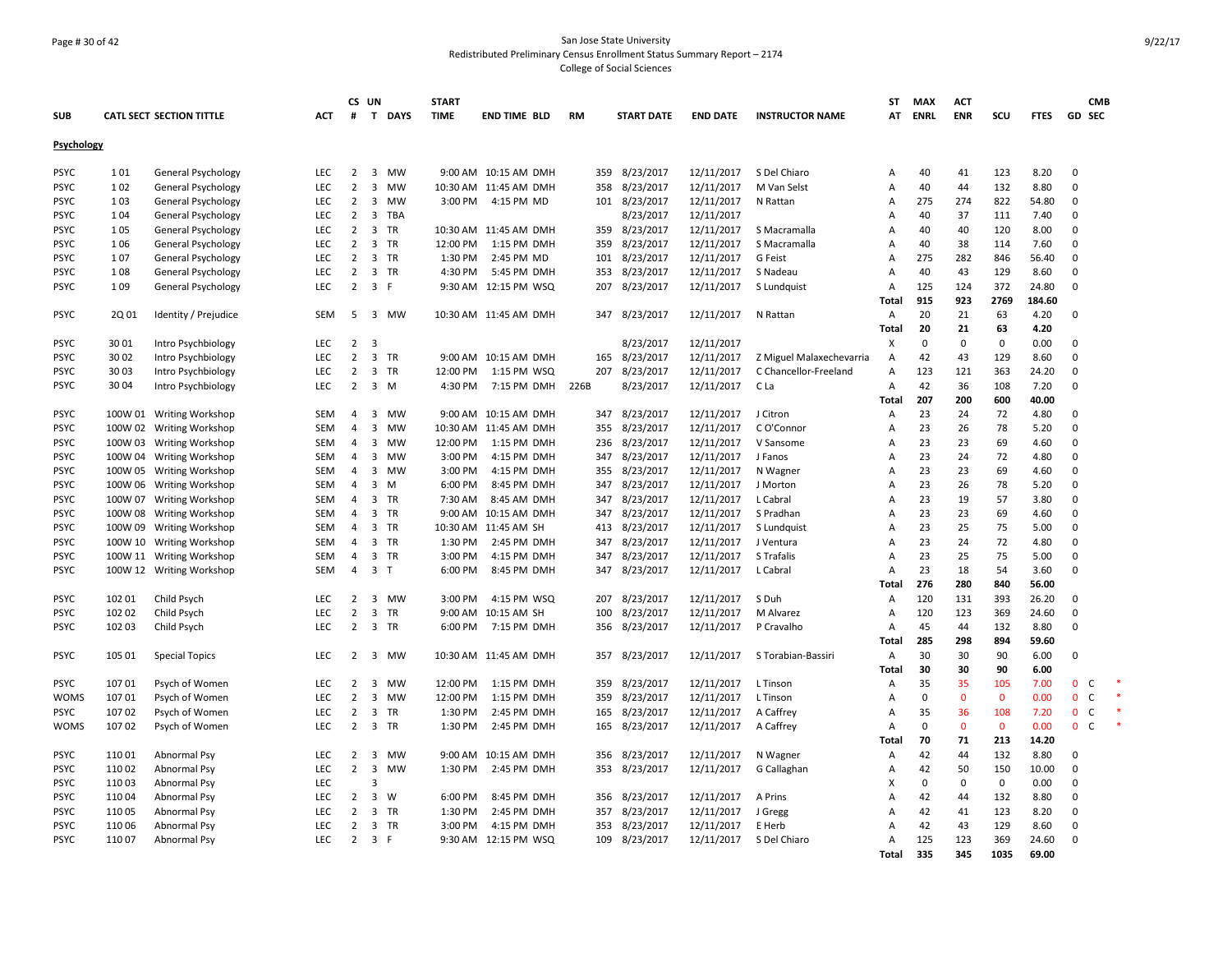# Page # 31 of 42 San Jose State University Redistributed Preliminary Census Enrollment Status Summary Report – 2174 College of Social Sciences

|                            |                  |                                          |                   | CS UN                            |                         |                        | <b>START</b>       |                            |    |            |                        |                          |                          | ST             | <b>MAX</b>  | <b>ACT</b>   |             |               |                            | <b>CMB</b>   |  |
|----------------------------|------------------|------------------------------------------|-------------------|----------------------------------|-------------------------|------------------------|--------------------|----------------------------|----|------------|------------------------|--------------------------|--------------------------|----------------|-------------|--------------|-------------|---------------|----------------------------|--------------|--|
| <b>SUB</b>                 |                  | <b>CATL SECT SECTION TITTLE</b>          | <b>ACT</b>        | #                                | T.                      | <b>DAYS</b>            | <b>TIME</b>        | <b>END TIME BLD</b>        | RM |            | <b>START DATE</b>      | <b>END DATE</b>          | <b>INSTRUCTOR NAME</b>   | AT             | <b>ENRL</b> | <b>ENR</b>   | scu         | <b>FTES</b>   |                            | GD SEC       |  |
| <b>PSYC</b>                | 112 01           | Psych of Adoles                          | <b>LEC</b>        | 2                                | $\overline{\mathbf{3}}$ | MW                     | 1:30 PM            | 2:45 PM DMH                |    |            | 355 8/23/2017          | 12/11/2017               | S Torabian-Bassiri       | Α              | 41          | 39           | 117         | 7.80          | $\mathbf 0$                |              |  |
| <b>PSYC</b>                | 112 02           | Psych of Adoles                          | <b>LEC</b>        | $\overline{2}$                   | $\overline{\mathbf{3}}$ | TR                     |                    | 10:30 AM 11:45 AM DMH      |    | 348        | 8/23/2017              | 12/11/2017               | M Alvarez                | A              | 41          | 42           | 126         | 8.40          | $\mathbf 0$                |              |  |
| <b>PSYC</b>                | 112 03           | Psych of Adoles                          | LEC               | $\overline{2}$                   |                         | 3 TR                   | 1:30 PM            | 2:45 PM DMH                |    | 356        | 8/23/2017              | 12/11/2017               | M Alvarez                | Α              | 41          | 40           | 120         | 8.00          | $\Omega$                   |              |  |
|                            |                  |                                          |                   |                                  |                         |                        |                    |                            |    |            |                        |                          |                          | Total          | 123         | 121          | 363         | 24.20         |                            |              |  |
| <b>PSYC</b>                | 114 80           | Psych of Aging                           | LEC               | $\overline{2}$                   | 3                       | TBA                    |                    |                            |    |            | 8/23/2017              | 12/11/2017               | E Woodhead               | $\overline{A}$ | 38          | 38           | 114         | 7.60          | 0 <sub>c</sub>             |              |  |
| <b>GERO</b>                | 114 80           | Psych of Aging                           | LEC               | $\overline{2}$                   | $\overline{\mathbf{3}}$ | TBA                    |                    |                            |    |            | 8/23/2017              | 12/11/2017               | E Woodhead               | Α              | 0           | $\mathbf{0}$ | $\mathbf 0$ | 0.00          | $\mathbf{0}$               | C            |  |
|                            |                  |                                          |                   |                                  |                         |                        |                    |                            |    |            |                        |                          |                          | Total          | 38          | 38           | 114         | 7.60          |                            |              |  |
| <b>PSYC</b>                | 11701            | Psych Tests & Meas                       | LEC               | $\overline{2}$                   | $\overline{\mathbf{3}}$ | <b>MW</b>              | 7:30 AM            | 8:45 AM DMH                |    | 355        | 8/23/2017              | 12/11/2017               | <b>B</b> Oliveira        | Α              | 43          | 42           | 126         | 8.40          | $\Omega$                   |              |  |
| <b>PSYC</b>                | 11702            | Psych Tests & Meas                       | LEC               | $\overline{2}$                   | $\overline{3}$          | MW                     | 9:00 AM            | 10:15 AM DMH               |    | 355        | 8/23/2017              | 12/11/2017               | <b>B</b> Oliveira        | Α              | 43          | 42           | 126         | 8.40          | $\mathbf 0$                |              |  |
| <b>PSYC</b>                | 11703            | Psych Tests & Meas                       | <b>LEC</b>        | $\overline{2}$                   | $\overline{\mathbf{3}}$ | TR                     | 1:30 PM            | 2:45 PM CL                 |    | 226        | 8/23/2017              | 12/11/2017               | S Pradhan                | Α              | 43          | 47           | 141         | 9.40          | $\mathbf 0$                |              |  |
| <b>PSYC</b>                | 11704            | Psych Tests & Meas                       | <b>LEC</b>        | $\overline{2}$                   | $\overline{\mathbf{3}}$ | T                      | 3:00 PM            | 5:45 PM CL                 |    | 117        | 8/23/2017              | 12/11/2017               | T Shirley                | Α              | 43          | 44           | 132         | 8.80          | $\Omega$                   |              |  |
|                            |                  |                                          |                   |                                  |                         |                        |                    |                            |    |            |                        |                          |                          | Total          | 172         | 175          | 525         | 35.00         |                            |              |  |
| <b>PSYC</b>                | 120 10           | Adv Res Meth & Des                       | LEC               | $\overline{2}$                   | $\overline{4}$          | MW                     | 4:30 PM            | 5:45 PM DMH                |    | 355        | 8/23/2017              | 12/11/2017               | G Savage                 | Α              | 46          | 48           | 144         | 12.80         | $\Omega$                   |              |  |
| <b>PSYC</b>                | 120 11           | Adv Res Meth & Des                       | <b>ACT</b>        | $\overline{7}$                   | $\mathbf 0$             | M                      | 6:00 PM            | 8:00 PM DMH                |    | 339        | 8/23/2017              | 12/11/2017               | G Savage                 | Α              | 23          | 24           | 24          | 0.00          | $\mathbf 0$                |              |  |
| <b>PSYC</b>                | 120 12           | Adv Res Meth & Des                       | <b>ACT</b>        | $\overline{7}$                   | $\mathbf 0$             | <b>W</b>               | 6:00 PM            | 8:00 PM DMH                |    | 339        | 8/23/2017              | 12/11/2017               | G Savage                 | Α              | 23          | 24           | 24          | 0.00          | $\Omega$                   |              |  |
| <b>PSYC</b>                | 120 20           | Adv Res Meth & Des                       | <b>LEC</b>        | $\overline{2}$                   | $\overline{4}$          | MW                     | 1:30 PM            | 2:45 PM DMH                |    | 356        | 8/23/2017              | 12/11/2017               | S Trafalis               | A              | 46          | 48           | 144         | 12.80         | $\mathbf 0$                |              |  |
| <b>PSYC</b>                | 120 21           | Adv Res Meth & Des                       | <b>ACT</b>        | $7\overline{ }$                  | $\mathbf 0$             | M                      | 3:00 PM            | 5:00 PM DMH                |    | 339        | 8/23/2017              | 12/11/2017               | S Trafalis               | A              | 23          | 24           | 24          | 0.00          | $\Omega$                   |              |  |
| <b>PSYC</b>                | 120 22           | Adv Res Meth & Des                       | <b>ACT</b>        | $\overline{7}$                   |                         | $0 \quad W$            | 3:00 PM            | 5:00 PM DMH                |    | 339        | 8/23/2017              | 12/11/2017               | S Trafalis               | Α              | 23          | 24           | 24          | 0.00          | $\mathbf 0$                |              |  |
| <b>PSYC</b>                | 120 30           | Adv Res Meth & Des                       | <b>LEC</b>        | $\overline{2}$                   |                         | 4 TR                   | 4:30 PM            | 5:45 PM DMH                |    | 355        | 8/23/2017              | 12/11/2017               | S Trafalis               | $\overline{A}$ | 46          | 47           | 141         | 12.53         | $\mathbf 0$<br>$\mathbf 0$ |              |  |
| <b>PSYC</b><br><b>PSYC</b> | 120 31<br>120 32 | Adv Res Meth & Des<br>Adv Res Meth & Des | ACT<br><b>ACT</b> | $\overline{7}$<br>$\overline{7}$ | 0 <sub>T</sub>          | 0 R                    | 6:00 PM<br>6:00 PM | 8:00 PM DMH<br>8:00 PM DMH |    | 339<br>339 | 8/23/2017<br>8/23/2017 | 12/11/2017               | S Trafalis<br>S Trafalis | Α<br>A         | 23<br>23    | 26<br>21     | 26<br>21    | 0.00<br>0.00  | $\Omega$                   |              |  |
|                            |                  | Adv Res Meth & Des                       |                   | $\overline{2}$                   |                         |                        |                    |                            |    |            |                        | 12/11/2017               |                          |                | 46          | 46           |             |               | $\Omega$                   |              |  |
| <b>PSYC</b><br><b>PSYC</b> | 120 40<br>120 41 |                                          | <b>LEC</b><br>ACT | $\overline{7}$                   |                         | 4 TR<br>0 <sub>T</sub> | 1:30 PM<br>3:00 PM | 2:45 PM DMH                |    | 355<br>339 | 8/23/2017<br>8/23/2017 | 12/11/2017<br>12/11/2017 | J Citron<br>J Citron     | Α              | 23          | 24           | 138<br>24   | 12.27<br>0.00 | $\mathbf 0$                |              |  |
| <b>PSYC</b>                | 12042            | Adv Res Meth & Des<br>Adv Res Meth & Des | ACT               | $\overline{7}$                   |                         | 0 R                    | 3:00 PM            | 5:00 PM DMH<br>5:00 PM DMH |    | 339        | 8/23/2017              | 12/11/2017               | J Citron                 | Α<br>Α         | 23          | 22           | 22          | 0.00          | $\mathbf 0$                |              |  |
|                            |                  |                                          |                   |                                  |                         |                        |                    |                            |    |            |                        |                          |                          |                | 368         | 378          | 756         | 50.40         |                            |              |  |
| <b>PSYC</b>                | 121B 20          | Adv R Met: Cog/Perc                      | <b>SEM</b>        | $\overline{4}$                   |                         | 2 M                    |                    | 10:30 AM 11:30 AM DMH      |    | 339        | 8/23/2017              | 12/11/2017               | C Feria                  | Total          | 22          | 22           | 22          | 2.93          | $\Omega$                   |              |  |
| <b>PSYC</b>                | 121B 21          |                                          | LAB               | 16                               |                         | $0$ M                  | 11:45 AM           | 2:45 PM DMH                |    | 339        | 8/23/2017              | 12/11/2017               | C Feria                  | Α<br>Α         | 22          | 22           | 22          | 0.00          | $\Omega$                   |              |  |
|                            |                  | Adv R Met: Cog/Perc                      |                   |                                  |                         |                        |                    |                            |    |            |                        |                          |                          | Total          | 44          | 44           | 44          | 2.93          |                            |              |  |
| <b>PSYC</b>                | 121C 30          | Adv R Met: Clinical                      | <b>SEM</b>        | 4                                | 2 F                     |                        |                    | 9:00 AM 10:00 AM DMH       |    | 353        | 8/23/2017              | 12/11/2017               | J Fanos                  | Α              | 22          | 23           | 23          | 3.07          | $\mathbf 0$                |              |  |
| <b>PSYC</b>                | 121C 31          | Adv R Met: Clinical                      | LAB               | 16                               | 0 F                     |                        | 10:15 AM           | 1:15 PM DMH                |    | 353        | 8/23/2017              | 12/11/2017               | J Fanos                  | Α              | 22          | 23           | 23          | 0.00          | $\Omega$                   |              |  |
|                            |                  |                                          |                   |                                  |                         |                        |                    |                            |    |            |                        |                          |                          | Total          | 44          | 46           | 46          | 3.07          |                            |              |  |
| <b>PSYC</b>                | 126 01           | Drugs + Brain & Beh                      | <b>LEC</b>        | $\overline{2}$                   |                         | 3 TR                   | 3:00 PM            | 4:15 PM DMH                |    | 355        | 8/23/2017              | 12/11/2017               | S Snycerski              | Α              | 45          | $\mathbf{0}$ | $\mathbf 0$ | 0.00          | $\mathbf{0}$               | $\mathsf{C}$ |  |
|                            |                  |                                          |                   |                                  |                         |                        |                    |                            |    |            |                        |                          |                          | Total          | 45          | 0            | 0           | 0.00          |                            |              |  |
| <b>PSYC</b>                | 129 01           | Neuroscience                             | <b>LEC</b>        |                                  |                         | 2 3 TR                 | 1:30 PM            | 2:45 PM DMH                |    |            | 353 8/23/2017          | 12/11/2017               | C Chancellor-Freeland    | Α              | 42          | $\Omega$     | $\mathbf 0$ | 0.00          | $\mathbf{0}$               | C            |  |
|                            |                  |                                          |                   |                                  |                         |                        |                    |                            |    |            |                        |                          |                          | Total          | 42          | 0            | 0           | 0.00          |                            |              |  |
| <b>PSYC</b>                | 135 01           | Cognition                                | <b>SEM</b>        | 5                                |                         | 3 MW                   |                    | 9:00 AM 10:15 AM CL        |    |            | 117 8/23/2017          | 12/11/2017               | M Van Selst              | Α              | 42          | 40           | 120         | 8.05          | $\mathbf{1}$               |              |  |
| <b>PSYC</b>                | 135 02           | Cognition                                | <b>SEM</b>        | 5                                | $\overline{\mathbf{3}}$ | TR                     |                    | 10:30 AM 11:45 AM CL       |    | 117        | 8/23/2017              | 12/11/2017               | E Palmer                 | Α              | 42          | 55           | 165         | 11.20         | $\overline{4}$             |              |  |
| <b>PSYC</b>                | 135 03           | Cognition                                | <b>SEM</b>        | 5                                |                         | 3 TR                   | 12:00 PM           | 1:15 PM CL                 |    | 117        | 8/23/2017              | 12/11/2017               | L Huntsman               | Α              | 42          | 39           | 117         | 7.85          | $\mathbf{1}$               |              |  |
| <b>PSYC</b>                | 135 04           | Cognition                                | <b>SEM</b>        | 5                                |                         | 3 TR                   | 1:30 PM            | 2:45 PM CL                 |    |            | 117 8/23/2017          | 12/11/2017               | E Palmer                 | Α              | 42          | 45           | 135         | 9.10          | $\overline{2}$             |              |  |
|                            |                  |                                          |                   |                                  |                         |                        |                    |                            |    |            |                        |                          |                          | Total          | 168         | 179          | 537         | 36.20         |                            |              |  |
| <b>PSYC</b>                | 13901            | Psy of Person                            | LEC               | $\overline{2}$                   | $\overline{\mathbf{3}}$ | MW                     | 12:00 PM           | 1:15 PM DMH                |    | 355        | 8/23/2017              | 12/11/2017               | N Wagner                 | Α              | 42          | 46           | 138         | 9.20          | $\Omega$                   |              |  |
| <b>PSYC</b>                | 139 02           | Psy of Person                            | LEC               | $\overline{2}$                   |                         | 3 TR                   |                    | 9:00 AM 10:15 AM DMH       |    | 355        | 8/23/2017              | 12/11/2017               | G Feist                  | Α              | 42          | 47           | 141         | 9.40          | $\mathbf 0$                |              |  |
| <b>PSYC</b>                | 139 03           | Psy of Person                            | <b>LEC</b>        | $\overline{2}$                   | 3 <sub>T</sub>          |                        | 6:00 PM            | 8:45 PM DMH                |    | 355        | 8/23/2017              | 12/11/2017               | <b>B</b> Oliveira        | Α              | 42          | 44           | 132         | 8.80          | $\mathbf 0$                |              |  |
|                            |                  |                                          |                   |                                  |                         |                        |                    |                            |    |            |                        |                          |                          | Total          | 126         | 137          | 411         | 27.40         |                            |              |  |
| <b>PSYC</b>                | 142 01           | Child Psychopathology                    | <b>LEC</b>        | $\overline{2}$                   | $\overline{\mathbf{3}}$ | MW                     |                    | 10:30 AM 11:45 AM DMH      |    | 353        | 8/23/2017              | 12/11/2017               | N Wagner                 | Α              | 42          | 42           | 126         | 8.40          | $\Omega$                   |              |  |
| <b>PSYC</b>                | 142 02           | Child Psychopathology                    | LEC               | $\overline{2}$                   | $\overline{3}$          | W                      | 6:00 PM            | 8:45 PM DMH                |    | 353        | 8/23/2017              | 12/11/2017               | L Tinson                 | Α              | 42          | 39           | 117         | 7.80          | $\Omega$                   |              |  |
| <b>PSYC</b>                | 142 03           | Child Psychopathology                    | <b>LEC</b>        | $\overline{2}$                   |                         | 3 TR                   |                    | 9:00 AM 10:15 AM DMH       |    |            | 356 8/23/2017          | 12/11/2017               | M Capriotti              | Α              | 42          | 46           | 138         | 9.20          | $\Omega$                   |              |  |
|                            |                  |                                          |                   |                                  |                         |                        |                    |                            |    |            |                        |                          |                          | Total          | 126         | 127          | 381         | 25.40         |                            |              |  |
| <b>PSYC</b>                | 150 01           | <b>Educ Psych</b>                        | <b>LEC</b>        | $\overline{2}$                   |                         | 3 TR                   | 3:00 PM            | 4:15 PM DMH                |    |            | 356 8/23/2017          | 12/11/2017               | P Cravalho               | Α              | 38          | 37           | 111         | 7.40          | $\Omega$                   |              |  |
|                            |                  |                                          |                   |                                  |                         |                        |                    |                            |    |            |                        |                          |                          | Total          | 38          | 37           | 111         | 7.40          |                            |              |  |
| <b>PSYC</b>                | 153 01           | Psych in Courtroom                       | <b>LEC</b>        |                                  | $\overline{3}$          |                        |                    |                            |    |            |                        |                          |                          | X              | $\mathbf 0$ | $\Omega$     | 0           | 0.00          | $\Omega$                   |              |  |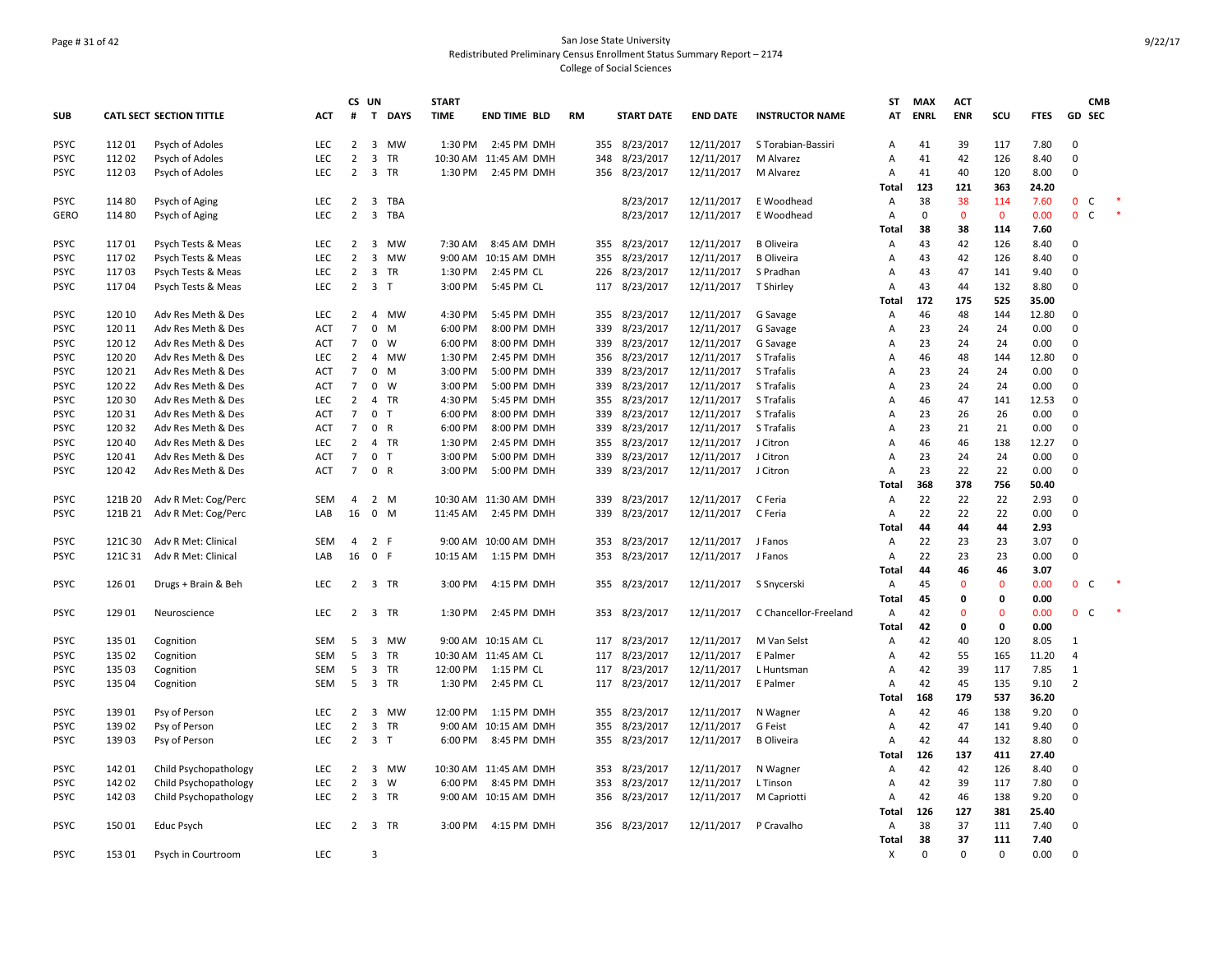# Page # 32 of 42 San Jose State University Redistributed Preliminary Census Enrollment Status Summary Report – 2174 College of Social Sciences

|             |        |                                 |            | CS UN          |                         |             | <b>START</b> |                       |           |                   |                 |                         | ST             | <b>MAX</b>     | <b>ACT</b>     |                |             |                  | <b>CMB</b> |
|-------------|--------|---------------------------------|------------|----------------|-------------------------|-------------|--------------|-----------------------|-----------|-------------------|-----------------|-------------------------|----------------|----------------|----------------|----------------|-------------|------------------|------------|
| <b>SUB</b>  |        | <b>CATL SECT SECTION TITTLE</b> | <b>ACT</b> | #              | $\mathbf{T}$            | <b>DAYS</b> | <b>TIME</b>  | <b>END TIME BLD</b>   | <b>RM</b> | <b>START DATE</b> | <b>END DATE</b> | <b>INSTRUCTOR NAME</b>  | AT             | <b>ENRL</b>    | <b>ENR</b>     | SCU            | <b>FTES</b> | GD SEC           |            |
|             |        |                                 |            |                |                         |             |              |                       |           |                   |                 |                         | Total          | 0              | 0              | 0              | 0.00        |                  |            |
| <b>PSYC</b> | 154 01 | Social Psy                      | <b>LEC</b> | $\overline{2}$ |                         | 3 MW        |              | 10:30 AM 11:45 AM CL  |           | 117 8/23/2017     | 12/11/2017      | J Ventura               | Α              | 48             | 52             | 156            | 10.40       | $\Omega$         |            |
| <b>PSYC</b> | 154 02 | Social Psy                      | <b>LEC</b> | $\overline{2}$ |                         | 3 TR        | 7:30 AM      | 8:45 AM DMH           | 353       | 8/23/2017         | 12/11/2017      | A Asuncion              | A              | 48             | 47             | 141            | 9.40        | $\Omega$         |            |
| <b>PSYC</b> | 154 03 | Social Psy                      | <b>LEC</b> | $\overline{2}$ |                         | 3 TR        |              | 9:00 AM 10:15 AM DMH  |           | 353 8/23/2017     | 12/11/2017      | A Asuncion              | A              | 48             | 50             | 150            | 10.00       | $\Omega$         |            |
| <b>PSYC</b> | 154 04 | Social Psy                      | LEC        | $\overline{2}$ |                         | 3 TR        | 1:30 PM      | 2:45 PM DMH           |           | 348 8/23/2017     | 12/11/2017      | C Oyamot                | A              | 48             | 50             | 150            | 10.00       | $\Omega$         |            |
|             |        |                                 |            |                |                         |             |              |                       |           |                   |                 |                         | Total          | 192            | 199            | 597            | 39.80       |                  |            |
| <b>PSYC</b> | 155 01 | Human Learning                  | LEC        | $\overline{2}$ |                         | 3 TR        |              | 10:30 AM 11:45 AM DMH | 353       | 8/23/2017         | 12/11/2017      | V Carr                  | Α              | 40             | 45             | 135            | 9.00        | $\Omega$         |            |
| <b>PSYC</b> | 155 02 | Human Learning                  | <b>LEC</b> | $\overline{2}$ |                         | 3 TR        | 1:30 PM      | 2:45 PM CL            | 303       | 8/23/2017         | 12/11/2017      | S Snycerski             | A              | 40             | 40             | 120            | 8.00        | $\Omega$         |            |
| <b>PSYC</b> | 155 03 | Human Learning                  | <b>LEC</b> | $\overline{2}$ |                         | 3 TR        | 3:00 PM      | 4:15 PM DMH           | 348       | 8/23/2017         | 12/11/2017      | V Carr                  | A              | 40             | 45             | 135            | 9.00        | $\Omega$         |            |
|             |        |                                 |            |                |                         |             |              |                       |           |                   |                 |                         | <b>Total</b>   | 120            | 130            | 390            | 26.00       |                  |            |
| <b>PSYC</b> | 158 01 | Perception                      | LEC        | $\overline{2}$ |                         | 3 TR        |              | 9:00 AM 10:15 AM DMH  | 348       | 8/23/2017         | 12/11/2017      | C Feria                 | A              | 38             | 41             | 123            | 8.25        | $\mathbf{1}$     |            |
| <b>PSYC</b> | 158 02 | Perception                      | LEC        | $\overline{2}$ |                         | 3 TR        | 1:30 PM      | 2:45 PM DH            | 243       | 8/23/2017         | 12/11/2017      | C Feria                 | A              | 38             | 37             | 111            | 7.65        | 5                |            |
|             |        |                                 |            |                |                         |             |              |                       |           |                   |                 |                         | Total          | 76             | 78             | 234            | 15.90       |                  |            |
| <b>PSYC</b> | 160 01 | <b>Clinical Psychology</b>      | LEC        | $\overline{2}$ |                         | 3 MW        |              | 10:30 AM 11:45 AM DMH | 356       | 8/23/2017         | 12/11/2017      | S Del Chiaro            | Α              | 44             | 46             | 138            | 9.20        | $\Omega$         |            |
| <b>PSYC</b> | 160 02 | <b>Clinical Psychology</b>      | <b>LEC</b> | $\overline{2}$ |                         | 3 MW        | 12:00 PM     | 1:15 PM DMH           | 353       | 8/23/2017         | 12/11/2017      | G Callaghan             | A              | 44             | 44             | 132            | 8.80        | $\Omega$         |            |
| <b>PSYC</b> | 160 03 | <b>Clinical Psychology</b>      | LEC        | $\overline{2}$ |                         | 3 TR        |              | 9:00 AM 10:15 AM CL   |           | 117 8/23/2017     | 12/11/2017      | S Nadeau                | $\overline{A}$ | 44             | 46             | 138            | 9.20        | $\Omega$         |            |
|             |        |                                 |            |                |                         |             |              |                       |           |                   |                 |                         | <b>Total</b>   | 132            | 136            | 408            | 27.20       |                  |            |
| <b>PSYC</b> | 165 01 | Theory Meth Couns               | LEC        | 3              |                         | 3 MW        |              | 10:30 AM 11:45 AM DMH | 359       | 8/23/2017         | 12/11/2017      | L Tinson                | A              | 38             | 40             | 120            | 8.00        | 0                |            |
| <b>PSYC</b> | 165 02 | Theory Meth Couns               | <b>LEC</b> | 3              |                         | 3 TR        | 4:30 PM      | 5:45 PM DMH           |           | 348 8/23/2017     | 12/11/2017      | E Herb                  | Α              | 38             | 39             | 117            | 7.85        | $\mathbf{1}$     |            |
|             |        |                                 |            |                |                         |             |              |                       |           |                   |                 |                         | Total          | 76             | 79             | 237            | 15.85       |                  |            |
| <b>PSYC</b> | 16701  | Sports Psychology               | <b>LEC</b> |                |                         | 2 3 TR      |              | 9:00 AM 10:15 AM DMH  |           | 359 8/23/2017     | 12/11/2017      | T Semerjian             | А              | 40             | $\mathbf{0}$   | $\mathbf{0}$   | 0.00        | $\mathbf 0$<br>C |            |
|             |        |                                 |            |                |                         |             |              |                       |           |                   |                 |                         | <b>Total</b>   | 40             | 0              | 0              | 0.00        |                  |            |
| <b>PSYC</b> | 170 01 | Indus Psy                       | LEC        |                | 3                       |             |              |                       |           |                   |                 |                         | X              | $\mathbf 0$    | $\mathbf 0$    | $\mathbf 0$    | 0.00        | $\mathbf 0$      |            |
| <b>PSYC</b> | 170 02 | Indus Psy                       | LEC        | $\overline{2}$ | $\overline{3}$          | W           | 6:00 PM      | 8:45 PM DMH           | 355       | 8/23/2017         | 12/11/2017      | N Rattan                | A              | 42             | 45             | 135            | 9.00        | $\Omega$         |            |
| <b>PSYC</b> | 17003  | Indus Psy                       | <b>LEC</b> | $\overline{2}$ |                         | 3 MW        | 4:30 PM      | 5:45 PM DMH           | 358       | 8/23/2017         | 12/11/2017      | A Rogers                | A              | 42             | 34             | 102            | 6.80        | $\Omega$         |            |
|             |        |                                 |            |                |                         |             |              |                       |           |                   |                 |                         | <b>Total</b>   | 84             | 79             | 237            | 15.80       |                  |            |
| <b>PSYC</b> | 17301  | <b>Human Factors</b>            | LEC        | $\overline{2}$ |                         | 3 TR        | 1:30 PM      | 2:45 PM DMH           | 359       | 8/23/2017         | 12/11/2017      | D Schuster              | Α              | 38             | 36             | 108            | 7.20        | $\Omega$         |            |
|             |        |                                 |            |                |                         |             |              |                       |           |                   |                 |                         | <b>Total</b>   | 38             | 36             | 108            | 7.20        |                  |            |
| <b>PSYC</b> | 175 01 | <b>Management Psy</b>           | <b>LEC</b> | $\overline{2}$ |                         | 3 M         | 6:00 PM      | 8:45 PM DMH           |           | 355 8/23/2017     | 12/11/2017      | N Patel                 | А              | 35             | 36             | 108            | 7.20        | 0                |            |
|             |        |                                 |            |                |                         |             |              |                       |           |                   |                 |                         | Total          | 35             | 36             | 108            | 7.20        |                  |            |
| <b>PSYC</b> | 180 01 | <b>Indiv Studies</b>            | SUP        | 36             |                         | 4 TBA       |              |                       |           | 8/23/2017         | 12/11/2017      |                         | A              | $\mathbf 0$    | $\Omega$       | $\mathbf 0$    | 0.00        | $\Omega$         |            |
| <b>PSYC</b> | 180 02 | <b>Indiv Studies</b>            | SUP        | 36             |                         | 1 TBA       |              |                       |           | 8/23/2017         | 12/11/2017      | M Van Selst             | A              | 3              | $\mathbf{1}$   | 1              | 0.07        | $\Omega$         |            |
| <b>PSYC</b> | 18003  | <b>Indiv Studies</b>            | SUP        | 36             |                         | 1 TBA       |              |                       |           | 8/23/2017         | 12/11/2017      |                         | A              | 3              | $\Omega$       | $\mathbf 0$    | 0.00        | $\Omega$         |            |
| <b>PSYC</b> | 18004  | <b>Indiv Studies</b>            | SUP        |                |                         | 36 1 TBA    |              |                       |           | 8/23/2017         | 12/11/2017      |                         | A              | $\mathbf{a}$   | $\Omega$       | 0              | 0.00        | $\Omega$         |            |
| <b>PSYC</b> | 18005  | <b>Indiv Studies</b>            | SUP        | 36             | $\overline{2}$          | TBA         |              |                       |           | 8/23/2017         | 12/11/2017      | C Chancellor-Freeland   | А              | 3              | $\overline{2}$ | 4              | 0.27        | $\Omega$         |            |
| <b>PSYC</b> | 180 06 | <b>Indiv Studies</b>            | SUP        | 36             |                         | 2 TBA       |              |                       |           | 8/23/2017         | 12/11/2017      | D Schuster              | A              | 3              | $\mathbf{1}$   | $\overline{2}$ | 0.13        | 0                |            |
| <b>PSYC</b> | 180 07 | <b>Indiv Studies</b>            | SUP        | 36             |                         | 2 TBA       |              |                       |           | 8/23/2017         | 12/11/2017      | M Van Selst             | A              | 3              | $\mathbf{1}$   | $\overline{2}$ | 0.13        | $\Omega$         |            |
| <b>PSYC</b> | 18008  | <b>Indiv Studies</b>            | SUP        | 36             |                         | 2 TBA       |              |                       |           | 8/23/2017         | 12/11/2017      | E Palmer                | A              | 3              | $\mathbf{1}$   | $\overline{2}$ | 0.13        | $\Omega$         |            |
| <b>PSYC</b> | 18009  | <b>Indiv Studies</b>            | SUP        | 36             | $\overline{\mathbf{3}}$ | TBA         |              |                       |           | 8/23/2017         | 12/11/2017      | C Chancellor-Freeland   | А              | 3              | $\overline{2}$ | 6              | 0.40        | $\Omega$         |            |
| <b>PSYC</b> | 180 10 | <b>Indiv Studies</b>            | SUP        | 36             |                         | 3 TBA       |              |                       |           | 8/23/2017         | 12/11/2017      |                         | Α              | $\overline{2}$ | $\Omega$       | $\mathbf 0$    | 0.00        | $\mathbf 0$      |            |
| <b>PSYC</b> | 180 11 | <b>Indiv Studies</b>            | SUP        | 36             |                         | 3 TBA       |              |                       |           | 8/23/2017         | 12/11/2017      |                         | A              | 3              | $\Omega$       | 0              | 0.00        | $\Omega$         |            |
| <b>PSYC</b> | 180 12 | <b>Indiv Studies</b>            | SUP        | 36             |                         | 3 TBA       |              |                       |           | 8/23/2017         | 12/11/2017      |                         | A              | 3              | $\Omega$       | 0              | 0.00        | $\Omega$         |            |
| <b>PSYC</b> | 180 13 | <b>Indiv Studies</b>            | <b>SUP</b> | 36             |                         | 4 TBA       |              |                       |           | 8/23/2017         | 12/11/2017      |                         | $\overline{A}$ | 3              | $\Omega$       | $\mathbf 0$    | 0.00        | $\Omega$         |            |
| <b>PSYC</b> | 180 14 | <b>Indiv Studies</b>            | SUP        | 36             |                         | 4 TBA       |              |                       |           | 8/23/2017         | 12/11/2017      |                         | $\overline{A}$ | 3              | $\Omega$       | $\mathbf 0$    | 0.00        | $\Omega$         |            |
|             |        |                                 |            |                |                         |             |              |                       |           |                   |                 |                         | Total          | 38             | 8              | 17             | 1.13        |                  |            |
| <b>PSYC</b> | 184 01 | <b>Directed Reading</b>         | SUP        | 36             |                         | 4 TBA       |              |                       |           | 8/23/2017         | 12/11/2017      |                         | Α              | 0              | 0              | 0              | 0.00        | 0                |            |
| <b>PSYC</b> | 184 02 | <b>Directed Reading</b>         | SUP        | 36             |                         | 1 TBA       |              |                       |           | 8/23/2017         | 12/11/2017      |                         | A              | 3              | $\Omega$       | 0              | 0.00        | 0                |            |
| <b>PSYC</b> | 18403  | Directed Reading                | SUP        | 36             |                         | 1 TBA       |              |                       |           | 8/23/2017         | 12/11/2017      |                         | A              | 3              | $\Omega$       | 0              | 0.00        | $\Omega$         |            |
| <b>PSYC</b> | 184 04 | <b>Directed Reading</b>         | SUP        | 36             |                         | 2 TBA       |              |                       |           | 8/23/2017         | 12/11/2017      |                         | A              | $\mathbf{1}$   | $\Omega$       | $\mathbf 0$    | 0.00        | $\Omega$         |            |
| <b>PSYC</b> | 184 05 | <b>Directed Reading</b>         | SUP        | 36             |                         | 2 TBA       |              |                       |           | 8/23/2017         | 12/11/2017      |                         | A              | 3              | $\Omega$       | $\Omega$       | 0.00        | $\Omega$         |            |
| <b>PSYC</b> | 184 06 | <b>Directed Reading</b>         | SUP        | 36             |                         | 3 TBA       |              |                       |           | 8/23/2017         |                 | 12/11/2017 S Del Chiaro | А              | 3              | 3              | 9              | 0.60        | $\Omega$         |            |
|             |        |                                 |            |                |                         |             |              |                       |           |                   |                 |                         |                |                |                |                |             |                  |            |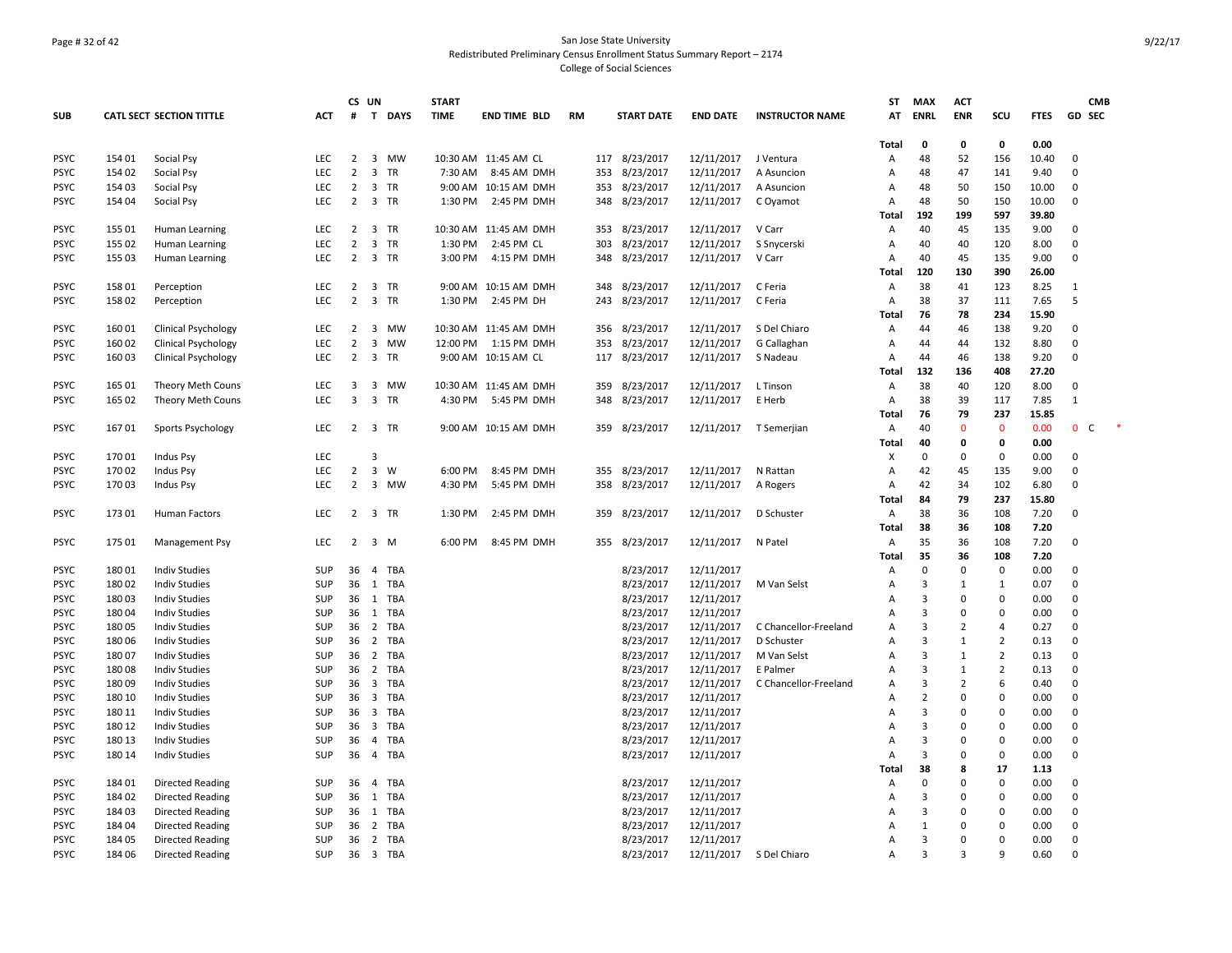# Page # 33 of 42 San Jose State University Redistributed Preliminary Census Enrollment Status Summary Report – 2174 College of Social Sciences

|             |         |                                 |            | CS UN          |                         |             | <b>START</b> |                       |           |                   |                 |                        | ST             | <b>MAX</b>     | <b>ACT</b>     |                |             |              | <b>CMB</b> |
|-------------|---------|---------------------------------|------------|----------------|-------------------------|-------------|--------------|-----------------------|-----------|-------------------|-----------------|------------------------|----------------|----------------|----------------|----------------|-------------|--------------|------------|
| <b>SUB</b>  |         | <b>CATL SECT SECTION TITTLE</b> | <b>ACT</b> | #              | T                       | <b>DAYS</b> | <b>TIME</b>  | <b>END TIME BLD</b>   | <b>RM</b> | <b>START DATE</b> | <b>END DATE</b> | <b>INSTRUCTOR NAME</b> | AT             | <b>ENRL</b>    | <b>ENR</b>     | SCU            | <b>FTES</b> | GD SEC       |            |
| <b>PSYC</b> | 184 07  | <b>Directed Reading</b>         | SUP        | 36             | $\overline{\mathbf{3}}$ | TBA         |              |                       |           | 8/23/2017         | 12/11/2017      |                        | Α              | 3              | $\Omega$       | 0              | 0.00        | $\Omega$     |            |
| <b>PSYC</b> | 184 08  | <b>Directed Reading</b>         | SUP        | 36             | $\overline{\mathbf{3}}$ | TBA         |              |                       |           | 8/23/2017         | 12/11/2017      |                        | A              | 3              | 0              | 0              | 0.00        | $\mathbf 0$  |            |
| <b>PSYC</b> | 184 09  | <b>Directed Reading</b>         | <b>SUP</b> | 36             | $\overline{4}$          | TBA         |              |                       |           | 8/23/2017         | 12/11/2017      |                        | $\overline{A}$ | 3              | $\Omega$       | $\Omega$       | 0.00        | $\Omega$     |            |
|             |         |                                 |            |                |                         |             |              |                       |           |                   |                 |                        | Total          | 22             | 3              | 9              | 0.60        |              |            |
| <b>PSYC</b> | 186 01  | Psych Field Wk                  | SUP        | 36             | 4                       | TBA         |              |                       |           | 8/23/2017         | 12/11/2017      |                        | A              | 0              | 0              | $\mathbf 0$    | 0.00        | $\mathbf 0$  |            |
| <b>PSYC</b> | 186 02  | Psych Field Wk                  | SUP        | 36             |                         | 1 TBA       |              |                       |           | 8/23/2017         | 12/11/2017      |                        | Α              | 3              | 0              | $\mathbf 0$    | 0.00        | $\mathbf 0$  |            |
| <b>PSYC</b> | 18603   | Psych Field Wk                  | <b>SUP</b> | 36             | $\overline{\mathbf{3}}$ | TBA         |              |                       |           | 8/23/2017         | 12/11/2017      | A Prins                | $\overline{A}$ | 3              | $\Omega$       | $\mathbf 0$    | 0.00        | $\Omega$     |            |
| <b>PSYC</b> | 186 04  | Psych Field Wk                  | SUP        | 36             |                         | 3 TBA       |              |                       |           | 8/23/2017         | 12/11/2017      | M Capriotti            | Α              | 6              | $\overline{4}$ | 12             | 0.80        | $\Omega$     |            |
| <b>PSYC</b> | 18605   | Psych Field Wk                  | <b>SUP</b> | 36             | $\overline{4}$          | TBA         |              |                       |           | 8/23/2017         | 12/11/2017      | M Hosoda               | $\mathsf{A}$   | 3              | 1              | $\overline{4}$ | 0.27        | $\Omega$     |            |
|             |         |                                 |            |                |                         |             |              |                       |           |                   |                 |                        | Total          | 15             | 5              | 16             | 1.07        |              |            |
| <b>PSYC</b> | 190 01  | <b>Current Issues Capstone</b>  | SEM        | 5              | $\overline{\mathbf{3}}$ | <b>MW</b>   | 12:00 PM     | 1:15 PM HGH           |           | 122 8/23/2017     | 12/11/2017      | S Torabian-Bassiri     | A              | 23             | 24             | 72             | 4.80        | 0            |            |
| <b>PSYC</b> | 190 02  | <b>Current Issues Capstone</b>  | SEM        | 5              | 3                       | MW          | 3:00 PM      | 4:15 PM DMH           | 359       | 8/23/2017         | 12/11/2017      | E Klaw                 | Α              | 23             | 16             | 48             | 3.20        | $\Omega$     |            |
| <b>PSYC</b> | 190 03  | <b>Current Issues Capstone</b>  | <b>SEM</b> | 5              |                         | 3 TR        |              | 10:30 AM 11:45 AM DMH |           | 356 8/23/2017     | 12/11/2017      | G Feist                | Α              | 23             | 26             | 78             | 5.20        | $\Omega$     |            |
| <b>PSYC</b> | 190 04  | <b>Current Issues Capstone</b>  | SEM        | 5              | 3                       | <b>TR</b>   | 12:00 PM     | 1:15 PM DMH           | 347       | 8/23/2017         | 12/11/2017      | S Lundquist            | Α              | 23             | 26             | 78             | 5.20        | $\Omega$     |            |
| <b>PSYC</b> | 190 05  | <b>Current Issues Capstone</b>  | <b>SEM</b> | 5              | 3                       | M           | 6:00 PM      | 8:45 PM DMH           | 359       | 8/23/2017         | 12/11/2017      | J Fanos                | $\overline{A}$ | 23             | 24             | 72             | 4.80        | $\Omega$     |            |
| <b>PSYC</b> | 190 06  | <b>Current Issues Capstone</b>  | SEM        | 5              | 3                       | W           | 4:30 PM      | 7:15 PM DMH           | 347       | 8/23/2017         | 12/11/2017      | J Fanos                | A              | 23             | 23             | 69             | 4.60        | $\mathbf 0$  |            |
| <b>PSYC</b> | 190 07  | <b>Current Issues Capstone</b>  | SEM        | 5              |                         | 3 TR        | 3:00 PM      | 4:15 PM DMH           | 359       | 8/23/2017         | 12/11/2017      | A Caffrey              | A              | 23             | 23             | 69             | 4.60        | $\Omega$     |            |
|             |         |                                 |            |                |                         |             |              |                       |           |                   |                 |                        | Total          | 161            | 162            | 486            | 32.40       |              |            |
| <b>PSYC</b> | 191 01  | Psych of Prejudice              | <b>LEC</b> | 2              | 3                       | MW          |              | 9:00 AM 10:15 AM DMH  | 353       | 8/23/2017         | 12/11/2017      | N Rattan               | Α              | 42             | 49             | 147            | 9.80        | $\mathbf 0$  |            |
| <b>PSYC</b> | 191 02  | Psych of Prejudice              | <b>LEC</b> | $\overline{2}$ | 3                       | T           | 6:00 PM      | 8:45 PM DMH           | 353       | 8/23/2017         | 12/11/2017      | L Tinson               | $\overline{A}$ | 42             | 38             | 114            | 7.65        | $\mathbf{1}$ |            |
| <b>PSYC</b> | 191 03  | Psych of Prejudice              | <b>LEC</b> | $\overline{2}$ |                         | 3 TR        | 12:00 PM     | 1:15 PM DMH           | 353       | 8/23/2017         | 12/11/2017      | A Asuncion             | A              | 42             | 43             | 129            | 8.60        | $\mathbf 0$  |            |
| PSYC        | 191 04  | Psych of Prejudice              | LEC        | $\overline{2}$ | 3                       | <b>TR</b>   | 1:30 PM      | 2:45 PM SH            | 434       | 8/23/2017         | 12/11/2017      | A Asuncion             | A              | 42             | 41             | 123            | 8.25        | 1            |            |
| <b>PSYC</b> | 19105   | Psych of Prejudice              | LEC        | $\overline{2}$ |                         | 3 MW        | 12:00 PM     | 1:15 PM CL            | 117       | 8/23/2017         | 12/11/2017      | S Lundquist            | Α              | 42             | 44             | 132            | 8.80        | $\mathbf 0$  |            |
|             |         |                                 |            |                |                         |             |              |                       |           |                   |                 |                        | Total          | 210            | 215            | 645            | 43.10       |              |            |
| PSYC        | 19901   | Senior Hon Thesis               | <b>SUP</b> | 36             | 3                       | TBA         |              |                       |           | 8/23/2017         | 12/11/2017      | S Duh                  | Α              | $\overline{2}$ | 1              | 3              | 0.20        | $\Omega$     |            |
| <b>PSYC</b> | 199 02  | Senior Hon Thesis               | SUP        | 36             |                         | 3 TBA       |              |                       |           | 8/23/2017         | 12/11/2017      |                        | $\overline{A}$ | $\overline{2}$ | 0              | 0              | 0.00        | $\mathbf 0$  |            |
|             |         |                                 |            |                |                         |             |              |                       |           |                   |                 |                        | Total          | 4              | 1              | 3              | 0.20        |              |            |
| <b>PSYC</b> | 203A 01 | <b>Clinical Assess I</b>        | SEM        | 5              | $3 \, M$                |             |              | 9:00 AM 11:45 AM DMH  | 308       | 8/23/2017         | 12/11/2017      | G Callaghan            | A              | 13             | 10             | 30             | 2.50        | 10           |            |
|             |         |                                 |            |                |                         |             |              |                       |           |                   |                 |                        | Total          | 13             | 10             | 30             | 2.50        |              |            |
| <b>PSYC</b> | 204 01  | Grad Sem Dev Psyc               | <b>SEM</b> | 5              |                         | 3 MW        |              | 1:30 PM 2:45 PM DMH   |           | 347 8/23/2017     | 12/11/2017      | S Duh                  | A              | 13             | 12             | 36             | 3.00        | 12           |            |
|             |         |                                 |            |                |                         |             |              |                       |           |                   |                 |                        | Total          | 13             | 12             | 36             | 3.00        |              |            |
| <b>PSYC</b> | 210 01  | Adsv Psychopath                 | <b>SEM</b> | 5              | 3 R                     |             |              | 9:00 AM 11:45 AM DMH  | 308       | 8/23/2017         | 12/11/2017      | J Gregg                | Α              | 13             | 10             | 30             | 2.50        | 10           |            |
|             |         |                                 |            |                |                         |             |              |                       |           |                   |                 |                        | Total          | 13             | 10             | 30             | 2.50        |              |            |
| <b>PSYC</b> | 22201   | Gender Ethnic Iss               | SEM        | 5              | 3 M                     |             |              | 12:00 PM 2:45 PM DMH  |           | 308 8/23/2017     | 12/11/2017      | E Klaw                 | Α              | 13             | 10             | 30             | 2.50        | 10           |            |
|             |         |                                 |            |                |                         |             |              |                       |           |                   |                 |                        | Total          | 13             | 10             | 30             | 2.50        |              |            |
| <b>PSYC</b> | 224A 80 | Clin Psych Prac I               | SUP        |                |                         | 25 3 TBA    |              |                       |           | 8/23/2017         | 12/11/2017      | E Klaw                 | Α              | 13             | 11             | 33             | 2.75        | 11           |            |
|             |         |                                 |            |                |                         |             |              |                       |           |                   |                 |                        | Total          | 13             | 11             | 33             | 2.75        |              |            |
| <b>PSYC</b> | 228 01  | Prof Eth Psyglsts               | <b>SEM</b> | 5              | 3 <sub>T</sub>          |             | 12:00 PM     | 2:45 PM DMH           | 308       | 8/23/2017         | 12/11/2017      | E Woodhead             | $\overline{A}$ | 13             | 10             | 30             | 2.50        | 10           |            |
|             |         |                                 |            |                |                         |             |              |                       |           |                   |                 |                        | Total          | 13             | 10             | 30             | 2.50        |              |            |
| <b>PSYC</b> | 240 01  | App Psychometrics               | SEM        | 5              | 3                       | MW          | 3:00 PM      | 4:15 PM HGH           |           | 122 8/23/2017     | 12/11/2017      | H Tokunaga             | Α              | 22             | 13             | 39             | 3.25        | 13           |            |
|             |         |                                 |            |                |                         |             |              |                       |           |                   |                 |                        | Total          | 22             | 13             | 39             | 3.25        |              |            |
| <b>PSYC</b> | 243 01  | Field Wk in Psych               | SEM        | 6              | 6                       | TBA         |              |                       |           | 8/23/2017         | 12/11/2017      |                        | Α              | $\mathbf 0$    | 0              | $\mathbf 0$    | 0.00        | 0            |            |
| <b>PSYC</b> | 24302   | Field Wk in Psych               | <b>SEM</b> | 6              |                         | 3 TBA       |              |                       |           | 8/23/2017         | 12/11/2017      | A Prins                | Α              | 13             | 11             | 11             | 2.75        | 11           |            |
|             |         |                                 |            |                |                         |             |              |                       |           |                   |                 |                        | Total          | 13             | 11             | 11             | 2.75        |              |            |
| <b>PSYC</b> | 249 01  | I/O Psy Field Work              | SUP        | 25             | 3 <sub>7</sub>          |             |              | 7:30 PM 10:15 PM DMH  | 308       | 8/23/2017         | 12/11/2017      | M Hosoda               | Α              | 15             | 10             | 30             | 2.50        | 10           |            |
|             |         |                                 |            |                |                         |             |              |                       |           |                   |                 |                        | Total          | 15             | 10             | 30             | 2.50        |              |            |
| <b>PSYC</b> | 25601   | Sem in Perception               | SEM        | 5              |                         | 3 MW        |              | 10:30 AM 11:45 AM ENG |           | 327 8/23/2017     | 12/11/2017      | E Palmer               | Α              | 20             | 12             | 36             | 3.00        | 12           |            |
|             |         |                                 |            |                |                         |             |              |                       |           |                   |                 |                        | Total          | 20             | 12             | 36             | 3.00        |              |            |
| PSYC        | 258 01  | Methods Psychother              | SEM        | 6              | 3 T                     |             |              | 9:00 AM 11:45 AM DMH  |           | 308 8/23/2017     | 12/11/2017      | J Gregg                | Α              | 13             | 10             | 30             | 2.50        | 10           |            |
|             |         |                                 |            |                |                         |             |              |                       |           |                   |                 |                        | Total          | 13             | 10             | 30             | 2.50        |              |            |
| <b>PSYC</b> | 260 01  | <b>Crisis Counseling</b>        | SEM        | 6              | 3 W                     |             |              | 12:00 PM 2:45 PM DMH  |           | 308 8/23/2017     | 12/11/2017      | A Prins                | Α              | 13             | 11             | 33             | 2.75        | 11           |            |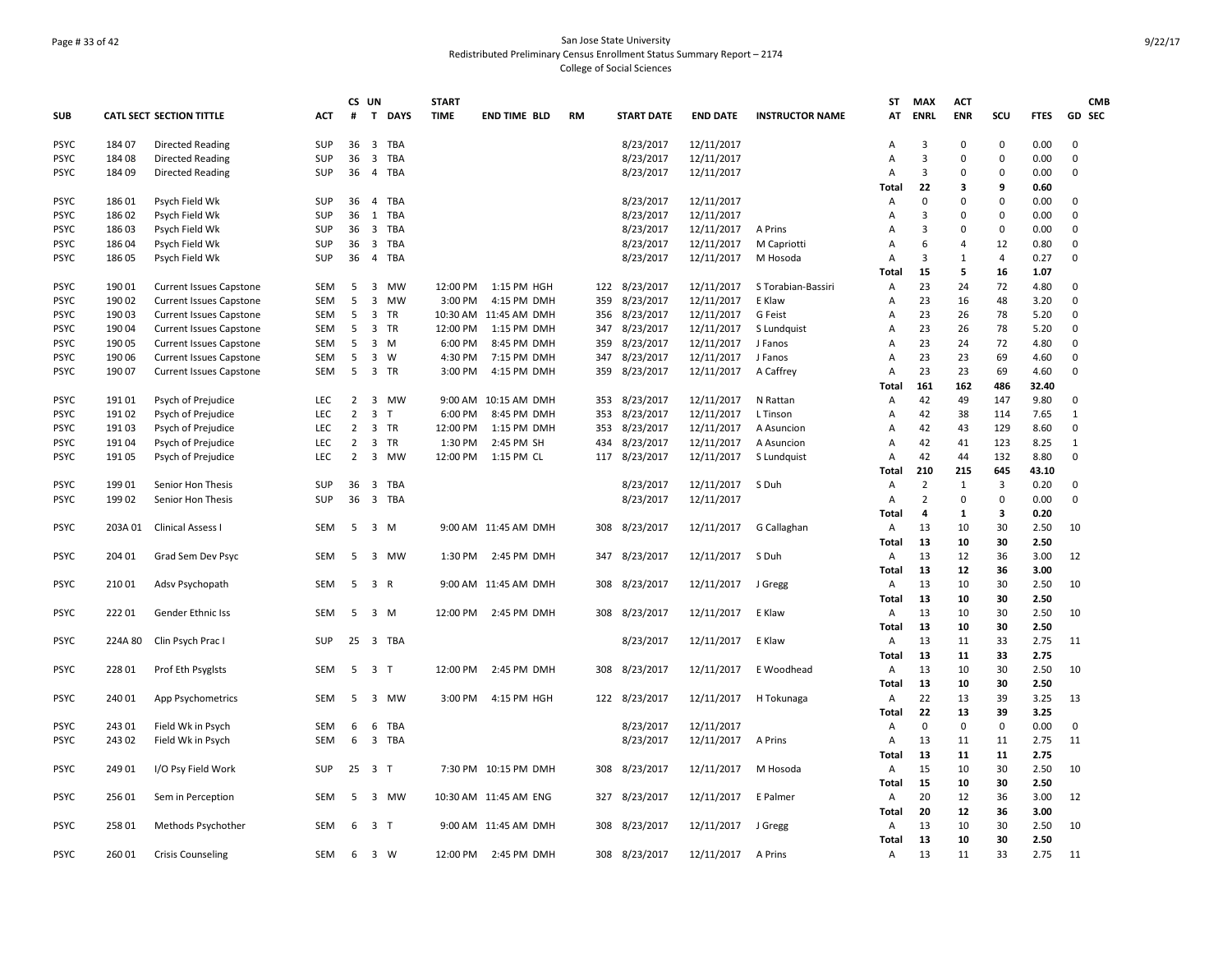# Page # 34 of 42 San Jose State University Redistributed Preliminary Census Enrollment Status Summary Report – 2174 College of Social Sciences

|             |                  |                                 |            |                | CS UN                   |            | <b>START</b> |                       |           |     |                   |                 |                        | ST                  | <b>MAX</b>  | <b>ACT</b>                     |                |               | <b>CMB</b>                    |
|-------------|------------------|---------------------------------|------------|----------------|-------------------------|------------|--------------|-----------------------|-----------|-----|-------------------|-----------------|------------------------|---------------------|-------------|--------------------------------|----------------|---------------|-------------------------------|
| <b>SUB</b>  |                  | <b>CATL SECT SECTION TITTLE</b> | <b>ACT</b> | #              |                         | T DAYS     | <b>TIME</b>  | <b>END TIME BLD</b>   | <b>RM</b> |     | <b>START DATE</b> | <b>END DATE</b> | <b>INSTRUCTOR NAME</b> | AT                  | <b>ENRL</b> | <b>ENR</b>                     | SCU            | <b>FTES</b>   | GD SEC                        |
|             |                  |                                 |            |                |                         |            |              |                       |           |     |                   |                 |                        |                     |             |                                |                |               |                               |
|             |                  |                                 |            |                |                         |            |              |                       |           |     |                   |                 |                        | Total               | 13          | 11                             | 33             | 2.75          |                               |
| <b>PSYC</b> | 270 01           | Sem Ind/Org Psych               | <b>SEM</b> | 5              |                         | 3 MW       | 4:30 PM      | 5:45 PM DMH           |           |     | 308 8/23/2017     | 12/11/2017      | M Hosoda               | Α                   | 15          | 13                             | 39             | 3.25          | 13                            |
|             |                  |                                 |            |                |                         |            |              |                       |           |     |                   |                 |                        | Total               | 15          | 13                             | 39             | 3.25          |                               |
| <b>PSYC</b> | 273 01           | Sem Human Factors               | <b>SEM</b> | 5              | 3 <sub>1</sub>          |            | 3:00 PM      | 5:45 PM DMH           |           |     | 165 8/23/2017     | 12/11/2017      | A Andre                | $\overline{A}$      | 35<br>35    | 34<br>34                       | 102<br>102     | 8.50<br>8.50  | 34                            |
|             | 276 01           |                                 | SEM        | 5              | 3 T                     |            |              | 4:30 PM 7:15 PM DMH   |           |     |                   |                 |                        | Total               | 15          | 18                             | 54             |               | 18                            |
| <b>PSYC</b> |                  | Groups at Work                  |            |                |                         |            |              |                       |           | 308 | 8/23/2017         | 12/11/2017      | A Rogers               | Α<br>Total          | 15          | 18                             | 54             | 4.50<br>4.50  |                               |
| <b>PSYC</b> | 28001            | General Seminar                 | <b>SEM</b> |                | 5 3 TR                  |            |              | 10:30 AM 11:45 AM DMH |           |     | 347 8/23/2017     | 12/11/2017      | C Oyamot               | Α                   | 13          | 6                              | 18             | 1.50          | 6                             |
|             |                  |                                 |            |                |                         |            |              |                       |           |     |                   |                 |                        | Total               | 13          | 6                              | 18             | 1.50          |                               |
| <b>PSYC</b> | 29101            | Meth & Des App Res              | SEM        | 5              | 3 W                     |            |              | 9:00 AM 11:45 AM DMH  |           |     | 308 8/23/2017     | 12/11/2017      | M Capriotti            | Α                   | 13          | 11                             | 33             | 2.75          | 11                            |
|             |                  |                                 |            |                |                         |            |              |                       |           |     |                   |                 |                        | Total               | 13          | 11                             | 33             | 2.75          |                               |
| <b>PSYC</b> | 298 01           | Special Prob                    | SUP        | 25             | 6                       | TBA        |              |                       |           |     | 8/23/2017         | 12/11/2017      |                        | A                   | 0           | 0                              | $\mathbf 0$    | 0.00          | $\Omega$                      |
| <b>PSYC</b> | 298 02           | Special Prob                    | SUP        |                |                         | 25 1 TBA   |              |                       |           |     | 8/23/2017         | 12/11/2017      |                        | $\overline{A}$      | 3           | 0                              | $\Omega$       | 0.00          | $\Omega$                      |
| <b>PSYC</b> | 298 03           | Special Prob                    | SUP        | 25             |                         | 1 TBA      |              |                       |           |     | 8/23/2017         | 12/11/2017      |                        | A                   | 3           | 0                              | $\mathbf 0$    | 0.00          | $\Omega$                      |
| <b>PSYC</b> | 298 04           | <b>Special Prob</b>             | SUP        |                |                         | 25 2 TBA   |              |                       |           |     | 8/23/2017         | 12/11/2017      |                        | A                   | 3           | $\Omega$                       | $\Omega$       | 0.00          | $\Omega$                      |
| <b>PSYC</b> | 298 05           | Special Prob                    | SUP        |                |                         | 25 2 TBA   |              |                       |           |     | 8/23/2017         | 12/11/2017      |                        | $\overline{A}$      | 3           | 0                              | $\mathbf 0$    | 0.00          | $\mathbf 0$                   |
| <b>PSYC</b> | 298 06           | <b>Special Prob</b>             | SUP        | 25             | $\overline{\mathbf{3}}$ | TBA        |              |                       |           |     | 8/23/2017         | 12/11/2017      | E Palmer               | A                   | 13          | 1                              | 3              | 0.25          | 1                             |
| <b>PSYC</b> | 298 07           | Special Prob                    | SUP        | 25             |                         | 3 TBA      |              |                       |           |     | 8/23/2017         | 12/11/2017      | J Gregg                | A                   | 12          | 11                             | 33             | 2.75          | 11                            |
| <b>PSYC</b> | 298 08           | <b>Special Prob</b>             | <b>SUP</b> | 25             | $\overline{\mathbf{3}}$ | TBA        |              |                       |           |     | 8/23/2017         | 12/11/2017      | M Capriotti            | $\overline{A}$      | 3           | 1                              | $\overline{3}$ | 0.25          | 1                             |
| <b>PSYC</b> | 298 09           | <b>Special Prob</b>             | SUP        | 25             | $\overline{4}$          | <b>TBA</b> |              |                       |           |     | 8/23/2017         | 12/11/2017      | G Feist                | A                   | 3           | $\mathbf{1}$                   | $\overline{4}$ | 0.33          | $\mathbf{1}$                  |
| <b>PSYC</b> | 298 10           | Special Prob                    | SUP        | 25             |                         | 4 TBA      |              |                       |           |     | 8/23/2017         | 12/11/2017      | A Asuncion             | A                   | 5           | 1                              | $\overline{4}$ | 0.33          | 1                             |
| PSYC        | 298 11           | Special Prob                    | SUP        | 25             | 4                       | <b>TBA</b> |              |                       |           |     | 8/23/2017         | 12/11/2017      |                        | Α                   | 3           | 0                              | 0              | 0.00          | $\Omega$                      |
| <b>PSYC</b> | 298 12           | <b>Special Prob</b>             | SUP        | 25             | 5                       | TBA        |              |                       |           |     | 8/23/2017         | 12/11/2017      |                        | $\overline{A}$      | 3           | 0                              | 0              | 0.00          | 0                             |
| <b>PSYC</b> | 298 13           | Special Prob                    | <b>SUP</b> | 25             |                         | 6 TBA      |              |                       |           |     | 8/23/2017         | 12/11/2017      |                        | A                   | 3           | 0                              | $\mathbf 0$    | 0.00          | $\Omega$                      |
|             |                  |                                 |            |                |                         |            |              |                       |           |     |                   |                 |                        | Total               | 57          | 15                             | 47             | 3.92          |                               |
| <b>PSYC</b> | 299 01           | <b>Masters Thesis</b>           | SUP        | 25             |                         | 6 TBA      |              |                       |           |     | 8/23/2017         | 12/11/2017      |                        | A                   | 0           | 0                              | $\mathbf 0$    | 0.00          | $\Omega$                      |
| <b>PSYC</b> | 299 02           | <b>Masters Thesis</b>           | SUP        |                |                         | 25 1 TBA   |              |                       |           |     | 8/23/2017         | 12/11/2017      |                        | Α                   | 3           | 0                              | 0              | 0.00          | 0                             |
| <b>PSYC</b> | 299 03           | <b>Masters Thesis</b>           | <b>SUP</b> |                |                         | 25 2 TBA   |              |                       |           |     | 8/23/2017         | 12/11/2017      |                        | $\overline{A}$      | 3           | $\Omega$                       | $\Omega$       | 0.00          | $\Omega$                      |
| <b>PSYC</b> | 299 04           | <b>Masters Thesis</b>           | SUP        |                |                         | 25 2 TBA   |              |                       |           |     | 8/23/2017         | 12/11/2017      |                        | $\overline{A}$      | 3           | 0                              | $\mathbf 0$    | 0.00          | $\mathbf 0$                   |
| <b>PSYC</b> | 299 05           | <b>Masters Thesis</b>           | <b>SUP</b> | $25 \quad 3$   |                         | TBA        |              |                       |           |     | 8/23/2017         | 12/11/2017      | G Feist                | $\overline{A}$      | 3           | 1                              | $\overline{3}$ | 0.25          | 1                             |
| <b>PSYC</b> | 299 06           | <b>Masters Thesis</b>           | SUP        | 25             | $\overline{\mathbf{3}}$ | <b>TBA</b> |              |                       |           |     | 8/23/2017         | 12/11/2017      | A Asuncion             | A                   | 3           | $\mathbf{1}$                   | 3              | 0.25          | 1                             |
| <b>PSYC</b> | 299 07           | <b>Masters Thesis</b>           | <b>SUP</b> | $25 \quad 3$   |                         | TBA        |              |                       |           |     | 8/23/2017         | 12/11/2017      | H Tokunaga             | A                   | 3           | $\overline{2}$                 | 6              | 0.50          | $\overline{2}$                |
| <b>PSYC</b> | 299 08           | <b>Masters Thesis</b>           | SUP        | 25             | $\overline{4}$          | TBA        |              |                       |           |     | 8/23/2017         | 12/11/2017      |                        | Α                   | 3           | 0                              | $\mathbf 0$    | 0.00          | $\mathbf 0$                   |
| <b>PSYC</b> | 29909            | <b>Masters Thesis</b>           | <b>SUP</b> |                |                         | 25 4 TBA   |              |                       |           |     | 8/23/2017         | 12/11/2017      |                        | A                   | 3           | 0                              | $\Omega$       | 0.00          | $\Omega$                      |
| <b>PSYC</b> | 299 10           | <b>Masters Thesis</b>           | SUP        | 25             | $\overline{4}$          | <b>TBA</b> |              |                       |           |     | 8/23/2017         | 12/11/2017      |                        | Α                   | 3           | $\Omega$                       | $\Omega$       | 0.00          | $\Omega$                      |
| <b>PSYC</b> | 299 11           | <b>Masters Thesis</b>           | SUP        | 25             | $5^{\circ}$             | <b>TBA</b> |              |                       |           |     | 8/23/2017         | 12/11/2017      |                        | A                   | 3           | 0                              | $\mathbf 0$    | 0.00          | $\mathbf 0$                   |
| <b>PSYC</b> | 299 12           | <b>Masters Thesis</b>           | SUP        | 25             |                         | 5 TBA      |              |                       |           |     | 8/23/2017         | 12/11/2017      |                        | $\overline{A}$      | 3           | 0                              | $\mathbf 0$    | 0.00          | $\mathbf 0$                   |
| <b>PSYC</b> | 299 13           | <b>Masters Thesis</b>           | SUP        | 25             | 5                       | TBA        |              |                       |           |     | 8/23/2017         | 12/11/2017      |                        | Α                   | 3           | 0                              | $\mathbf 0$    | 0.00          | $\mathbf 0$<br>$\overline{4}$ |
| <b>PSYC</b> | 299 14<br>299 15 | <b>Masters Thesis</b>           | SUP<br>SUP | 25<br>25       | 6                       | TBA        |              |                       |           |     | 8/23/2017         | 12/11/2017      | H Tokunaga             | A<br>$\overline{A}$ | 10<br>3     | $\overline{4}$<br>$\mathbf{1}$ | 24             | 2.00<br>0.50  | 1                             |
| <b>PSYC</b> |                  | <b>Masters Thesis</b>           |            |                |                         | 6 TBA      |              |                       |           |     | 8/23/2017         | 12/11/2017      | H Tokunaga             |                     |             | 9                              | 6<br>42        |               |                               |
| <b>STAT</b> | 95 01            | Elem Stat                       | <b>LEC</b> | $\overline{2}$ |                         | 3 MW       |              | 10:30 AM 11:45 AM WSQ |           |     | 207 8/23/2017     | 12/11/2017      | H Tokunaga             | Total<br>Α          | 49<br>135   | 136                            | 408            | 3.50<br>27.20 | $\Omega$                      |
| <b>STAT</b> | 95 02            | Elem Stat                       | <b>LEC</b> | 2              | 3                       | MW         |              | 9:00 AM 10:15 AM DMH  | 226B      |     | 8/23/2017         | 12/11/2017      | S Pradhan              | A                   | 42          | 42                             | 126            | 8.40          | $\Omega$                      |
| <b>STAT</b> | 95 03            | Elem Stat                       | LEC        | $\overline{2}$ | 3                       | MW         | 12:00 PM     | 1:15 PM DMH           |           |     | 358 8/23/2017     | 12/11/2017      | S Macramalla           | A                   | 45          | 49                             | 147            | 9.80          | $\Omega$                      |
| <b>STAT</b> | 95 04            | Elem Stat                       | <b>LEC</b> | $\overline{2}$ |                         | 3 MW       | 4:30 PM      | 5:45 PM DMH           |           | 356 | 8/23/2017         | 12/11/2017      | S Macramalla           | $\overline{A}$      | 48          | 49                             | 147            | 9.80          | $\Omega$                      |
| <b>STAT</b> | 95 05            | Elem Stat                       | LEC        | $\overline{2}$ |                         | 3 TR       |              | 12:00 PM 1:15 PM DMH  |           | 355 | 8/23/2017         | 12/11/2017      | S Pradhan              | A                   | 48          | 48                             | 144            | 9.60          | 0                             |
| <b>STAT</b> | 95 06            | Elem Stat                       | <b>LEC</b> | $\overline{2}$ |                         | 3 TR       |              | 1:30 PM 2:45 PM SH    |           |     | 100 8/23/2017     | 12/11/2017      | L Huntsman             | $\overline{A}$      | 125         | 126                            | 378            | 25.25         | 1                             |
| <b>STAT</b> | 95 07            | Elem Stat                       | <b>LEC</b> |                | 3                       |            |              |                       |           |     |                   |                 |                        | X                   | 0           | 0                              | 0              | 0.00          | 0                             |
| <b>STAT</b> | 95 08            | Elem Stat                       | <b>LEC</b> | $\overline{2}$ | 3 F                     |            |              | 9:30 AM 12:15 PM DMH  |           |     | 358 8/23/2017     | 12/11/2017      | G Savage               | $\overline{A}$      | 45          | 44                             | 132            | 8.80          | $\Omega$                      |
| <b>STAT</b> | 95 09            | Elem Stat                       | LEC        | $\overline{2}$ | 3 F                     |            |              | 10:00 AM 12:45 PM CL  |           | 117 | 8/23/2017         | 12/11/2017      | L Huntsman             | $\overline{A}$      | 50          | 52                             | 156            | 10.40         | $\mathbf 0$                   |
| <b>STAT</b> | 95 10            | Elem Stat                       | <b>LEC</b> |                | 2 3 TR                  |            |              | 4:30 PM 5:45 PM DMH   |           |     | 358 8/23/2017     | 12/11/2017      | P Cravalho             | Α                   | 45          | 44                             | 132            | 8.80          | $\mathbf 0$                   |
|             |                  |                                 |            |                |                         |            |              |                       |           |     |                   |                 |                        |                     |             |                                |                |               |                               |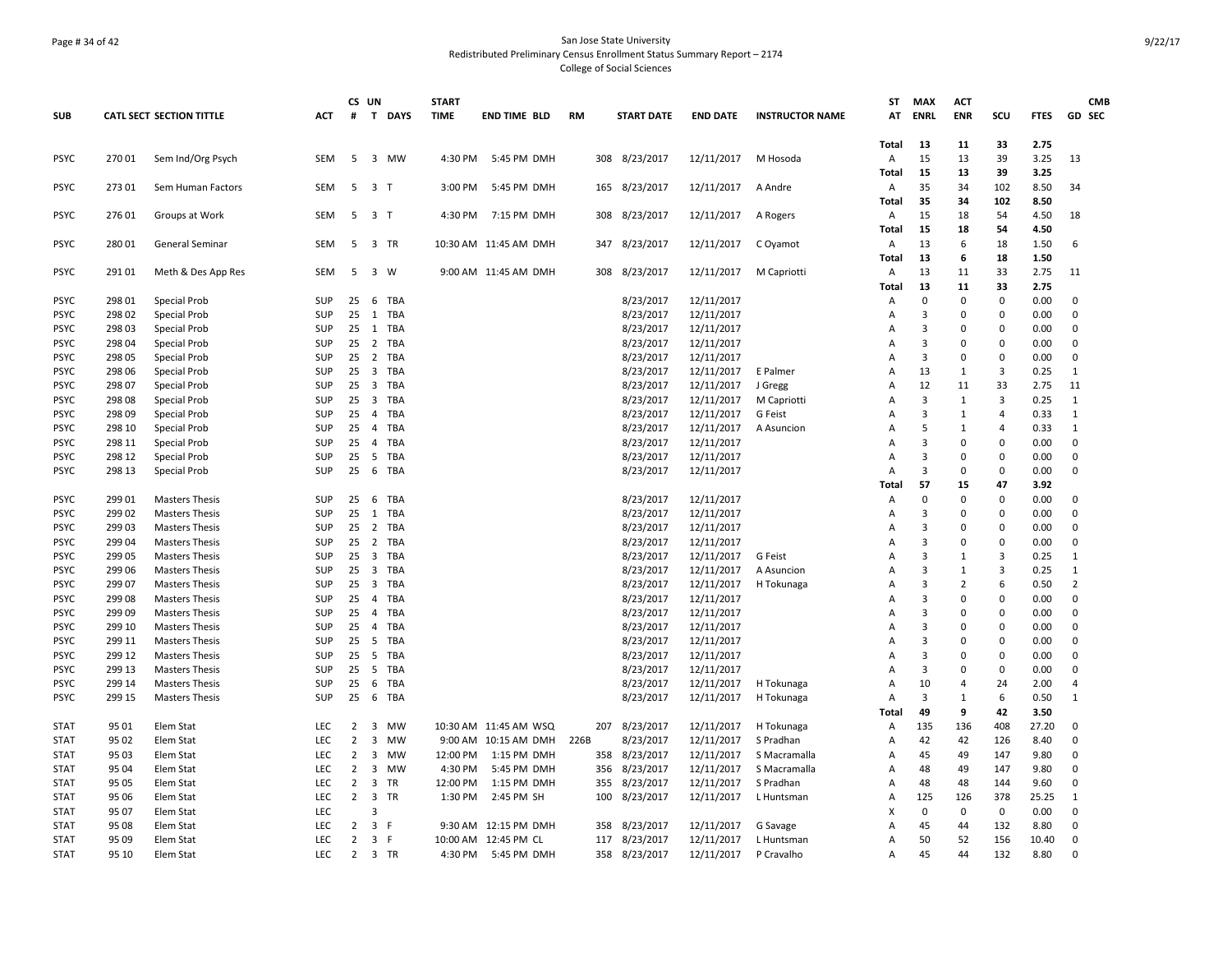# Page # 35 of 42 San Jose State University Redistributed Preliminary Census Enrollment Status Summary Report – 2174 College of Social Sciences

|             |        |                                 |            | <b>CS</b> | UN |             | <b>START</b> |                      |           |                   |                 |                        | SΤ                      | MAX  | <b>ACT</b> |       |             | <b>CMB</b>              |
|-------------|--------|---------------------------------|------------|-----------|----|-------------|--------------|----------------------|-----------|-------------------|-----------------|------------------------|-------------------------|------|------------|-------|-------------|-------------------------|
| <b>SUB</b>  |        | <b>CATL SECT SECTION TITTLE</b> | <b>ACT</b> | .#        |    | <b>DAYS</b> | <b>TIME</b>  | <b>END TIME BLD</b>  | <b>RM</b> | <b>START DATE</b> | <b>END DATE</b> | <b>INSTRUCTOR NAME</b> | AT                      | ENRL | <b>ENR</b> | scu   | <b>FTES</b> | <b>GD SEC</b>           |
| <b>STAT</b> | 95 80  | Elem Stat                       | LEC        |           |    | 2 3 TBA     |              |                      |           | 8/23/2017         | 12/11/2017      | C Oyamot               | A                       | 42   | 56         | 168   | 11.20       | $\mathbf{0}$            |
|             |        |                                 |            |           |    |             |              |                      |           |                   |                 |                        | Total                   | 625  | 646        | 1938  | 129.25      |                         |
| <b>STAT</b> | 115 01 | Interm Stat                     | LEC.       |           |    | MW          | 12:00 PM     | 1:15 PM DMH          |           | 356 8/23/2017     | 12/11/2017      | S Laraway              | A                       | 43   | 45         | 135   | 9.20        | -4                      |
| <b>STAT</b> | 115 02 | Interm Stat                     | LEC        |           |    | <b>MW</b>   | 3:00 PM      | 4:15 PM CL           |           | 117 8/23/2017     | 12/11/2017      | M Hosoda               | $\mathsf{A}$            | 43   | 42         | 126   | 8.40        | $\overline{\mathbf{0}}$ |
|             |        |                                 |            |           |    |             |              |                      |           |                   |                 |                        | Total                   | -86  | -87        | 261   | 17.60       |                         |
| <b>STAT</b> | 245 01 | <b>Adv Statistics</b>           | SEM        |           |    | 5 3 TR      |              | 9:00 AM 10:15 AM DMH |           | 339 8/23/2017     | 12/11/2017      | D Schuster             | $\mathsf{A}$            | 20   | 6          | 18    | 1.50        | - 6                     |
|             |        |                                 |            |           |    |             |              |                      |           |                   |                 |                        | Total                   | - 20 | 6          | 18    | 1.50        |                         |
|             |        |                                 |            |           |    |             |              |                      |           |                   |                 |                        | <b>Psychology Total</b> | 5817 | 5592       | 16207 | 1095.42     |                         |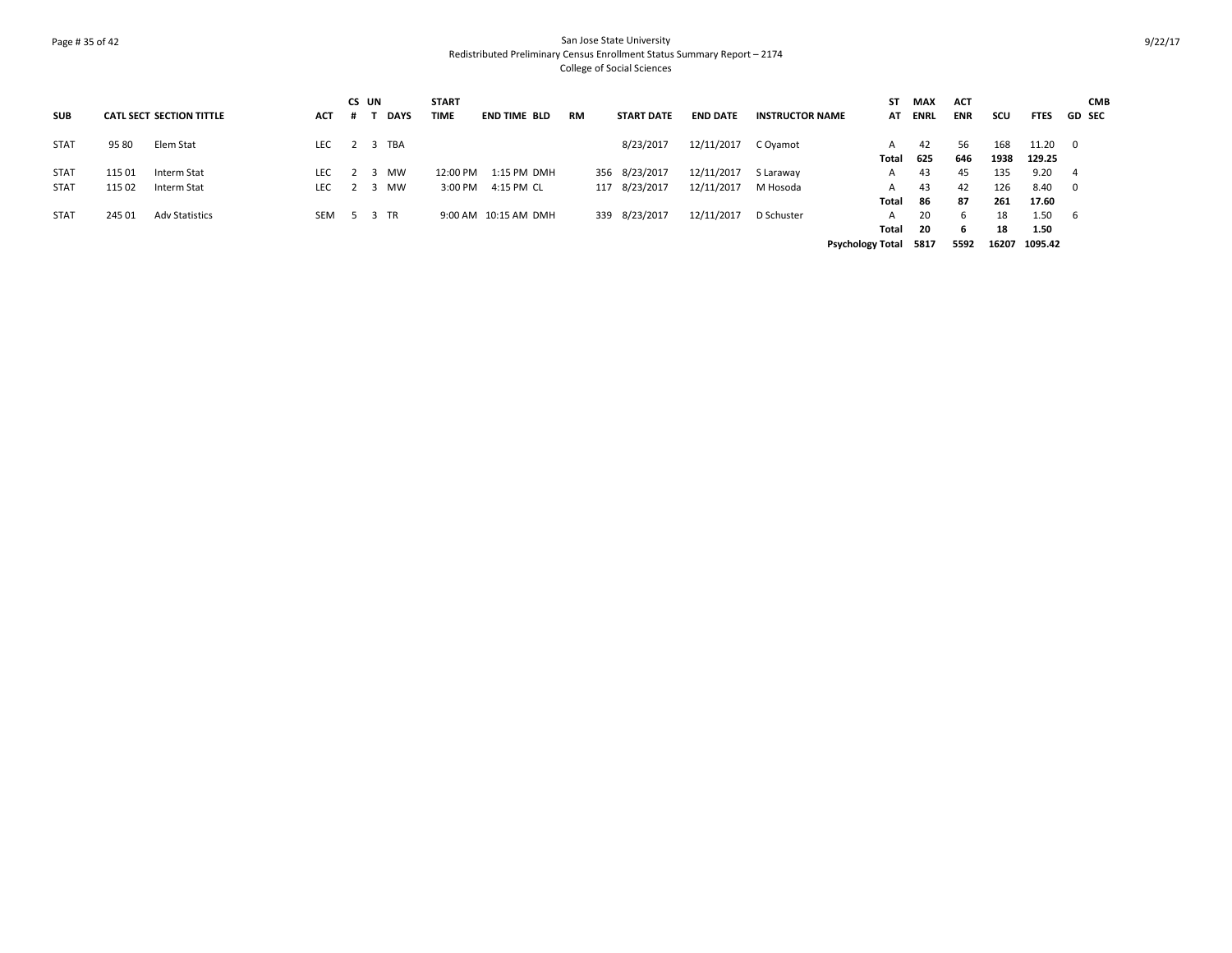# Page # 36 of 42 San Jose State University Redistributed Preliminary Census Enrollment Status Summary Report – 2174 College of Social Sciences

|             |                               |                          |            |    | CS UN |                | <b>START</b> |                     |    |                   |                 |                                     | ST    | MAX         | <b>ACT</b> |     |             |               | <b>CMB</b> |
|-------------|-------------------------------|--------------------------|------------|----|-------|----------------|--------------|---------------------|----|-------------------|-----------------|-------------------------------------|-------|-------------|------------|-----|-------------|---------------|------------|
| <b>SUB</b>  |                               | CATL SECT SECTION TITTLE | <b>ACT</b> | #  |       | <b>DAYS</b>    | <b>TIME</b>  | <b>END TIME BLD</b> | RM | <b>START DATE</b> | <b>END DATE</b> | <b>INSTRUCTOR NAME</b>              | AT    | <b>ENRL</b> | <b>ENR</b> | scu | <b>FTES</b> | <b>GD SEC</b> |            |
|             | Social Sciences - All College |                          |            |    |       |                |              |                     |    |                   |                 |                                     |       |             |            |     |             |               |            |
| <b>SSCI</b> | 90 01                         | Success Soc Sci          | LEC.       | 2  |       | 1 M            | 3:00 PM      | 3:50 PM CL          |    | 243 8/23/2017     | 12/11/2017      | M Brown                             | A     | 25          | 19         | 19  | 1.27        | $\mathbf 0$   |            |
| SSCI        | 90 02                         | Success Soc Sci          | <b>LEC</b> |    | 2 1 T |                | 3:00 PM      | 3:50 PM CL          |    | 243 8/23/2017     | 12/11/2017      | M Brown                             | A     | 25          | 23         | 23  | 1.53        | 0             |            |
| SSCI        | 90 03                         | Success Soc Sci          | <b>LEC</b> |    |       |                |              |                     |    |                   |                 |                                     | X     | 0           | 0          | 0   | 0.00        | 0             |            |
| SSCI        | 90 04                         | Success Soc Sci          | <b>LEC</b> |    |       | 1 W            | 3:00 PM      | 3:50 PM CL          |    | 243 8/23/2017     | 12/11/2017      | <b>T</b> Shawel                     | A     | 25          | 17         | 17  | 1.13        | 0             |            |
| SSCI        | 90 05                         | Success Soc Sci          | LEC        |    |       | 1 W            | 6:00 PM      | 6:50 PM CL          |    | 240 8/23/2017     | 12/11/2017      | <b>T</b> Shawel                     | A     | 25          | 14         | 14  | 0.93        | 0             |            |
| <b>SSCI</b> | 90 06                         | Success Soc Sci          | <b>LEC</b> |    |       |                |              |                     |    |                   |                 |                                     | X     | 0           | 0          | 0   | 0.00        | 0             |            |
|             |                               |                          |            |    |       |                |              |                     |    |                   |                 |                                     | Total | 100         | 73         | 73  | 4.87        |               |            |
| SSED        | 184Y 01                       | Stdt Tchg II             | SUP        | 25 |       | 4 TBA          |              |                     |    | 8/23/2017         | 12/11/2017      | E Boas                              | A     | 25          | 6          | 24  | 1.60        | 0             |            |
|             |                               |                          |            |    |       |                |              |                     |    |                   |                 |                                     | Total | 25          | 6          | 24  | 1.60        |               |            |
| SSED        | 184Z 01                       | Stdt Tchg III            | <b>SUP</b> | 25 | 4     | TBA            |              |                     |    | 8/23/2017         | 12/11/2017      | E Boas                              | A     | 25          | 6          | 24  | 1.60        | $\mathbf 0$   |            |
| SSED        | 184Z 02                       | Stdt Tchg III            | <b>SUP</b> | 25 | -5    | TBA            |              |                     |    | 8/23/2017         | 12/11/2017      |                                     | A     | 25          | 0          | 0   | 0.00        | 0             |            |
| SSED        | 184Z03                        | Stdt Tchg III            | SUP        | 25 |       | 6 TBA          |              |                     |    | 8/23/2017         | 12/11/2017      |                                     | A     | 25          | 0          | 0   | 0.00        | 0             |            |
|             |                               |                          |            |    |       |                |              |                     |    |                   |                 |                                     | Total | 75          | 6          | 24  | 1.60        |               |            |
| SSED        | 37801                         | Soc Sci Methods          | <b>SEM</b> | -5 |       | 3 <sub>T</sub> | 4:30 PM      | 7:15 PM DMH         |    | 164 8/23/2017     | 12/11/2017      | J Narveson                          | A     | 20          | 22         | 66  | 4.45        |               |            |
|             |                               |                          |            |    |       |                |              |                     |    |                   |                 |                                     | Total | 20          | 22         | 66  | 4.45        |               |            |
|             |                               |                          |            |    |       |                |              |                     |    |                   |                 | Social Sciences - All College Total |       | 220         | 107        | 187 | 12.52       |               |            |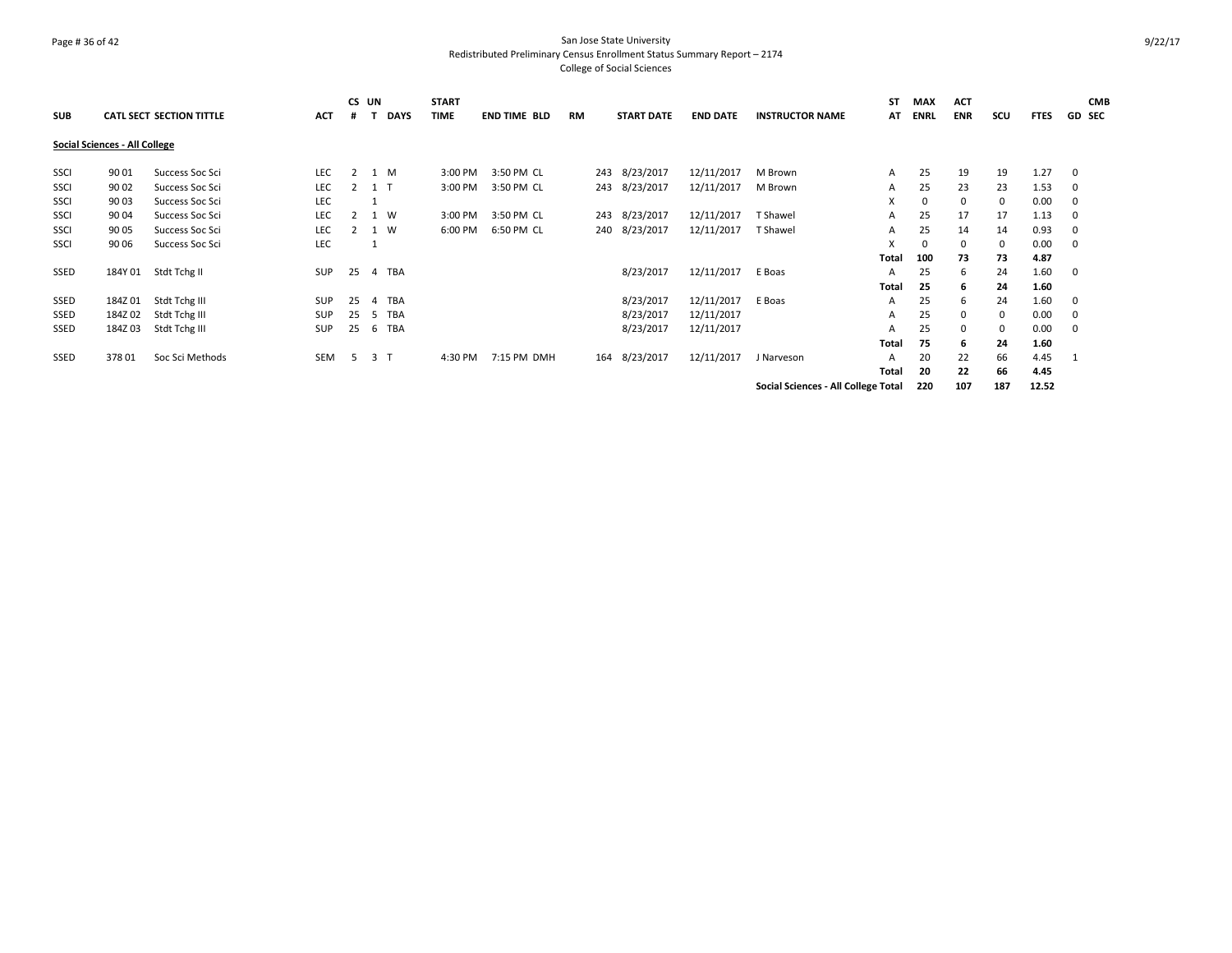# Page # 37 of 42 San Jose State University Redistributed Preliminary Census Enrollment Status Summary Report – 2174 College of Social Sciences

|            |         |                                 |            |                | CS UN                   |           | <b>START</b> |                       |      |                   |                 |                        | ST             | <b>MAX</b>  | <b>ACT</b>     |              |             |                | <b>CMB</b>    |        |
|------------|---------|---------------------------------|------------|----------------|-------------------------|-----------|--------------|-----------------------|------|-------------------|-----------------|------------------------|----------------|-------------|----------------|--------------|-------------|----------------|---------------|--------|
| <b>SUB</b> |         | <b>CATL SECT SECTION TITTLE</b> | <b>ACT</b> | #              |                         | T DAYS    | <b>TIME</b>  | <b>END TIME BLD</b>   | RM   | <b>START DATE</b> | <b>END DATE</b> | <b>INSTRUCTOR NAME</b> | AT             | <b>ENRL</b> | <b>ENR</b>     | scu          | <b>FTES</b> |                | <b>GD SEC</b> |        |
| Sociology  |         |                                 |            |                |                         |           |              |                       |      |                   |                 |                        |                |             |                |              |             |                |               |        |
|            |         |                                 |            |                |                         |           |              |                       |      |                   |                 |                        |                |             |                |              |             |                |               |        |
| SOCI       | 101     | Intro to Sociology              | LEC        | $\mathbf{1}$   |                         | 3 MW      |              | 9:00 AM 10:15 AM HGH  |      | 122 8/23/2017     | 12/11/2017      | M Pasion               | Α              | 40          | 36             | 108          | 7.20        | 0              |               |        |
| SOCI       | 102     | Intro to Sociology              | LEC        | $\mathbf{1}$   | $\overline{\mathbf{3}}$ | <b>TR</b> |              | 10:30 AM 11:45 AM WSQ | 207  | 8/23/2017         | 12/11/2017      | M Pasion               | $\overline{A}$ | 120         | 119            | 357          | 23.80       | $\mathbf 0$    |               |        |
| SOCI       | 1 2 3   | Intro to Sociology              | LEC        | $\mathbf{1}$   | 3                       | MW        | 4:30 PM      | 5:45 PM CL            |      | 234 8/23/2017     | 12/11/2017      | A Castillo             | Α              | 40          | 40             | 120          | 8.00        | 0              |               |        |
|            |         |                                 |            |                |                         |           |              |                       |      |                   |                 |                        | Total          | 200         | 195            | 585          | 39.00       |                |               |        |
| SOCI       | 15 01   | Stat Ap in Soc Sci              | <b>LEC</b> | $\overline{3}$ |                         | 3 MW      |              | 9:00 AM 10:15 AM DMH  | 226A | 8/23/2017         | 12/11/2017      | E Sweet                | Α              | 40          | 39             | 117          | 7.80        | $0-$           |               |        |
| SOCS       | 15 01   | Stat Ap in Soc Sci              | <b>LEC</b> | $\overline{3}$ |                         | 3 MW      |              | 9:00 AM 10:15 AM DMH  | 226A | 8/23/2017         | 12/11/2017      | E Sweet                | Α              | $\mathbf 0$ | $\overline{0}$ | $\mathbf{0}$ | 0.00        | $\mathbf{0}$   | $\mathsf{C}$  | $\ast$ |
| SOCI       | 15 02   | Stat Ap in Soc Sci              | LEC        | 3              |                         | 3 TR      | 12:00 PM     | 1:15 PM DMH           | 226A | 8/23/2017         | 12/11/2017      | E Sweet                | A              | 40          | 35             | 105          | 7.05        | $\mathbf{1}$   | $\mathsf{C}$  |        |
| SOCS       | 15 02   | Stat Ap in Soc Sci              | <b>LEC</b> | $\overline{3}$ |                         | 3 TR      | 12:00 PM     | 1:15 PM DMH           | 226A | 8/23/2017         | 12/11/2017      | E Sweet                | Α              | 0           | $\mathbf{0}$   | $\mathbf 0$  | 0.00        | 0 <sup>o</sup> |               | $\ast$ |
|            |         |                                 |            |                |                         |           |              |                       |      |                   |                 |                        | Total          | 80          | 74             | 222          | 14.85       |                |               |        |
| SOCI       | 8001    | Social Problems                 | <b>LEC</b> | 1              |                         | 3 MW      |              | 9:00 AM 10:15 AM WSQ  |      | 207 8/23/2017     | 12/11/2017      | T Dehaan               | Α              | 120         | 116            | 348          | 23.20       | $\mathbf{0}$   |               |        |
| SOCI       | 8002    | Social Problems                 | <b>LEC</b> | $\mathbf{1}$   | $\overline{3}$          | <b>TR</b> | 4:30 PM      | 5:45 PM DMH           |      | 231 8/23/2017     | 12/11/2017      | D Brook                | $\overline{A}$ | 40          | 39             | 117          | 7.80        | $\mathbf 0$    |               |        |
|            |         |                                 |            |                |                         |           |              |                       |      |                   |                 |                        | Total          | 160         | 155            | 465          | 31.00       |                |               |        |
| SOCI       |         | 100W 01 Writing Workshop        | SEM        | $\overline{4}$ | 3                       | MW        |              | 10:30 AM 11:45 AM WSQ |      | 113 8/23/2017     | 12/11/2017      | T Dehaan               | Α              | 23          | 25             | 75           | 5.00        | 0              |               |        |
| SOCI       | 100W 02 | <b>Writing Workshop</b>         | <b>SEM</b> | $\overline{4}$ | 3                       | MW        | 4:30 PM      | 5:45 PM DMH           | 226A | 8/23/2017         | 12/11/2017      | J DeHaan               | Α              | 25          | 25             | 75           | 5.00        | 0              |               |        |
| SOCI       | 100W 03 | <b>Writing Workshop</b>         | <b>SEM</b> | $\overline{4}$ |                         | 3 TR      |              | 9:00 AM 10:15 AM DMH  | 226A | 8/23/2017         | 12/11/2017      | R Buyco                | Α              | 25          | 26             | 78           | 5.20        | 0              |               |        |
| SOCI       | 100W 04 | <b>Writing Workshop</b>         | <b>SEM</b> | $\overline{4}$ |                         | 3 TR      | 1:30 PM      | 2:45 PM HGH           |      | 122 8/23/2017     | 12/11/2017      | D Brook                | Α              | 25          | 25             | 75           | 5.00        | $\mathbf 0$    |               |        |
| SOCI       | 100W 25 | <b>Writing Workshop</b>         | <b>SEM</b> | $\overline{4}$ | $\overline{3}$          | T         | 6:00 PM      | 8:45 PM WSQ           |      | 113 8/23/2017     | 12/11/2017      | T Dehaan               | $\overline{A}$ | 25          | 13             | 39           | 2.60        | $\mathbf 0$    |               |        |
| SOCI       | 100W 80 | <b>Writing Workshop</b>         | <b>SEM</b> | $\overline{4}$ | $\overline{3}$          | TBA       |              |                       |      | 8/23/2017         | 12/11/2017      | R Bryant-Anderson      | A              | 25          | 26             | 78           | 5.20        | 0              |               |        |
| SOCI       | 100W 81 | <b>Writing Workshop</b>         | <b>SEM</b> | $\overline{4}$ |                         | 3 TBA     |              |                       |      | 8/23/2017         | 12/11/2017      | R Bryant-Anderson      | A              | 25          | 25             | 75           | 5.00        | 0              |               |        |
|            |         |                                 |            |                |                         |           |              |                       |      |                   |                 |                        | Total          | 173         | 165            | 495          | 33.00       |                |               |        |
| SOCI       | 101 01  | Social Theory                   | <b>LEC</b> | $\overline{2}$ |                         | 3 MW      | 1:30 PM      | 2:45 PM HGH           |      | 122 8/23/2017     | 12/11/2017      | W Armaline             | Α              | 40          | 40             | 120          | 8.00        | $\mathbf{0}$   |               |        |
| SOCI       | 101 02  | Social Theory                   | <b>LEC</b> | $\overline{2}$ | 3                       | <b>TR</b> |              | 10:30 AM 11:45 AM DMH | 226A | 8/23/2017         | 12/11/2017      | P Chua                 | Α              | 40          | 39             | 117          | 7.80        | $\mathbf 0$    |               |        |
| SOCI       | 10103   | Social Theory                   | <b>LEC</b> | $\overline{2}$ |                         | 3 TR      | 3:00 PM      | 4:15 PM DMH           | 226A | 8/23/2017         | 12/11/2017      | P Chua                 | A              | 40          | 31             | 93           | 6.20        | $\mathbf 0$    |               |        |
| SOCI       | 101 80  | Social Theory                   | LEC        | $\overline{2}$ |                         | 3 TBA     |              |                       |      | 8/23/2017         | 12/11/2017      | M Rokni                | Α              | 40          | 31             | 93           | 6.25        | $\mathbf{1}$   |               |        |
|            |         |                                 |            |                |                         |           |              |                       |      |                   |                 |                        | Total          | 160         | 141            | 423          | 28.25       |                |               |        |
| SOCI       | 102 01  | Intro To Stat                   | <b>LEC</b> | $\overline{3}$ | 3 M                     |           | 6:00 PM      | 8:45 PM DMH           |      | 162 8/23/2017     | 12/11/2017      | J Bautista             | Α              | 38          | 12             | 36           | 2.40        | 0              |               |        |
|            |         |                                 |            |                |                         |           |              |                       |      |                   |                 |                        | Total          | 38          | 12             | 36           | 2.40        |                |               |        |
| SOCI       | 104 01  | <b>Quantit Res Meth</b>         | <b>LEC</b> | $\overline{2}$ |                         | 3 MW      | 12:00 PM     | 1:15 PM DMH           | 226A | 8/23/2017         | 12/11/2017      | E Sweet                | Α              | 30          | 30             | 90           | 6.00        | 0              |               |        |
| SOCI       | 104 02  | Quantit Res Meth                | LEC        | $\overline{2}$ |                         | 3 TR      |              | 10:30 AM 11:45 AM DMH |      | 231 8/23/2017     | 12/11/2017      | J Nkosi                | Α              | 30          | 31             | 93           | 6.25        | $\mathbf{1}$   |               |        |
| SOCI       | 104 03  | <b>Quantit Res Meth</b>         | LEC        | $\overline{2}$ |                         | 3 TR      | 4:30 PM      | 5:45 PM DMH           | 226A | 8/23/2017         | 12/11/2017      | J Nkosi                | Α              | 30          | 19             | 57           | 3.90        | $\overline{2}$ |               |        |
|            |         |                                 |            |                |                         |           |              |                       |      |                   |                 |                        | Total          | 90          | 80             | 240          | 16.15       |                |               |        |
| SOCI       | 105 01  | Qual Research Meth              | <b>LEC</b> |                |                         | 2 3 MW    |              | 10:30 AM 11:45 AM DMH |      | 231 8/23/2017     | 12/11/2017      | N Boero                | Α              | 40          | 37             | 111          | 7.40        | 0              |               |        |
| SOCI       | 105 02  | Qual Research Meth              | <b>LEC</b> |                | $\overline{3}$          |           |              |                       |      |                   |                 |                        | X              | 0           | $\mathbf 0$    | $\mathbf 0$  | 0.00        | $\mathbf 0$    |               |        |
| SOCI       | 105 03  | Qual Research Meth              | <b>LEC</b> |                | 2 3 TR                  |           |              | 12:00 PM 1:15 PM DMH  |      | 231 8/23/2017     | 12/11/2017      | J DeHaan               | $\overline{A}$ | 40          | 45             | 135          | 9.00        | $\mathbf 0$    |               |        |
|            |         |                                 |            |                |                         |           |              |                       |      |                   |                 |                        | Total          | 80          | 82             | 246          | 16.40       |                |               |        |
| SOCI       | 116 01  | <b>Global Society</b>           | LEC        | 1              |                         | 3 MW      | 4:30 PM      | 5:45 PM HGH           |      | 122 8/23/2017     | 12/11/2017      | V Montes               | Α              | 45          | 45             | 135          | 9.00        | $\mathbf 0$    |               |        |
| SOCI       | 116 02  | <b>Global Society</b>           | LEC        | $\mathbf{1}$   |                         | 3 TR      |              | 10:30 AM 11:45 AM DMH | 355  | 8/23/2017         | 12/11/2017      | D Brook                | Α              | 45          | 43             | 129          | 8.60        | 0              |               |        |
| SOCI       | 11603   | <b>Global Society</b>           | <b>LEC</b> | $\mathbf{1}$   | 3 <sub>T</sub>          |           | 6:00 PM      | 8:45 PM DMH           |      | 231 8/23/2017     | 12/11/2017      | D Brook                | Α              | 45          | 38             | 114          | 7.60        | 0              |               |        |
|            |         |                                 |            |                |                         |           |              |                       |      |                   |                 |                        | Total          | 135         | 126            | 378          | 25.20       |                |               |        |
| SOCI       | 11801   | Soci of Hum Rights              | <b>LEC</b> | $\overline{2}$ |                         | 3 MW      | 3:00 PM      | 4:15 PM DMH           | 356  | 8/23/2017         | 12/11/2017      | W Armaline             | Α              | 40          | 41             | 123          | 8.20        | $\mathbf 0$    |               |        |
|            |         |                                 |            |                |                         |           |              |                       |      |                   |                 |                        | Total          | 40          | 41             | 123          | 8.20        |                |               |        |
| SOCI       | 120 01  | Contemp Soc Issues              | LEC        | $\overline{2}$ |                         | 3 MW      |              | 9:00 AM 10:15 AM CL   |      | 234 8/23/2017     | 12/11/2017      | S de Bourbon           | Α              | 40          | 35             | 105          | 7.05        | 1              |               |        |
|            |         |                                 |            |                |                         |           |              |                       |      |                   |                 |                        | Total          | 40          | 35             | 105          | 7.05        |                |               |        |
| SOCI       | 140 01  | Soci of Media                   | <b>LEC</b> | 2              |                         | 3 MW      | 3:00 PM      | 4:15 PM DMH           |      | 231 8/23/2017     | 12/11/2017      | M Rokni                | Α              | 40          | 38             | 114          | 7.60        | 0              |               |        |
|            |         |                                 |            |                |                         |           |              |                       |      |                   |                 |                        | <b>Total</b>   | 40          | 38             | 114          | 7.60        |                |               |        |
| SOCI       | 151 01  | Violence in Family              | LEC        | $\overline{2}$ |                         | 3 TR      | 1:30 PM      | 2:45 PM CL            |      | 234 8/23/2017     | 12/11/2017      | S Murray               | Α              | 40          | 40             | 120          | 8.00        | $\mathbf 0$    |               |        |
|            |         |                                 |            |                |                         |           |              |                       |      |                   |                 |                        | Total          | 40          | 40             | 120          | 8.00        |                |               |        |
| SOCI       | 154 01  | Non Conform Behav               | <b>LEC</b> | 2              |                         | 3 MW      |              | 9:00 AM 10:15 AM DMH  |      | 162 8/23/2017     | 12/11/2017      | S Morewitz             | A              | 38          | 37             | 111          | 7.40        | 0              |               |        |
|            |         |                                 |            |                |                         |           |              |                       |      |                   |                 |                        | Total          | 38          | 37             | 111          | 7.40        |                |               |        |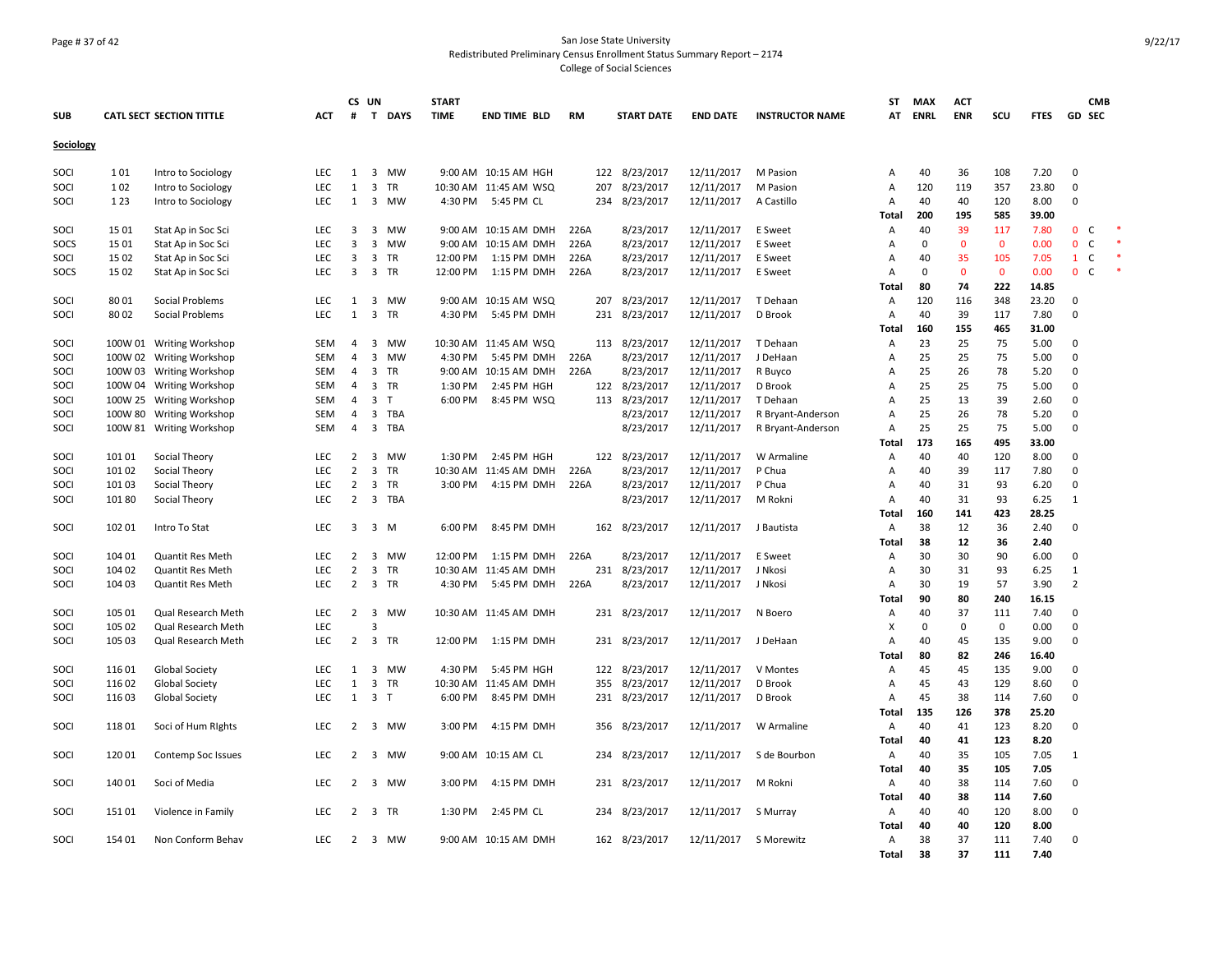# Page # 38 of 42 San Jose State University Redistributed Preliminary Census Enrollment Status Summary Report – 2174 College of Social Sciences

|             |        |                                 |            |                | CS UN                   |             | <b>START</b> |                       |           |     |                   |                 |                        | ST             | <b>MAX</b>     | <b>ACT</b>               |                |             |                              | <b>CMB</b> |        |
|-------------|--------|---------------------------------|------------|----------------|-------------------------|-------------|--------------|-----------------------|-----------|-----|-------------------|-----------------|------------------------|----------------|----------------|--------------------------|----------------|-------------|------------------------------|------------|--------|
| <b>SUB</b>  |        | <b>CATL SECT SECTION TITTLE</b> | <b>ACT</b> | #              | $\mathbf{T}$            | <b>DAYS</b> | <b>TIME</b>  | <b>END TIME BLD</b>   | <b>RM</b> |     | <b>START DATE</b> | <b>END DATE</b> | <b>INSTRUCTOR NAME</b> | AT             | <b>ENRL</b>    | <b>ENR</b>               | SCU            | <b>FTES</b> | GD SEC                       |            |        |
| SOCI        | 161 01 | City Life                       | LEC        | $\overline{2}$ | $\overline{\mathbf{3}}$ | MW          | 1:30 PM      | 2:45 PM SH            |           |     | 434 8/23/2017     | 12/11/2017      | J DeHaan               | A              | 40             | 40                       | 120            | 8.05        | C<br>$\mathbf{1}$            |            |        |
| <b>GEOG</b> | 161 01 | City Life                       | <b>LEC</b> | $\overline{2}$ |                         | 3 MW        | 1:30 PM      | 2:45 PM SH            |           |     | 434 8/23/2017     | 12/11/2017      | J DeHaan               | A              | $\Omega$       | $\Omega$                 | $\mathbf{0}$   | 0.00        | $\mathbf{0}$<br>$\mathsf{C}$ |            |        |
|             |        |                                 |            |                |                         |             |              |                       |           |     |                   |                 |                        | Total          | 40             | 40                       | 120            | 8.05        |                              |            |        |
| SOCI        | 162 01 | Race/Ethnic Rels                | LEC        | $\overline{2}$ |                         | 3 TR        | 3:00 PM      | 4:15 PM CL            |           |     | 234 8/23/2017     | 12/11/2017      | S Gallardo             | Α              | 40             | 42                       | 126            | 8.45        | 1                            |            |        |
| SOCI        | 162 02 | Race/Ethnic Rels                | LEC        | $\overline{2}$ | 3                       | MW          |              | 10:30 AM 11:45 AM HGH |           |     | 122 8/23/2017     | 12/11/2017      | H Do                   | Α              | 40             | 42                       | 126            | 8.40        | $\pmb{0}$                    |            |        |
|             |        |                                 |            |                |                         |             |              |                       |           |     |                   |                 |                        | Total          | 80             | 84                       | 252            | 16.85       |                              |            |        |
| SOCI        | 163 01 | Social Change                   | <b>LEC</b> |                |                         | 2 3 MW      |              | 12:00 PM 1:15 PM DMH  |           |     | 231 8/23/2017     | 12/11/2017      | M Rokni                | Α              | 40             | 42                       | 126            | 8.40        | $\mathbf 0$                  |            |        |
|             |        |                                 |            |                |                         |             |              |                       |           |     |                   |                 |                        | Total          | 40             | 42                       | 126            | 8.40        |                              |            |        |
| SOCI        | 164 01 | <b>Social Action</b>            | <b>LEC</b> | 2              |                         | 3 TR        |              | 9:00 AM 10:15 AM CL   |           |     | 234 8/23/2017     | 12/11/2017      | S Myers-Lipton         | Α              | 40             | 33                       | 99             | 6.60        | $\mathbf 0$                  |            |        |
|             |        |                                 |            |                |                         |             |              |                       |           |     |                   |                 |                        | Total          | 40             | 33                       | 99             | 6.60        |                              |            |        |
| SOCI        | 165 01 | Poverty Wealth Prv              | <b>LEC</b> | $2^{\circ}$    |                         | 3 TR        | 1:30 PM      | 2:45 PM DMH           |           |     | 231 8/23/2017     | 12/11/2017      | S Myers-Lipton         | Α              | 40             | 39                       | 117            | 7.80        | 0                            |            |        |
|             |        |                                 |            |                |                         |             |              |                       |           |     |                   |                 |                        | Total          | 40             | 39                       | 117            | 7.80        |                              |            |        |
| SOCI        | 166 01 | <b>Medical Sociology</b>        | <b>LEC</b> | $\overline{2}$ | $\overline{\mathbf{3}}$ | <b>MW</b>   | 12:00 PM     | 1:15 PM CL            |           |     | 234 8/23/2017     | 12/11/2017      | N Boero                | Α              | 40             | 39                       | 117            | 7.80        | $\mathbf{0}$<br>C            |            |        |
| <b>GERO</b> | 166 01 | <b>Medical Sociology</b>        | <b>LEC</b> | $\overline{2}$ | 3                       | MW          | 12:00 PM     | 1:15 PM CL            |           | 234 | 8/23/2017         | 12/11/2017      | N Boero                | A              | $\Omega$       | $\mathbf{0}$             | $\mathbf{0}$   | 0.00        | $\overline{0}$<br>C          |            |        |
|             |        |                                 |            |                |                         |             |              |                       |           |     |                   |                 |                        | Total          | 40             | 39                       | 117            | 7.80        |                              |            |        |
| SOCI        | 169 01 | Polit Sociology                 | <b>LEC</b> | $\overline{2}$ |                         | 3 MW        |              | 10:30 AM 11:45 AM DMH | 226A      |     | 8/23/2017         | 12/11/2017      | M Rokni                | Α              | 40             | 37                       | 111            | 7.40        | $\mathbf 0$                  |            |        |
|             |        |                                 |            |                |                         |             |              |                       |           |     |                   |                 |                        | Total          | 40             | 37                       | 111            | 7.40        |                              |            |        |
| SOCI        | 170 01 | Soci of Family                  | LEC        |                |                         | 2 3 TR      |              | 9:00 AM 10:15 AM HGH  |           |     | 122 8/23/2017     | 12/11/2017      | S Murray               | Α              | 40             | 39                       | 117            | 7.80        | $\mathbf 0$                  |            |        |
|             |        |                                 |            |                |                         |             |              |                       |           |     |                   |                 |                        | Total          | 40             | 39                       | 117            | 7.80        |                              |            |        |
| SOCI        | 17101  | Person and Society              | <b>LEC</b> | 2              |                         | 3 W         | 6:00 PM      | 8:45 PM DMH           | 226A      |     | 8/23/2017         | 12/11/2017      | V Montes               | Α              | 40             | 40                       | 120            | 8.05        | $\mathbf{1}$                 |            |        |
|             |        |                                 |            |                |                         |             |              |                       |           |     |                   |                 |                        | Total          | 40             | 40                       | 120            | 8.05        |                              |            |        |
| SOCI        | 172 01 | <b>LGBT Studies</b>             | <b>LEC</b> | $\overline{2}$ | $\overline{3}$          | MW          | 1:30 PM      | 2:45 PM DMH           |           |     | 231 8/23/2017     | 12/11/2017      | S de Bourbon           | Α              | 40             | 42                       | 126            | 8.40        | $\mathbf 0$                  |            |        |
|             |        |                                 |            |                |                         |             |              |                       |           |     |                   |                 |                        | <b>Total</b>   | 40             | 42                       | 126            | 8.40        |                              |            |        |
| SOCI        | 173 80 | Socialization                   | LEC        | $\overline{2}$ |                         | 3 TBA       |              |                       |           |     | 8/23/2017         | 12/11/2017      | R Bryant-Anderson      | Α              | 45             | 42                       | 126            | 8.40        | 0                            |            |        |
|             |        |                                 |            |                |                         |             |              |                       |           |     |                   |                 |                        | Total          | 45             | 42                       | 126            | 8.40        |                              |            |        |
| SOCI        | 174 01 | Sexualities                     | <b>LEC</b> |                |                         | 2 3 TR      |              | 12:00 PM 1:15 PM CL   |           |     | 234 8/23/2017     | 12/11/2017      | T Dehaan               | Α              | 40             | 40                       | 120            | 8.00        | $\mathbf 0$                  |            |        |
|             |        |                                 |            |                |                         |             |              |                       |           |     |                   |                 |                        | <b>Total</b>   | 40             | 40                       | 120            | 8.00        |                              |            |        |
| SOCI        | 175 01 | Soc of Mas & Fem                | <b>LEC</b> | $\overline{2}$ | 3                       | MW          |              | 10:30 AM 11:45 AM CL  |           | 234 | 8/23/2017         | 12/11/2017      | S de Bourbon           | Α              | 40             | 39                       | 117            | 7.80        | $\mathbf{0}$<br>C            |            |        |
| <b>WOMS</b> | 175 01 | Soc of Mas & Fem                | LEC        | $\overline{2}$ | $\overline{3}$          | <b>MW</b>   |              | 10:30 AM 11:45 AM CL  |           | 234 | 8/23/2017         | 12/11/2017      | S de Bourbon           | Α              | $\Omega$       | $\Omega$                 | $\mathbf 0$    | 0.00        | 0 <sup>o</sup>               |            | $\ast$ |
|             |        |                                 |            |                |                         |             |              |                       |           |     |                   |                 |                        | Total          | 40             | 39                       | 117            | 7.80        |                              |            |        |
| SOCI        | 18001  | <b>Indiv Studies</b>            | <b>SUP</b> | 36             |                         | 4 TBA       |              |                       |           |     | 8/23/2017         | 12/11/2017      |                        | $\overline{A}$ | $\Omega$       | $\mathbf 0$              | 0              | 0.00        | $\pmb{0}$                    |            |        |
| SOCI        | 180 11 | <b>Indiv Studies</b>            | SUP        | 36             |                         | 1 TBA       |              |                       |           |     | 8/23/2017         | 12/11/2017      |                        | A              | 5              | $\Omega$                 | 0              | 0.00        | $\mathbf 0$                  |            |        |
| SOCI        | 180 12 | <b>Indiv Studies</b>            | <b>SUP</b> | 36             |                         | 1 TBA       |              |                       |           |     | 8/23/2017         | 12/11/2017      |                        | A              | 5              | $\Omega$                 | $\mathbf 0$    | 0.00        | $\mathbf 0$                  |            |        |
| SOCI        | 180 13 | <b>Indiv Studies</b>            | SUP        | 36             |                         | 1 TBA       |              |                       |           |     | 8/23/2017         | 12/11/2017      |                        | $\overline{A}$ | 5              | 0                        | $\mathbf 0$    | 0.00        | $\mathbf 0$                  |            |        |
| SOCI        | 180 21 | <b>Indiv Studies</b>            | <b>SUP</b> | 36             |                         | 2 TBA       |              |                       |           |     | 8/23/2017         | 12/11/2017      |                        | A              | 5              | $\mathbf 0$              | $\mathbf 0$    | 0.00        | $\mathbf 0$                  |            |        |
| SOCI        | 180 31 | <b>Indiv Studies</b>            | <b>SUP</b> | 36             |                         | 3 TBA       |              |                       |           |     | 8/23/2017         | 12/11/2017      | C Garcia               | A              | 5              | $\mathbf{1}$             | $\overline{3}$ | 0.20        | $\mathbf 0$                  |            |        |
| SOCI        | 180 32 | <b>Indiv Studies</b>            | <b>SUP</b> | 36             |                         | 3 TBA       |              |                       |           |     | 8/23/2017         | 12/11/2017      | S Myers-Lipton         | A              | 5              | $\mathbf{1}$             | $\overline{3}$ | 0.20        | $\mathbf 0$                  |            |        |
| SOCI        | 180 33 | <b>Indiv Studies</b>            | <b>SUP</b> | 36             |                         | 3 TBA       |              |                       |           |     | 8/23/2017         | 12/11/2017      |                        | A              | 5              | $\mathbf 0$              | 0              | 0.00        | $\mathbf 0$                  |            |        |
| SOCI        | 18041  | <b>Indiv Studies</b>            | <b>SUP</b> | 36             | $\overline{4}$          | TBA         |              |                       |           |     | 8/23/2017         | 12/11/2017      |                        | A              | 5              | $\Omega$                 | $\mathbf 0$    | 0.00        | $\mathbf 0$                  |            |        |
|             |        |                                 |            |                |                         |             |              |                       |           |     |                   |                 |                        | Total          | 40             | $\overline{2}$           | 6              | 0.40        |                              |            |        |
| SOCI        | 181 01 | Service Internship              | SUP        | 36             |                         | 6 TBA       |              |                       |           |     | 8/23/2017         | 12/11/2017      |                        | $\overline{A}$ | 0              | $\Omega$                 | $\pmb{0}$      | 0.00        | $\mathbf 0$                  |            |        |
| SOCI        | 181 11 | Service Internship              | SUP        | 36             |                         | 1 TBA       |              |                       |           |     | 8/23/2017         | 12/11/2017      | R Buyco                | A              | $\overline{2}$ | $\mathbf{1}$             | $\mathbf{1}$   | 0.07        | $\pmb{0}$                    |            |        |
| SOCI        | 181 21 | Service Internship              | SUP        | 36             |                         | 2 TBA       |              |                       |           |     | 8/23/2017         | 12/11/2017      |                        | A              | $\overline{2}$ | 0                        | $\mathbf 0$    | 0.00        | $\mathbf 0$                  |            |        |
| SOCI        | 18131  | Service Internship              | SUP        | 36             |                         | 3 TBA       |              |                       |           |     | 8/23/2017         | 12/11/2017      | R Buyco                | A              | $\overline{2}$ | $\mathbf{1}$             | $\overline{3}$ | 0.20        | $\pmb{0}$                    |            |        |
| SOCI        | 18132  | Service Internship              | SUP        | 36             |                         | 3 TBA       |              |                       |           |     | 8/23/2017         | 12/11/2017      |                        | $\overline{A}$ | $\overline{2}$ | 0                        | 0              | 0.00        | $\mathbf 0$                  |            |        |
| SOCI        | 18133  | Service Internship              | <b>SUP</b> | 36             |                         | 3 TBA       |              |                       |           |     | 8/23/2017         | 12/11/2017      |                        | A              | $\overline{2}$ | 0                        | $\mathbf 0$    | 0.00        | $\mathbf 0$                  |            |        |
| SOCI        | 181 34 | Service Internship              | SUP        | 36             | $\overline{\mathbf{3}}$ | TBA         |              |                       |           |     | 8/23/2017         | 12/11/2017      |                        | A              | $\overline{2}$ | $\Omega$                 | $\mathbf 0$    | 0.00        | $\mathbf 0$                  |            |        |
| SOCI        | 181 35 | Service Internship              | SUP        | 36             | $\overline{\mathbf{3}}$ | TBA         |              |                       |           |     | 8/23/2017         | 12/11/2017      |                        | A              | $\overline{2}$ | $\Omega$                 | $\Omega$       | 0.00        | $\mathbf 0$                  |            |        |
| SOCI        | 181 41 | Service Internship              | SUP        | 36             | $\overline{4}$          | TBA         |              |                       |           |     | 8/23/2017         | 12/11/2017      |                        | $\overline{A}$ | $\overline{3}$ | $\Omega$                 | $\mathbf 0$    | 0.00        | $\mathbf 0$                  |            |        |
| SOCI        | 181 61 | Service Internship              | <b>SUP</b> | 36             |                         | 6 TBA       |              |                       |           |     | 8/23/2017         | 12/11/2017      |                        | A              | $\overline{2}$ | $\Omega$                 | $\Omega$       | 0.00        | $\Omega$                     |            |        |
|             |        |                                 |            |                |                         |             |              |                       |           |     |                   |                 |                        | Total          | 19             | $\overline{\phantom{a}}$ | 4              | 0.27        |                              |            |        |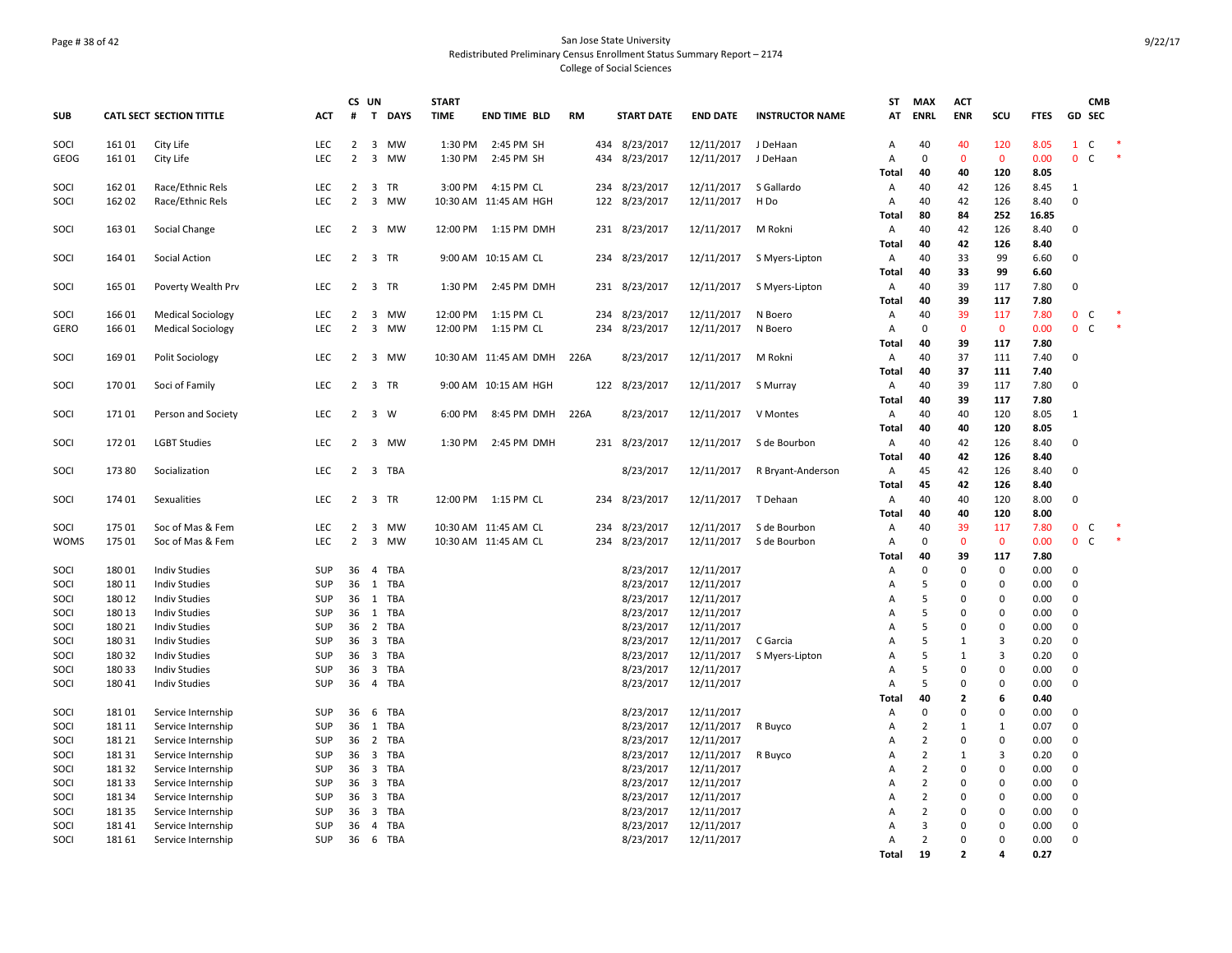# Page # 39 of 42 San Jose State University Redistributed Preliminary Census Enrollment Status Summary Report – 2174 College of Social Sciences

|            |         |                                 |            |                | CS UN                   |            | <b>START</b> |                     |    |                        |                 |                        | ST                     | <b>MAX</b>     | <b>ACT</b>       |                |             | <b>CMB</b>     |
|------------|---------|---------------------------------|------------|----------------|-------------------------|------------|--------------|---------------------|----|------------------------|-----------------|------------------------|------------------------|----------------|------------------|----------------|-------------|----------------|
| <b>SUB</b> |         | <b>CATL SECT SECTION TITTLE</b> | ACT        | #              |                         | T DAYS     | <b>TIME</b>  | <b>END TIME BLD</b> | RM | <b>START DATE</b>      | <b>END DATE</b> | <b>INSTRUCTOR NAME</b> | AT                     | <b>ENRL</b>    | <b>ENR</b>       | SCU            | <b>FTES</b> | GD SEC         |
| SOCI       | 181B 01 | Sociology Capstone              | <b>LEC</b> | $\overline{2}$ |                         | 3 TR       |              | 9:00 AM 10:15 AM CL |    | 226 8/23/2017          | 12/11/2017      | P Rudy                 | Α                      | 45             | 25               | 75             | 5.00        | $\mathbf 0$    |
| SOCI       | 181B02  | Sociology Capstone              | LEC        |                | 3                       |            |              |                     |    |                        |                 |                        | $\times$               | 0              | $\mathbf 0$      | $\mathbf 0$    | 0.00        | $\Omega$       |
| SOCI       | 181B03  | Sociology Capstone              | <b>LEC</b> | $\overline{2}$ |                         | 3 M        | 6:00 PM      | 8:45 PM DMH         |    | 208 8/23/2017          | 12/11/2017      | C Cox                  | $\overline{A}$         | 45             | 42               | 126            | 8.40        | $\Omega$       |
|            |         |                                 |            |                |                         |            |              |                     |    |                        |                 |                        | Total                  | 90             | 67               | 201            | 13.40       |                |
| SOCI       | 199H 01 | Sen Hon Thesis                  | SUP        | 36             | 4                       | <b>TBA</b> |              |                     |    | 8/23/2017              | 12/11/2017      |                        | $\overline{A}$         | 0              | $\mathbf 0$      | $\mathbf 0$    | 0.00        | $\Omega$       |
| SOCI       | 199H 31 | Sen Hon Thesis                  | <b>SUP</b> |                |                         | 36 3 TBA   |              |                     |    | 8/23/2017              | 12/11/2017      |                        | $\overline{A}$         | 6              | $\mathbf 0$      | $\Omega$       | 0.00        | $\Omega$       |
| SOCI       | 199H 32 | Sen Hon Thesis                  | SUP        | 36             |                         | 3 TBA      |              |                     |    | 8/23/2017              | 12/11/2017      |                        | $\overline{A}$         | $\overline{2}$ | $\mathbf 0$      | 0              | 0.00        | $\Omega$       |
| SOCI       | 199H 33 | Sen Hon Thesis                  | <b>SUP</b> | 36             |                         | 3 TBA      |              |                     |    | 8/23/2017              | 12/11/2017      |                        | $\overline{A}$         | $\overline{2}$ | $\mathbf 0$      | $\mathbf 0$    | 0.00        | $\mathbf 0$    |
|            |         |                                 |            |                |                         |            |              |                     |    |                        |                 |                        | Total                  | 10             | 0                | 0              | 0.00        |                |
| SOCI       | 200 01  | Sociological Prac               | LEC        | 3              | 3 R                     |            | 6:00 PM      | 8:45 PM DMH         |    | 231 8/23/2017          | 12/11/2017      | P Chua                 | Α                      | 20             | $\overline{7}$   | 21             | 1.75        | $\overline{7}$ |
|            |         |                                 |            |                |                         |            |              |                     |    |                        |                 |                        | Total                  | 20             | $\overline{7}$   | 21             | 1.75        |                |
| SOCI       | 201 01  | Grad Soc Theory                 | LEC        | 3              | 3 <sub>7</sub>          |            | 6:00 PM      | 8:45 PM DMH         |    | 162 8/23/2017          | 12/11/2017      | P Rudy                 | Α                      | 20             | 9                | 27             | 2.25        | 9              |
|            |         |                                 |            |                |                         |            |              |                     |    |                        |                 |                        | Total                  | 20             | 9                | 27             | 2.25        |                |
| SOCI       | 263 01  | Sem Social Change               | SEM        | 5              |                         | $3 \, M$   | 6:00 PM      | 8:45 PM DMH         |    | 231 8/23/2017          | 12/11/2017      | P Rudy                 | Α                      | 20             | 9                | 27             | 2.25        | 9              |
|            |         |                                 |            |                |                         |            |              |                     |    |                        |                 |                        | Total                  | 20             | 9                | 27             | 2.25        |                |
| SOCI       | 281 01  | Internship in Soc               | <b>SUP</b> |                |                         | 25 1 TBA   |              |                     |    | 8/23/2017              | 12/11/2017      |                        | $\overline{A}$         | 0              | $\mathbf 0$      | $\mathbf 0$    | 0.00        | $\mathbf 0$    |
| SOCI       | 281 11  | Internship in Soc               | SUP        | 25             |                         | 1 TBA      |              |                     |    | 8/23/2017              | 12/11/2017      |                        | A                      | $\overline{2}$ | $\mathbf 0$      | $\pmb{0}$      | 0.00        | $\mathbf 0$    |
| SOCI       | 281 12  | Internship in Soc               | SUP        | 25             |                         | 1 TBA      |              |                     |    | 8/23/2017              | 12/11/2017      |                        | A                      | 3              | $\mathbf 0$      | $\pmb{0}$      | 0.00        | $\Omega$       |
| SOCI       | 281 21  | Internship in Soc               | SUP        | 25             |                         | 2 TBA      |              |                     |    | 8/23/2017              | 12/11/2017      |                        | $\overline{A}$         | $\overline{2}$ | $\mathbf 0$      | $\pmb{0}$      | 0.00        | $\mathbf 0$    |
| SOCI       | 281 31  | Internship in Soc               | SUP        | 25             |                         | 3 TBA      |              |                     |    | 8/23/2017              | 12/11/2017      | P Chua                 | A                      | 10             | 1                | $\overline{3}$ | 0.25        | $\mathbf{1}$   |
| SOCI       | 281 32  | Internship in Soc               | SUP        | 25             |                         | 3 TBA      |              |                     |    | 8/23/2017              | 12/11/2017      |                        | A                      | 3              | 0                | $\Omega$       | 0.00        | $\Omega$       |
| SOCI       | 281 33  | Internship in Soc               | SUP        | 25             | $\overline{\mathbf{3}}$ | <b>TBA</b> |              |                     |    | 8/23/2017              | 12/11/2017      |                        | A                      | $\overline{2}$ | $\mathbf 0$      | 0              | 0.00        | $\mathbf 0$    |
| SOCI       | 28134   | Internship in Soc               | SUP        |                |                         | 25 3 TBA   |              |                     |    | 8/23/2017              | 12/11/2017      |                        | A                      | 3              | $\mathbf 0$      | $\mathbf 0$    | 0.00        | $\Omega$       |
|            |         |                                 |            |                |                         |            |              |                     |    |                        |                 |                        | <b>Total</b>           | 25             | 1                | 3              | 0.25        |                |
| SOCI       | 298 01  | <b>Special Studies</b>          | SUP        | 25             | $\overline{4}$          | <b>TBA</b> |              |                     |    | 8/23/2017              | 12/11/2017      |                        | $\overline{A}$         | 0              | $\mathbf 0$      | $\pmb{0}$      | 0.00        | $\mathbf 0$    |
| SOCI       | 298 31  | <b>Special Studies</b>          | SUP        | 25             |                         | 3 TBA      |              |                     |    | 8/23/2017              | 12/11/2017      |                        | A                      | $\overline{2}$ | $\mathbf 0$      | $\pmb{0}$      | 0.00        | $\mathbf 0$    |
| SOCI       | 298 32  | <b>Special Studies</b>          | SUP        | 25             |                         | 3 TBA      |              |                     |    | 8/23/2017              | 12/11/2017      |                        | Α                      | $\overline{2}$ | 0                | $\mathbf 0$    | 0.00        | $\Omega$       |
|            |         |                                 |            |                |                         |            |              |                     |    |                        |                 |                        |                        | 3              |                  | $\mathbf 0$    |             | $\Omega$       |
| SOCI       | 298 33  | <b>Special Studies</b>          | SUP        | 25             | $\overline{\mathbf{3}}$ | <b>TBA</b> |              |                     |    | 8/23/2017              | 12/11/2017      |                        | A<br>$\overline{A}$    | 3              | 0                |                | 0.00        | $\mathbf 0$    |
| SOCI       | 298 34  | <b>Special Studies</b>          | SUP        | 25             |                         | 3 TBA      |              |                     |    | 8/23/2017              | 12/11/2017      |                        |                        |                | 0                | $\pmb{0}$      | 0.00        | $\Omega$       |
| SOCI       | 298 35  | <b>Special Studies</b>          | <b>SUP</b> |                |                         | 25 3 TBA   |              |                     |    | 8/23/2017              | 12/11/2017      |                        | $\overline{A}$         | 3              | 0                | $\mathbf 0$    | 0.00        |                |
|            |         |                                 |            |                |                         |            |              |                     |    |                        |                 |                        | Total                  | 13<br>0        | 0<br>$\mathbf 0$ | 0              | 0.00        | $\Omega$       |
| SOCI       | 299 01  | <b>Masters Thesis</b>           | <b>SUP</b> | 25             | 6                       | TBA        |              |                     |    | 8/23/2017<br>8/23/2017 | 12/11/2017      |                        | A                      | $\overline{2}$ |                  | 0<br>$\Omega$  | 0.00        | $\Omega$       |
| SOCI       | 299 11  | <b>Masters Thesis</b>           | SUP        |                |                         | 25 1 TBA   |              |                     |    |                        | 12/11/2017      |                        | A                      |                | 0                |                | 0.00        |                |
| SOCI       | 299 12  | <b>Masters Thesis</b>           | SUP        |                |                         | 25 1 TBA   |              |                     |    | 8/23/2017              | 12/11/2017      |                        | A                      | 2              | 0                | $\Omega$       | 0.00        | $\Omega$       |
| SOCI       | 299 13  | <b>Masters Thesis</b>           | SUP        |                |                         | 25 1 TBA   |              |                     |    | 8/23/2017              | 12/11/2017      |                        | $\overline{A}$         | $\overline{2}$ | $\Omega$         | 0              | 0.00        | $\Omega$       |
| SOCI       | 299 31  | <b>Masters Thesis</b>           | SUP        |                |                         | 25 3 TBA   |              |                     |    | 8/23/2017              | 12/11/2017      | A Leisenring           | Α                      | 2              | 1                | 3              | 0.25        | 1              |
| SOCI       | 299 32  | <b>Masters Thesis</b>           | SUP        | 25             |                         | 3 TBA      |              |                     |    | 8/23/2017              | 12/11/2017      | P Chua                 | $\overline{A}$         | 2              | 1                | 3              | 0.25        | 1              |
| SOCI       | 299 33  | <b>Masters Thesis</b>           | SUP        | 25             | $\overline{\mathbf{3}}$ | TBA        |              |                     |    | 8/23/2017              | 12/11/2017      | S Murray               | Α                      | 2              | 1                | 3              | 0.25        | 1              |
| SOCI       | 299 61  | <b>Masters Thesis</b>           | <b>SUP</b> | 25             | 6                       | TBA        |              |                     |    | 8/23/2017              | 12/11/2017      | S Murray               | $\mathsf{A}$           | $\overline{2}$ | $\mathbf{1}$     | 6              | 0.50        | 1              |
|            |         |                                 |            |                |                         |            |              |                     |    |                        |                 |                        | Total                  | 14             | 4                | 15             | 1.25        |                |
|            |         |                                 |            |                |                         |            |              |                     |    |                        |                 |                        | <b>Sociology Total</b> | 2150           | 1878             | 5635           | 377.67      |                |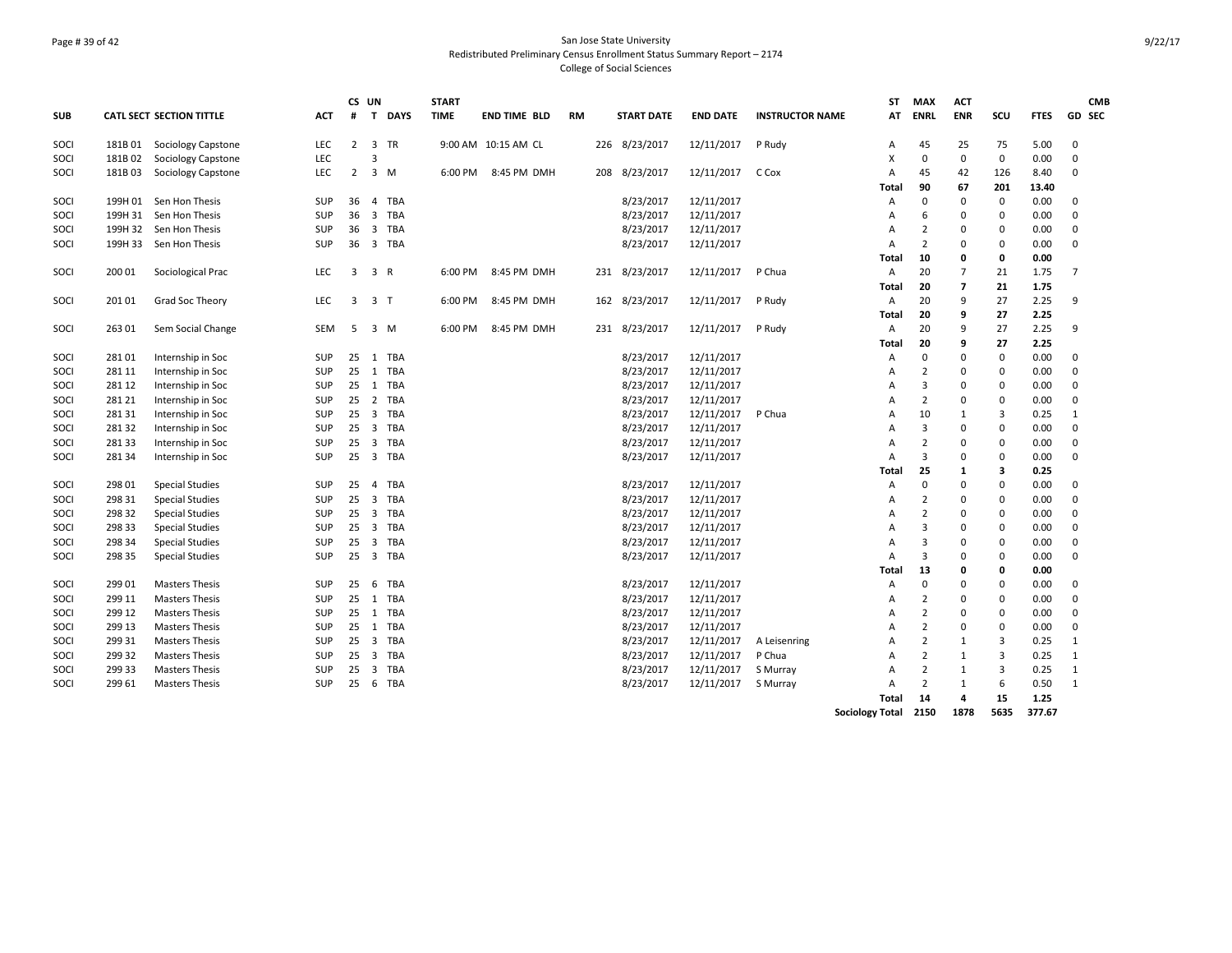# Page # 40 of 42 San Jose State University Redistributed Preliminary Census Enrollment Status Summary Report – 2174 College of Social Sciences

|             |                                      |                                 |            |                | CS UN          |             | <b>START</b> |                      |     |                   |                      |                        | ST                    | <b>MAX</b>  | <b>ACT</b>                       |                    |              |                              | <b>CMB</b> |        |
|-------------|--------------------------------------|---------------------------------|------------|----------------|----------------|-------------|--------------|----------------------|-----|-------------------|----------------------|------------------------|-----------------------|-------------|----------------------------------|--------------------|--------------|------------------------------|------------|--------|
| <b>SUB</b>  |                                      | <b>CATL SECT SECTION TITTLE</b> | ACT        | #              | $\mathbf{T}$   | <b>DAYS</b> | <b>TIME</b>  | <b>END TIME BLD</b>  | RM  | <b>START DATE</b> | <b>END DATE</b>      | <b>INSTRUCTOR NAME</b> | AT                    | <b>ENRL</b> | <b>ENR</b>                       | scu                | <b>FTES</b>  | <b>GD SEC</b>                |            |        |
|             | <b>Urban &amp; Regional Planning</b> |                                 |            |                |                |             |              |                      |     |                   |                      |                        |                       |             |                                  |                    |              |                              |            |        |
| <b>URBP</b> | 133 01                               | Intro Soc Iss Plan              | <b>SEM</b> | 5              | $\overline{4}$ | TBA         |              |                      |     | 8/23/2017         | 12/11/2017           |                        | A                     | 5           | $\overline{4}$                   | 16                 | 1.07         | $\mathbf 0$<br>C             |            |        |
| AAS         | 133 01                               | Intro Soc Iss Plan              | <b>SEM</b> | 5              | 4              | <b>TBA</b>  |              |                      |     | 8/23/2017         | 12/11/2017           |                        | Α                     | $\mathbf 0$ | $\mathbf{0}$                     | $\mathbf 0$        | 0.00         | $\mathbf 0$<br>C             |            |        |
| AFAM        | 133 01                               | Intro Soc Iss Plan              | SEM        | 5              | $\overline{4}$ | TBA         |              |                      |     | 8/23/2017         | 12/11/2017           |                        | Α                     | 0           | 0                                | $\mathbf 0$        | 0.00         | $\mathbf{0}$<br><sub>c</sub> |            |        |
|             |                                      |                                 |            |                |                |             |              |                      |     |                   |                      |                        | Total                 | 5           | 4                                | 16                 | 1.07         |                              |            |        |
| <b>URBP</b> | 136 01                               | Int Land Use Plan               | SEM        | 5              | $\overline{4}$ | M           |              | 7:30 PM 10:00 PM CL  | 243 | 8/23/2017         | 12/11/2017           | J Davidson             | Α                     | 5           | $\overline{7}$                   | 28                 | 1.87         | $\mathbf{0}$<br><sub>c</sub> |            |        |
| <b>ENVS</b> | 136 01                               | Int Land Use Plan               | <b>SEM</b> | 5              | $\overline{4}$ | M           |              | 7:30 PM 10:00 PM CL  | 243 | 8/23/2017         | 12/11/2017           | J Davidson             | $\overline{A}$        | $\mathbf 0$ | $\Omega$                         | $\mathbf{0}$       | 0.00         | $\mathbf{0}$<br>C            |            |        |
|             |                                      |                                 |            |                |                |             |              |                      |     |                   |                      |                        | Total                 | 5           | $\overline{7}$                   | 28                 | 1.87         |                              |            |        |
| <b>URBP</b> | 142 01                               | Intro Envir Planning            | SEM        | 5              | 4              | TBA         |              |                      |     | 8/23/2017         | 12/11/2017           |                        | Α                     | 5           | 3                                | 12                 | 0.80         | $\mathbf{0}$<br>C            |            |        |
| <b>ENVS</b> | 142 01                               | Intro Envir Planning            | <b>SEM</b> | 5              | 4              | TBA         |              |                      |     | 8/23/2017         | 12/11/2017           |                        | Α                     | $\mathbf 0$ | $\mathbf{0}$                     | $\mathbf 0$        | 0.00         | $\mathbf{0}$<br>C            |            | $\ast$ |
|             |                                      |                                 |            |                |                |             |              |                      |     |                   |                      |                        | Total                 | 5           | 3                                | 12                 | 0.80         |                              |            |        |
| <b>URBP</b> | 143 01                               | Int Priv Dev Plan               | <b>SEM</b> |                |                | 5 3 TBA     |              |                      |     | 8/23/2017         | 12/11/2017           |                        | Α                     | 5           | $\Omega$                         | $\mathbf 0$        | 0.00         | $\mathbf 0$                  |            |        |
|             |                                      |                                 |            |                |                |             |              |                      |     |                   |                      |                        | Total                 | 5           | 0                                | 0                  | 0.00         |                              |            |        |
| <b>URBP</b> | 148 01                               | Intro Tech in Urb Plan          | SEM        | 5              | 2 <sub>5</sub> |             | 10:00 AM     | 3:30 PM WSQ          | 208 | 8/23/2017         | 12/11/2017           | J Schuppert            | Α                     | 5           | $\mathbf{1}$                     | $\mathbf{1}$       | 0.13         | $\mathbf{0}$<br>C            |            |        |
| <b>DSGN</b> | 148 01                               | Intro Tech in Urb Plan          | <b>SEM</b> | 5              | 2 S            |             | 10:00 AM     | 3:30 PM WSQ          | 208 | 8/23/2017         | 12/11/2017           | J Schuppert            | Α                     | $\mathbf 0$ | $\Omega$                         | $\mathbf 0$        | 0.00         | $\mathbf{0}$<br>C            |            |        |
|             |                                      |                                 |            |                |                |             |              |                      |     |                   |                      |                        | Total                 | 5           | 1                                | 1                  | 0.13         |                              |            |        |
| <b>URBP</b> | 151 01                               | Intro Urban Design              | <b>SEM</b> | 5              | 4 W            |             | 4:30 PM      | 7:00 PM CL           | 243 | 8/23/2017         | 12/11/2017           | G Douglas              | Α                     | 20          | 6                                | 24                 | 1.67         | $\mathbf{1}$<br>C            |            |        |
| <b>DSIT</b> | 151 01                               | Intro Urban Design              | <b>SEM</b> | 5              | $\overline{4}$ | <b>W</b>    | 4:30 PM      | 7:00 PM CL           | 243 | 8/23/2017         | 12/11/2017           | G Douglas              | A                     | $\mathbf 0$ | $\Omega$                         | $\mathbf{0}$       | 0.00         | $\mathbf{0}$<br>C            |            |        |
|             |                                      |                                 |            |                |                |             |              |                      |     |                   |                      |                        | Total                 | 20          | 6                                | 24                 | 1.67         |                              |            |        |
| <b>URBP</b> | 175 01                               | Urb Studies Topics              | <b>SEM</b> |                | $\overline{4}$ |             |              |                      |     |                   |                      |                        | х                     | $\mathbf 0$ | $\Omega$                         | 0                  | 0.00         | $\mathbf 0$                  |            |        |
| <b>URBP</b> | 175 02                               | Urb Studies Topics              | <b>SEM</b> |                | $\overline{3}$ |             |              |                      |     |                   |                      |                        | х                     | 0           | 0                                | 0                  | 0.00         | $\mathbf 0$                  |            |        |
|             |                                      |                                 |            |                |                |             |              |                      |     |                   |                      |                        | Total                 | 0           | 0                                | 0                  | 0.00         |                              |            |        |
| <b>URBP</b> | 178 01                               | Intro to Reg Trans Ping         | <b>SEM</b> | 5              | $\overline{4}$ | W           |              | 7:30 PM 10:00 PM CL  | 318 | 8/23/2017         | 12/11/2017           | R Lee                  | Α                     | 5           | $\overline{2}$                   | 8                  | 0.53         | $\mathbf{0}$<br><sub>c</sub> |            |        |
| <b>ENVS</b> | 178 01                               | Intro to Reg Trans Ping         | <b>SEM</b> | 5              | $\overline{4}$ | W           |              | 7:30 PM 10:00 PM CL  |     | 318 8/23/2017     | 12/11/2017           | R Lee                  | Α                     | $\mathbf 0$ | $\Omega$                         | $\mathbf 0$        | 0.00         | $\mathbf{0}$<br>C            |            |        |
|             |                                      |                                 |            |                |                |             |              |                      |     |                   |                      |                        | Total                 | 5           | 2                                | 8                  | 0.53         |                              |            |        |
| <b>URBP</b> |                                      | 179B 01 Adv GIS Planning        | SEM        | 5              | $\overline{4}$ | R           | 4:30 PM      | 7:00 PM WSQ          |     | 208 8/23/2017     | 12/11/2017           | R Kos                  | Α                     | 5           | $\overline{2}$                   | 8                  | 0.53         | 0                            |            |        |
|             |                                      |                                 |            |                |                |             |              |                      |     |                   |                      |                        | Total                 | 5           | $\mathbf{z}$                     | 8                  | 0.53         |                              |            |        |
| <b>URBP</b> | 200 01                               | Urb Plan Seminar                | <b>SEM</b> | 5              | $\overline{4}$ | R           | 4:30 PM      | 7:00 PM CL           |     | 243 8/23/2017     | 12/11/2017           | J Kott                 | Α                     | 18          | 22                               | 88                 | 7.33         | 22                           |            |        |
|             |                                      |                                 |            |                |                |             |              |                      |     |                   |                      |                        | Total                 | 18          | 22                               | 88                 | 7.33         |                              |            |        |
| <b>URBP</b> | 201 01                               | Comm. Assessment                | <b>SEM</b> |                | 6              |             |              |                      |     |                   |                      |                        | х                     | $\mathbf 0$ | $\Omega$                         | $\pmb{0}$          | 0.00         | $\mathbf 0$                  |            |        |
|             |                                      |                                 |            |                |                |             |              |                      |     |                   |                      |                        | Total                 | $\mathbf 0$ | 0                                | 0                  | 0.00         |                              |            |        |
| <b>URBP</b> | 204 01                               | <b>Quant Methods</b>            | SEM        | 5              |                | 4 TBA       |              |                      |     | 8/23/2017         | 12/11/2017           |                        | Α                     | 15          | 16                               | 64                 | 5.33         | 16                           |            |        |
| <b>URBP</b> | 204 02                               | <b>Quant Methods</b>            | <b>SEM</b> | 5              | $\overline{4}$ | T           |              | 7:15 PM 10:00 PM WSQ |     | 208 8/23/2017     | 12/11/2017           | S Mathur               | A                     | 15          | 15                               | 60                 | 5.00         | 15                           |            |        |
|             |                                      |                                 |            |                |                |             |              |                      |     |                   |                      |                        | Total                 | 30          | 31                               | 124                | 10.33        |                              |            |        |
| <b>URBP</b> | 205 01                               | Private Dev & Urbp              | <b>SEM</b> | 5              | 3 W            |             |              | 7:30 PM 10:00 PM CL  |     | 243 8/23/2017     | 12/11/2017 T Terrill |                        | A                     | 15          | 6                                | 18                 | 1.45         | .5                           |            |        |
|             |                                      |                                 |            |                |                |             |              |                      |     |                   |                      |                        | Total                 | 15          | 6                                | 18                 | 1.45         |                              |            |        |
| <b>URBP</b> | 206 01                               | Real Estate Finance             | SEM        |                | 3              |             |              |                      |     |                   |                      |                        | х                     | $\mathbf 0$ | $\Omega$                         | $\pmb{0}$          | 0.00         | 0                            |            |        |
| <b>URBP</b> | 206 02                               | Real Estate Finance             | SEM        | 5 <sup>5</sup> | $3 \, M$       |             |              | 4:30 PM 7:15 PM SH   |     | 313 8/23/2017     | 12/11/2017           | N Koen Cohen           | Α                     | 15          | 4                                | 12                 | 0.95         | 3                            |            |        |
|             |                                      |                                 |            |                |                |             |              |                      |     |                   |                      |                        | Total                 | 15          | 4                                | 12                 | 0.95         |                              |            |        |
| <b>URBP</b> | 225 01                               | Land Use Ping Law               | <b>SEM</b> | 5              | 4              | TBA         |              |                      |     | 8/23/2017         | 12/11/2017           |                        | Α                     | 18          | 18                               | 72                 | 6.00         | 18                           |            |        |
|             |                                      |                                 |            |                |                |             |              |                      |     |                   |                      |                        | Total                 | 18          | 18                               | 72                 | 6.00         |                              |            |        |
| <b>URBP</b> | 226 01                               | Reg Transport Plan              | <b>SEM</b> | 5              | 4              | TBA         |              |                      |     | 8/23/2017         | 12/11/2017           |                        | Α                     | 15          | 9                                | 36                 | 3.00         | 9                            |            |        |
|             |                                      |                                 |            |                |                |             |              |                      |     |                   |                      |                        | Total                 | 15          | 9                                | 36                 | 3.00         |                              |            |        |
| URBP        | 23101                                | Urb Design in Plan              | SEM        | 5              | 4              | w           | 4:30 PM      | 7:00 PM CL           | 243 | 8/23/2017         | 12/11/2017           | G Douglas              | Α                     | 15          | 8                                | 32                 | 2.67         | 8                            |            |        |
|             |                                      |                                 |            |                |                |             |              |                      |     |                   |                      |                        | Total                 | 15          | 8                                | 32                 | 2.67         |                              |            |        |
| <b>URBP</b> | 23301                                | Social Issues Planning          | SEM        | -5             |                | 4 TBA       |              |                      |     | 8/23/2017         | 12/11/2017           |                        | $\mathsf{A}$          | 15<br>15    | $\overline{7}$<br>$\overline{7}$ | 28                 | 2.33<br>2.33 | $\overline{7}$               |            |        |
| <b>URBP</b> | 234 01                               |                                 | SEM        | 5              |                | 1 TBA       |              |                      |     | 8/23/2017         | 12/11/2017           | C Haight               | <b>Total</b><br>Α     | 5           | $\mathbf{1}$                     | 28<br>$\mathbf{1}$ | 0.08         |                              |            |        |
|             |                                      | Field Study Sem                 |            |                |                |             |              |                      |     |                   |                      |                        |                       | 5           | 1                                | 1                  | 0.08         | 1                            |            |        |
| <b>URBP</b> | 236 01                               | Urb Plan Pol Analysis           | SEM        | -5             |                | 4 TBA       |              |                      |     | 8/23/2017         | 12/11/2017           |                        | Total<br>$\mathsf{A}$ | 18          | 8                                | 32                 | 2.67         | 8                            |            |        |
|             |                                      |                                 |            |                |                |             |              |                      |     |                   |                      |                        |                       |             |                                  |                    |              |                              |            |        |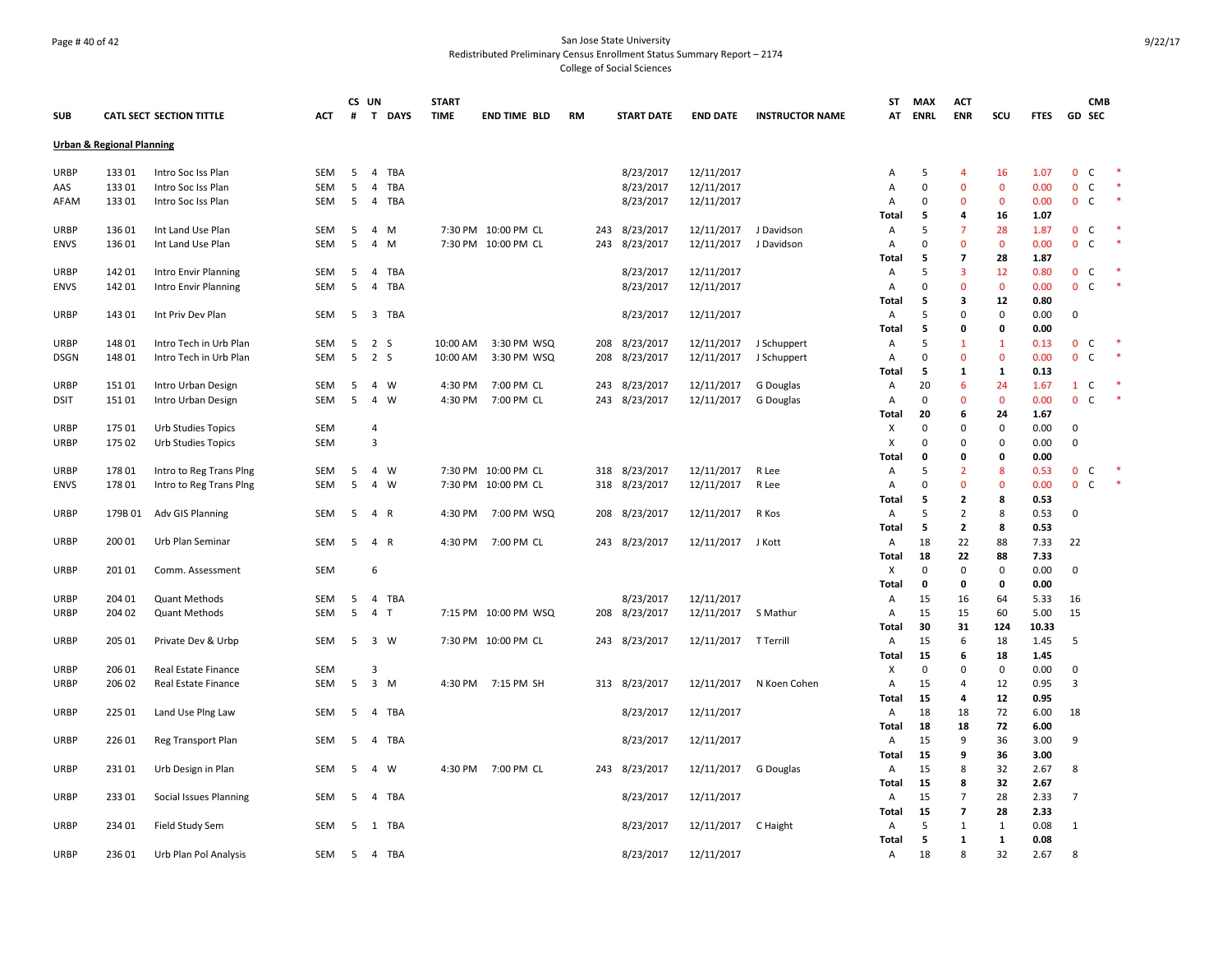# Page # 41 of 42 San Jose State University Redistributed Preliminary Census Enrollment Status Summary Report – 2174 College of Social Sciences

|                            |         |                                 |            | CS UN |                |             | <b>START</b> |                      |           |                   |                 |                                            | <b>ST</b> | <b>MAX</b>  | <b>ACT</b>     |             |              |                | <b>CMB</b>    |  |
|----------------------------|---------|---------------------------------|------------|-------|----------------|-------------|--------------|----------------------|-----------|-------------------|-----------------|--------------------------------------------|-----------|-------------|----------------|-------------|--------------|----------------|---------------|--|
| <b>SUB</b>                 |         | <b>CATL SECT SECTION TITTLE</b> | <b>ACT</b> | #     | $\mathbf{T}$   | <b>DAYS</b> | <b>TIME</b>  | <b>END TIME BLD</b>  | <b>RM</b> | <b>START DATE</b> | <b>END DATE</b> | <b>INSTRUCTOR NAME</b>                     | AT        | <b>ENRL</b> | <b>ENR</b>     | scu         | <b>FTES</b>  |                | <b>GD SEC</b> |  |
| <b>URBP</b>                | 236 02  | Urb Plan Pol Analysis           | SEM        | 5     | 4 R            |             |              | 7:30 PM 10:00 PM WSQ |           | 111 8/23/2017     | 12/11/2017      | S Alexander                                | Α         | 15          | 8              | 32          | 2.67         | 8              |               |  |
|                            |         |                                 |            |       |                |             |              |                      |           |                   |                 |                                            | Total     | 33          | 16             | 64          | 5.33         |                |               |  |
| <b>URBP</b>                | 240 01  | <b>Environmental Plan</b>       | <b>SEM</b> | .5    | $\overline{a}$ | TBA         |              |                      |           | 8/23/2017         | 12/11/2017      |                                            | A         | 15          | 9              | 36          | 3.00         | 9              | C             |  |
| PADM                       | 240 01  | <b>Environmental Plan</b>       | <b>SEM</b> | 5     | 4              | <b>TBA</b>  |              |                      |           | 8/23/2017         | 12/11/2017      |                                            | A         | $\mathbf 0$ | $\mathbf{0}$   | $\mathbf 0$ | 0.00         | $\mathbf 0$    | C             |  |
|                            |         |                                 |            |       |                |             |              |                      |           |                   |                 |                                            | Total     | 15          | 9              | 36          | 3.00         |                |               |  |
| <b>URBP</b>                | 241 01  | Plan Sustain City               | <b>SEM</b> | 5     |                | 2 M         | 4:30 PM      | 7:00 PM BBC          |           | 205 8/23/2017     | 12/11/2017      | R Eastwood                                 | Α         | 18          | 10             | 20          | 1.67         | 10             |               |  |
| <b>URBP</b>                | 241 02  | Plan Sustain City               | <b>SEM</b> | 5     | 2 R            |             |              | 7:30 PM 10:00 PM CL  |           | 243 8/23/2017     | 12/11/2017      | R Eastwood                                 | A         | 15          | 5              | 10          | 0.83         | 5              |               |  |
|                            |         |                                 |            |       |                |             |              |                      |           |                   |                 |                                            | Total     | 33          | 15             | 30          | 2.50         |                |               |  |
| <b>URBP</b>                | 248 01  | Tech in Urb Plan                | SEM        | 5     | 2 S            |             | 10:00 AM     | 3:30 PM WSQ          |           | 208 8/23/2017     | 12/11/2017      | J Schuppert                                | Α         | 18          | 17             | 17          | 2.83         | 17             | <sub>c</sub>  |  |
| <b>DSGN</b>                | 248 01  | Tech in Urb Plan                | <b>SEM</b> | .5    | 2 S            |             | 10:00 AM     | 3:30 PM WSQ          |           | 208 8/23/2017     | 12/11/2017      | J Schuppert                                | A         | 0           | $\mathbf{0}$   | $\mathbf 0$ | 0.00         | $\mathbf{0}$   | C             |  |
|                            |         |                                 |            |       |                |             |              |                      |           |                   |                 |                                            | Total     | 18          | 17             | 17          | 2.83         |                |               |  |
| <b>URBP</b>                | 255 01  | Urb & Reg Growth Mgmt           | <b>SEM</b> |       | $\overline{4}$ |             |              |                      |           |                   |                 |                                            | X         | $\Omega$    | 0              | $\mathbf 0$ | 0.00         | $\mathbf 0$    |               |  |
|                            | 275G 01 | <b>GIS Overview</b>             | <b>SEM</b> | 5     |                | 1 W         | 4:30 PM      | 7:00 PM WSQ          |           | 208 8/23/2017     | 12/11/2017      | R Kos                                      | Total     | 0<br>15     | 0              | 0           | 0.00<br>1.25 | 15             |               |  |
| <b>URBP</b><br><b>URBP</b> | 275G 02 | <b>GIS Overview</b>             | <b>SEM</b> | 5     | 1 R            |             |              | 7:30 PM 10:00 PM WSQ |           | 208 8/23/2017     | 12/11/2017      | R Kos                                      | A<br>A    | 15          | 15<br>14       | 15<br>14    | 1.17         | 14             |               |  |
|                            |         |                                 |            |       |                |             |              |                      |           |                   |                 |                                            | Total     | 30          | 29             | 29          | 2.42         |                |               |  |
| <b>URBP</b>                | 279 01  | <b>Advanced GIS Planning</b>    | SEM        | 5     |                | 4 R         | 4:30 PM      | 7:00 PM WSQ          |           | 208 8/23/2017     | 12/11/2017      | R Kos                                      | Α         | 15          | 6              | 24          | 2.00         | 6              |               |  |
|                            |         |                                 |            |       |                |             |              |                      |           |                   |                 |                                            | Total     | 15          | 6              | 24          | 2.00         |                |               |  |
| URBP                       | 295 02  | Capstone Studio                 | <b>SEM</b> | 5     |                | 6 M         |              | 4:30 PM 10:00 PM WSQ |           | 208 8/23/2017     | 12/11/2017      | K Fang                                     | Α         | 12          | 6              | 36          | 3.00         | 6              |               |  |
| <b>URBP</b>                | 295 03  | Capstone Studio                 | <b>SEM</b> | 5     |                | 6 W         | 1:30 PM      | 7:00 PM WSQ          |           | 208 8/23/2017     | 12/11/2017      | R Kos                                      | Α         | 12          | 10             | 60          | 5.00         | 10             |               |  |
|                            |         |                                 |            |       |                |             |              |                      |           |                   |                 |                                            | Total     | 24          | 16             | 96          | 8.00         |                |               |  |
| <b>URBP</b>                | 297P 01 | Plan Rpt Prelim                 | SEM        | 5     |                | 1 TBA       |              |                      |           | 8/23/2017         | 12/11/2017      | A Agrawal                                  | Α         | 15          | 11             | 11          | 0.92         | 11             |               |  |
|                            |         |                                 |            |       |                |             |              |                      |           |                   |                 |                                            | Total     | 15          | 11             | 11          | 0.92         |                |               |  |
| <b>URBP</b>                | 298A 01 | Special Study-Rpt Devt          | <b>SUP</b> | 25    | 3              | TBA         |              |                      |           | 8/23/2017         | 12/11/2017      | A Agrawal                                  | A         | 10          | 8              | 24          | 2.00         | 8              |               |  |
| <b>URBP</b>                | 298A 02 | Special Study-Rpt Devt          | SUP        | 25    | 3              | TBA         |              |                      |           | 8/23/2017         | 12/11/2017      | S Kos                                      | Α         | 10          | 3              | 9           | 0.75         | 3              |               |  |
| <b>URBP</b>                | 298A 03 | Special Study-Rpt Devt          | SUP        | 25    |                | 3 TBA       |              |                      |           | 8/23/2017         | 12/11/2017      | S Alexander                                | Α         | 10          | 7              | 21          | 1.75         | $\overline{7}$ |               |  |
|                            |         |                                 |            |       |                |             |              |                      |           |                   |                 |                                            | Total     | 30          | 18             | 54          | 4.50         |                |               |  |
| <b>URBP</b>                | 298B 01 | Special Study: Pln Rpt Comp     | SUP        | 25    |                | 3 TBA       |              |                      |           | 8/23/2017         | 12/11/2017      | A Agrawal                                  | Α         | 10          | 1              | 3           | 0.25         | 1              |               |  |
| <b>URBP</b>                | 298B02  | Special Study: Pln Rpt Comp     | SUP        | 25    | 3              | TBA         |              |                      |           | 8/23/2017         | 12/11/2017      | S Kos                                      | A         | 10          | 5              | 15          | 1.25         | 5              |               |  |
| <b>URBP</b>                | 298B03  | Special Study: Pln Rpt Comp     | <b>SUP</b> | 25    |                | 3 TBA       |              |                      |           | 8/23/2017         | 12/11/2017      | S Alexander                                | А         | 10          | $\overline{2}$ | 6           | 0.50         | $\overline{2}$ |               |  |
|                            |         |                                 |            |       |                |             |              |                      |           |                   |                 |                                            | Total     | 30          | 8              | 24          | 2.00         |                |               |  |
|                            |         |                                 |            |       |                |             |              |                      |           |                   |                 | <b>Urban &amp; Regional Planning Total</b> |           | 444         | 276            | 893         | 74.25        |                |               |  |